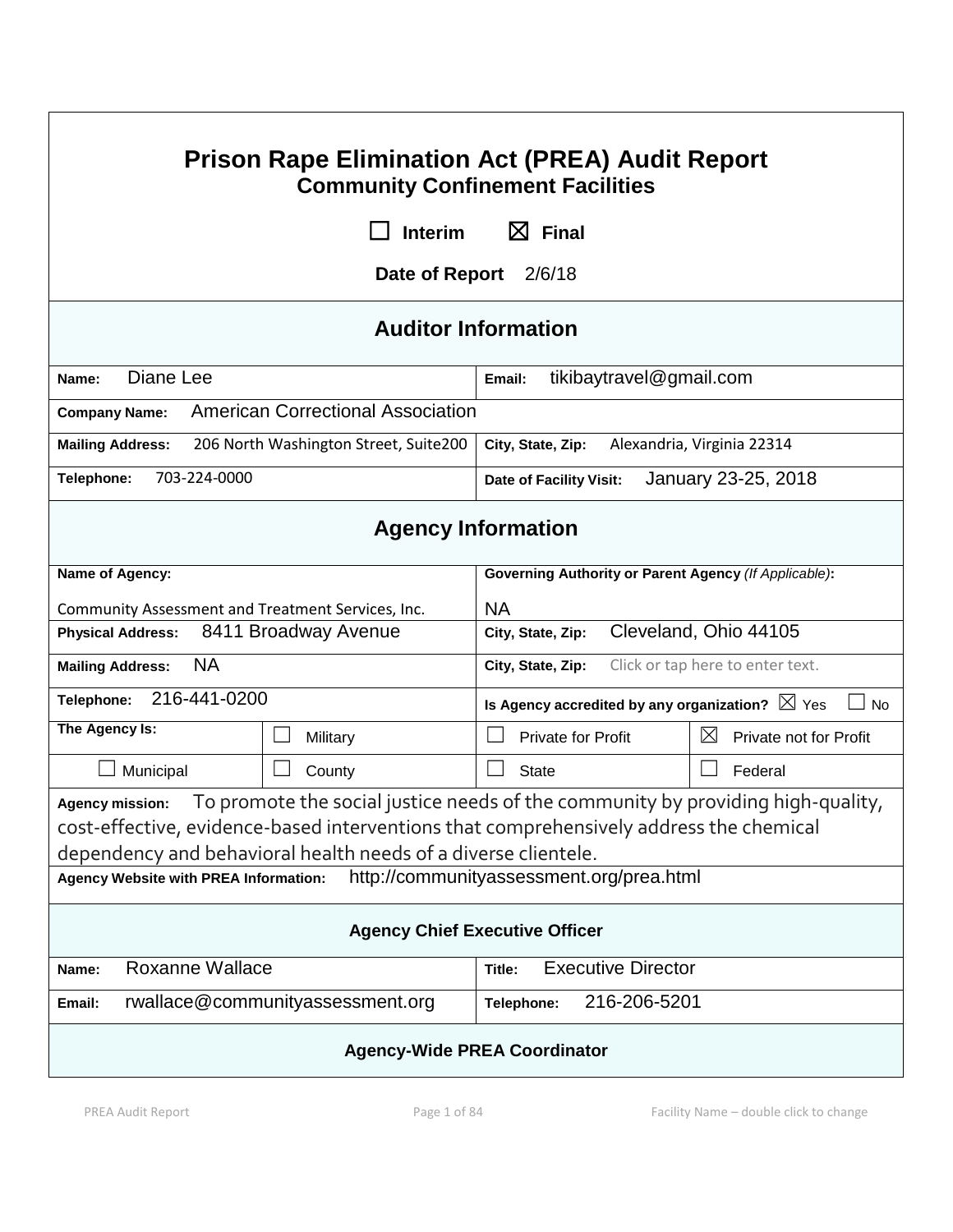| Nicholas Wieder<br>Name:                                                               |                                                                                 |                             | <b>CQI Manager/PREA Coordinator</b><br>Title:     |                                          |  |                                                       |
|----------------------------------------------------------------------------------------|---------------------------------------------------------------------------------|-----------------------------|---------------------------------------------------|------------------------------------------|--|-------------------------------------------------------|
| nwieder@communityassessment.org<br>Email:                                              |                                                                                 |                             | 216-206-5210<br>Telephone:                        |                                          |  |                                                       |
| <b>PREA Coordinator Reports to:</b>                                                    |                                                                                 |                             |                                                   |                                          |  | Number of Compliance Managers who report to the PREA  |
| Lou LaMarca, Clinical Director                                                         |                                                                                 |                             | Coordinator                                       | 1                                        |  |                                                       |
|                                                                                        |                                                                                 | <b>Facility Information</b> |                                                   |                                          |  |                                                       |
| Name of Facility:                                                                      | same as above                                                                   |                             |                                                   |                                          |  |                                                       |
| <b>Physical Address:</b>                                                               | same as above                                                                   |                             |                                                   |                                          |  |                                                       |
| Mailing Address (if different than above):                                             | <b>NA</b>                                                                       |                             |                                                   |                                          |  |                                                       |
| <b>Telephone Number:</b>                                                               | same as above                                                                   |                             |                                                   |                                          |  |                                                       |
| The Facility Is:                                                                       | Military                                                                        |                             |                                                   | <b>Private for Profit</b>                |  | $\boxtimes$<br>Private not for Profit                 |
| Municipal                                                                              | County                                                                          |                             | <b>State</b>                                      |                                          |  | Federal                                               |
| <b>Facility Type:</b>                                                                  | Community treatment center                                                      |                             | Halfway house                                     |                                          |  | <b>Restitution center</b>                             |
|                                                                                        | Mental health facility                                                          |                             | $\boxtimes$ Alcohol or drug rehabilitation center |                                          |  |                                                       |
|                                                                                        | Other community correctional facility                                           |                             |                                                   |                                          |  |                                                       |
| <b>Facility Mission:</b>                                                               | To promote the social justice needs of the community by providing high-quality, |                             |                                                   |                                          |  |                                                       |
| cost-effective, evidence-based interventions that comprehensively address the chemical |                                                                                 |                             |                                                   |                                          |  |                                                       |
| dependency and behavioral health needs of a diverse clientele.                         |                                                                                 |                             |                                                   |                                          |  |                                                       |
| <b>Facility Website with PREA Information:</b>                                         |                                                                                 |                             |                                                   | http://communityassessment.org/prea.html |  |                                                       |
| Have there been any internal or external audits of and/or                              |                                                                                 |                             |                                                   |                                          |  |                                                       |
| accreditations by any other organization?                                              |                                                                                 |                             |                                                   | $\boxtimes$ Yes<br>No                    |  |                                                       |
| <b>Director</b>                                                                        |                                                                                 |                             |                                                   |                                          |  |                                                       |
| Lou LaMarca<br>Name:                                                                   |                                                                                 | Title:                      | <b>Clinical Director</b>                          |                                          |  |                                                       |
| Email:<br>llamarca@communityassessment.org                                             |                                                                                 | Telephone:                  |                                                   | 216-206-5205                             |  |                                                       |
|                                                                                        |                                                                                 |                             |                                                   |                                          |  |                                                       |
| <b>Facility PREA Compliance Manager</b>                                                |                                                                                 |                             |                                                   |                                          |  |                                                       |
| Nicholas Wieder<br>Name:                                                               |                                                                                 | Title:                      | to enter text.                                    |                                          |  | <b>CQI Manager/PREA Coordinator</b> Click or tap here |
| Email:<br>nwieder@communityassessment.org                                              |                                                                                 | Telephone:                  |                                                   | 216-206-5210                             |  |                                                       |
|                                                                                        |                                                                                 |                             |                                                   |                                          |  |                                                       |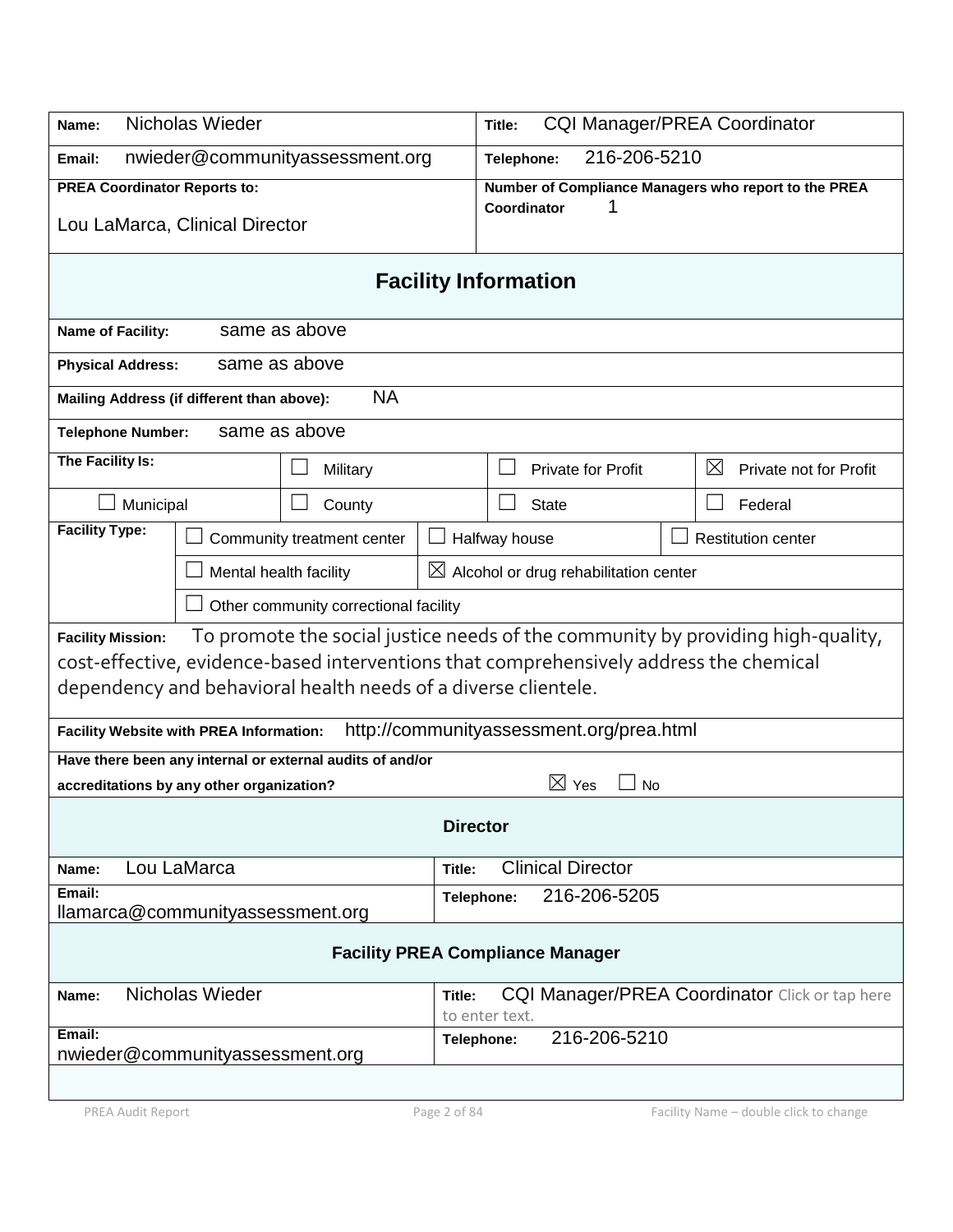| <b>Facility Health Service Administrator</b>                                                                                                                                                                                                                                                                                                                                                                                                                                                                                                                                                                                                                                                                                                                                                                                              |                                                                                                                                                                                           |                       |                                            |           |                    |
|-------------------------------------------------------------------------------------------------------------------------------------------------------------------------------------------------------------------------------------------------------------------------------------------------------------------------------------------------------------------------------------------------------------------------------------------------------------------------------------------------------------------------------------------------------------------------------------------------------------------------------------------------------------------------------------------------------------------------------------------------------------------------------------------------------------------------------------------|-------------------------------------------------------------------------------------------------------------------------------------------------------------------------------------------|-----------------------|--------------------------------------------|-----------|--------------------|
| Name:                                                                                                                                                                                                                                                                                                                                                                                                                                                                                                                                                                                                                                                                                                                                                                                                                                     | <b>Char Osterland</b>                                                                                                                                                                     | Title:                | <b>Administration Director</b>             |           |                    |
| Email:                                                                                                                                                                                                                                                                                                                                                                                                                                                                                                                                                                                                                                                                                                                                                                                                                                    |                                                                                                                                                                                           |                       | 216-206-5230<br>Telephone:                 |           |                    |
|                                                                                                                                                                                                                                                                                                                                                                                                                                                                                                                                                                                                                                                                                                                                                                                                                                           | costerland@communityassessment.org                                                                                                                                                        |                       |                                            |           |                    |
|                                                                                                                                                                                                                                                                                                                                                                                                                                                                                                                                                                                                                                                                                                                                                                                                                                           |                                                                                                                                                                                           |                       | <b>Facility Characteristics</b>            |           |                    |
| <b>Designated Facility Capacity:</b>                                                                                                                                                                                                                                                                                                                                                                                                                                                                                                                                                                                                                                                                                                                                                                                                      | 211                                                                                                                                                                                       |                       | <b>Current Population of Facility: 170</b> |           |                    |
|                                                                                                                                                                                                                                                                                                                                                                                                                                                                                                                                                                                                                                                                                                                                                                                                                                           | Number of residents admitted to facility during the past 12 months                                                                                                                        |                       |                                            |           | 1222               |
|                                                                                                                                                                                                                                                                                                                                                                                                                                                                                                                                                                                                                                                                                                                                                                                                                                           | Number of residents admitted to facility during the past 12 months who were transferred from a<br>different community confinement facility:                                               |                       |                                            |           | $\overline{0}$     |
| facility was for 30 days or more:                                                                                                                                                                                                                                                                                                                                                                                                                                                                                                                                                                                                                                                                                                                                                                                                         | Number of residents admitted to facility during the past 12 months whose length of stay in the                                                                                            |                       |                                            |           | 1000               |
| facility was for 72 hours or more:                                                                                                                                                                                                                                                                                                                                                                                                                                                                                                                                                                                                                                                                                                                                                                                                        | Number of residents admitted to facility during the past 12 months whose length of stay in the                                                                                            |                       |                                            |           | 1222               |
|                                                                                                                                                                                                                                                                                                                                                                                                                                                                                                                                                                                                                                                                                                                                                                                                                                           | Number of residents on date of audit who were admitted to facility prior to August 20, 2012:                                                                                              |                       |                                            |           | $\overline{0}$     |
| Age Range of<br><b>Population:</b>                                                                                                                                                                                                                                                                                                                                                                                                                                                                                                                                                                                                                                                                                                                                                                                                        | $\boxtimes$ Adults                                                                                                                                                                        |                       | Juveniles                                  |           | Youthful residents |
|                                                                                                                                                                                                                                                                                                                                                                                                                                                                                                                                                                                                                                                                                                                                                                                                                                           | 18-80                                                                                                                                                                                     | <b>NA</b>             |                                            | <b>NA</b> |                    |
|                                                                                                                                                                                                                                                                                                                                                                                                                                                                                                                                                                                                                                                                                                                                                                                                                                           | Average length of stay or time under supervision:                                                                                                                                         |                       |                                            |           | 60 days            |
| <b>Facility Security Level:</b>                                                                                                                                                                                                                                                                                                                                                                                                                                                                                                                                                                                                                                                                                                                                                                                                           |                                                                                                                                                                                           |                       |                                            |           | Low/community      |
| <b>Resident Custody Levels:</b>                                                                                                                                                                                                                                                                                                                                                                                                                                                                                                                                                                                                                                                                                                                                                                                                           |                                                                                                                                                                                           |                       |                                            |           | Low                |
|                                                                                                                                                                                                                                                                                                                                                                                                                                                                                                                                                                                                                                                                                                                                                                                                                                           | Number of staff currently employed by the facility who may have contact with residents:                                                                                                   |                       |                                            |           | 50                 |
| residents:                                                                                                                                                                                                                                                                                                                                                                                                                                                                                                                                                                                                                                                                                                                                                                                                                                | Number of staff hired by the facility during the past 12 months who may have contact with                                                                                                 |                       |                                            |           | 30                 |
| Number of contracts in the past 12 months for services with contractors who may have contact with<br>$\mathbf 0$<br>residents:                                                                                                                                                                                                                                                                                                                                                                                                                                                                                                                                                                                                                                                                                                            |                                                                                                                                                                                           |                       |                                            |           |                    |
|                                                                                                                                                                                                                                                                                                                                                                                                                                                                                                                                                                                                                                                                                                                                                                                                                                           |                                                                                                                                                                                           | <b>Physical Plant</b> |                                            |           |                    |
| <b>Number of Buildings:</b>                                                                                                                                                                                                                                                                                                                                                                                                                                                                                                                                                                                                                                                                                                                                                                                                               | 1                                                                                                                                                                                         |                       | Number of Single Cell Housing Units: 0     |           |                    |
| <b>Number of Multiple Occupancy Cell Housing Units:</b><br><sup>0</sup>                                                                                                                                                                                                                                                                                                                                                                                                                                                                                                                                                                                                                                                                                                                                                                   |                                                                                                                                                                                           |                       |                                            |           |                    |
|                                                                                                                                                                                                                                                                                                                                                                                                                                                                                                                                                                                                                                                                                                                                                                                                                                           | <b>Number of Open Bay/Dorm Housing Units:</b>                                                                                                                                             |                       | 4                                          |           |                    |
|                                                                                                                                                                                                                                                                                                                                                                                                                                                                                                                                                                                                                                                                                                                                                                                                                                           | Description of any video or electronic monitoring technology (including any relevant information about where cameras are<br>placed, where the control room is, retention of video, etc.): |                       |                                            |           |                    |
| CATS utilizes an IP camera security system to monitor their buildings, inside and outside as well as<br>the passage of individuals through the buildings. The system is based on a password protected<br>server in a locked network room with the capability of storing up to 14 days of camera footage for<br>each camera. The 65 cameras located throughout the facility are accessible for viewing in 7<br>monitoring stations throughout the facility. The camera system provides active viewing in real-time of<br>cameras assigned to these monitoring stations. The cameras viewed at each station are assigned by<br>the administrators based on the duties of the employees at each station.13 other employees have<br>access to view cameras through their personal workstations, each level access based on their<br>position. |                                                                                                                                                                                           |                       |                                            |           |                    |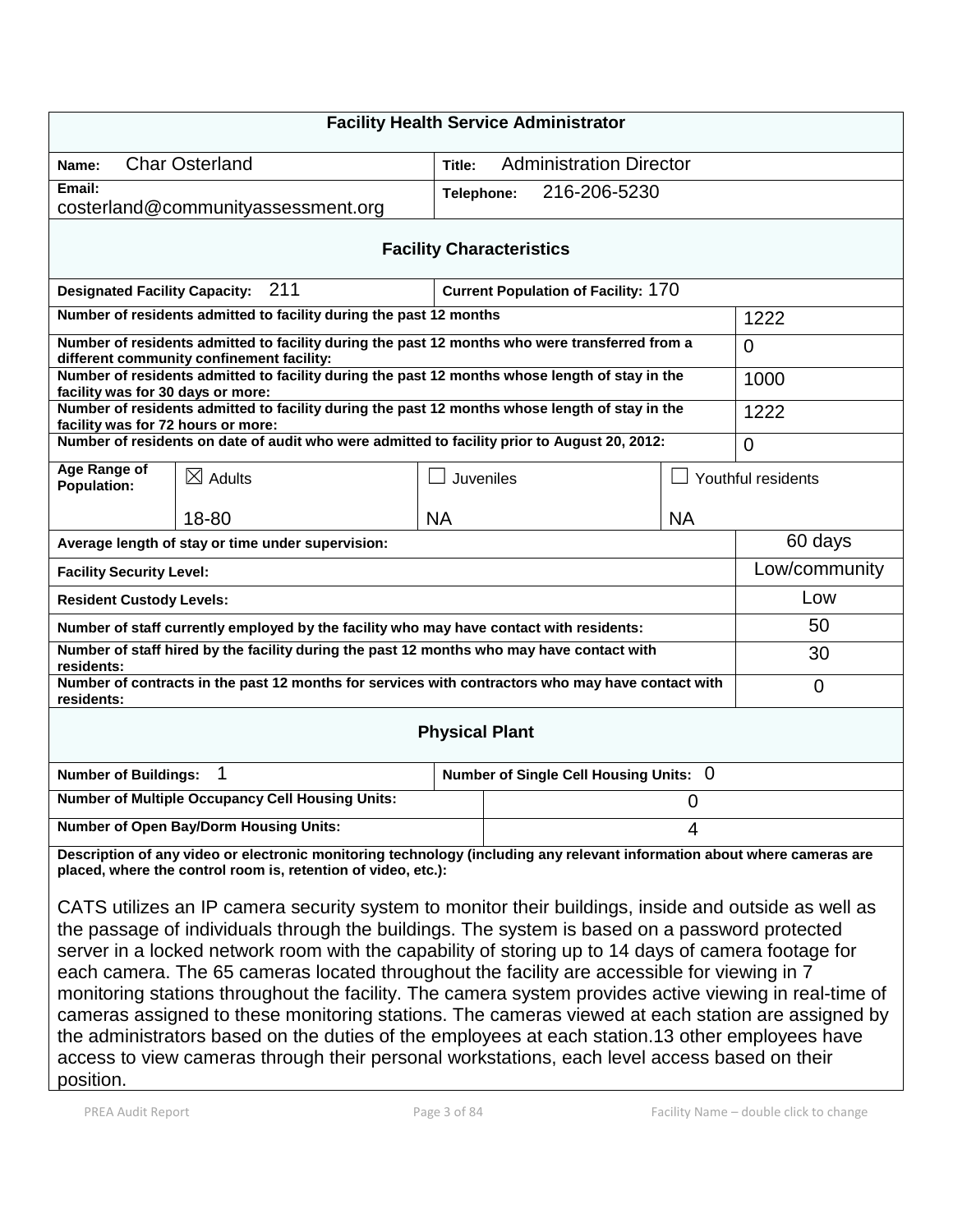| <b>Medical</b>                                                                                                                       |                                                        |   |  |  |
|--------------------------------------------------------------------------------------------------------------------------------------|--------------------------------------------------------|---|--|--|
| <b>Type of Medical Facility:</b>                                                                                                     | <b>NA</b>                                              |   |  |  |
| Forensic sexual assault medical exams are conducted at:                                                                              | 6 local hospitals that have 24 hour safe/sane<br>staff |   |  |  |
| Other                                                                                                                                |                                                        |   |  |  |
| Number of volunteers and individual contractors, who may have contact with residents, currently<br>authorized to enter the facility: |                                                        |   |  |  |
| Number of investigators the agency currently employs to investigate allegations of sexual abuse:                                     |                                                        | 5 |  |  |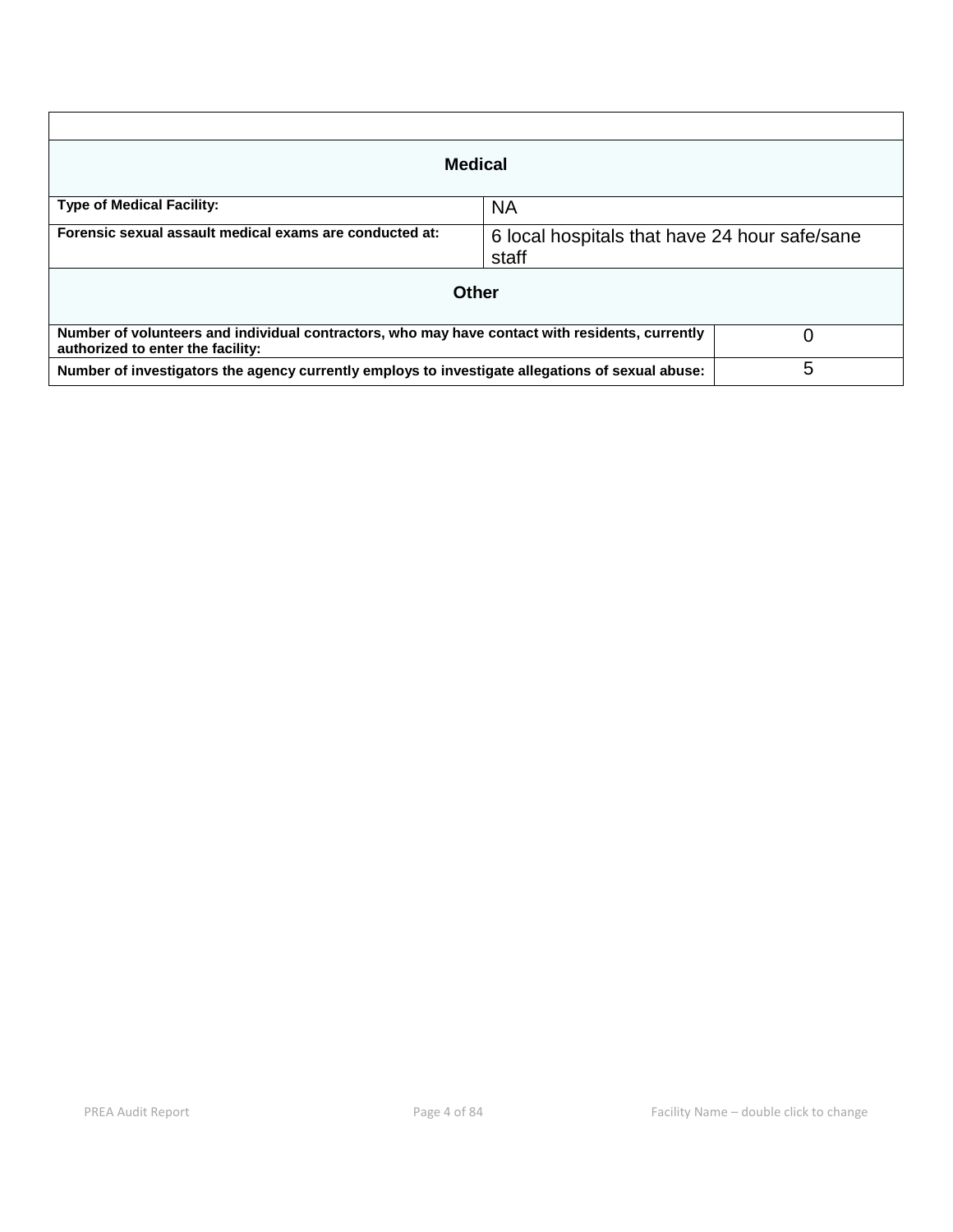# **Audit Findings**

# **Audit Narrative**

*The auditor's description of the audit methodology should include a detailed description of the following processes during the pre-onsite audit, onsite audit, and post-audit phases: documents and files reviewed, discussions and types of interviews conducted, number of days spent on-site, observations made during the site-review, and a detailed description of any follow-up work conducted during the post-audit phase. The narrative should describe the techniques the auditor used to sample documentation and select interviewees, and the auditor's process for the site review.*

The Prison Rape Elimination Act (PREA) on-site audit of the Community Assessment and Treatment Services (CATS) in Cleveland, Ohio was conducted on January 23-25, 2018 by certified PREA Auditor Diane Lee. The Community Assessment and Treatment Services Anchor Center is a private, non-profit, community based residential alcohol and drug rehabilitation center with a current population of 170 male and female adults. During the audit, 41 of the residents were female. The facility employs 50 staff members who have regular contact with residential clients. CATS also serves people in its outpatient programs and inprison programs. The residential program is supervised by the Ohio Department of Rehabilitation and Correction (ODRC). They are certified by the Ohio Department of Mental Health and Addiction Services, Commission on Accreditation of Rehabilitation Facilities, and the American Correctional Association. This community based residential program is designed to serve residents with alcohol and drug abuse problems. The treatment program is made to address individual needs, which helps increase the success of long-term sobriety. Over the course of the past year the age range of residents has been 18-80 and the average length of stay is 2 months. Pre-audit preparation included a thorough review of all documentation and materials submitted by the facility along with the data included in the completed Pre-Audit Questionnaire. The documentation reviewed included agency policies, procedures, forms, education materials, training curriculum, organizational charts, posters, brochures and other PREA related materials that were provided to demonstrate compliance with the PREA standards. At the beginning of the audit at the facility, an "in-briefing" meeting was held with the Executive Director, CQI Director/PREA Coordinator, Clinical Services Director, Director of Administration and other management staff. The introductions and audit process was discussed during the briefing. During the on-site audit, the auditor was provided a private office in the facility from which to work and conduct confidential interviews. Formal personal interviews were conducted with facility staff, residents and contractors. The auditor interviewed 13 residents from the four housing units. There were no residents with physical disabilities, none that were self-identified as transgender, non-English speaking or had made an allegation of sexual abuse. One resident self-identified as gay. Four of the residents were females. Thirteen specialized staff members were interviewed and nine randomly selected Resident Advocates representing all shifts. Specialty staff interviewed include Executive Director, Human Resources Director, Student Intern, Clinical Supervisor, CQI Director/ PREA Coordinator, CQI Assistant, Intake Coordinator, Intake Supervisor, Program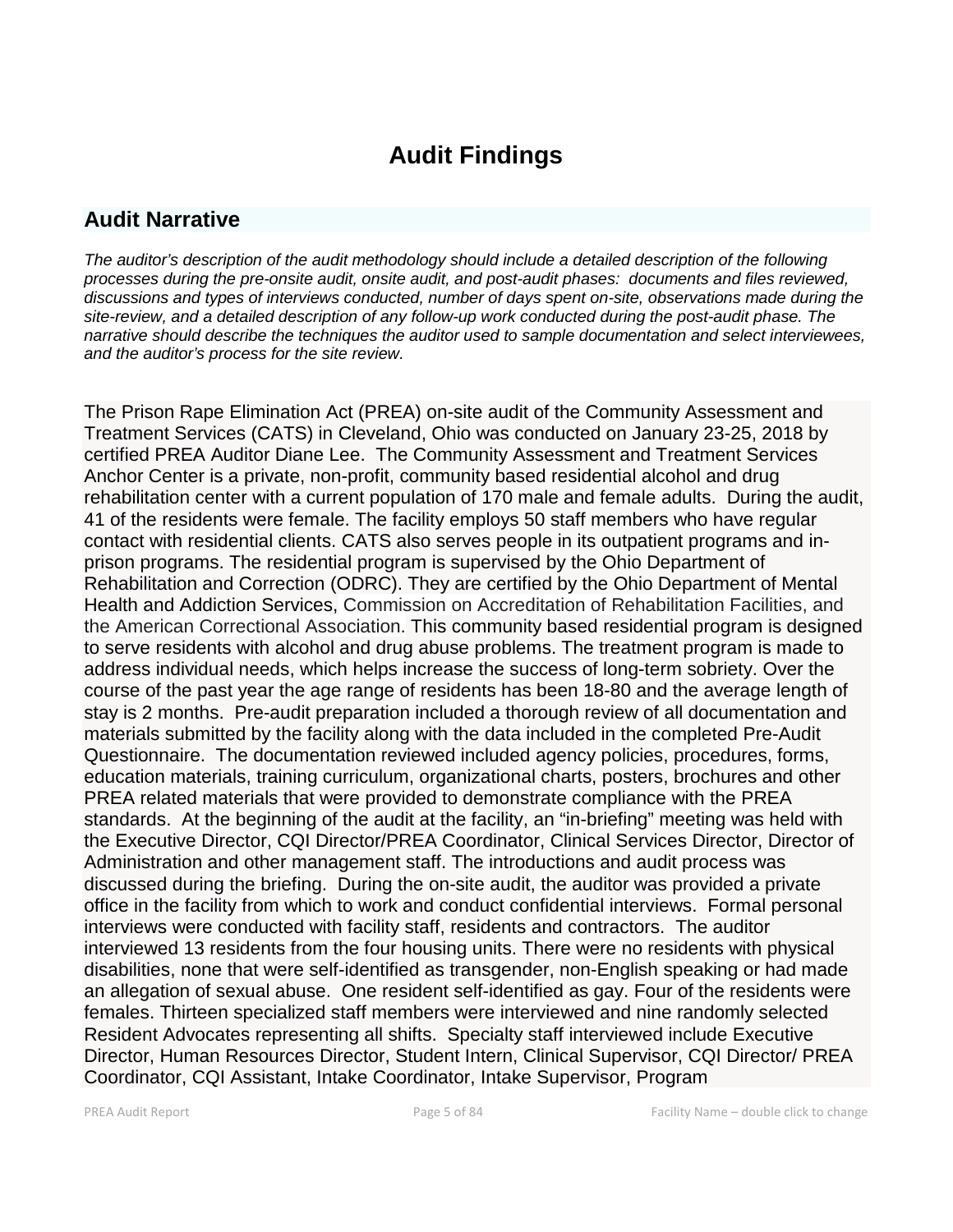Coordinator/Counselor, Resident Advocate Supervisor, Program Manager and two Counselors. Residents were interviewed using the recommended DOJ protocols that question their knowledge of a variety of PREA protections generally and specifically their knowledge of reporting mechanisms available to residents to report abuse or harassment. Staff were questioned using the DOJ protocols that question their PREA training and overall knowledge of the agency's zero tolerance policy, reporting mechanisms available to residents and staff, the response protocols when a resident alleges abuse, and first responder duties. The Community Assessment and Treatment Services Center reports two allegations of sexual abuse or sexual harassment in the past 12 months, which one was determined to be unsubstantiated and one was substantiated. A review of the investigative files opened during the past 3 years alleging sexual abuse or sexual harassment was conducted. None of the cases required forensic evidence collection by a SANE service provider in the community. All investigations were completed promptly and thoroughly and were well documented.

The auditor toured the facility escorted by the CQI Director/PREA Coordinator and observed among other things the facility configuration, location of cameras and mirrors, staff supervision of residents, housing room layout including shower/toilet areas, placement of posters and PREA informational resources, security monitoring, resident entrance and search procedures, and resident programming. The auditor noted that shower areas allow residents to shower separately and shower stalls have plastic curtains for additional privacy. In the new building, the shower curtains have been altered to allow better visibility for staff, yet still provide privacy for the residents. Toilet stalls are also private. Notices of the PREA audit were posted throughout the facility in common areas. The auditor also contacted the Chief Program Officer from the local advocacy center, Cleveland Rape Crisis Center who indicates they have a good working relationship with the facility and are available to provide advocacy services for victims. The auditor was treated with hospitality during the visit and residents and staff were made readily available to the auditor at all times. It is clear that the leadership of the Community Assessment and Treatment Services have made PREA compliance a high priority and have expended great effort to ensure the sexual safety of residents in their care. It was further evident that staff and residents were invested in the PREA as demonstrated through their knowledge and understanding of the protections and requirements.

# **Facility Characteristics**

*The auditor's description of the audited facility should include details about the facility type, demographics and size of the inmate, resident or detainee population, numbers and type of staff positions, configuration and layout of the facility, numbers of housing units, description of housing units including any special housing units, a description of programs and services, including food service and recreation. The auditor should describe how these details are relevant to PREA implementation and compliance.*

Community Assessment and Treatment Services, Inc. was founded as an independent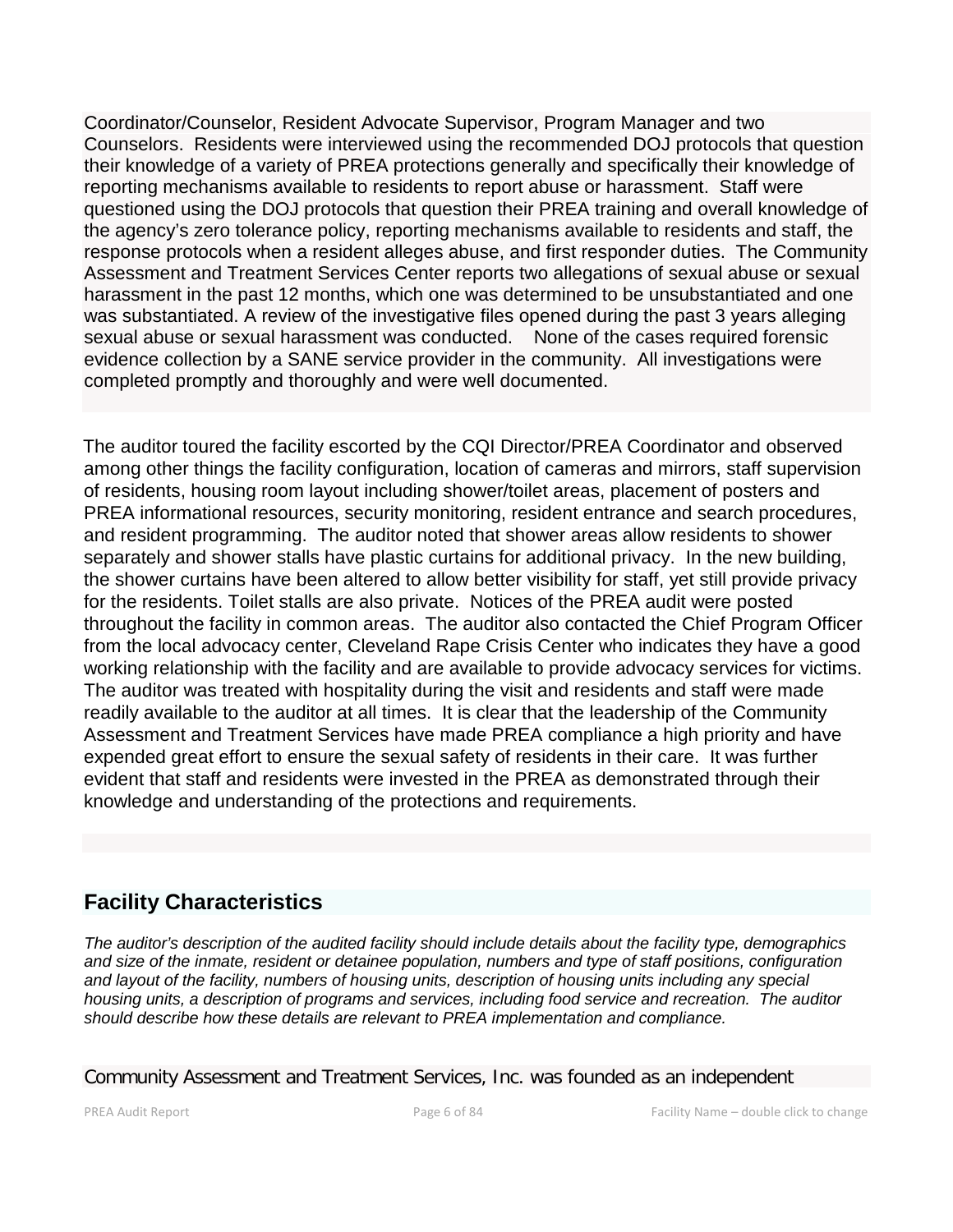counseling and human services organization in 1990 by Roxanne Wallace and Dan Cratcha. It was founded as an alternative to sentencing for persons convicted of "driving while intoxicated". Since then, CATS has expanded to three other counties and employs approximately 130 staff. The residential facility is located at 8411 Broadway Avenue, Cleveland, Ohio. The building was originally a car dealership. The program has grown from serving 16 persons to 211 continuing to focus on those needing treatments for substance abuse and or mental health issues and having been adjudicated. It has been renovated into a one-story attractively constructed building with lots of natural light. There are four separate living areas. The male center has three units, two for residential treatment services and the other a therapeutic community. This building has offices, group rooms, a fitness center, dining room and kitchen as well as security stations. The newest wing was completed in September 2014 adding 60 additional beds for males. The female wing was added in 2010 and has 48 beds. In addition to the sleeping areas, bathroom facilities and security stations, it has a multipurpose

areas used for recreation and dining. Each resident has a corkboard near his/her bed that allows for personal decorations. Tasteful framed artwork is placed throughout the common areas. The facility is painted in various colors that give it a warm, inviting environment. CATS Residential Treatment Program offers Evidence Based Practices; interventions and techniques that research suggests are associated with positive outcomes. These include: Cognitive Behavioral Therapy, Social Leaning and Motivational interviewing. Clinical services offered include assessments, group therapy, individual counseling, case management crisis intervention, trauma informed care and urinalysis screening for the presence of drugs and/or alcohol.

# **Summary of Audit Findings**

The interviews of residents reflected that they were aware of and understood the PREA protections and the agency's zero tolerance policy. Residents receive written materials at intake and a video that provide detailed information about PREA protections, the multiple ways to report sexual abuse or harassment and ways to protect themselves from abuse. During the interviews, the residents indicated they understand the various ways to report abuse and discussed the posters throughout the facility with the telephone number to call to report sexual abuse or harassment. Residents consistently indicated to the auditor that they felt safe in the facility. All facility staff interviewed indicated they had received detailed PREA training and could articulate the meaning of the agency's zero tolerance policy. Staff were knowledgeable about their roles and responsibilities in the prevention, reporting and response to sexual abuse and sexual harassment. Staff consistently articulated the variety of reporting mechanisms for residents and staff to use to report sexual abuse or sexual harassment. Additionally, staff were well trained on the PREA first responder's protocol for any PREA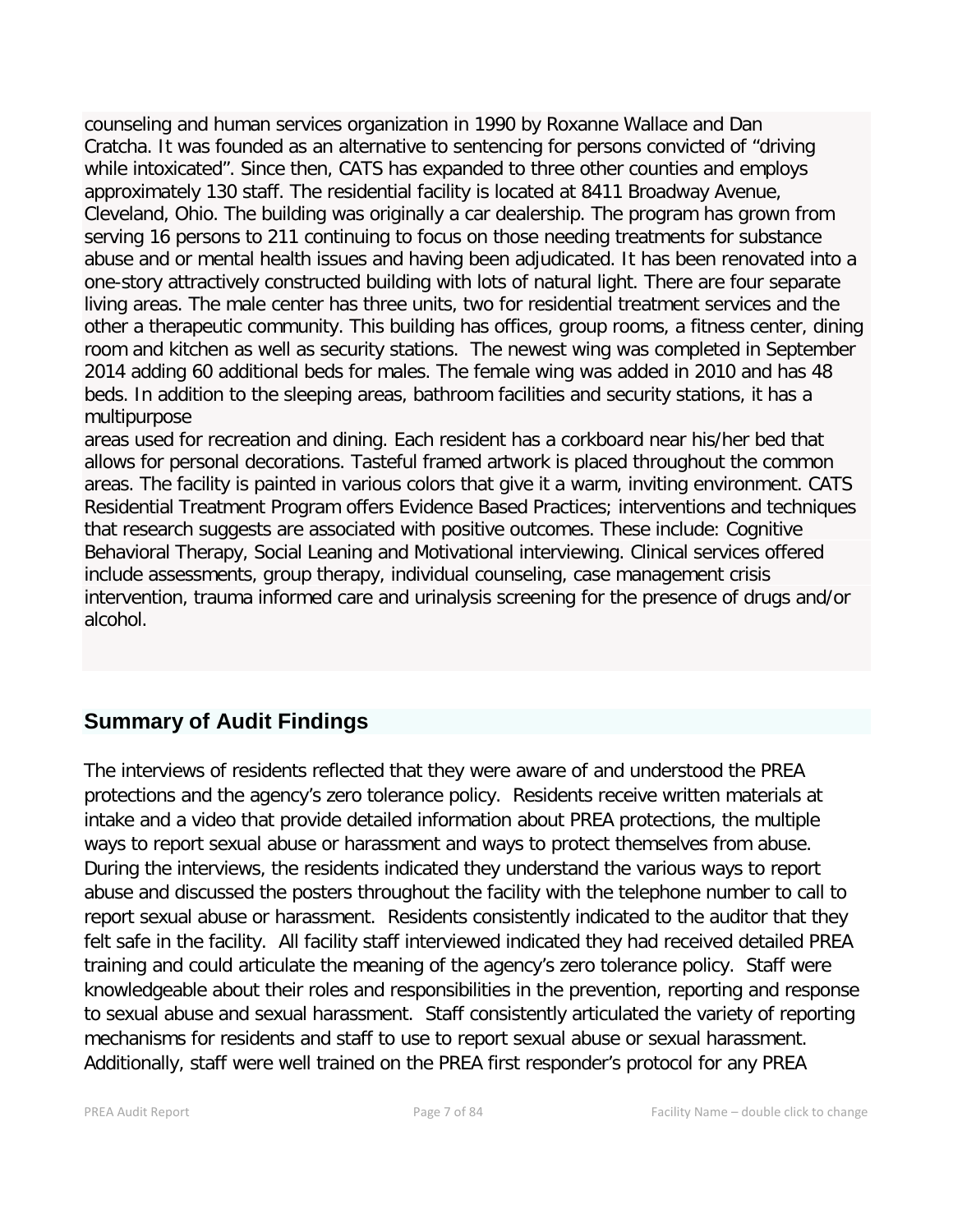related allegation and staff could clearly articulate exactly the steps they would follow if they were the first responder to an incident.

In summary, after reviewing all pertinent information and after conducting resident and staff interviews, the auditor found that department and agency leadership have clearly made PREA compliance a high priority and have devoted a significant amount of time and resources to policy development, training of staff and education of residents on all the key aspects of the PREA. Discussions with CATS leadership and facility management reinforced the agency's commitment to ensuring the sexual safety of residents and staff in the facility. When the on-site audit was completed, another meeting was held with the Executive and other staff to discuss audit findings. The facility was found to be fully compliant to the PREA. The auditor had been provided with extensive files prior to and during the audit for review to support a conclusion of compliance with the PREA. All interviews and observations also supported compliance. The facility staff were found to be cooperative and professional. Staff morale appeared to be very good and the observed staff/resident relationships were determined to be very good. At the conclusion of the audit, the auditor thanked the Executive Director and staff for their hard work and dedication to the PREA audit process.

*The summary should include the number of standards exceeded, number of standards met, and number of standards not met, along with a list of each of the standards in each category. If relevant, provide a summarized description of the corrective action plan, including deficiencies observed, recommendations made, actions taken by the agency, relevant timelines, and methods used by the auditor to reassess compliance.*

*Auditor Note: No standard should be found to be "Not Applicable" or "NA". A compliance determination must be made for each standard.*

| <b>Number of Standards Exceeded:</b> |    |
|--------------------------------------|----|
| Click or tap here to enter text.     |    |
|                                      |    |
| <b>Number of Standards Met:</b>      | 36 |
| Click or tap here to enter text.     |    |
|                                      |    |
| <b>Number of Standards Not Met:</b>  |    |
| Two standards are Not Applicable     |    |
|                                      |    |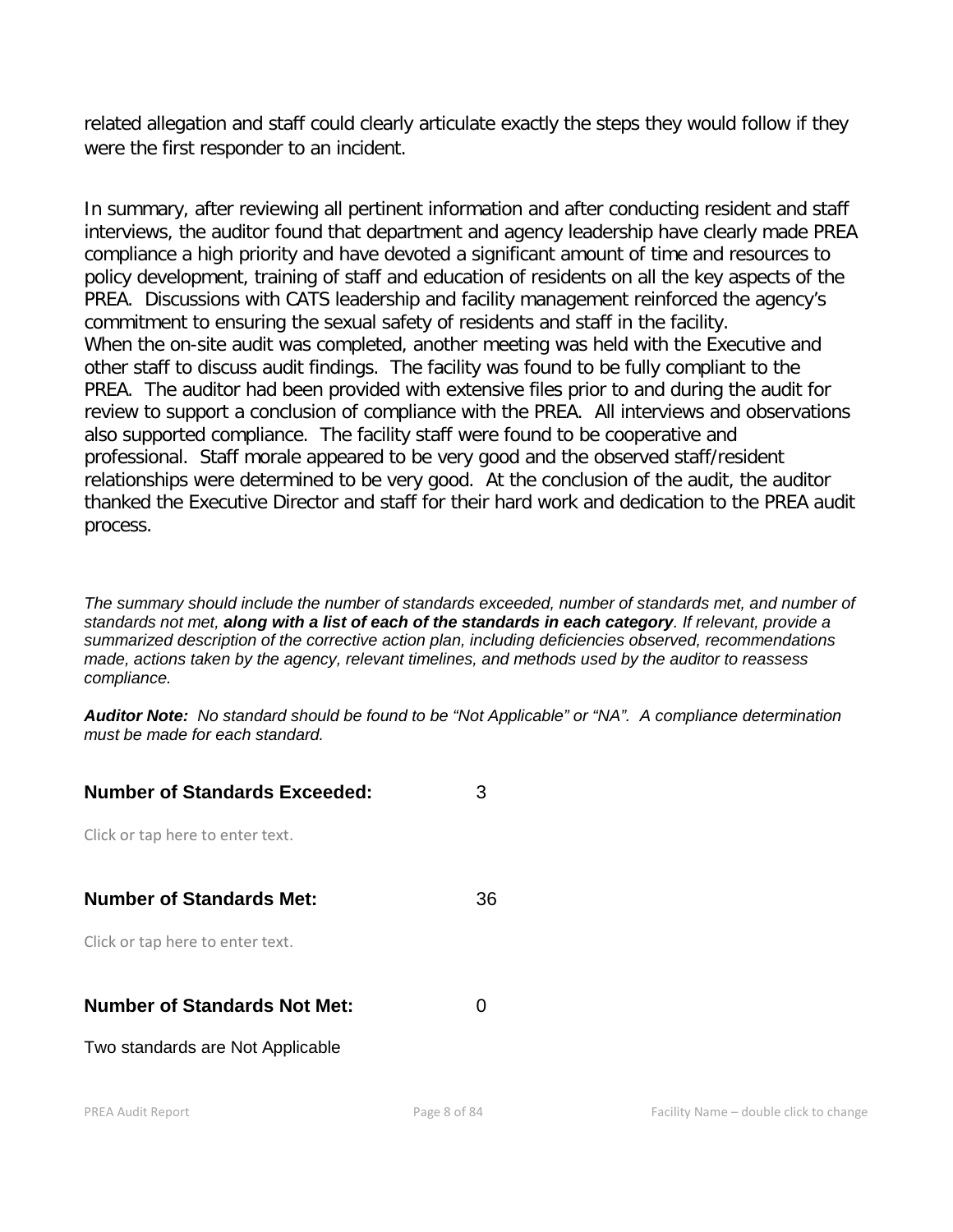# **Summary of Corrective Action (if any)**

NA.

# **PREVENTION PLANNING**

# **Standard 115.211: Zero tolerance of sexual abuse and sexual harassment; PREA coordinator**

#### **All Yes/No Questions Must Be Answered by The Auditor to Complete the Report**

#### **115.211 (a)**

- **Does the agency have a written policy mandating zero tolerance toward all forms of sexual** abuse and sexual harassment?  $\boxtimes$  Yes  $\Box$  No
- **Does the written policy outline the agency's approach to preventing, detecting, and responding** to sexual abuse and sexual harassment?  $\boxtimes$  Yes  $\Box$  No

#### **115.211 (b)**

- Has the agency employed or designated an agency-wide PREA Coordinator?  $\boxtimes$  Yes  $\Box$  No
- Is the PREA Coordinator position in the upper-level of the agency hierarchy?  $\boxtimes$  Yes  $\Box$  No
- Does the PREA Coordinator have sufficient time and authority to develop, implement, and oversee agency efforts to comply with the PREA standards in all of its facilities?  $\boxtimes$  Yes  $\Box$  No

#### **Auditor Overall Compliance Determination**

- ☐ **Exceeds Standard** (*Substantially exceeds requirement of standards*)
- ☒ **Meets Standard** (*Substantial compliance; complies in all material ways with the standard for the relevant review period*)
- ☐ **Does Not Meet Standard** (*Requires Corrective Action*)

#### **Instructions for Overall Compliance Determination Narrative**

*The narrative below must include a comprehensive discussion of all the evidence relied upon in making the compliance or non-compliance determination, the auditor's analysis and reasoning, and the auditor's conclusions. This discussion must also include corrective action recommendations where the facility does not meet the standard. These recommendations must be included in the Final Report, accompanied by information on specific corrective actions taken by the facility.*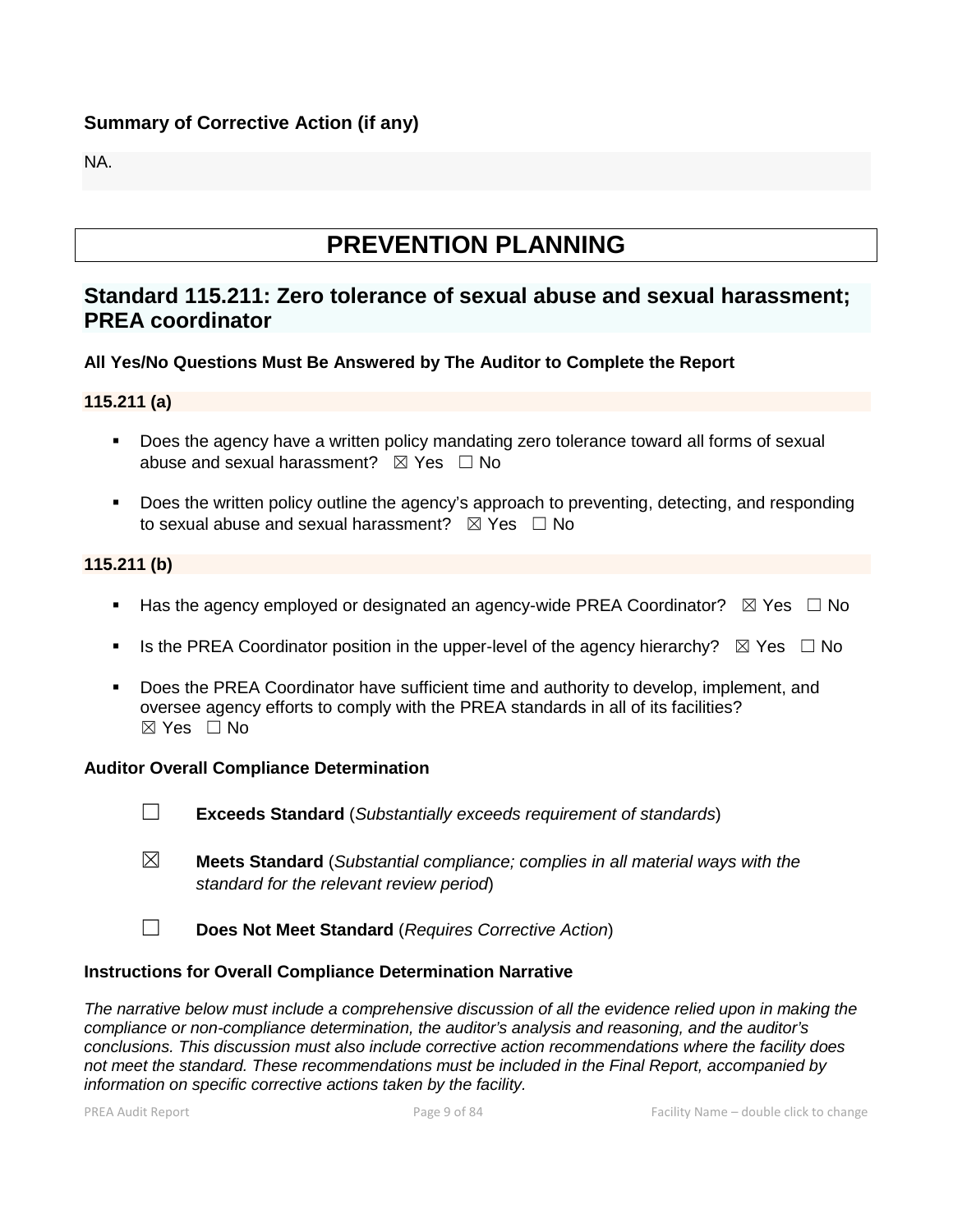(a)The facility has a written policy mandating zero tolerance toward all forms of sexual abuse and sexual harassment in facilities it operates directly or under contract. The facility has a written policy outlining how it will implement the facility's approach to preventing, detecting, and responding to sexual abuse and sexual harassment. The policy includes definitions of prohibited behaviors regarding sexual abuse and sexual harassment. The policy includes sanctions for those found to have participated in prohibited behaviors. The policy includes a description of facility strategies and responses to reduce and prevent sexual abuse and sexual harassment of residents.

(b) The facility employs or designates an upper--level, facility--wide PREA coordinator. The PREA coordinator has sufficient time and authority to develop, implement, and oversee facility efforts to comply with the PREA standards in its community confinement facility. The position of the PREA coordinator in the facility's organizational structure: Manager of CQI, reports PREA issues directly to the Clinical Director (former PREA Coordinator and Manager of CQI).

# **Standard 115.212: Contracting with other entities for the confinement of residents**

# **All Yes/No Questions Must Be Answered by the Auditor to Complete the Report**

# **115.212 (a)**

 If this agency is public and it contracts for the confinement of its residents with private agencies or other entities including other government agencies, has the agency included the entity's obligation to comply with the PREA standards in any new contract or contract renewal signed on or after August 20, 2012? (N/A if the agency does not contract with private agencies or other entities for the confinement of residents.)  $\Box$  Yes  $\Box$  No  $\boxtimes$  NA

# **115.212 (b)**

 Does any new contract or contract renewal signed on or after August 20, 2012 provide for agency contract monitoring to ensure that the contractor is complying with the PREA standards? (N/A if the agency does not contract with private agencies or other entities for the confinement of residents OR the response to 115.212(a)-1 is "NO".)  $\Box$  Yes  $\Box$  No  $\boxtimes$  NA

# **115.212 (c)**

 If the agency has entered into a contract with an entity that fails to comply with the PREA standards, did the agency do so only in emergency circumstances after making all reasonable attempts to find a PREA compliant private agency or other entity to confine residents? (N/A if the agency has not entered into a contract with an entity that fails to comply with the PREA standards.) □ Yes □ No ⊠ NA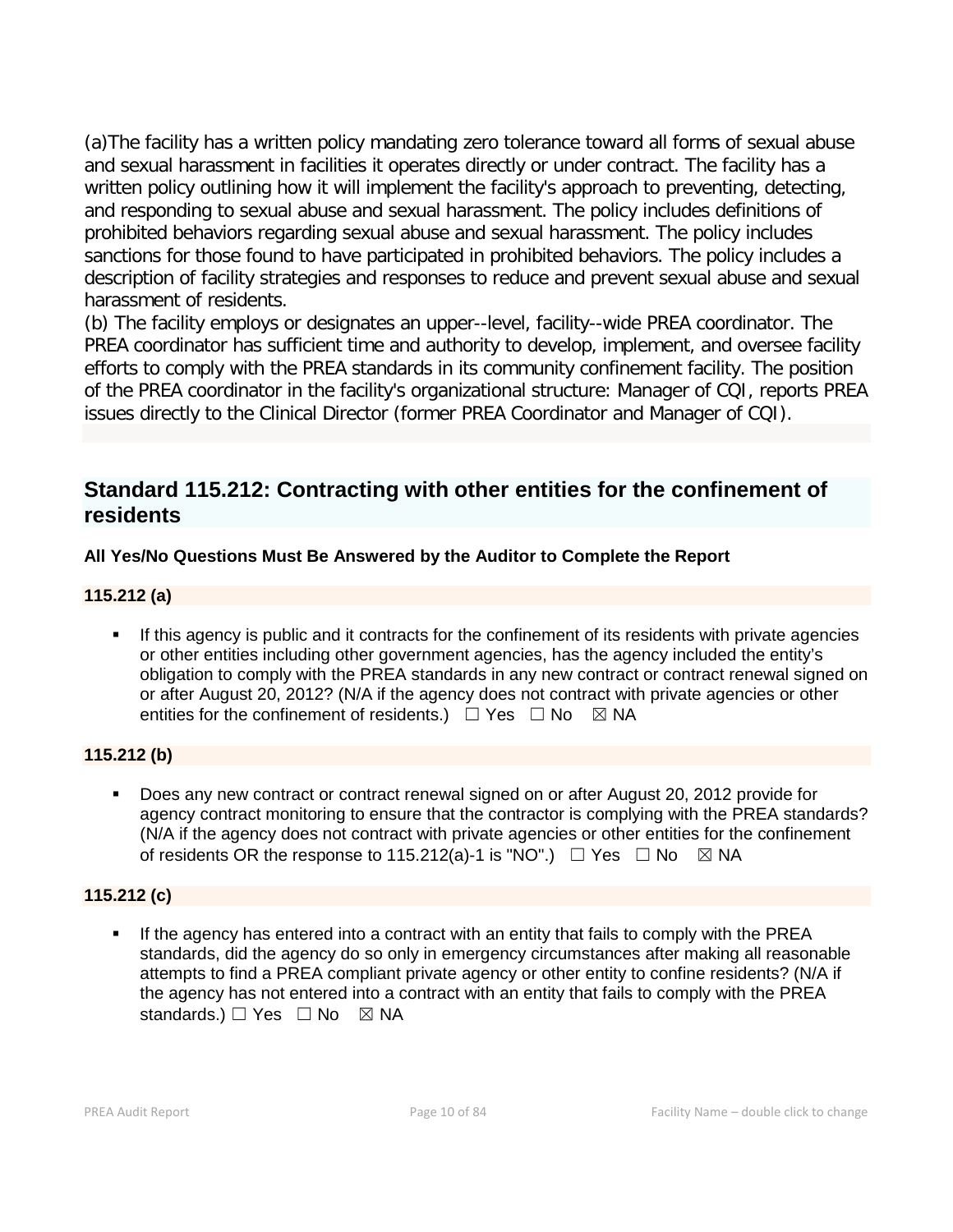In such a case, does the agency document its unsuccessful attempts to find an entity in compliance with the standards? (N/A if the agency has not entered into a contract with an entity that fails to comply with the PREA standards.)  $\Box$  Yes  $\Box$  No  $\boxtimes$  NA

#### **Auditor Overall Compliance Determination**

- ☐ **Exceeds Standard** (*Substantially exceeds requirement of standards*)
- ☐ **Meets Standard** (*Substantial compliance; complies in all material ways with the standard for the relevant review period*)
- ☐ **Does Not Meet Standard** (*Requires Corrective Action*)

#### **Instructions for Overall Compliance Determination Narrative**

*The narrative below must include a comprehensive discussion of all the evidence relied upon in making the compliance or non-compliance determination, the auditor's analysis and reasoning, and the auditor's conclusions. This discussion must also include corrective action recommendations where the facility does not meet the standard. These recommendations must be included in the Final Report, accompanied by information on specific corrective actions taken by the facility.*

Not applicable, they do not contract for the confinement of residents.

# **Standard 115.213: Supervision and monitoring**

#### **All Yes/No Questions Must Be Answered by the Auditor to Complete the Report**

#### **115.213 (a)**

- Does the agency develop for each facility a staffing plan that provides for adequate levels of staffing and, where applicable, video monitoring, to protect residents against sexual abuse?  $\boxtimes$  Yes  $\Box$  No
- Does the agency document for each facility a staffing plan that provides for adequate levels of staffing and, where applicable, video monitoring, to protect residents against sexual abuse?  $\boxtimes$  Yes  $\Box$  No
- Does the agency ensure that each facility's staffing plan takes into consideration the physical layout of each facility in calculating adequate staffing levels and determining the need for video monitoring? ⊠ Yes □ No
- Does the agency ensure that each facility's staffing plan takes into consideration the composition of the resident population in calculating adequate staffing levels and determining the need for video monitoring?  $\boxtimes$  Yes  $\Box$  No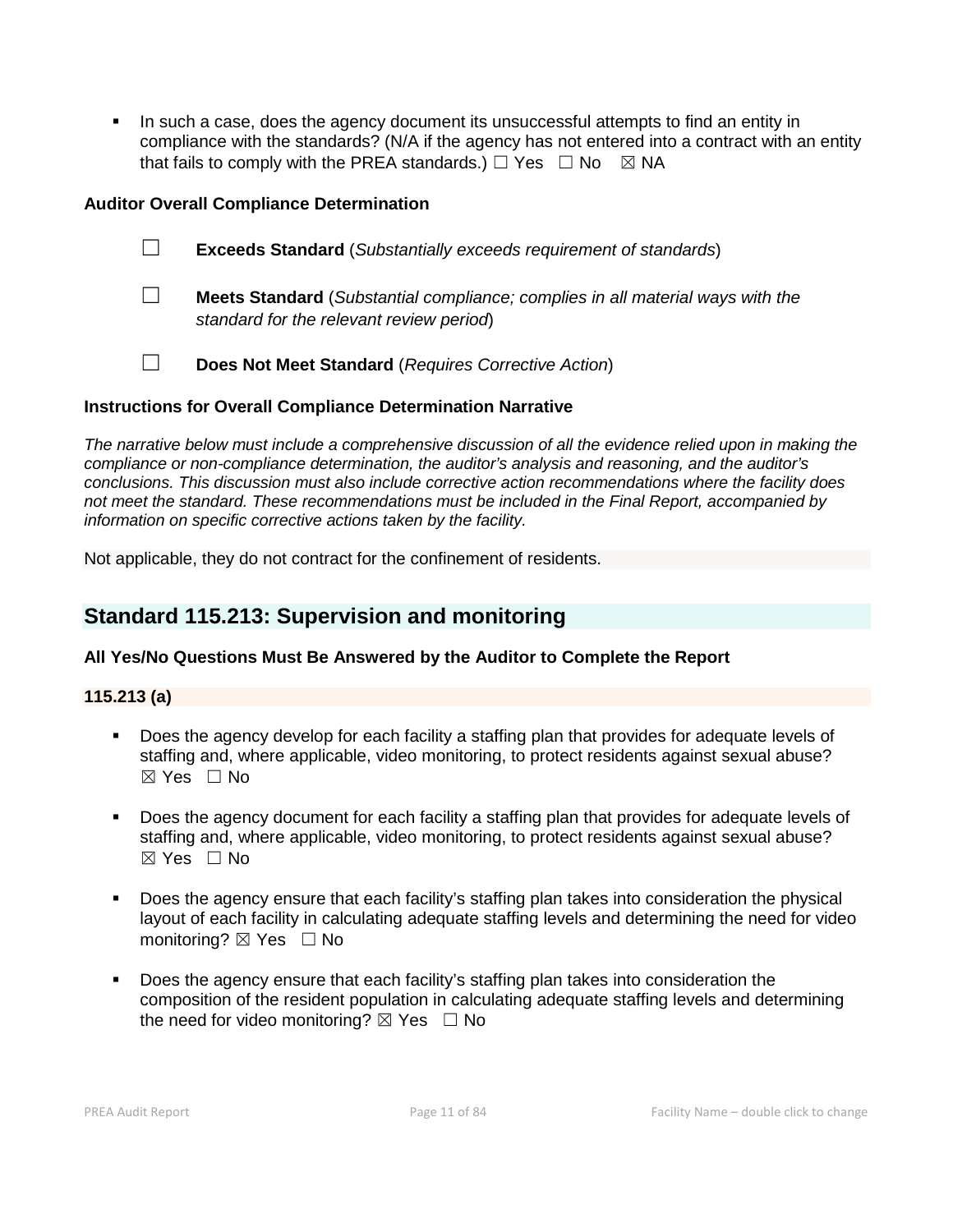- Does the agency ensure that each facility's staffing plan takes into consideration the prevalence of substantiated and unsubstantiated incidents of sexual abuse in calculating adequate staffing levels and determining the need for video monitoring?  $\boxtimes$  Yes  $\Box$  No
- Does the agency ensure that each facility's staffing plan takes into consideration any other relevant factors in calculating adequate staffing levels and determining the need for video monitoring? ⊠ Yes □ No

### **115.213 (b)**

 In circumstances where the staffing plan is not complied with, does the facility document and justify all deviations from the plan? (N/A if no deviations from staffing plan.)  $\Box$  Yes  $\Box$  No  $\boxtimes$  NA

#### **115.213 (c)**

- In the past 12 months, has the facility assessed, determined, and documented whether adjustments are needed to the staffing plan established pursuant to paragraph (a) of this section? ⊠ Yes □ No
- In the past 12 months, has the facility assessed, determined, and documented whether adjustments are needed to prevailing staffing patterns?  $\boxtimes$  Yes  $\Box$  No
- In the past 12 months, has the facility assessed, determined, and documented whether adjustments are needed to the facility's deployment of video monitoring systems and other monitoring technologies? ⊠ Yes □ No
- In the past 12 months, has the facility assessed, determined, and documented whether adjustments are needed to the resources the facility has available to commit to ensure adequate staffing levels?  $\boxtimes$  Yes  $\Box$  No

#### **Auditor Overall Compliance Determination**

- ☐ **Exceeds Standard** (*Substantially exceeds requirement of standards*)
- ☒ **Meets Standard** (*Substantial compliance; complies in all material ways with the standard for the relevant review period*)
- ☐ **Does Not Meet Standard** (*Requires Corrective Action*)

#### **Instructions for Overall Compliance Determination Narrative**

*The narrative below must include a comprehensive discussion of all the evidence relied upon in making the compliance or non-compliance determination, the auditor's analysis and reasoning, and the auditor's conclusions. This discussion must also include corrective action recommendations where the facility does not meet the standard. These recommendations must be included in the Final Report, accompanied by information on specific corrective actions taken by the facility.*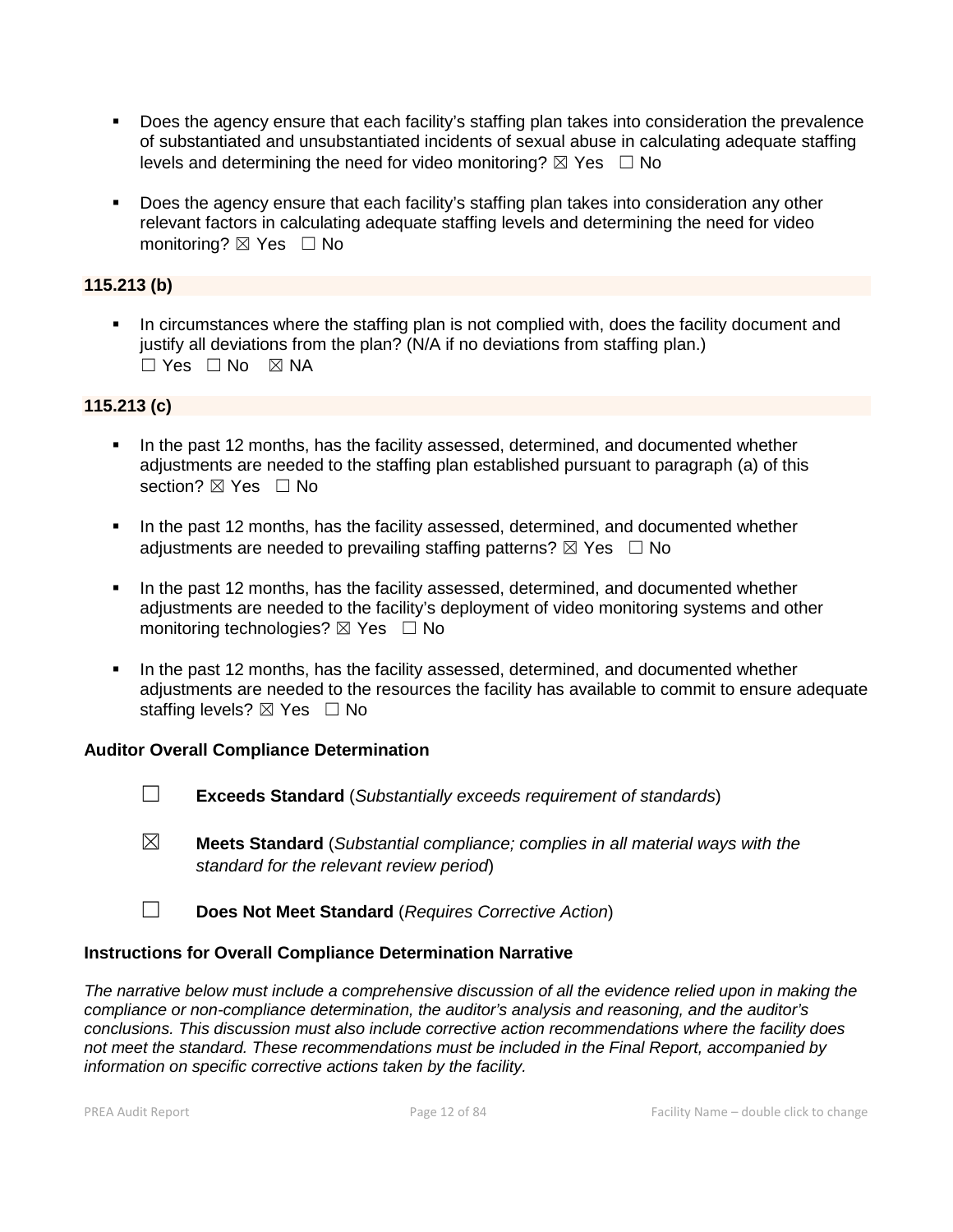- (a) The Leadership staff review the staffing plan on a continuous basis and produce an Annual Staffing Plan. Compliance with the PREA and other safety and security issues are always a primary focus when they consider and review their staffing plan. The auditor reviewed the facility staffing plan and it was determined to be acceptable. The facility has been provided with all necessary resources to support the programs and procedures to ensure compliance with PREA standards. Rounds, including head counts/accounting for every resident and walking through blind spots are done 3 times each shift. These are recorded in the Resident Advocate log books. Admission criteria excludes clients with a history of sexual and/or violent offenses. Clients time is very structured. They do not have opportunities to interact with each other or access areas with staff monitoring (showering and attending to personal hygiene and grooming activities excluded).
- (b) There have been no times when staffing plan was not complied with.
- (c) The audit included an examination of all video monitoring systems, resident access to telephones, a review of documentation, staff rosters and staff interviews. Interviews with staff confirmed unannounced rounds to all areas of the facility are conducted. CATS utilizes an IP camera security system to monitor their buildings, inside and outside as well as the passage of individuals through the buildings. The system is based on a password protected server in a locked network room with the capability of storing up to 14 days of camera footage for each camera. The 65 cameras located throughout the facility are accessible for viewing in 7 monitoring stations throughout the facility. The camera system provides active viewing in real-time of cameras assigned to these monitoring stations. The cameras viewed at each station are assigned by the administrators based on the duties of the employees at each station.13 other employees have access to view cameras through their personal workstations, each level access based on their position. An aggressive plan to add 16 additional cameras in process to high priority areas identified by the PREA Coordinator, Program Managers and Clinical Supervisor to the laundry rooms, client lounges that don't already have cameras and group rooms. There are an additional 22 second priority cameras are requested to cover monthly outside of to add additional camera footage to previously covered areas. That would provide clearer images of the clients.

# **Standard 115.215: Limits to cross-gender viewing and searches**

#### **All Yes/No Questions Must Be Answered by the Auditor to Complete the Report**

#### **115.215 (a)**

 Does the facility always refrain from conducting any cross-gender strip or cross-gender visual body cavity searches, except in exigent circumstances or by medical practitioners? ☒ Yes ☐ No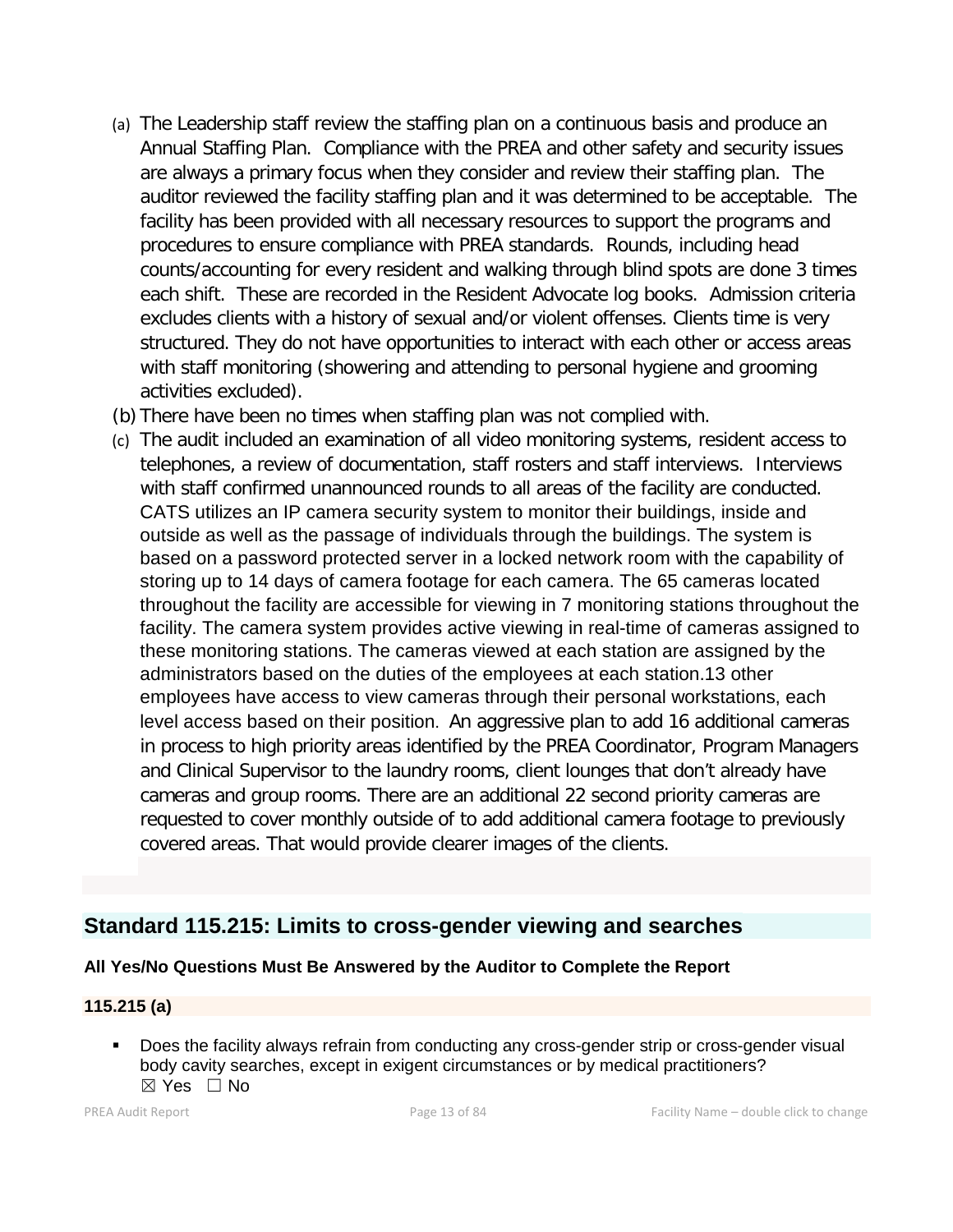#### **115.215 (b)**

- Does the facility always refrain from conducting cross-gender pat-down searches of female residents, except in exigent circumstances? ( $N/A$  if less than 50 residents)  $\Box$ Yes  $\boxtimes$  No  $\Box$  NA
- Does the facility always refrain from restricting female residents' access to regularly available programming or other outside opportunities in order to comply with this provision? (N/A if less than 50 residents)  $\boxtimes$  Yes  $\Box$  No  $\Box$  NA

### **115.215 (c)**

- Does the facility document all cross-gender strip searches and cross-gender visual body cavity searches? ⊠ Yes □ No
- Does the facility document all cross-gender pat-down searches of female residents?  $\boxtimes$  Yes  $\Box$  No

#### **115.215 (d)**

- Does the facility implement policies and procedures that enable residents to shower, perform bodily functions, and change clothing without nonmedical staff of the opposite gender viewing their breasts, buttocks, or genitalia, except in exigent circumstances or when such viewing is incidental to routine cell checks?  $\boxtimes$  Yes  $\Box$  No
- Does the facility require staff of the opposite gender to announce their presence when entering an area where residents are likely to be showering, performing bodily functions, or changing clothing?  $\boxtimes$  Yes  $\Box$  No

#### **115.215 (e)**

- **Does the facility always refrain from searching or physically examining transgender or intersex** residents for the sole purpose of determining the resident's genital status?  $\boxtimes$  Yes  $\Box$  No
- If a resident's genital status is unknown, does the facility determine genital status during conversations with the resident, by reviewing medical records, or, if necessary, by learning that information as part of a broader medical examination conducted in private by a medical practitioner?  $\boxtimes$  Yes  $\Box$  No

#### **115.215 (f)**

 Does the facility/agency train security staff in how to conduct cross-gender pat down searches in a professional and respectful manner, and in the least intrusive manner possible, consistent with security needs?  $\boxtimes$  Yes  $\Box$  No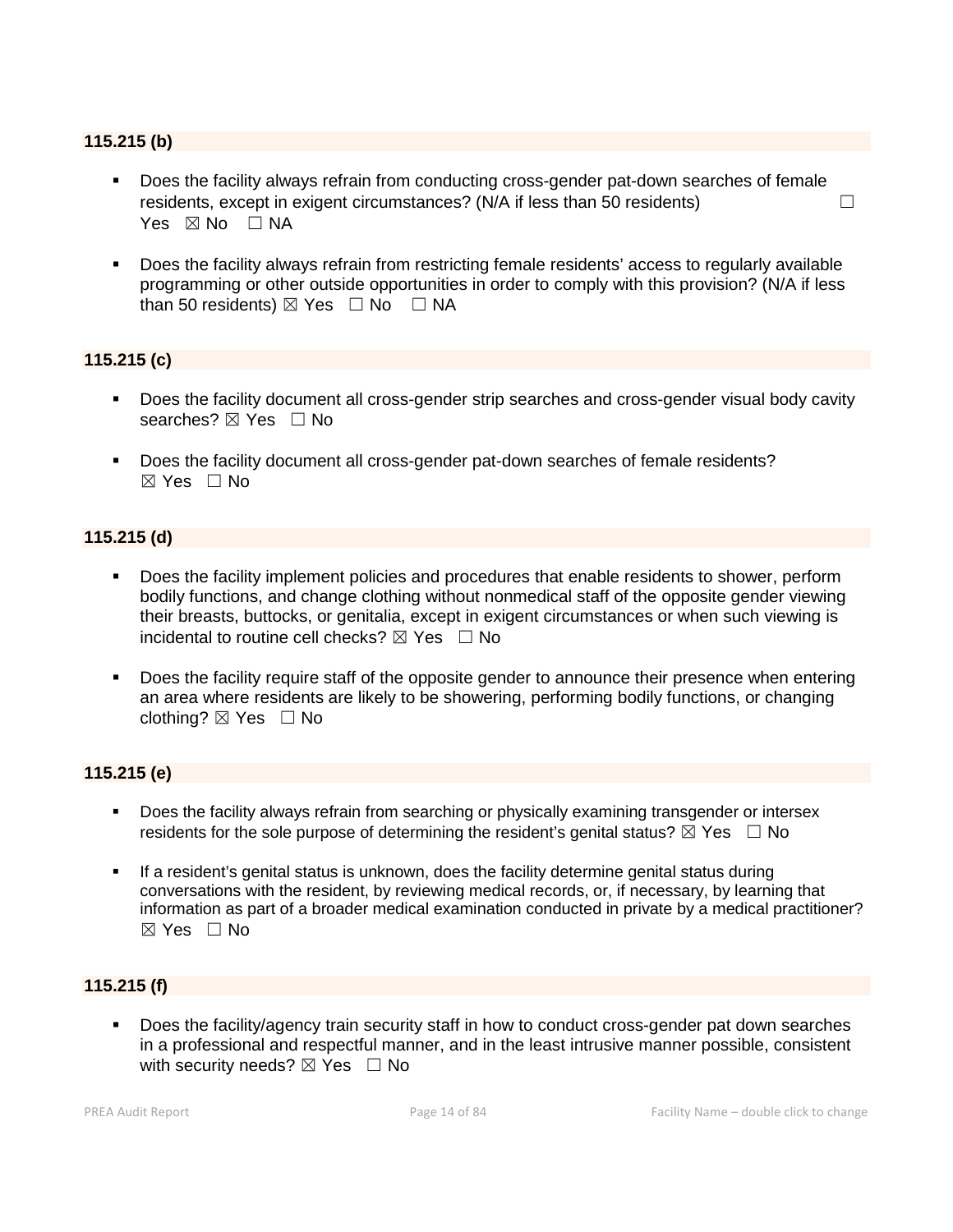Does the facility/agency train security staff in how to conduct searches of transgender and intersex residents in a professional and respectful manner, and in the least intrusive manner possible, consistent with security needs?  $\boxtimes$  Yes  $\Box$  No

### **Auditor Overall Compliance Determination**

- ☐ **Exceeds Standard** (*Substantially exceeds requirement of standards*)
- ☒ **Meets Standard** (*Substantial compliance; complies in all material ways with the standard for the relevant review period*)
- ☐ **Does Not Meet Standard** (*Requires Corrective Action*)

### **Instructions for Overall Compliance Determination Narrative**

*The narrative below must include a comprehensive discussion of all the evidence relied upon in making the compliance or non-compliance determination, the auditor's analysis and reasoning, and the auditor's conclusions. This discussion must also include corrective action recommendations where the facility does not meet the standard. These recommendations must be included in the Final Report, accompanied by information on specific corrective actions taken by the facility.*

(a)The facility does not conduct cross--gender strip or cross--gender visual body cavity searches of residents. Policy does not allow this.

(b) The facility does not permit cross--gender pat--down searches of female residents. Male staff are instructed to call for female staff to conduct pat-down searches of female residents. (c) The facility does not restrict female residents' access to regularly available programming or other outside opportunities in order to comply with this provision.

(d) Facility has implemented policies and procedures that enable residents to shower, perform bodily functions, and change clothing without non-medical staff of the opposite gender viewing their breasts, buttocks, or genitalia, except in exigent circumstances or when such viewing is incidental to routine cell checks (this includes viewing via video camera). Male staff do not view cameras in the female unit. Policies and procedures require staff of the opposite gender to announce their presence when entering a resident housing unit.

(e) Facility has a policy prohibiting staff from searching or physically examining a transgender or intersex resident for the sole purpose of determining the resident's genital status.

(f) All security staff have received training on conducting cross--gender pat--down searches and searches of transgender and intersex residents in a professional and respectful manner, consistent with security needs. They use the curriculum from the Ohio Department of Rehabilitation and Correction.

Interviews with residents and staff confirm this as the policy and actual practice of the program on a consistent basis. CATS reports that it has conducted no cross-gender strip or cross-gender visual body cavity searches of residents in the last 12 months. Additionally, no cross-gender pat down searches were conducted. There were no exigent circumstance searches in any category conducted. The agency has provided training to staff regarding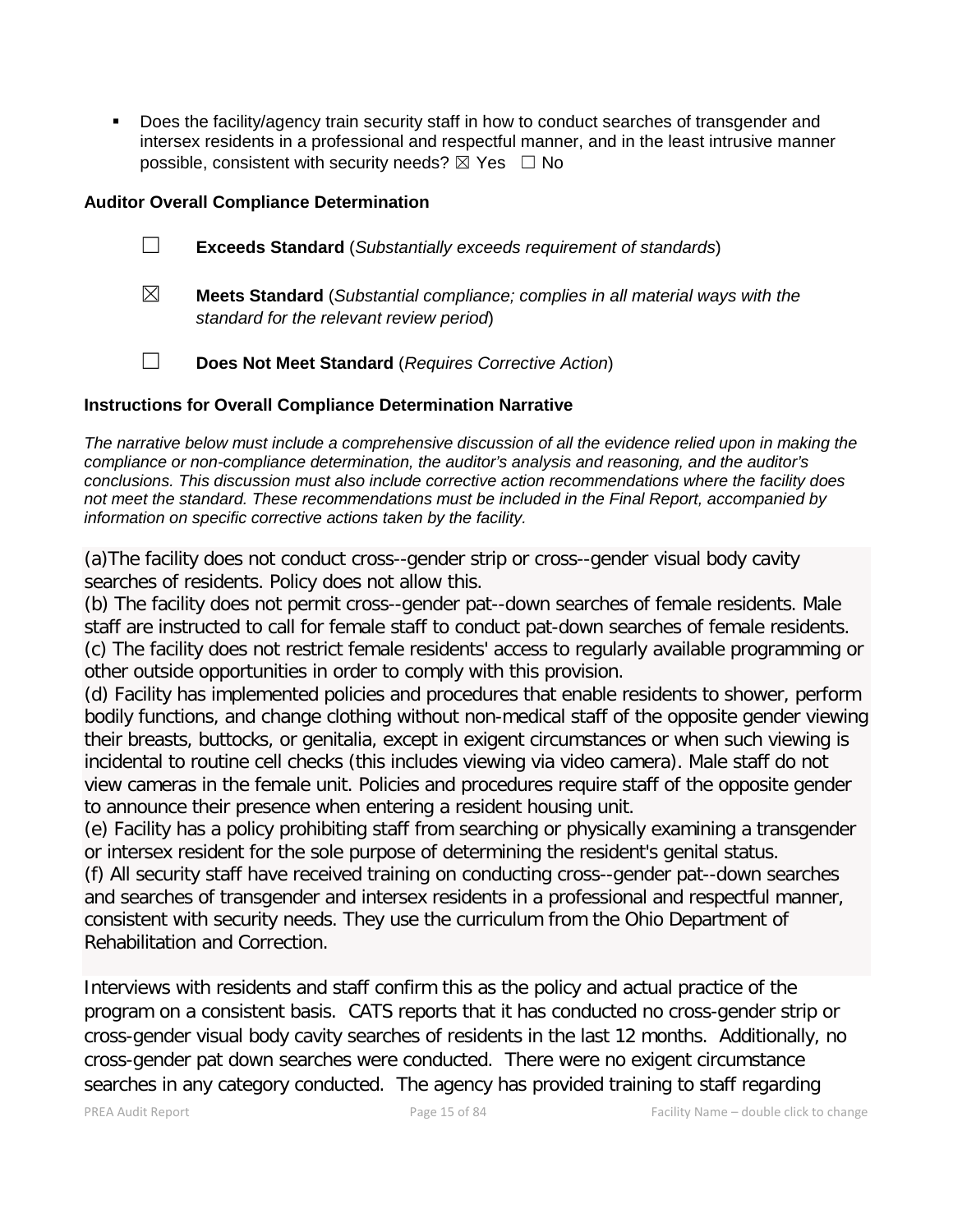how to conduct cross-gender pat down searches and searches of transgender and intersex residents in a professional manner. Training records were reviewed by auditor.

# **Standard 115.216: Residents with disabilities and residents who are limited English proficient**

# **All Yes/No Questions Must Be Answered by the Auditor to Complete the Report**

#### **115.216 (a)**

- Does the agency take appropriate steps to ensure that residents with disabilities have an equal opportunity to participate in or benefit from all aspects of the agency's efforts to prevent, detect, and respond to sexual abuse and sexual harassment, including: Residents who are deaf or hard of hearing?  $\boxtimes$  Yes  $\Box$  No
- Does the agency take appropriate steps to ensure that residents with disabilities have an equal opportunity to participate in or benefit from all aspects of the agency's efforts to prevent, detect, and respond to sexual abuse and sexual harassment, including: Residents who are blind or have low vision?  $\boxtimes$  Yes  $\Box$  No
- Does the agency take appropriate steps to ensure that residents with disabilities have an equal opportunity to participate in or benefit from all aspects of the agency's efforts to prevent, detect, and respond to sexual abuse and sexual harassment, including: Residents who have intellectual disabilities?  $\boxtimes$  Yes  $\Box$  No
- Does the agency take appropriate steps to ensure that residents with disabilities have an equal opportunity to participate in or benefit from all aspects of the agency's efforts to prevent, detect, and respond to sexual abuse and sexual harassment, including: Residents who have psychiatric disabilities?  $\boxtimes$  Yes  $\Box$  No
- Does the agency take appropriate steps to ensure that residents with disabilities have an equal opportunity to participate in or benefit from all aspects of the agency's efforts to prevent, detect, and respond to sexual abuse and sexual harassment, including: Residents who have speech disabilities? ⊠ Yes □ No
- **Does the agency take appropriate steps to ensure that residents with disabilities have an equal** opportunity to participate in or benefit from all aspects of the agency's efforts to prevent, detect, and respond to sexual abuse and sexual harassment, including: Other? (if "other," please explain in overall determination notes.)  $\boxtimes$  Yes  $\Box$  No
- Do such steps include, when necessary, ensuring effective communication with residents who are deaf or hard of hearing?  $\boxtimes$  Yes  $\Box$  No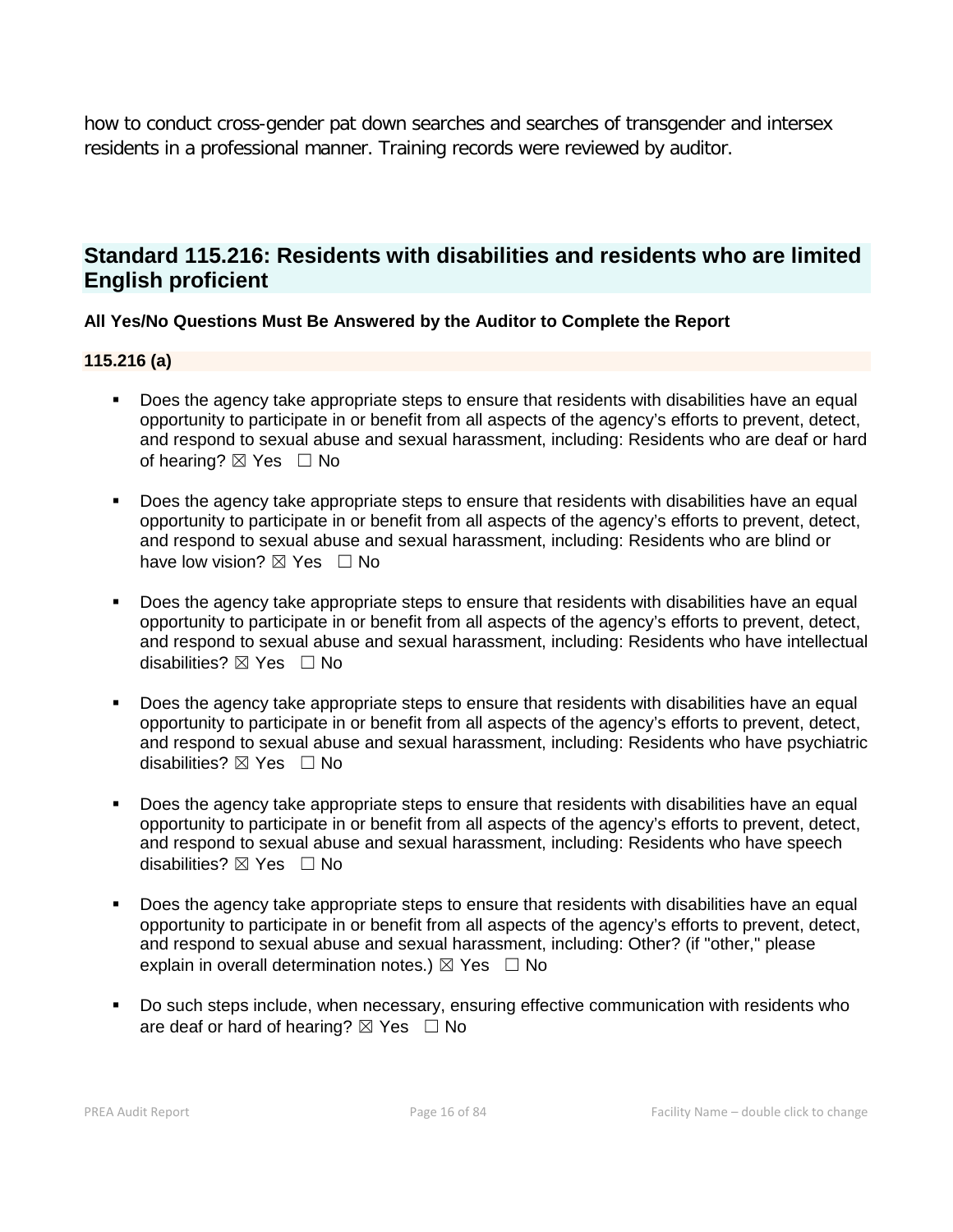- Do such steps include, when necessary, providing access to interpreters who can interpret effectively, accurately, and impartially, both receptively and expressively, using any necessary specialized vocabulary?  $\boxtimes$  Yes  $\Box$  No
- Does the agency ensure that written materials are provided in formats or through methods that ensure effective communication with residents with disabilities including residents who: Have intellectual disabilities?  $\boxtimes$  Yes  $\Box$  No
- Does the agency ensure that written materials are provided in formats or through methods that ensure effective communication with residents with disabilities including residents who: Have limited reading skills?  $\boxtimes$  Yes  $\Box$  No
- Does the agency ensure that written materials are provided in formats or through methods that ensure effective communication with residents with disabilities including residents who: Are blind or have low vision?  $\boxtimes$  Yes  $\Box$  No

### **115.216 (b)**

- Does the agency take reasonable steps to ensure meaningful access to all aspects of the agency's efforts to prevent, detect, and respond to sexual abuse and sexual harassment to residents who are limited English proficient?  $\boxtimes$  Yes  $\Box$  No
- Do these steps include providing interpreters who can interpret effectively, accurately, and impartially, both receptively and expressively, using any necessary specialized vocabulary? ☒ Yes ☐ No

#### **115.216 (c)**

 Does the agency always refrain from relying on resident interpreters, resident readers, or other types of resident assistants except in limited circumstances where an extended delay in obtaining an effective interpreter could compromise the resident's safety, the performance of first-response duties under §115.264, or the investigation of the resident's allegations? ☒ Yes ☐ No

#### **Auditor Overall Compliance Determination**

- ☐ **Exceeds Standard** (*Substantially exceeds requirement of standards*)
- ☒ **Meets Standard** (*Substantial compliance; complies in all material ways with the standard for the relevant review period*)

☐ **Does Not Meet Standard** (*Requires Corrective Action*)

#### **Instructions for Overall Compliance Determination Narrative**

*The narrative below must include a comprehensive discussion of all the evidence relied upon in making the compliance or non-compliance determination, the auditor's analysis and reasoning, and the auditor's conclusions. This discussion must also include corrective action recommendations where the facility does*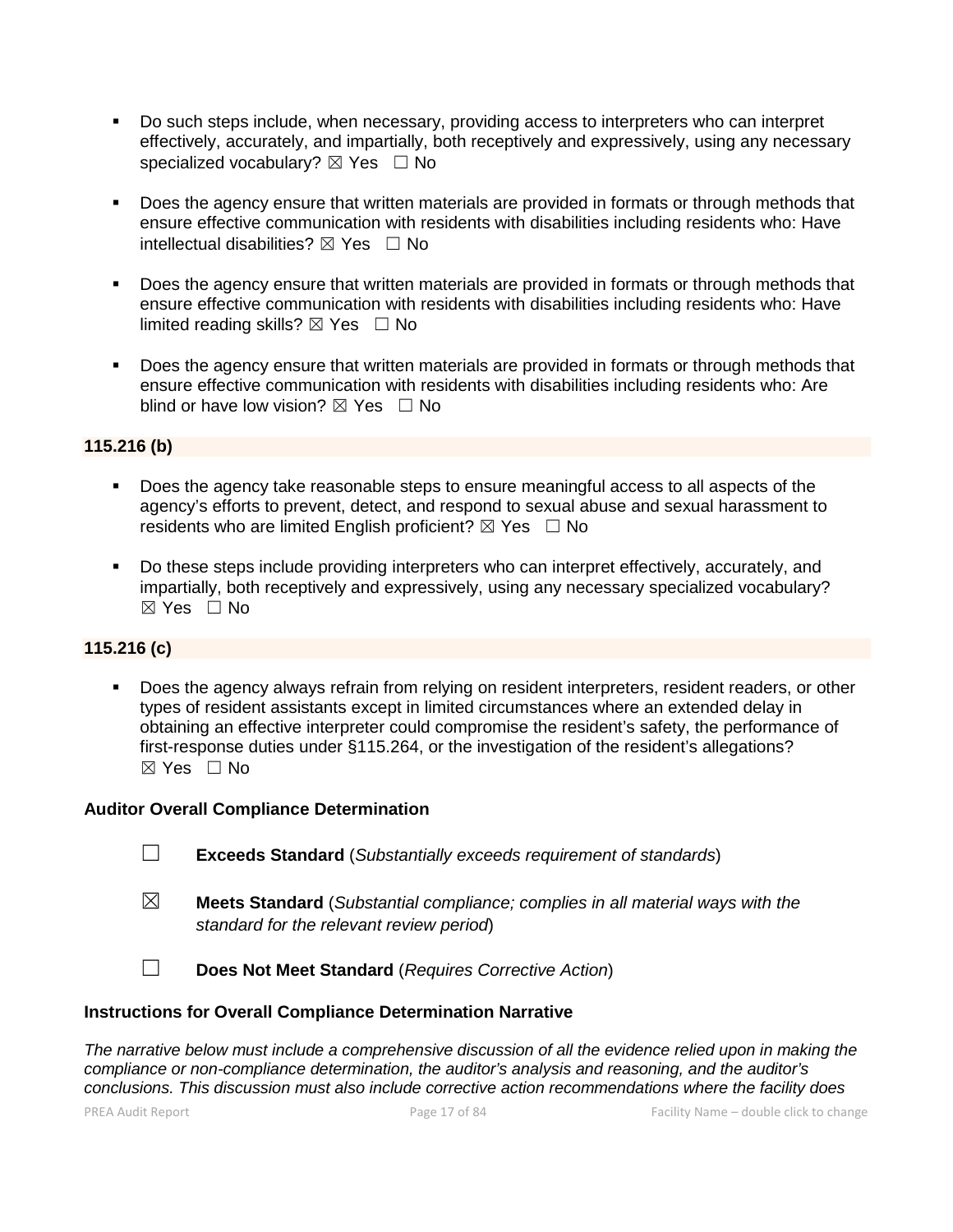*not meet the standard. These recommendations must be included in the Final Report, accompanied by information on specific corrective actions taken by the facility.*

(a) The facility has established procedures to provide disabled residents equal opportunity to participate in or benefit from all aspects of the facility's efforts to prevent, detect, and respond to sexual abuse and sexual harassment. The staff have been instructed in training to contact the private translators that they contract with. Also, staff are instructed to show the NIC video on PREA for those who have difficulty reading. (b) The facility has established procedures to provide residents with limited English proficiency equal opportunity to participate in or benefit from all aspects of the facility's efforts to prevent, detect, and respond to sexual abuse and sexual harassment. The staff have been instructed in training to contact the private translators that they contract with.

(c) Facility policy prohibits use of resident interpreters, resident readers, or other types of resident assistants except in limited circumstances where an extended delay in obtaining an effective interpreter could compromise the resident's safety, the performance of first--response duties under § 115.264, or the investigation of the resident's allegations.

Staff interviewed were aware that under no circumstances are resident interpreters to be used when dealing with PREA issues. There have been no instances in the past 12 months where resident interpreters have been used. Purchase orders for translators used were reviewed.

# **Standard 115.217: Hiring and promotion decisions**

# **All Yes/No Questions Must Be Answered by the Auditor to Complete the Report**

# **115.217 (a)**

- Does the agency prohibit the hiring or promotion of anyone who may have contact with residents who: Has engaged in sexual abuse in a prison, jail, lockup, community confinement facility, juvenile facility, or other institution (as defined in 42 U.S.C. 1997)?  $\boxtimes$  Yes  $\Box$  No
- Does the agency prohibit the hiring or promotion of anyone who may have contact with residents who: Has been convicted of engaging or attempting to engage in sexual activity in the community facilitated by force, overt or implied threats of force, or coercion, or if the victim did not consent or was unable to consent or refuse?  $\boxtimes$  Yes  $\Box$  No
- Does the agency prohibit the hiring or promotion of anyone who may have contact with residents who: Has been civilly or administratively adjudicated to have engaged in the activity described in the question immediately above?  $\boxtimes$  Yes  $\Box$  No
- Does the agency prohibit the enlistment of services of any contractor who may have contact with residents who: Has engaged in sexual abuse in a prison, jail, lockup, community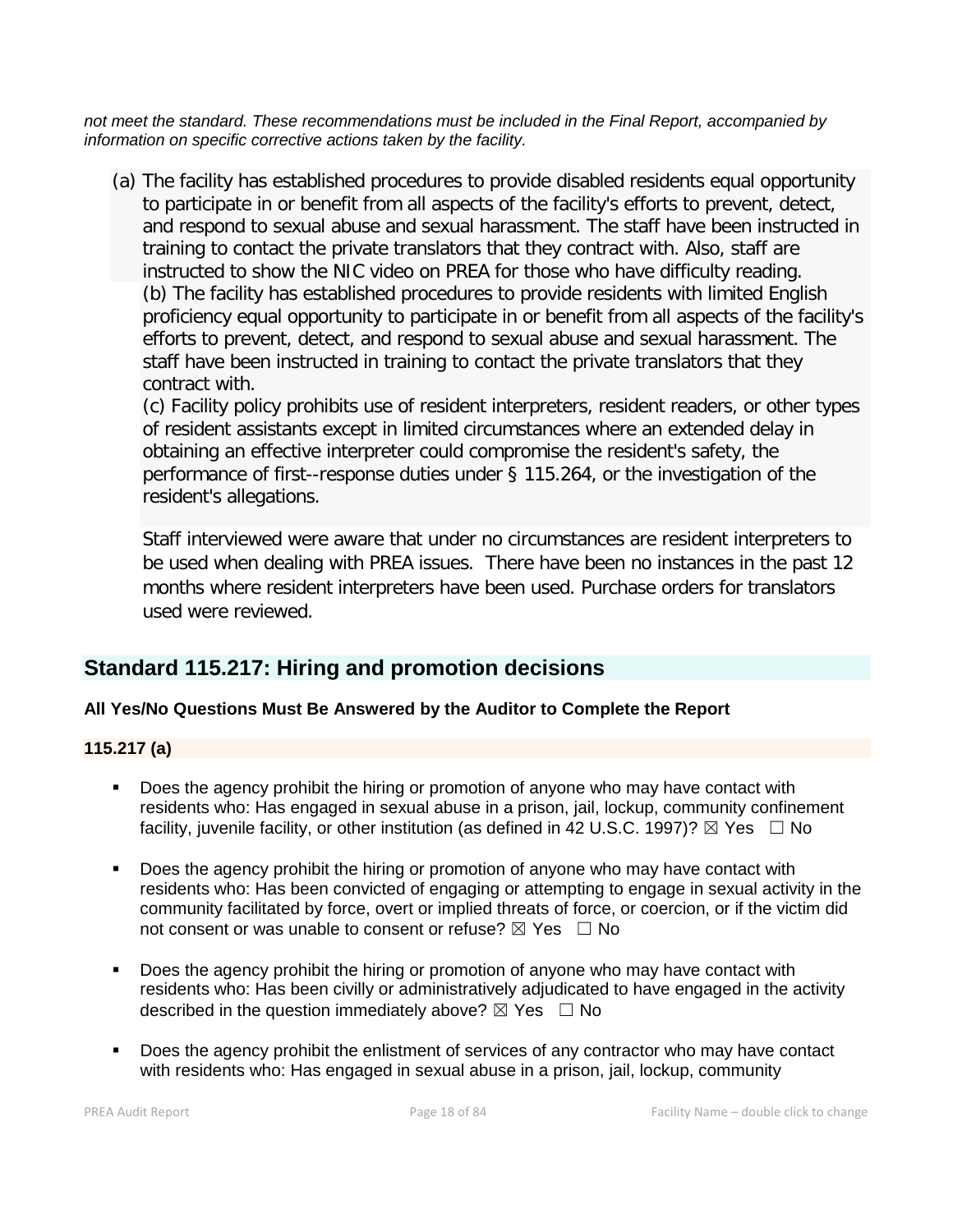confinement facility, juvenile facility, or other institution (as defined in 42 U.S.C. 1997)? ☒ Yes ☐ No

- Does the agency prohibit the enlistment of services of any contractor who may have contact with residents who: Has been convicted of engaging or attempting to engage in sexual activity in the community facilitated by force, overt or implied threats of force, or coercion, or if the victim did not consent or was unable to consent or refuse?  $\boxtimes$  Yes  $\Box$  No
- Does the agency prohibit the enlistment of services of any contractor who may have contact with residents who: Has been civilly or administratively adjudicated to have engaged in the activity described in the question immediately above?  $\boxtimes$  Yes  $\Box$  No

#### **115.217 (b)**

 Does the agency consider any incidents of sexual harassment in determining whether to hire or promote anyone, or to enlist the services of any contractor, who may have contact with residents? **⊠** Yes □ No

#### **115.217 (c)**

- Before hiring new employees, who may have contact with residents, does the agency: Perform a criminal background records check?  $\boxtimes$  Yes  $\Box$  No
- Before hiring new employees, who may have contact with residents, does the agency: Consistent with Federal, State, and local law, make its best efforts to contact all prior institutional employers for information on substantiated allegations of sexual abuse or any resignation during a pending investigation of an allegation of sexual abuse?  $\boxtimes$  Yes  $\Box$  No

#### **115.217 (d)**

**Does the agency perform a criminal background records check before enlisting the services of** any contractor who may have contact with residents?  $\boxtimes$  Yes  $\Box$  No

#### **115.217 (e)**

 Does the agency either conduct criminal background records checks at least every five years of current employees and contractors who may have contact with residents or have in place a system for otherwise capturing such information for current employees?  $\boxtimes$  Yes  $\Box$  No

#### **115.217 (f)**

- Does the agency ask all applicants and employees who may have contact with residents directly about previous misconduct described in paragraph (a) of this section in written applications or interviews for hiring or promotions?  $\boxtimes$  Yes  $\Box$  No
- Does the agency ask all applicants and employees who may have contact with residents directly about previous misconduct described in paragraph (a) of this section in any interviews or written self-evaluations conducted as part of reviews of current employees?  $\boxtimes$  Yes  $\Box$  No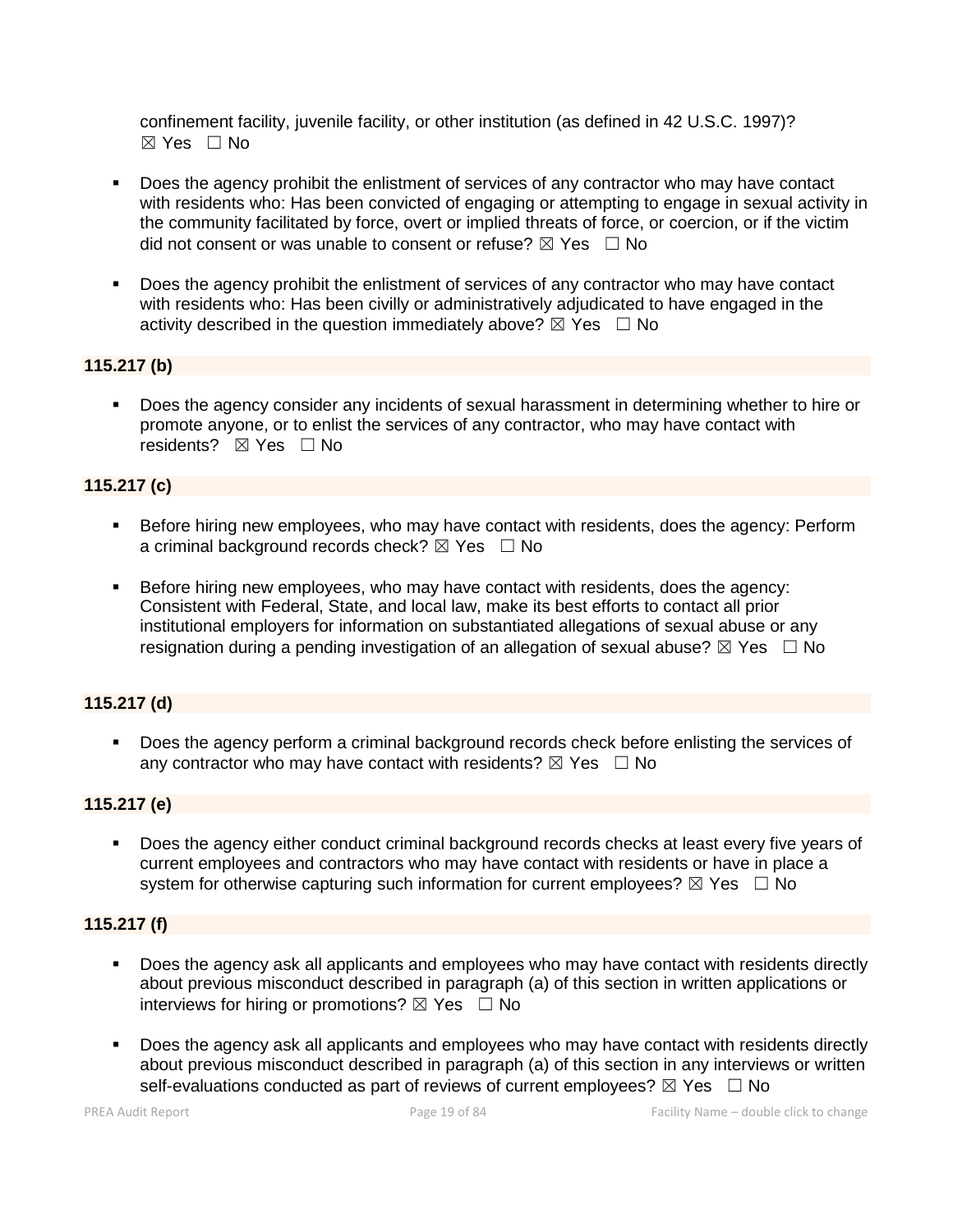Does the agency impose upon employees a continuing affirmative duty to disclose any such misconduct?  $\boxtimes$  Yes  $\Box$  No

#### **115.217 (g)**

 Does the agency consider material omissions regarding such misconduct, or the provision of materially false information, grounds for termination?  $\boxtimes$  Yes  $\Box$  No

#### **115.217 (h)**

 Unless prohibited by law, does the agency provide information on substantiated allegations of sexual abuse or sexual harassment involving a former employee upon receiving a request from an institutional employer for whom such employee has applied to work? (N/A if providing information on substantiated allegations of sexual abuse or sexual harassment involving a former employee is prohibited by law.)  $\boxtimes$  Yes  $\Box$  No  $\Box$  NA

#### **Auditor Overall Compliance Determination**

- ☐ **Exceeds Standard** (*Substantially exceeds requirement of standards*)
- ☒ **Meets Standard** (*Substantial compliance; complies in all material ways with the standard for the relevant review period*)
- ☐ **Does Not Meet Standard** (*Requires Corrective Action*)

#### **Instructions for Overall Compliance Determination Narrative**

*The narrative below must include a comprehensive discussion of all the evidence relied upon in making the compliance or non-compliance determination, the auditor's analysis and reasoning, and the auditor's conclusions. This discussion must also include corrective action recommendations where the facility does not meet the standard. These recommendations must be included in the Final Report, accompanied by information on specific corrective actions taken by the facility.*

(a) Facility policy prohibits hiring or promoting anyone who may have contact with residents and prohibits enlisting the services of any contractor who may have contact with residents who: Has engaged in sexual abuse in a prison, jail, lockup, community confinement facility, juvenile facility, or other institution (as defined in 42 U.S.C. 1997); Has been convicted of engaging or attempting to engage in sexual activity in the community facilitated by force, overt or implied threats of force, or coercion, or if the victim did not consent or was unable to consent or refuse; or Has been civilly or administratively adjudicated to have engaged in the activity described above. (b) Facility policy requires the consideration of any incidents of sexual harassment in determining whether to hire or promote anyone, or to enlist the services of any contractor, who may have contact with residents.

(c) Facility policy requires that before it hires any new employees who may have contact with residents, it conducts criminal background record checks, and consistent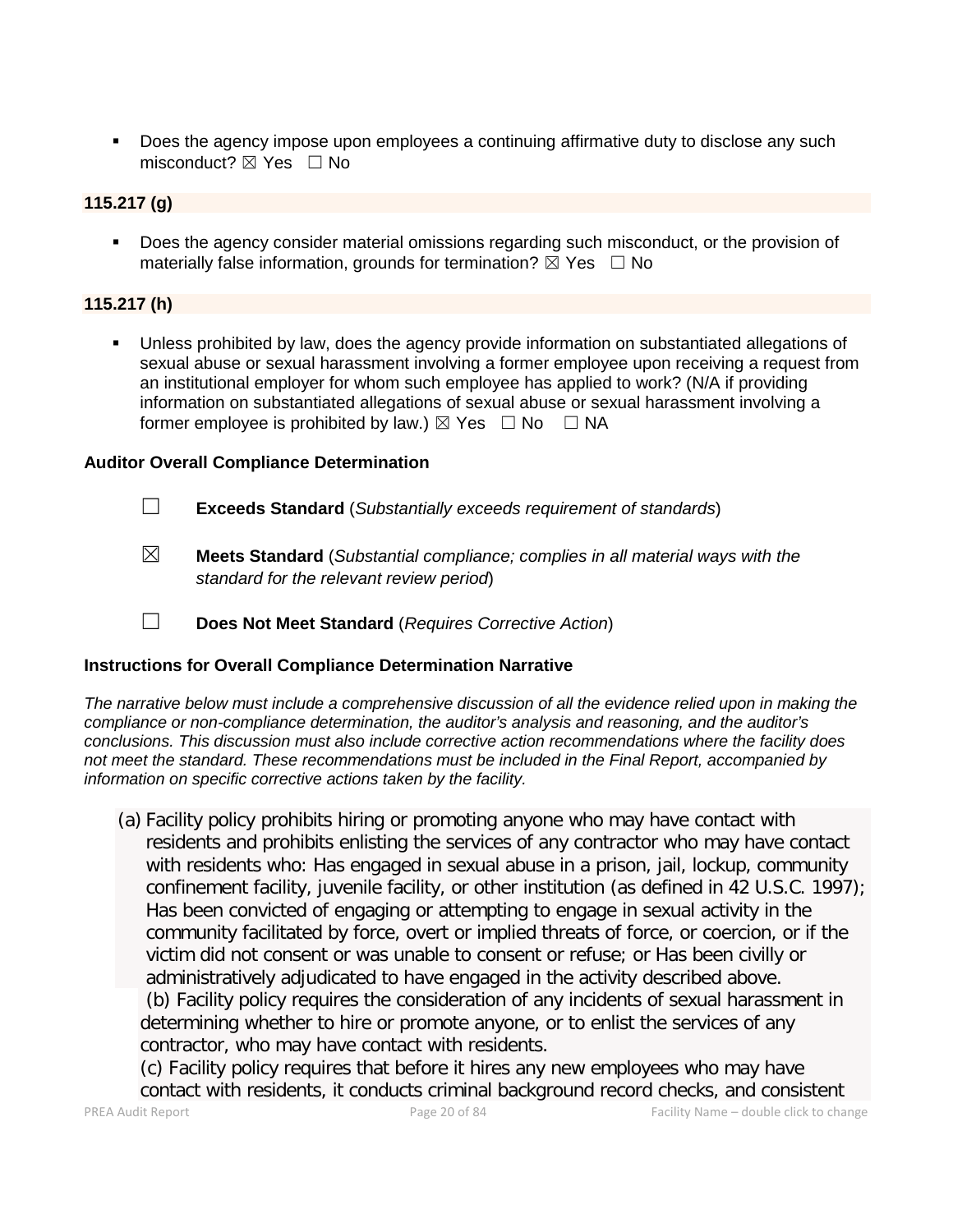with federal, state, and local law, makes its best efforts to contact all prior institutional employers for information on substantiated allegations of sexual abuse or any resignation during a pending investigation of an allegation of sexual abuse.

(d) Facility policy requires that a criminal background record check be completed before enlisting the services of any contractor who may have contact with residents. At the time of the audit, no contractors had contact with residents.

(e) Facility policy requires that either criminal background record checks be conducted at least every five years for current employees and contractors who may have contact with residents.

(f) The facility asks all applicants and employees who may have contact with residents directly about previous misconduct described in paragraph (a) of this section in written applications for hiring or promotions.

(g) Facility policy states that material omissions regarding such misconduct, or the provision of materially false information, shall be grounds for termination.

(h) Unless prohibited by law, the facility shall provide information on substantiated allegations of sexual abuse or sexual harassment involving a former employee upon receiving a request from an institutional employer for whom such employee has applied to work for them.

Auditor reviewed 5 employee applications which verified compliance with this standard.

# **Standard 115.218: Upgrades to facilities and technologies**

# **All Yes/No Questions Must Be Answered by the Auditor to Complete the Report**

# **115.218 (a)**

 If the agency designed or acquired any new facility or planned any substantial expansion or modification of existing facilities, did the agency consider the effect of the design, acquisition, expansion, or modification upon the agency's ability to protect residents from sexual abuse? (N/A if agency/facility has not acquired a new facility or made a substantial expansion to existing facilities since August 20, 2012, or since the last PREA audit, whichever is later.)  $\boxtimes$  Yes  $\Box$  No  $\Box$  NA

# **115.218 (b)**

 If the agency installed or updated a video monitoring system, electronic surveillance system, or other monitoring technology, did the agency consider how such technology may enhance the agency's ability to protect residents from sexual abuse? (N/A if agency/facility has not installed or updated a video monitoring system, electronic surveillance system, or other monitoring technology since August 20, 2012, or since the last PREA audit, whichever is later.)  $\boxtimes$  Yes  $\Box$  No  $\Box$  NA

# **Auditor Overall Compliance Determination**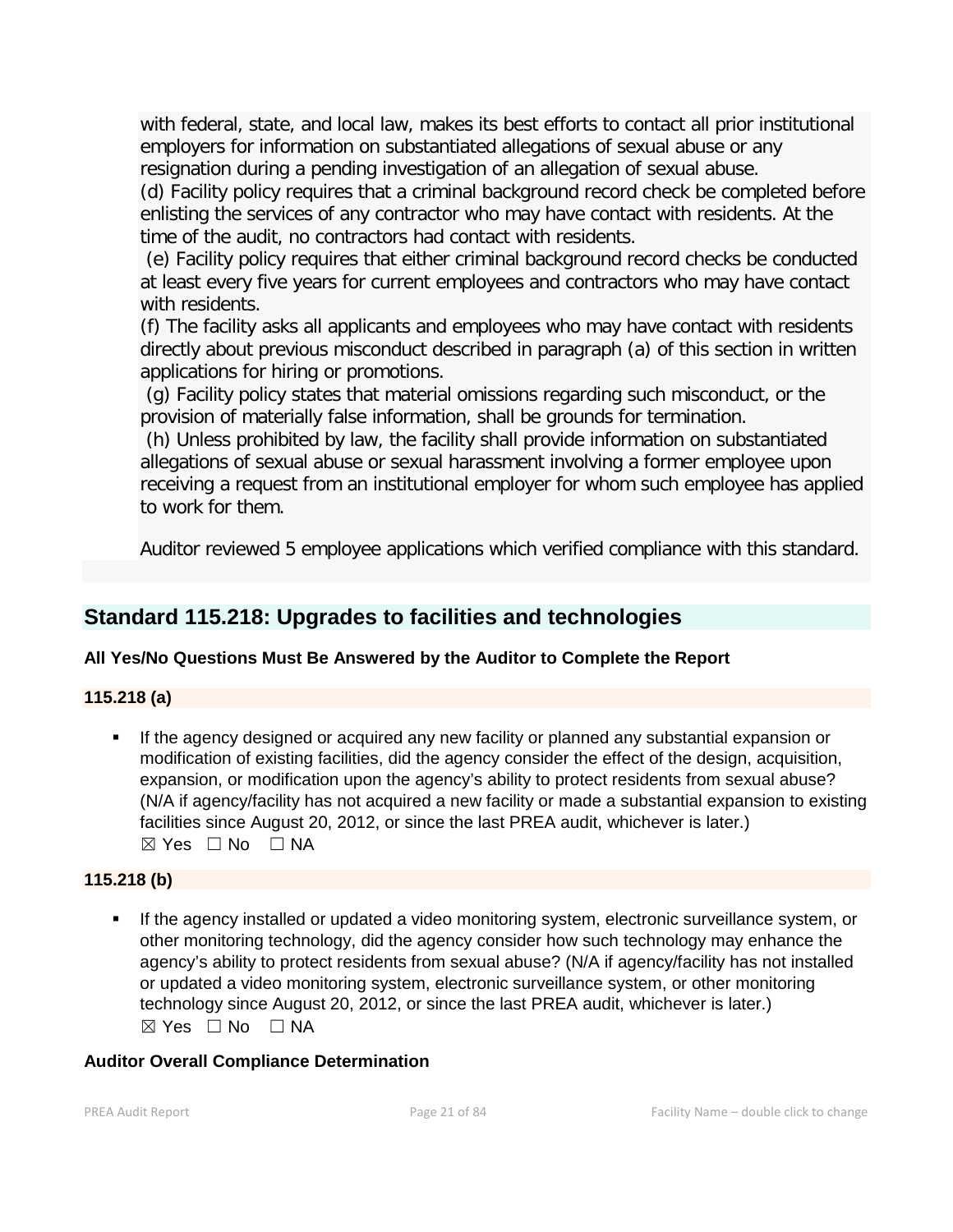☐ **Exceeds Standard** (*Substantially exceeds requirement of standards*)

☒ **Meets Standard** (*Substantial compliance; complies in all material ways with the standard for the relevant review period*)

☐ **Does Not Meet Standard** (*Requires Corrective Action*)

#### **Instructions for Overall Compliance Determination Narrative**

*The narrative below must include a comprehensive discussion of all the evidence relied upon in making the compliance or non-compliance determination, the auditor's analysis and reasoning, and the auditor's conclusions. This discussion must also include corrective action recommendations where the facility does not meet the standard. These recommendations must be included in the Final Report, accompanied by information on specific corrective actions taken by the facility.*

- (a) The facility has added a housing expansion, to include 60 additional beds for male residents. They did the agency consider the effect of the expansion upon the agency's ability to protect residents from sexual abuse.
- (b) The agency considered how such technology may enhance the agency's ability to protect residents from sexual abuse. The audit included an examination of all video monitoring systems, resident access to telephones, a review of documentation, staff rosters and staff interviews. Interviews with staff confirmed unannounced rounds to all areas of the facility are conducted. CATS utilizes an IP camera security system to monitor their buildings, inside and outside as well as the passage of individuals through the buildings. The system is based on a password protected server in a locked network room with the capability of storing up to 14 days of camera footage for each camera. The 65 cameras located throughout the facility are accessible for viewing in 7 monitoring stations throughout the facility. The camera system provides active viewing in real-time of cameras assigned to these monitoring stations. The cameras viewed at each station are assigned by the administrators based on the duties of the employees at each station.13 other employees have access to view cameras through their personal workstations, each level access based on their position. An aggressive plan to add 16 additional cameras in process to high priority areas identified by the PREA Coordinator, Program Managers and Clinical Supervisor to the laundry rooms, client lounges that don't already have cameras and group rooms. There are an additional 22 second priority cameras are requested to cover monthly outside of to add additional camera footage to previously covered areas. That would provide clearer images of the clients.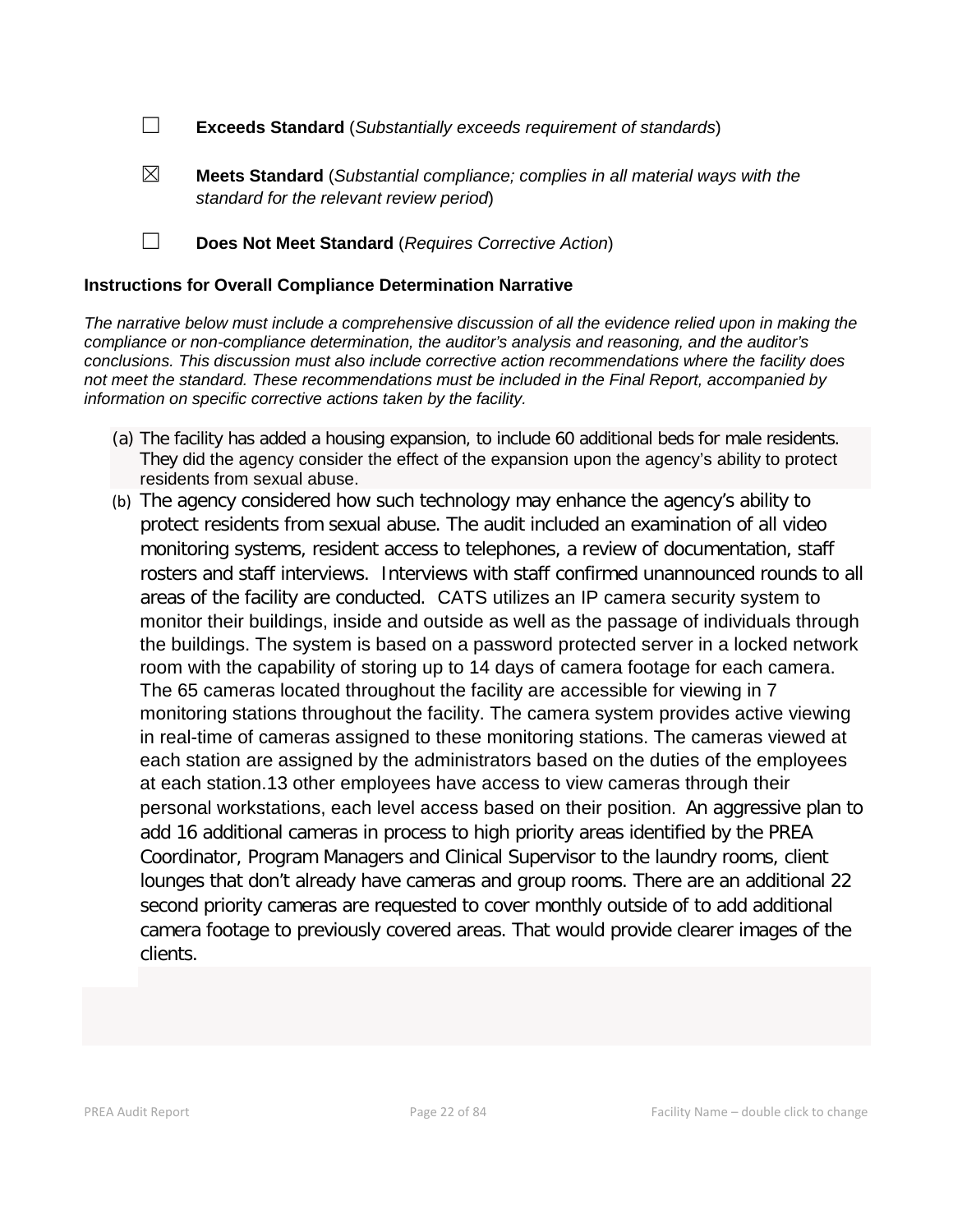# **RESPONSIVE PLANNING**

# **Standard 115.221: Evidence protocol and forensic medical examinations**

### **All Yes/No Questions Must Be Answered by the Auditor to Complete the Report**

#### **115.221 (a)**

 If the agency is responsible for investigating allegations of sexual abuse, does the agency follow a uniform evidence protocol that maximizes the potential for obtaining usable physical evidence for administrative proceedings and criminal prosecutions? (N/A if the agency/facility is not responsible for conducting any form of criminal OR administrative sexual abuse investigations.)  $\boxtimes$  Yes  $\Box$  No  $\Box$  NA

#### **115.221 (b)**

- Is this protocol developmentally appropriate for youth where applicable? (N/A if the agency/facility is not responsible for conducting any form of criminal OR administrative sexual abuse investigations.)  $\Box$  Yes  $\Box$  No  $\boxtimes$  NA
- Is this protocol, as appropriate, adapted from or otherwise based on the most recent edition of the U.S. Department of Justice's Office on Violence Against Women publication, "A National Protocol for Sexual Assault Medical Forensic Examinations, Adults/Adolescents," or similarly comprehensive and authoritative protocols developed after 2011? (N/A if the agency/facility is not responsible for conducting any form of criminal OR administrative sexual abuse investigations.) ☒ Yes ☐ No ☐ NA

#### **115.221 (c)**

- Does the agency offer all residents who experience sexual abuse access to forensic medical examinations, whether on-site or at an outside facility, without financial cost, where evidentiarily or medically appropriate?  $\boxtimes$  Yes  $\Box$  No
- Are such examinations performed by Sexual Assault Forensic Examiners (SAFEs) or Sexual Assault Nurse Examiners (SANEs) where possible?  $\boxtimes$  Yes  $\Box$  No
- If SAFEs or SANEs cannot be made available, is the examination performed by other qualified medical practitioners (they must have been specifically trained to conduct sexual assault forensic exams)?  $\boxtimes$  Yes  $\Box$  No
- Has the agency documented its efforts to provide SAFEs or SANEs?  $\boxtimes$  Yes  $\Box$  No

#### **115.221 (d)**

 Does the agency attempt to make available to the victim a victim advocate from a rape crisis center? ☒ Yes ☐ No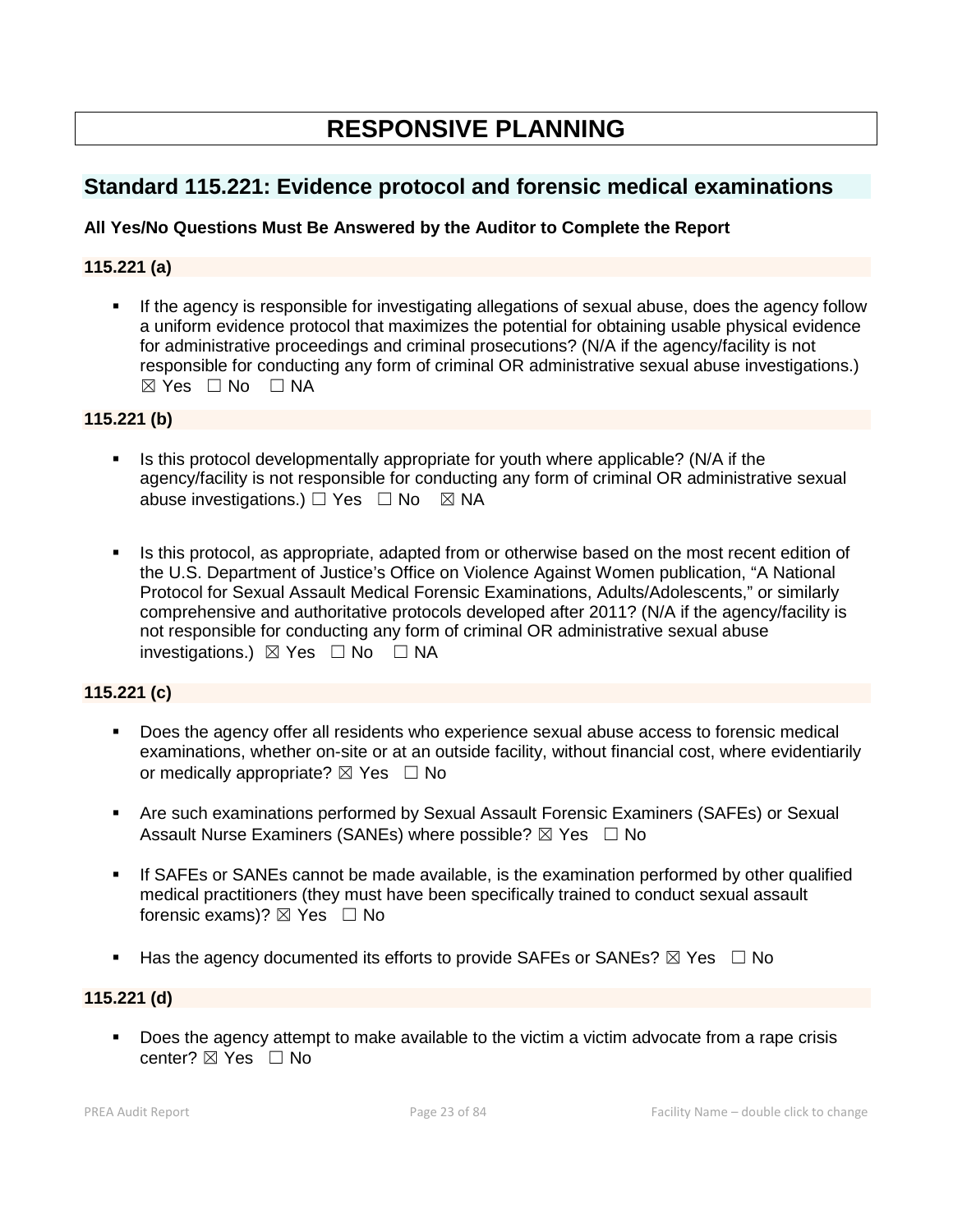- If a rape crisis center is not available to provide victim advocate services, does the agency make available to provide these services a qualified staff member from a community-based organization, or a qualified agency staff member?  $\boxtimes$  Yes  $\Box$  No
- Has the agency documented its efforts to secure services from rape crisis centers?  $\boxtimes$  Yes  $\Box$  No

#### **115.221 (e)**

- As requested by the victim, does the victim advocate, qualified agency staff member, or qualified community-based organization staff member accompany and support the victim through the forensic medical examination process and investigatory interviews?  $\boxtimes$  Yes  $\Box$  No
- As requested by the victim, does this person provide emotional support, crisis intervention, information, and referrals?  $\boxtimes$  Yes  $\Box$  No

#### **115.221 (f)**

 If the agency itself is not responsible for investigating allegations of sexual abuse, has the agency requested that the investigating entity follow the requirements of paragraphs (a) through (e) of this section? (N/A if the agency/facility is responsible for conducting criminal AND administrative sexual abuse investigations.)  $\Box$  Yes  $\Box$  No  $\boxtimes$  NA

#### **115.221 (g)**

Auditor is not required to audit this provision.

#### **115.221 (h)**

 If the agency uses a qualified agency staff member or a qualified community-based staff member for the purposes of this section, has the individual been screened for appropriateness to serve in this role and received education concerning sexual assault and forensic examination issues in general? (Check N/A if agency attempts to make a victim advocate from a rape crisis center available to victims per 115.221(d) above.)  $\Box$  Yes  $\Box$  No  $\boxtimes$  NA

#### **Auditor Overall Compliance Determination**

- ☐ **Exceeds Standard** (*Substantially exceeds requirement of standards*)
- ☒ **Meets Standard** (*Substantial compliance; complies in all material ways with the standard for the relevant review period*)

☐ **Does Not Meet Standard** (*Requires Corrective Action*)

#### **Instructions for Overall Compliance Determination Narrative**

*The narrative below must include a comprehensive discussion of all the evidence relied upon in making the compliance or non-compliance determination, the auditor's analysis and reasoning, and the auditor's*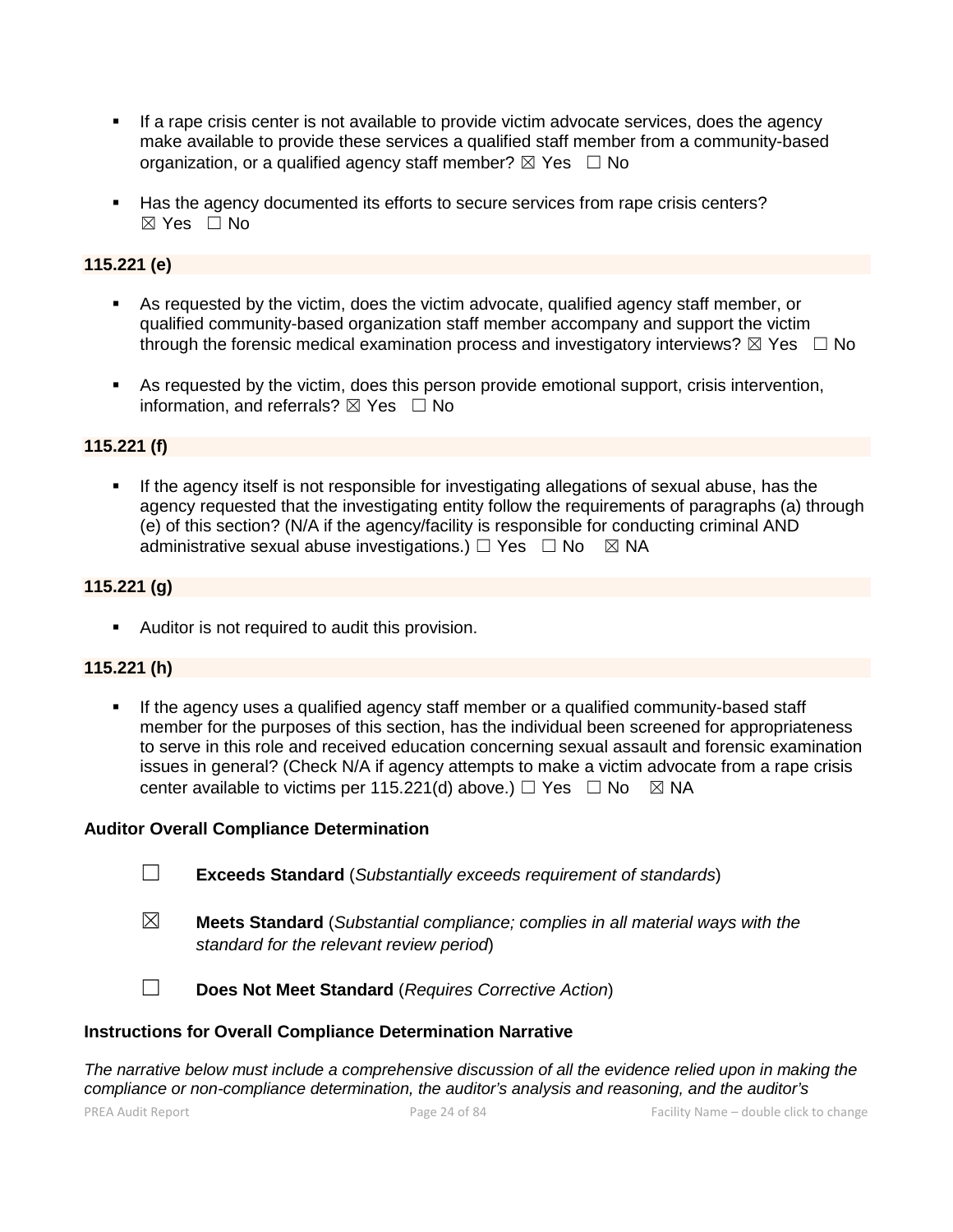*conclusions. This discussion must also include corrective action recommendations where the facility does not meet the standard. These recommendations must be included in the Final Report, accompanied by information on specific corrective actions taken by the facility.*

(a) The facility is responsible for conducting administrative sexual abuse investigations (including resident--on--resident sexual abuse and staff sexual misconduct). Cleveland Police Department is responsible for criminal investigations.

(b) When conducting a sexual abuse investigation, the facility investigators have been trained to follow a uniform evidence protocol. The protocol was adapted from or otherwise based on the most recent edition of the DOJ's Office on Violence Against Women publication, "A National Protocol for Sexual Assault Medical Forensic Examinations, Adults/Adolescents," or similarly comprehensive and authoritative protocols developed after 2011.

(c) The facility offers to all residents who experience sexual abuse access to forensic medical examinations. Forensic medical examinations are offered without financial cost to the victim. Examinations are conducted by Sexual Assault Forensic Examiners (SAFEs) or Sexual Assault Nurse Examiners (SANEs). There are 6 local hospitals that have 24-hour access to SANE nurses.

(d) The facility attempts to make a victim advocate from a rape crisis center available to the victim, either in person or by other means. These efforts are documented. The facility has an MOU with the Cleveland Rape Crisis Center to provide victim advocate services, which is in the process of being renewed. The auditor also contacted the Chief Program Officer from the local advocacy center, Cleveland Rape Crisis Center who indicates they have a good working relationship with the facility and are available to provide advocacy services for victims.

(e) If requested by the victim, a victim advocate, qualified facility staff member, or qualified community--based organization staff member accompanies and supports the victim through the forensic medical examination process and investigatory interviews and 15 provides emotional support, crisis intervention, information, and referrals. Facility staff were interviewed concerning this standard and all were knowledgeable of procedures to secure and obtain usable physical evidence when sexual abuse is alleged. Staff were aware who is responsible for conducting investigations. There were two sexual abuse/harassment allegations in the past twelve months and there were no SAFE/SANE forensic exams during the audit period.

# **Standard 115.222: Policies to ensure referrals of allegations for investigations**

# **All Yes/No Questions Must Be Answered by the Auditor to Complete the Report**

# **115.222 (a)**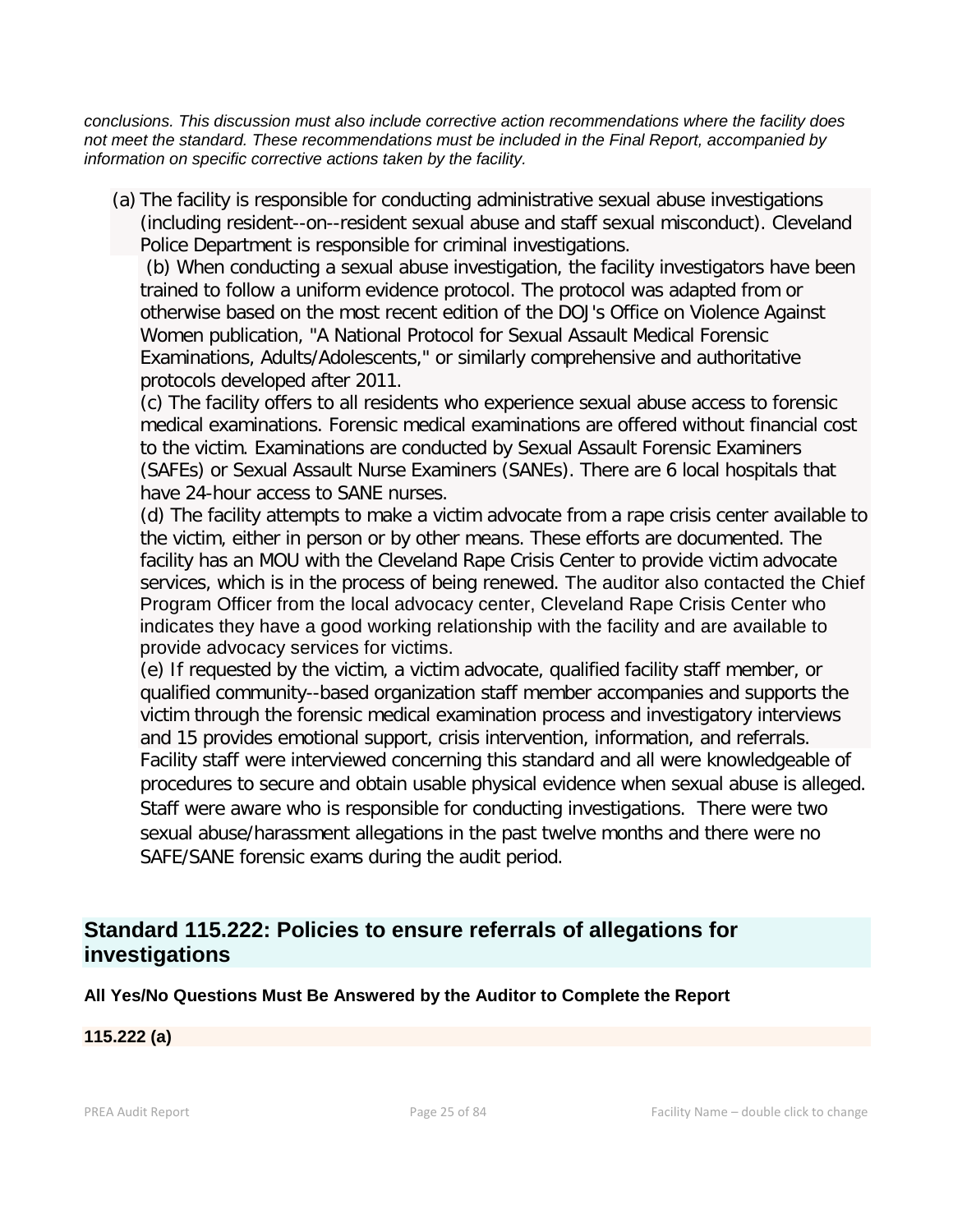- Does the agency ensure an administrative or criminal investigation is completed for all allegations of sexual abuse?  $\boxtimes$  Yes  $\Box$  No
- Does the agency ensure an administrative or criminal investigation is completed for all allegations of sexual harassment?  $\boxtimes$  Yes  $\Box$  No

### **115.222 (b)**

- Does the agency have a policy and practice in place to ensure that allegations of sexual abuse or sexual harassment are referred for investigation to an agency with the legal authority to conduct criminal investigations, unless the allegation does not involve potentially criminal behavior? **⊠** Yes □ No
- Has the agency published such policy on its website or, if it does not have one, made the policy available through other means?  $\boxtimes$  Yes  $\Box$  No
- Does the agency document all such referrals?  $\boxtimes$  Yes  $\Box$  No

#### **115.222 (c)**

 If a separate entity is responsible for conducting criminal investigations, does such publication describe the responsibilities of both the agency and the investigating entity? [N/A if the agency/facility is responsible for conducting criminal investigations. See 115.221(a).]  $\Box$  Yes  $\Box$  No  $\boxtimes$  NA

#### **115.222 (d)**

Auditor is not required to audit this provision.

#### **115.222 (e)**

Auditor is not required to audit this provision.

#### **Auditor Overall Compliance Determination**

- ☐ **Exceeds Standard** (*Substantially exceeds requirement of standards*)
- ☒ **Meets Standard** (*Substantial compliance; complies in all material ways with the standard for the relevant review period*)
- ☐ **Does Not Meet Standard** (*Requires Corrective Action*)

#### **Instructions for Overall Compliance Determination Narrative**

*The narrative below must include a comprehensive discussion of all the evidence relied upon in making the compliance or non-compliance determination, the auditor's analysis and reasoning, and the auditor's conclusions. This discussion must also include corrective action recommendations where the facility does*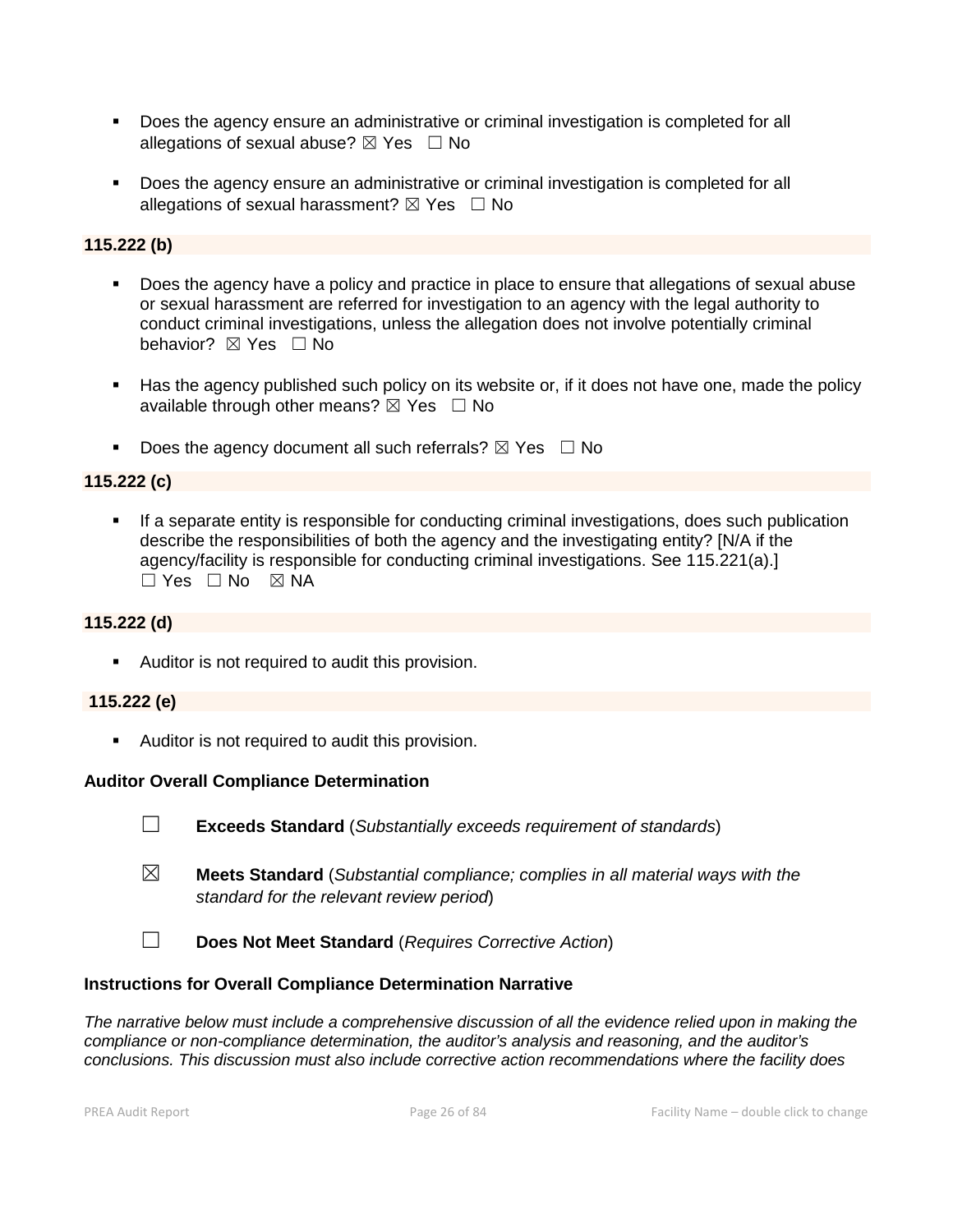*not meet the standard. These recommendations must be included in the Final Report, accompanied by information on specific corrective actions taken by the facility.*

(a) The facility ensures that an administrative or criminal investigation is completed for all allegations of sexual abuse and sexual harassment (including resident--on--resident sexual abuse and staff sexual misconduct).

(b) The facility has a policy that requires that allegations of sexual abuse or sexual harassment be referred for investigation to an agency with the legal authority to conduct criminal investigations, unless the allegation does not involve potentially criminal behavior. Facility policy regarding the referral of allegations of sexual abuse or sexual harassment for criminal investigation is published on the facility website or made publicly available via other means. The facility documents all referrals of allegations of sexual abuse or sexual harassment for criminal investigation.

(c) Cleveland Police Department is responsible for conducting criminal investigations; and such publication describes the responsibilities of both the facility and the investigating entity.

Five administrative staff conduct administrative investigations and were interviewed and found to be very knowledgeable concerning their responsibilities. These investigators have all received the sexual abuse investigations training through the Moss Group.

# **TRAINING AND EDUCATION**

# **Standard 115.231: Employee training**

# **All Yes/No Questions Must Be Answered by the Auditor to Complete the Report**

#### **115.231 (a)**

- Does the agency train all employees who may have contact with residents on: Its zero-tolerance policy for sexual abuse and sexual harassment?  $\boxtimes$  Yes  $\Box$  No
- Does the agency train all employees who may have contact with residents on: How to fulfill their responsibilities under agency sexual abuse and sexual harassment prevention, detection, reporting, and response policies and procedures?  $\boxtimes$  Yes  $\Box$  No
- Does the agency train all employees who may have contact with residents on: Residents' right to be free from sexual abuse and sexual harassment  $\boxtimes$  Yes  $\Box$  No
- Does the agency train all employees who may have contact with residents on: The right of residents and employees to be free from retaliation for reporting sexual abuse and sexual harassment?  $\boxtimes$  Yes  $\Box$  No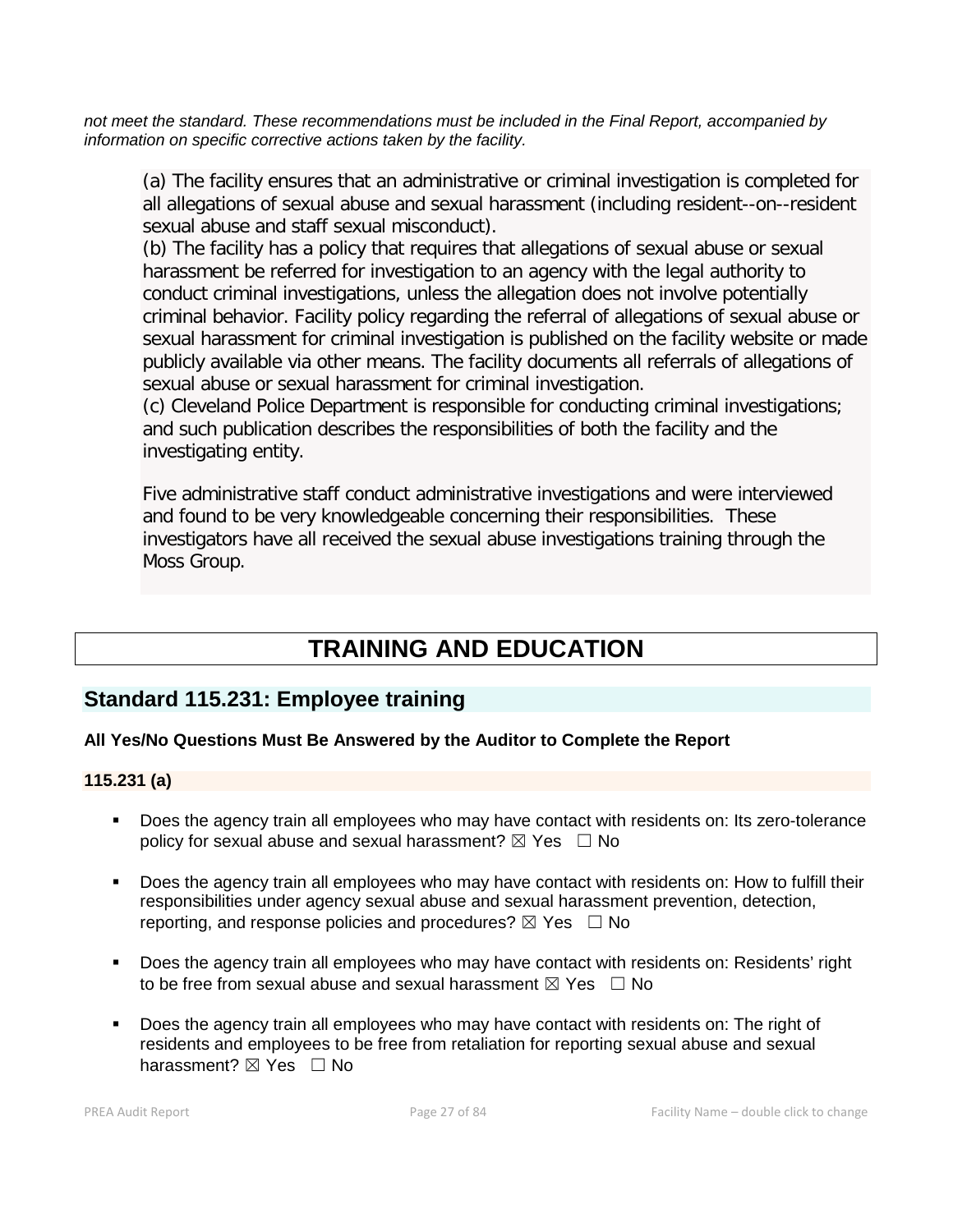- Does the agency train all employees who may have contact with residents on: The dynamics of sexual abuse and sexual harassment in juvenile facilities?  $\boxtimes$  Yes  $\Box$  No
- Does the agency train all employees who may have contact with residents on: The common reactions of juvenile victims of sexual abuse and sexual harassment?  $\boxtimes$  Yes  $\Box$  No
- Does the agency train all employees who may have contact with residents on: How to detect and respond to signs of threatened and actual sexual abuse?  $\boxtimes$  Yes  $\Box$  No
- **Does the agency train all employees who may have contact with residents on: How to avoid** inappropriate relationships with residents?  $\boxtimes$  Yes  $\Box$  No
- Does the agency train all employees who may have contact with residents on: How to communicate effectively and professionally with residents, including lesbian, gay, bisexual, transgender, intersex, or gender nonconforming residents?  $\boxtimes$  Yes  $\Box$  No
- Does the agency train all employees who may have contact with residents on: How to comply with relevant laws related to mandatory reporting of sexual abuse to outside authorities?  $\boxtimes$  Yes  $\Box$  No

### **115.231 (b)**

- Is such training tailored to the gender of the residents at the employee's facility?  $\boxtimes$  Yes  $\Box$  No
- Have employees received additional training if reassigned from a facility that houses only male residents to a facility that houses only female residents, or vice versa?  $\boxtimes$  Yes  $\Box$  No

# **115.231 (c)**

- Have all current employees who may have contact with residents received such training?  $\boxtimes$  Yes  $\Box$  No
- Does the agency provide each employee with refresher training every two years to ensure that all employees know the agency's current sexual abuse and sexual harassment policies and procedures? ⊠ Yes □ No
- In years in which an employee does not receive refresher training, does the agency provide refresher information on current sexual abuse and sexual harassment policies?  $\boxtimes$  Yes  $\Box$  No

#### **115.231 (d)**

 Does the agency document, through employee signature or electronic verification, that employees understand the training they have received?  $\boxtimes$  Yes  $\Box$  No

#### **Auditor Overall Compliance Determination**



☐ **Exceeds Standard** (*Substantially exceeds requirement of standards*)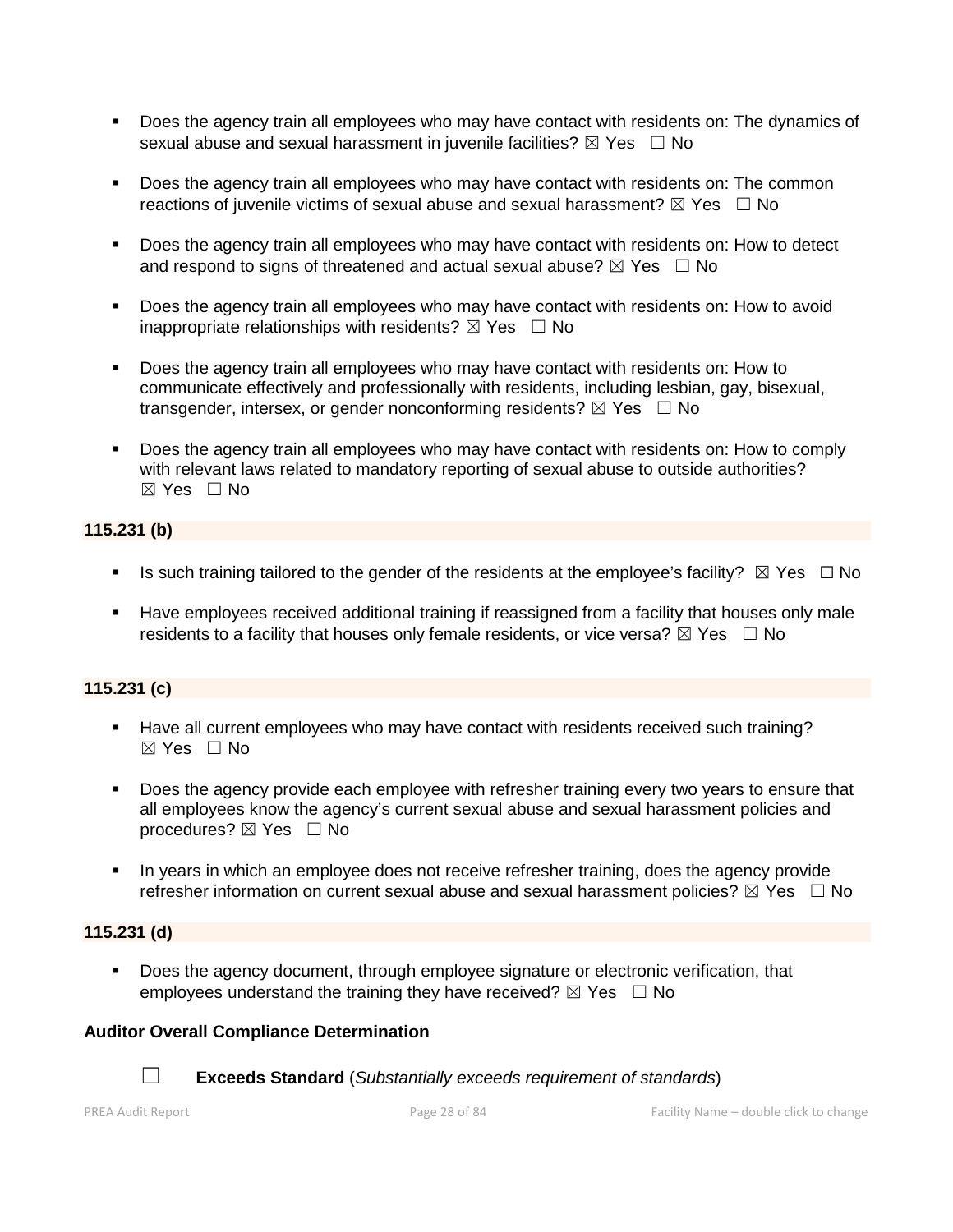☒ **Meets Standard** (*Substantial compliance; complies in all material ways with the standard for the relevant review period*)

☐ **Does Not Meet Standard** (*Requires Corrective Action*)

#### **Instructions for Overall Compliance Determination Narrative**

*The narrative below must include a comprehensive discussion of all the evidence relied upon in making the compliance or non-compliance determination, the auditor's analysis and reasoning, and the auditor's conclusions. This discussion must also include corrective action recommendations where the facility does not meet the standard. These recommendations must be included in the Final Report, accompanied by information on specific corrective actions taken by the facility.*

(a)The facility trains all employees who may have contact with residents on the following matters. (1)Its zero--tolerance policy for sexual abuse and sexual harassment; (2) How to fulfill their responsibilities under facility sexual abuse and sexual harassment prevention, detection, reporting, and response policies and procedures; (3) Residents' rights to be free from sexual abuse and sexual harassment; (4) The right of residents and employees to be free from retaliation for reporting sexual abuse and sexual harassment; (5) The dynamics of sexual abuse and sexual harassment in confinement; (6) The common reactions of sexual abuse and sexual harassment victims; (7) How to detect and respond to signs of threatened and actual sexual abuse; (8) How to avoid inappropriate relationships with residents; (9) How to communicate effectively and professionally with residents, including lesbian, gay, bisexual, transgender, intersex, or gender nonconforming residents; and (10) How to comply with relevant laws related to mandatory reporting of sexual abuse to outside authorities.

(b) Training is tailored to the gender of the residents at the facility.

(c) All staff employed by the facility, who may have contact with residents, were trained or retrained in PREA requirements. Between trainings, the facility provides employees who may have contact with residents with refresher information about current policies regarding sexual abuse and sexual harassment. "Any policy changes would be presented at all-staff meeting" does not constitute refresher information about current PREA policies. That would be only new information. Auditor instructed facility to incorporate opportunities to provide refresher information to staff throughout the year. The frequency with which employees who may have contact with residents receive refresher training on PREA requirements is one PREA training per year. (d) The facility documents that employees who may have contact with residents understand the training they have received through employee signature or electronic verification.

All staff receive extensive web-based E-learning of PREA standards training which all staff must successfully complete. A review of the training materials and the training records was reviewed by the auditor. All staff interviewed indicated they had received PREA training.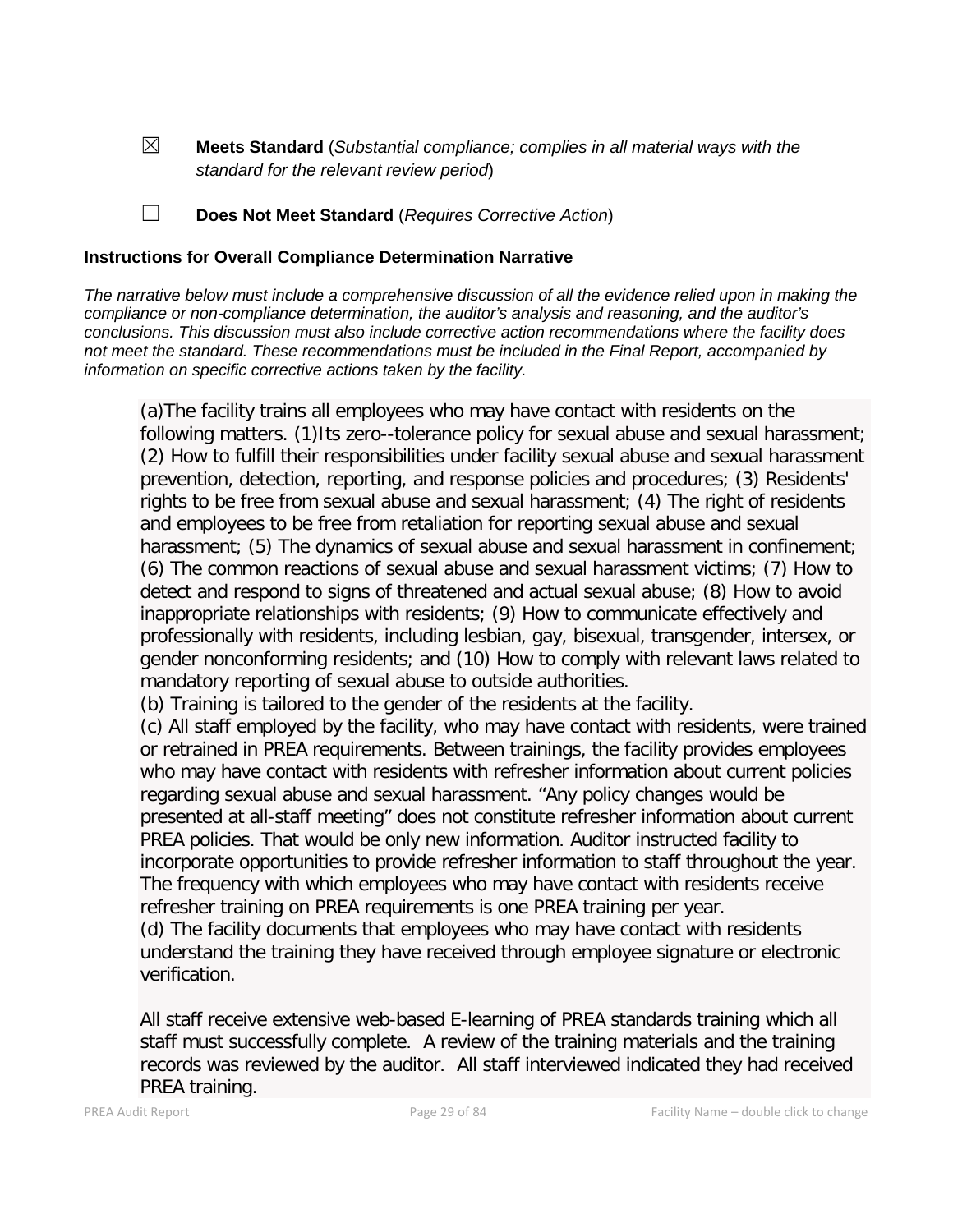# **Standard 115.232: Volunteer and contractor training**

#### **All Yes/No Questions Must Be Answered by the Auditor to Complete the Report**

### **115.232 (a)**

 Has the agency ensured that all volunteers and contractors who have contact with residents have been trained on their responsibilities under the agency's sexual abuse and sexual harassment prevention, detection, and response policies and procedures?  $\boxtimes$  Yes  $\Box$  No

### **115.232 (b)**

 Have all volunteers and contractors who have contact with residents been notified of the agency's zero-tolerance policy regarding sexual abuse and sexual harassment and informed how to report such incidents (the level and type of training provided to volunteers and contractors shall be based on the services they provide and level of contact they have with residents)?  $\boxtimes$  Yes  $\Box$  No

### **115.232 (c)**

 Does the agency maintain documentation confirming that volunteers and contractors understand the training they have received?  $\boxtimes$  Yes  $\Box$  No

#### **Auditor Overall Compliance Determination**

- ☐ **Exceeds Standard** (*Substantially exceeds requirement of standards*)
- ☒ **Meets Standard** (*Substantial compliance; complies in all material ways with the standard for the relevant review period*)
- ☐ **Does Not Meet Standard** (*Requires Corrective Action*)

#### **Instructions for Overall Compliance Determination Narrative**

*The narrative below must include a comprehensive discussion of all the evidence relied upon in making the compliance or non-compliance determination, the auditor's analysis and reasoning, and the auditor's conclusions. This discussion must also include corrective action recommendations where the facility does not meet the standard. These recommendations must be included in the Final Report, accompanied by information on specific corrective actions taken by the facility.*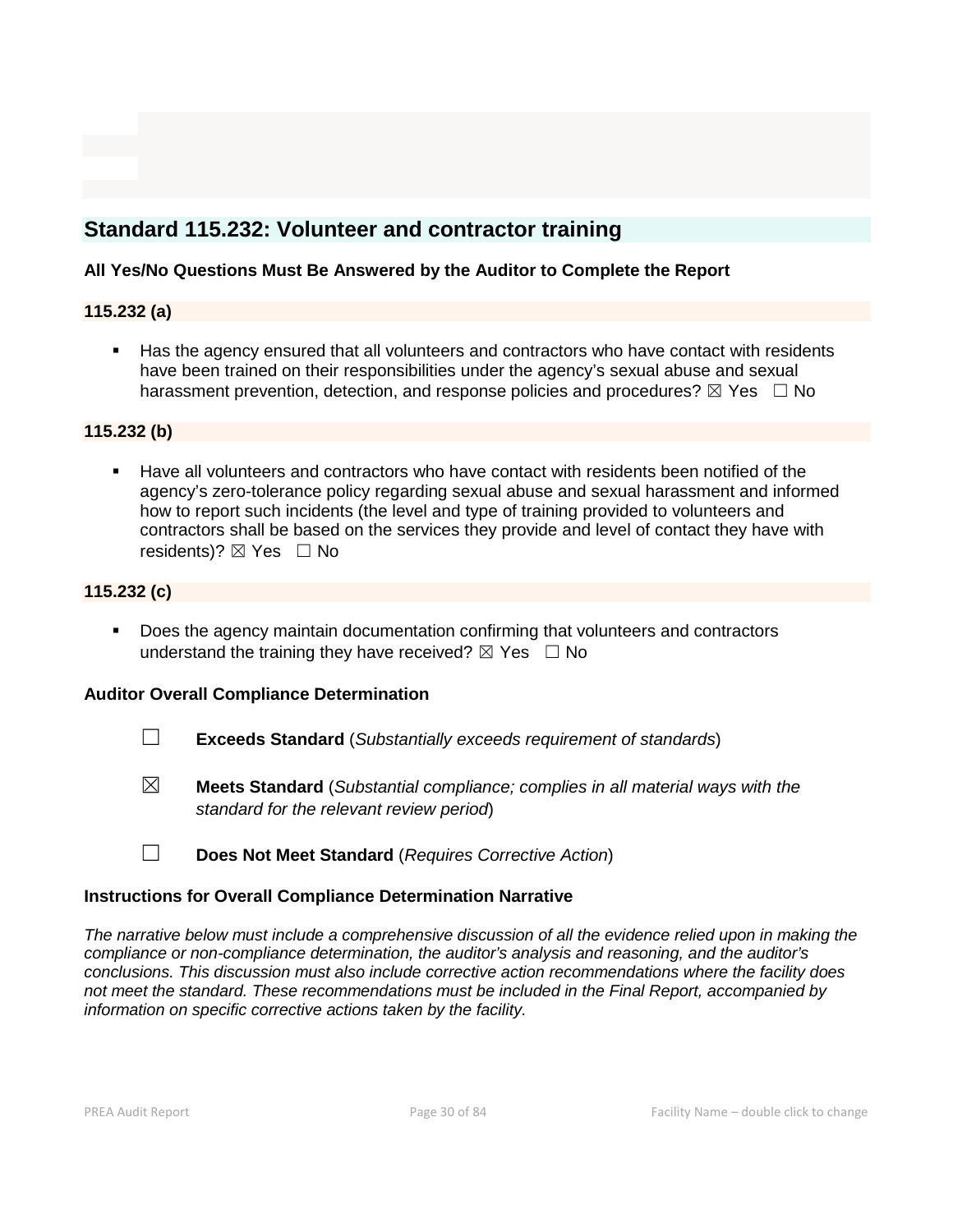(a) All volunteers and contractors who have contact with residents have been trained on their responsibilities under the facility's policies and procedures regarding sexual abuse/harassment prevention, detection, and response.

(b) The level and type of training provided to volunteers and contractors is based on the services they provide and level of contact they have with residents. All volunteers and contractors who have contact with residents have been notified of the facility's zero--tolerance policy regarding 18 sexual abuse and sexual harassment and informed how to report such incidents.

(c) The facility maintains documentation confirming that volunteers/contractors understand the training they have received.

One contractor was interviewed and confirmed compliance with this standard.

# **Standard 115.233: Resident education**

# **All Yes/No Questions Must Be Answered by the Auditor to Complete the Report**

# **115.233 (a)**

- During intake, do residents receive information explaining: The agency's zero-tolerance policy regarding sexual abuse and sexual harassment?  $\boxtimes$  Yes  $\Box$  No
- During intake, do residents receive information explaining: How to report incidents or suspicions of sexual abuse or sexual harassment?  $\boxtimes$  Yes  $\Box$  No
- During intake, do residents receive information explaining: Their rights to be free from sexual abuse and sexual harassment?  $\boxtimes$  Yes  $\Box$  No
- During intake, do residents receive information explaining: Their rights to be free from retaliation for reporting such incidents?  $\boxtimes$  Yes  $\Box$  No
- During intake, do residents receive information regarding agency policies and procedures for responding to such incidents?  $\boxtimes$  Yes  $\Box$  No

# **115.233 (b)**

 Does the agency provide refresher information whenever a resident is transferred to a different facility? ⊠ Yes □ No

# **115.233 (c)**

 Does the agency provide resident education in formats accessible to all residents, including those who: Are limited English proficient?  $\boxtimes$  Yes  $\Box$  No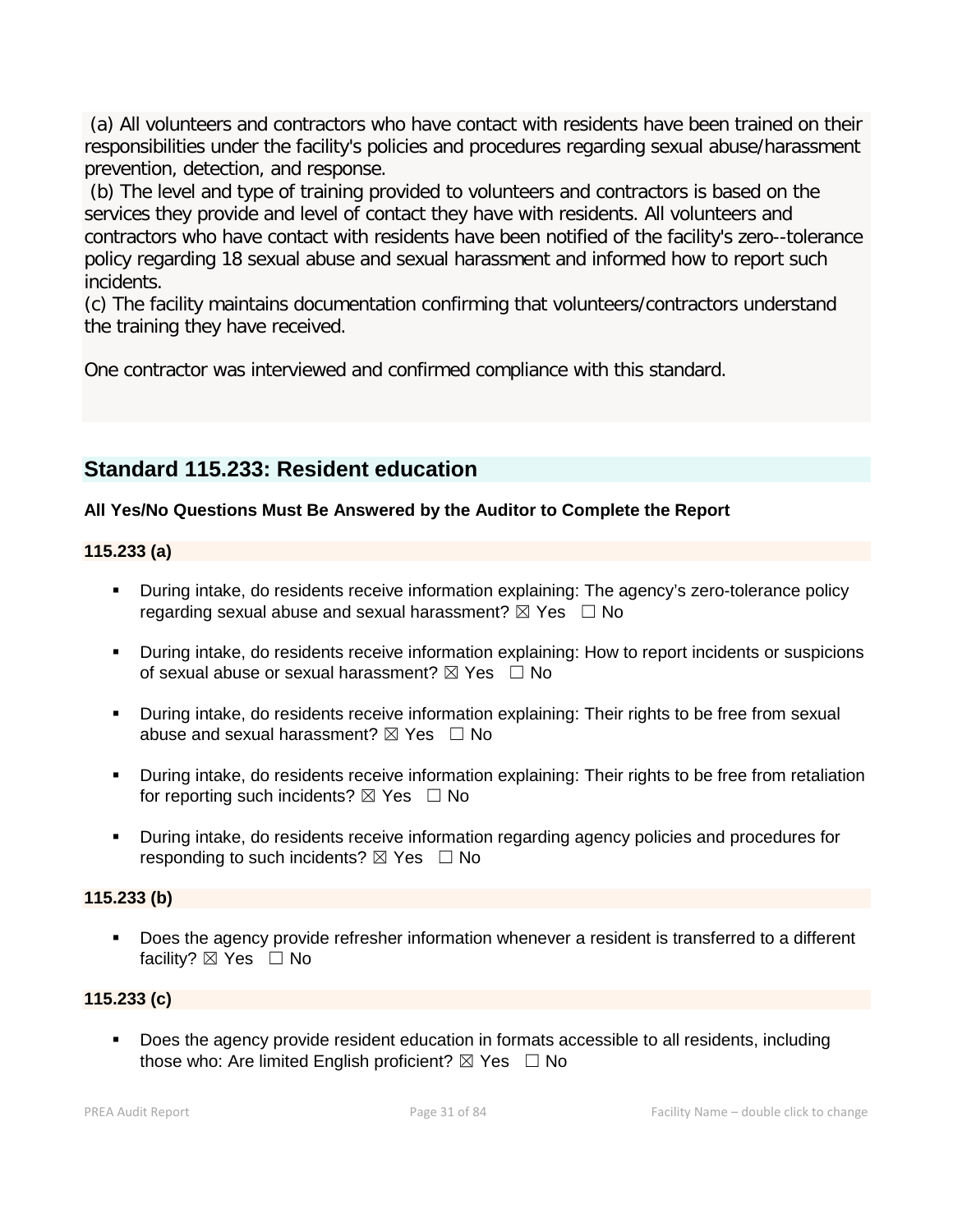- Does the agency provide resident education in formats accessible to all residents, including those who: Are deaf?  $\boxtimes$  Yes  $\Box$  No
- Does the agency provide resident education in formats accessible to all residents, including those who: Are visually impaired?  $\boxtimes$  Yes  $\Box$  No
- Does the agency provide resident education in formats accessible to all residents, including those who: Are otherwise disabled?  $\boxtimes$  Yes  $\Box$  No
- Does the agency provide resident education in formats accessible to all residents, including those who: Have limited reading skills?  $\boxtimes$  Yes  $\Box$  No

### **115.233 (d)**

 Does the agency maintain documentation of resident participation in these education sessions? ☒ Yes ☐ No

### **115.233 (e)**

 In addition to providing such education, does the agency ensure that key information is continuously and readily available or visible to residents through posters, resident handbooks, or other written formats?  $\boxtimes$  Yes  $\Box$  No

#### **Auditor Overall Compliance Determination**

- ☒ **Exceeds Standard** (*Substantially exceeds requirement of standards*)
- ☐ **Meets Standard** (*Substantial compliance; complies in all material ways with the standard for the relevant review period*)
- ☐ **Does Not Meet Standard** (*Requires Corrective Action*)

#### **Instructions for Overall Compliance Determination Narrative**

*The narrative below must include a comprehensive discussion of all the evidence relied upon in making the compliance or non-compliance determination, the auditor's analysis and reasoning, and the auditor's conclusions. This discussion must also include corrective action recommendations where the facility does not meet the standard. These recommendations must be included in the Final Report, accompanied by information on specific corrective actions taken by the facility.*

(a)Residents receive information at time of intake about the zero--tolerance policy, how to report incidents or suspicions of sexual abuse or harassment, their rights to be free from sexual abuse and sexual harassment and to be free from retaliation for reporting such incidents, and regarding facility policies and procedures for responding to such incidents.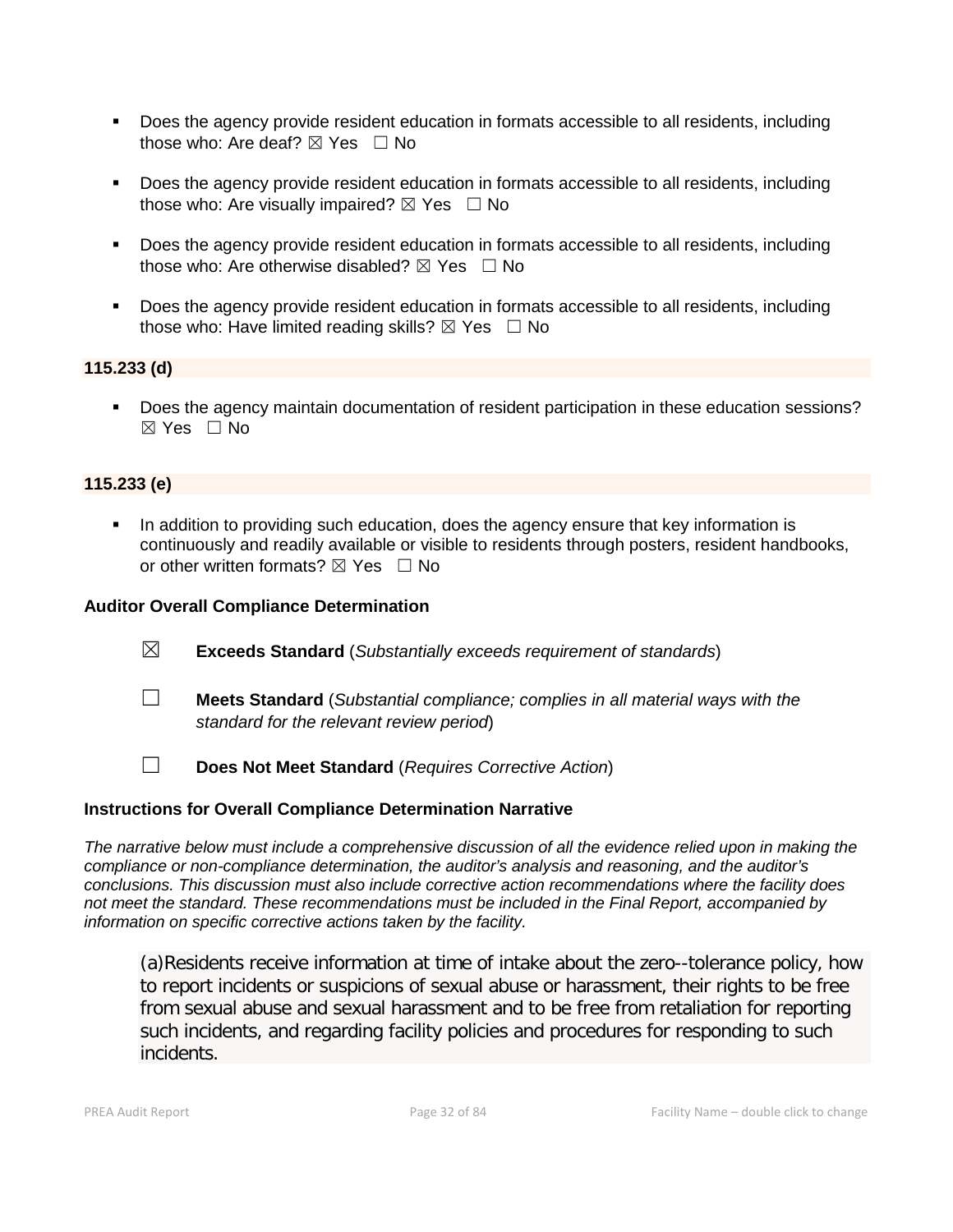(b) The facility provides residents who are transferred from a different community confinement facility with refresher information referenced in 115.233(a).

(c) Resident PREA education is available in accessible formats for all residents including those who are: limited English proficient, deaf, visually impaired, otherwise disabled, or have limited reading ability.

(d) The facility maintains documentation of resident participation in PREA education sessions.

(e) The facility ensures that key information about the facility's PREA policies is continuously and readily available or visible through posters, resident handbooks, or other written formats

CATS does a very good job educating the clients on PREA. This is an enormous task with 1,222 admissions in the past 12 months and all have been provided comprehensive PREA information upon intake. All residents are provided PREA orientation materials at intake. Staff interviewed indicated that intake education happens on the first day the resident is admitted. This includes a PREA video, PREA information packet and resident handout with extensive PREA information. There are zero tolerance posters throughout the facility and in each housing unit the "hot line" telephone numbers to call to report abuse. Interviews with staff and residents as well as documentation review, support the facility exceeds compliance with this standard. The facility provides translation services for all PREA educational materials for residents with special needs (e.g., deaf, visually impaired, limited reading skills, etc.).

# **Standard 115.234: Specialized training: Investigations**

# **All Yes/No Questions Must Be Answered by the Auditor to Complete the Report**

# **115.234 (a)**

In addition to the general training provided to all employees pursuant to §115.231, does the agency ensure that, to the extent the agency itself conducts sexual abuse investigations, its investigators have received training in conducting such investigations in confinement settings? [N/A if the agency does not conduct any form of administrative or criminal sexual abuse investigations. See 115.221(a).]  $\boxtimes$  Yes  $\Box$  No  $\Box$  NA

# **115.234 (b)**

- Does this specialized training include: Techniques for interviewing sexual abuse victims? [N/A if the agency does not conduct any form of administrative or criminal sexual abuse investigations. See 115.221(a).]  $\boxtimes$  Yes  $\Box$  No  $\Box$  NA
- Does this specialized training include: Proper use of Miranda and Garrity warnings? [N/A if the agency does not conduct any form of administrative or criminal sexual abuse investigations. See 115.221(a).]  $\boxtimes$  Yes  $\Box$  No  $\Box$  NA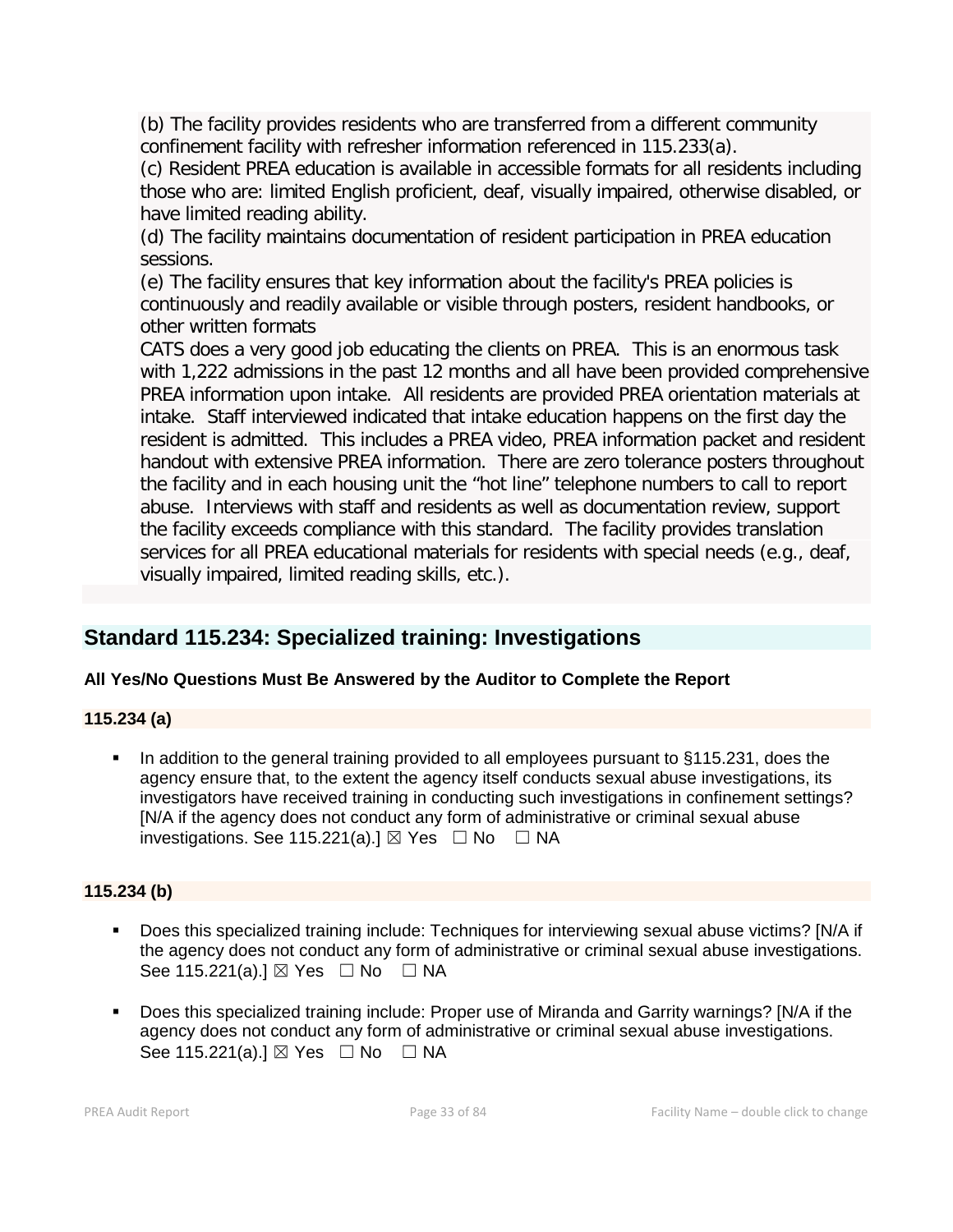- Does this specialized training include: Sexual abuse evidence collection in confinement settings? [N/A if the agency does not conduct any form of administrative or criminal sexual abuse investigations. See 115.221(a).]  $\boxtimes$  Yes  $\Box$  No  $\Box$  NA
- Does this specialized training include: The criteria and evidence required to substantiate a case for administrative action or prosecution referral? [N/A if the agency does not conduct any form of administrative or criminal sexual abuse investigations. See 115.221(a).]  $⊠ Yes □ No □ NA$

### **115.234 (c)**

 Does the agency maintain documentation that agency investigators have completed the required specialized training in conducting sexual abuse investigations? [N/A if the agency does not conduct any form of administrative or criminal sexual abuse investigations. See 115.221(a).]  $⊠ Yes □ No □ NA$ 

#### **115.234 (d)**

Auditor is not required to audit this provision.

#### **Auditor Overall Compliance Determination**

- ☐ **Exceeds Standard** (*Substantially exceeds requirement of standards*)
- ☒ **Meets Standard** (*Substantial compliance; complies in all material ways with the standard for the relevant review period*)
- ☐ **Does Not Meet Standard** (*Requires Corrective Action*)

#### **Instructions for Overall Compliance Determination Narrative**

*The narrative below must include a comprehensive discussion of all the evidence relied upon in making the compliance or non-compliance determination, the auditor's analysis and reasoning, and the auditor's conclusions. This discussion must also include corrective action recommendations where the facility does not meet the standard. These recommendations must be included in the Final Report, accompanied by information on specific corrective actions taken by the facility.*

(a)Facility policy requires that investigators are trained in conducting sexual abuse investigations in confinement settings.

(b) Specialized training shall include techniques for interviewing sexual abuse victims, proper use of Miranda and Garrity warnings, sexual abuse evidence collection in confinement settings, and the criteria and evidence required to substantiate a case for administrative action or prosecution referral.

(c) The facility maintains documentation showing that investigators have completed the required training. The facility has five staff members who have completed the required training: PREA Coordinator, Clinical Director, Associate Director, RA Supervisor, and Administrative Assistant. All completed the NIC PREA Special Investigations online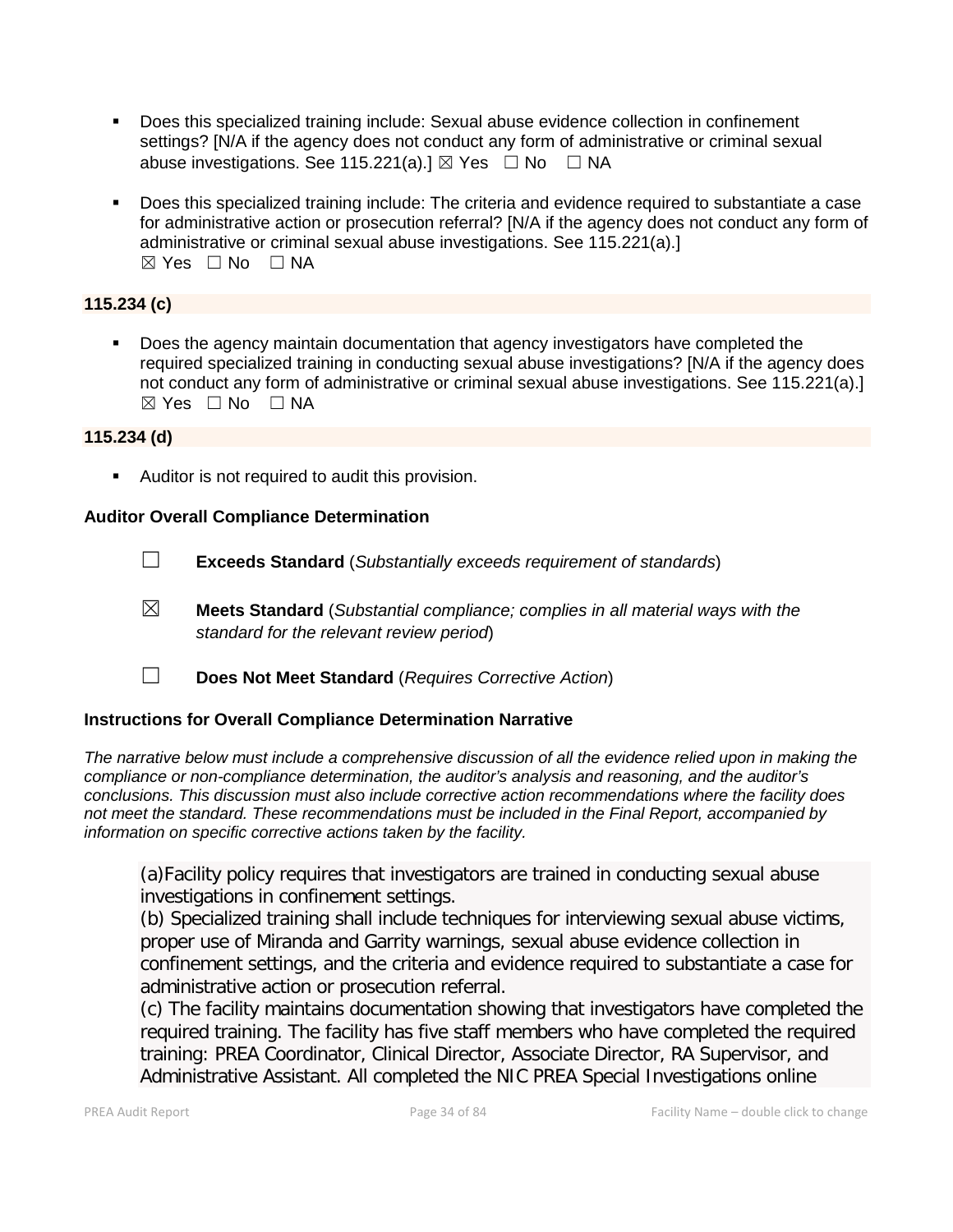training. The five investigators meet as a team, though the PREA Coordinator will assign one investigator to take the lead on each investigation.

Training records were reviewed confirming the completion of the required training.

# **Standard 115.235: Specialized training: Medical and mental health care**

# **All Yes/No Questions Must Be Answered by the Auditor to Complete the Report**

# **115.235 (a)**

- Does the agency ensure that all full- and part-time medical and mental health care practitioners who work regularly in its facilities have been trained in: How to detect and assess signs of sexual abuse and sexual harassment?  $\boxtimes$  Yes  $\Box$  No
- Does the agency ensure that all full- and part-time medical and mental health care practitioners who work regularly in its facilities have been trained in: How to preserve physical evidence of sexual abuse?  $\boxtimes$  Yes  $\Box$  No
- Does the agency ensure that all full- and part-time medical and mental health care practitioners who work regularly in its facilities have been trained in: How to respond effectively and professionally to victims of sexual abuse and sexual harassment?  $\boxtimes$  Yes  $\Box$  No
- Does the agency ensure that all full- and part-time medical and mental health care practitioners who work regularly in its facilities have been trained in: How and to whom to report allegations or suspicions of sexual abuse and sexual harassment?  $\boxtimes$  Yes  $\Box$  No

# **115.235 (b)**

 If medical staff employed by the agency conduct forensic examinations, do such medical staff receive appropriate training to conduct such examinations? N/A if agency medical staff at the facility do not conduct forensic exams.)  $\Box$  Yes  $\Box$  No  $\boxtimes$  NA

# **115.235 (c)**

 Does the agency maintain documentation that medical and mental health practitioners have received the training referenced in this standard either from the agency or elsewhere?  $\boxtimes$  Yes  $\Box$  No

# **115.235 (d)**

Do medical and mental health care practitioners employed by the agency also receive training mandated for employees by §115.231?  $\boxtimes$  Yes  $\Box$  No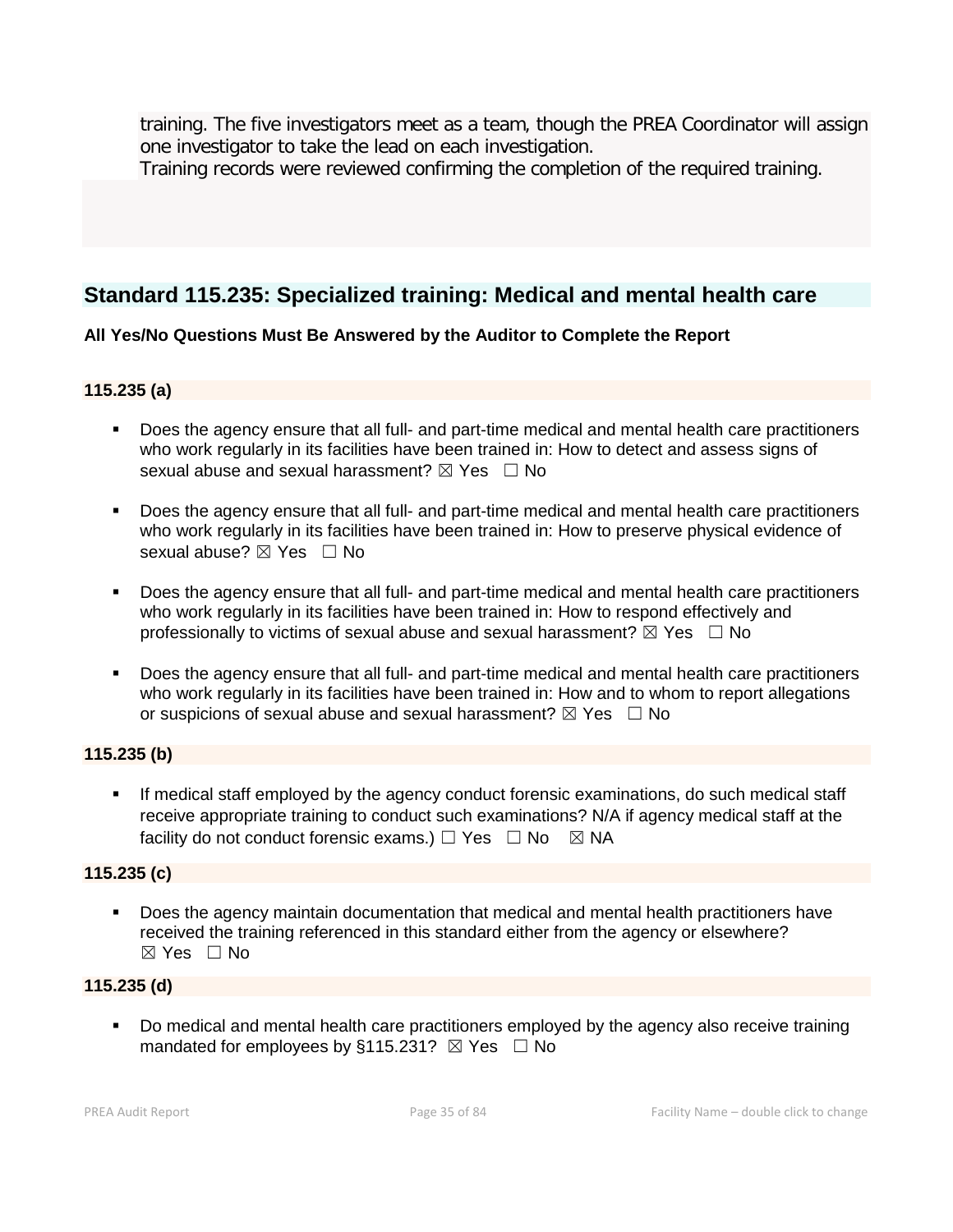Do medical and mental health care practitioners contracted by and volunteering for the agency also receive training mandated for contractors and volunteers by §115.232? [N/A for circumstances in which a particular status (employee or contractor/volunteer) does not apply.]  $\boxtimes$  Yes  $\Box$  No  $\Box$  NA

#### **Auditor Overall Compliance Determination**

- ☐ **Exceeds Standard** (*Substantially exceeds requirement of standards*)
- ☒ **Meets Standard** (*Substantial compliance; complies in all material ways with the standard for the relevant review period*)
- ☐ **Does Not Meet Standard** (*Requires Corrective Action*)

# **Instructions for Overall Compliance Determination Narrative**

*The narrative below must include a comprehensive discussion of all the evidence relied upon in making the compliance or non-compliance determination, the auditor's analysis and reasoning, and the auditor's conclusions. This discussion must also include corrective action recommendations where the facility does not meet the standard. These recommendations must be included in the Final Report, accompanied by information on specific corrective actions taken by the facility.*

(a) The facility has a policy related to the training of medical and mental health practitioners who work regularly in its facilities. The Clinical Director insures that all LPCC's, LISW's, LPC's and LSW's employed at the facility complete the "Behavioral Health Care for Sexual Assault in a Confinement Setting" course through the National Institute of Corrections (NIC).

(b) The facility does not presently have any medical staff at this facility, therefore, none to conduct forensic exams.

(c) The facility maintains documentation in the form of training certificates showing that mental health practitioners have completed the required training.

(d) Mental health care practitioners also receive the training mandated for employees under § 115.231.

Residents are referred to the community for other medical and mental health services. The PREA policy requires all victims of sexual assault be transported to local Hospitals for a SAFE/SANE exam.

# **SCREENING FOR RISK OF SEXUAL VICTIMIZATION AND ABUSIVENESS**

# **Standard 115.241: Screening for risk of victimization and abusiveness**

# **All Yes/No Questions Must Be Answered by the Auditor to Complete the Report**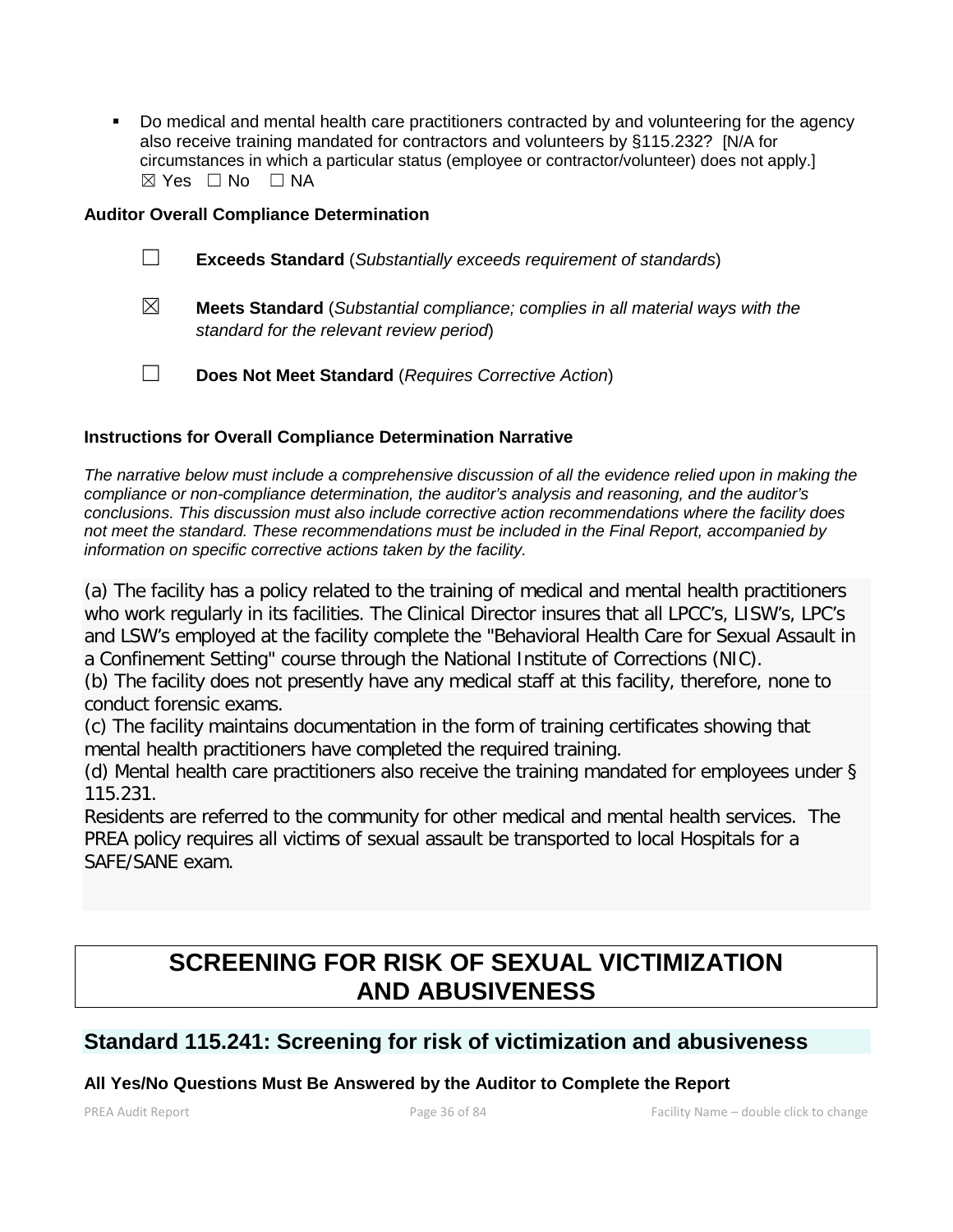#### **115.241 (a)**

- Are all residents assessed during an intake screening for their risk of being sexually abused by other residents or sexually abusive toward other residents?  $\boxtimes$  Yes  $\Box$  No
- Are all residents assessed upon transfer to another facility for their risk of being sexually abused by other residents or sexually abusive toward other residents?  $\boxtimes$  Yes  $\Box$  No

#### **115.241 (b)**

 Do intake screenings ordinarily take place within 72 hours of arrival at the facility?  $\boxtimes$  Yes  $\Box$  No

#### **115.241 (c)**

 Are all PREA screening assessments conducted using an objective screening instrument? ☒ Yes ☐ No

#### **115.241 (d)**

- Does the intake screening consider, at a minimum, the following criteria to assess residents for risk of sexual victimization: Whether the resident has a mental, physical, or developmental disability?  $\boxtimes$  Yes  $\Box$  No
- Does the intake screening consider, at a minimum, the following criteria to assess residents for risk of sexual victimization: The age of the resident?  $\boxtimes$  Yes  $\Box$  No
- Does the intake screening consider, at a minimum, the following criteria to assess residents for risk of sexual victimization: The physical build of the resident?  $\boxtimes$  Yes  $\Box$  No
- Does the intake screening consider, at a minimum, the following criteria to assess residents for risk of sexual victimization: Whether the resident has previously been incarcerated? ☒ Yes ☐ No
- Does the intake screening consider, at a minimum, the following criteria to assess residents for risk of sexual victimization: Whether the resident's criminal history is exclusively nonviolent?  $\boxtimes$  Yes  $\Box$  No
- Does the intake screening consider, at a minimum, the following criteria to assess residents for risk of sexual victimization: Whether the resident has prior convictions for sex offenses against an adult or child?  $\boxtimes$  Yes  $\Box$  No
- Does the intake screening consider, at a minimum, the following criteria to assess residents for risk of sexual victimization: Whether the resident is or is perceived to be gay, lesbian, bisexual, transgender, intersex, or gender nonconforming (the facility affirmatively asks the resident about his/her sexual orientation and gender identity AND makes a subjective determination based on the screener's perception whether the resident is gender non-conforming or otherwise may be perceived to be LGBTI)?  $\boxtimes$  Yes  $\Box$  No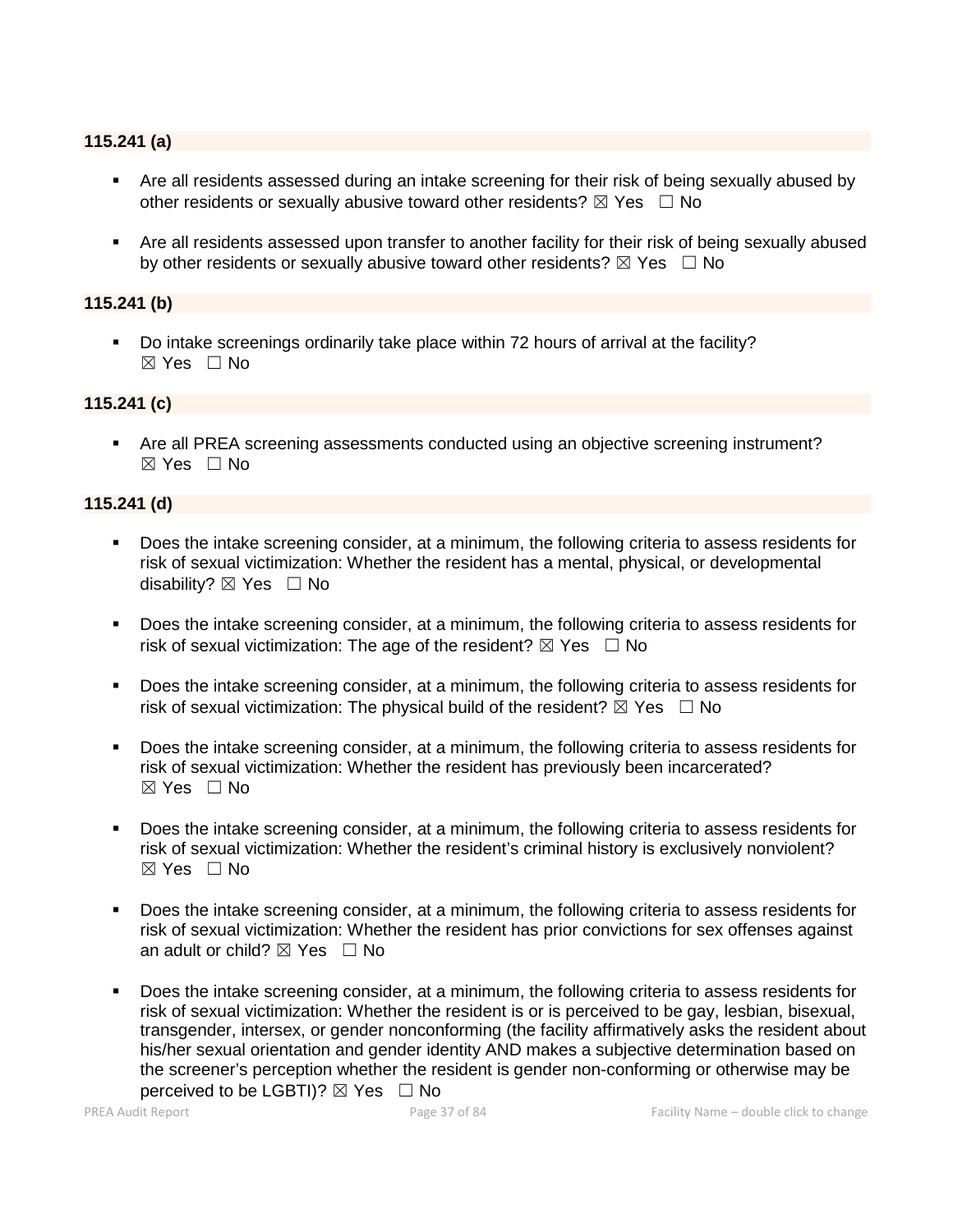- Does the intake screening consider, at a minimum, the following criteria to assess residents for risk of sexual victimization: Whether the resident has previously experienced sexual victimization?  $\boxtimes$  Yes  $\Box$  No
- Does the intake screening consider, at a minimum, the following criteria to assess residents for risk of sexual victimization: The resident's own perception of vulnerability?  $\boxtimes$  Yes  $\Box$  No

#### **115.241 (e)**

- In assessing residents for risk of being sexually abusive, does the initial PREA risk screening consider, when known to the agency: prior acts of sexual abuse?  $\boxtimes$  Yes  $\Box$  No
- In assessing residents for risk of being sexually abusive, does the initial PREA risk screening consider, when known to the agency: prior convictions for violent offenses?  $\boxtimes$  Yes  $\Box$  No
- In assessing residents for risk of being sexually abusive, does the initial PREA risk screening consider, when known to the agency: history of prior institutional violence or sexual abuse?  $\boxtimes$  Yes  $\Box$  No

#### **115.241 (f)**

 Within a set time period not more than 30 days from the resident's arrival at the facility, does the facility reassess the resident's risk of victimization or abusiveness based upon any additional, relevant information received by the facility since the intake screening?  $\boxtimes$  Yes  $\Box$  No

#### **115.241 (g)**

- Does the facility reassess a resident's risk level when warranted due to a: Referral?  $\boxtimes$  Yes  $\Box$  No
- Does the facility reassess a resident's risk level when warranted due to a: Request?  $\boxtimes$  Yes  $\Box$  No
- Does the facility reassess a resident's risk level when warranted due to a: Incident of sexual abuse? ⊠ Yes □ No
- Does the facility reassess a resident's risk level when warranted due to a: Receipt of additional information that bears on the resident's risk of sexual victimization or abusiveness?  $\boxtimes$  Yes  $\Box$  No

#### **115.241 (h)**

 Is it the case that residents are not ever disciplined for refusing to answer, or for not disclosing complete information in response to, questions asked pursuant to paragraphs (d)(1), (d)(7), (d)(8), or (d)(9) of this section?  $\boxtimes$  Yes  $\Box$  No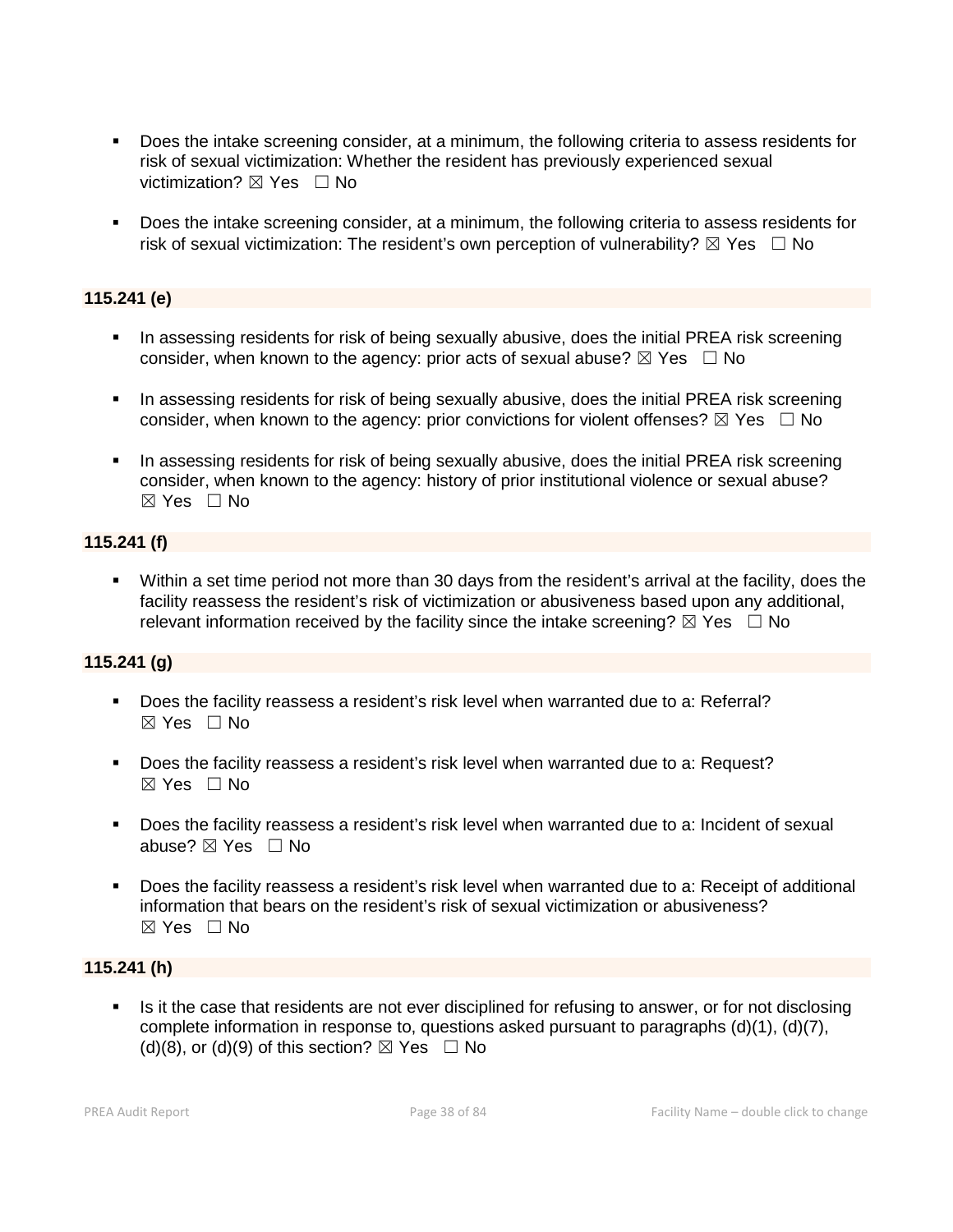#### **115.241 (i)**

 Has the agency implemented appropriate controls on the dissemination within the facility of responses to questions asked pursuant to this standard in order to ensure that sensitive information is not exploited to the resident's detriment by staff or other residents?  $\boxtimes$  Yes  $\Box$  No

#### **Auditor Overall Compliance Determination**

- ☐ **Exceeds Standard** (*Substantially exceeds requirement of standards*)
- ☒ **Meets Standard** (*Substantial compliance; complies in all material ways with the standard for the relevant review period*)
- ☐ **Does Not Meet Standard** (*Requires Corrective Action*)

#### **Instructions for Overall Compliance Determination Narrative**

*The narrative below must include a comprehensive discussion of all the evidence relied upon in making the compliance or non-compliance determination, the auditor's analysis and reasoning, and the auditor's conclusions. This discussion must also include corrective action recommendations where the facility does not meet the standard. These recommendations must be included in the Final Report, accompanied by information on specific corrective actions taken by the facility.*

(a) The facility has a policy that requires screening (upon admission to a facility or transfer to another facility) for risk of sexual abuse victimization or sexual abusiveness toward other residents.

(b) The policy requires that all residents be screened for risk of sexual victimization or risk of sexually abusing other residents within 72 hours of their intake.

(c) Risk assessment is conducted using an objective screening instrument.

(d) The intake screening considers, at a minimum, the following criteria to assess residents for risk of sexual victimization: (1) Whether the resident has a mental, physical, or developmental disability; (2) The age of the resident; (3) The physical build of the resident; (4) Whether the resident has previously been incarcerated; (5) Whether the resident's criminal history is exclusively nonviolent; 21 (6) Whether the resident has prior convictions for sex offenses against an adult or child; (7) Whether the resident is or is perceived to be gay, lesbian, bisexual, transgender, intersex, or gender nonconforming; (8) Whether the resident has previously experienced sexual victimization; and (9) The resident's own perception of vulnerability.

(e) The intake screening considers prior acts of sexual abuse, prior convictions for violent offenses, and history of prior institutional violence or sexual abuse, as known to the facility, in assessing residents for risk of being sexually abusive.

(f) The policy requires that the facility reassess each resident's risk of victimization or abusiveness within a set time, not to exceed 30 days after the resident's arrival at the facility, based upon any additional, relevant information received by the facility since the intake screening.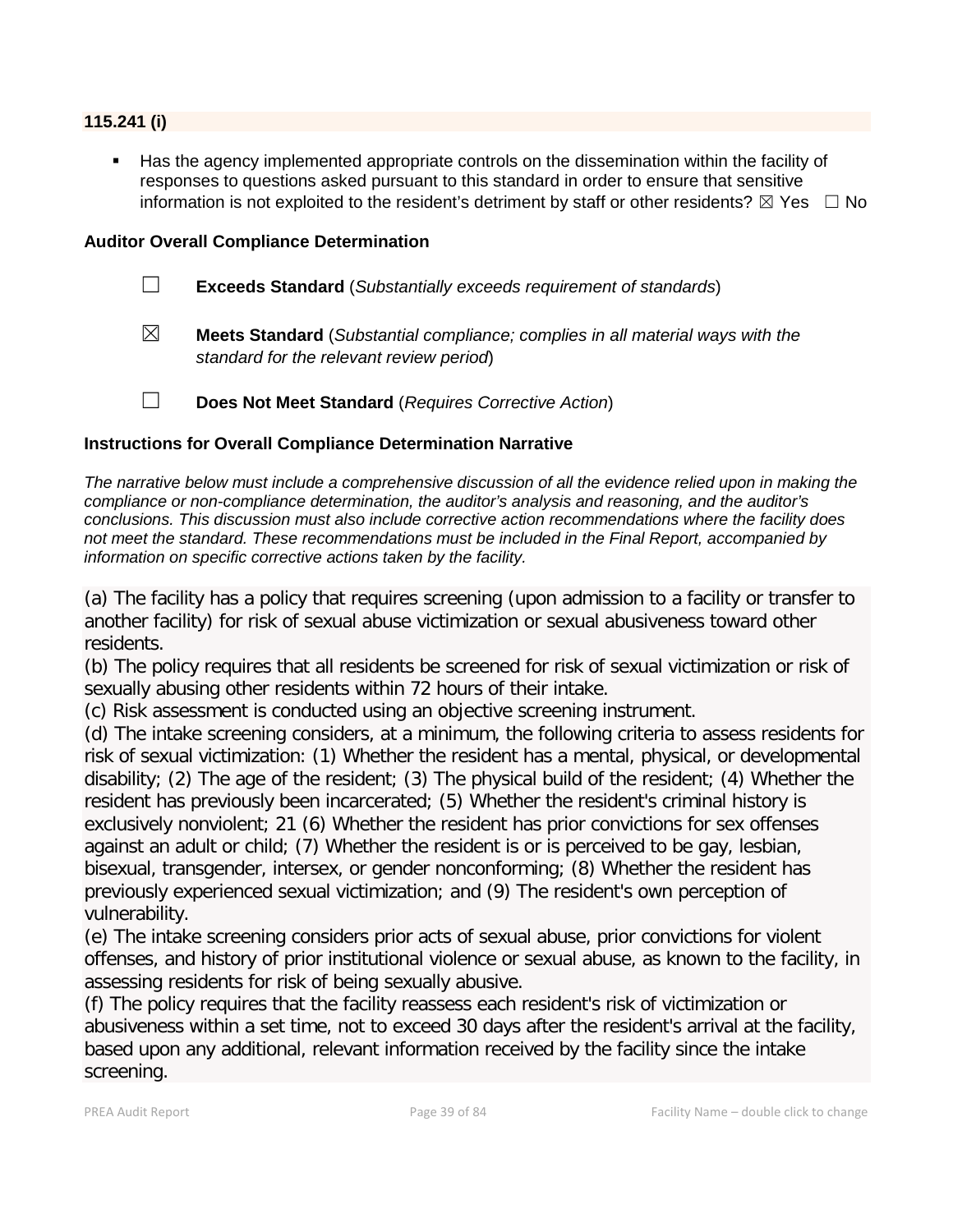(g) The policy requires that a resident's risk level be reassessed when warranted due to a referral, request, incident of sexual abuse, or receipt of additional information that bears on the resident's risk of sexual victimization or abusiveness.

(h) The policy prohibits disciplining residents for refusing to answer (or for not disclosing complete information related to) questions regarding: whether or not the resident has a mental, physical, or developmental disability; whether or not the resident is or is perceived to be gay, lesbian, bisexual, transgender, intersex, or gender non-conforming; whether or not the resident has previously experienced sexual victimization; and the resident's own perception of vulnerability.

(i) The facility implements appropriate controls on the dissemination within the facility of responses to questions asked pursuant to this standard in order to ensure that sensitive information is not exploited to the resident's detriment by staff or other residents.

All residents are assessed at intake immediately upon arrival at the facility for their risk of being sexually abused or harassed by other residents or being sexually abusive towards other residents. An intake staff member screens all new arrivals within 24 hours of entering the facility. The screening process is very thorough and gathers a significant amount of information that is used to determine the resident's needs. The staff review all relevant information from other facilities and continues to reassess when additional information is received. Residents identified at a high risk for sexual victimization or risk of sexually abusing other residents are referred to mental health staff for additional assessment. Staff and resident interviews and a review of documentation confirmed this information.

## **Standard 115.242: Use of screening information**

### **All Yes/No Questions Must Be Answered by the Auditor to Complete the Report**

#### **115.242 (a)**

- Does the agency use information from the risk screening required by § 115.241, with the goal of keeping separate those residents at high risk of being sexually victimized from those at high risk of being sexually abusive, to inform: Housing Assignments?  $\boxtimes$  Yes  $\Box$  No
- Does the agency use information from the risk screening required by § 115.241, with the goal of keeping separate those residents at high risk of being sexually victimized from those at high risk of being sexually abusive, to inform: Bed assignments?  $\boxtimes$  Yes  $\Box$  No
- Does the agency use information from the risk screening required by § 115.241, with the goal of keeping separate those residents at high risk of being sexually victimized from those at high risk of being sexually abusive, to inform: Work Assignments?  $\boxtimes$  Yes  $\Box$  No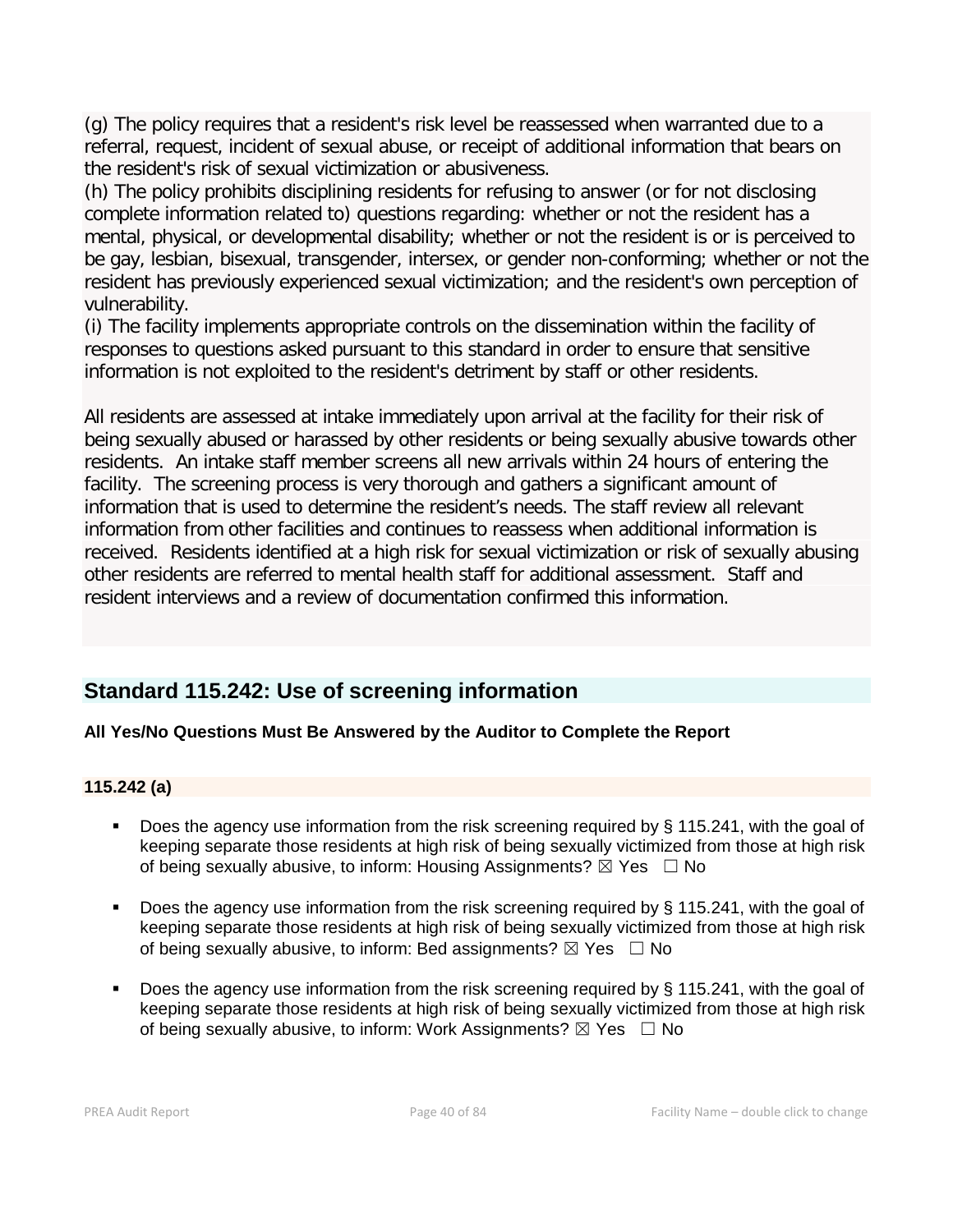- Does the agency use information from the risk screening required by § 115.241, with the goal of keeping separate those residents at high risk of being sexually victimized from those at high risk of being sexually abusive, to inform: Education Assignments?  $\boxtimes$  Yes  $\Box$  No
- Does the agency use information from the risk screening required by § 115.241, with the goal of keeping separate those residents at high risk of being sexually victimized from those at high risk of being sexually abusive, to inform: Program Assignments?  $\boxtimes$  Yes  $\Box$  No

#### **115.242 (b)**

**Does the agency make individualized determinations about how to ensure the safety of each** resident? ⊠ Yes □ No

#### **115.242 (c)**

- When deciding whether to assign a transgender or intersex resident to a facility for male or female residents, does the agency consider on a case-by-case basis whether a placement would ensure the resident's health and safety, and whether a placement would present management or security problems (NOTE: if an agency by policy or practice assigns residents to a male or female facility on the basis of anatomy alone, that agency is not in compliance with this standard)?  $\boxtimes$  Yes  $\Box$  No
- When making housing or other program assignments for transgender or intersex residents, does the agency consider on a case-by-case basis whether a placement would ensure the resident's health and safety, and whether a placement would present management or security problems? ⊠ Yes □ No

#### **115.242 (d)**

 Are each transgender or intersex resident's own views with respect to his or her own safety given serious consideration when making facility and housing placement decisions and programming assignments?  $\boxtimes$  Yes  $\Box$  No

#### **115.242 (e)**

 Are transgender and intersex residents given the opportunity to shower separately from other residents?  $\boxtimes$  Yes  $\Box$  No

#### **115.242 (f)**

- Unless placement is in a dedicated facility, unit, or wing established in connection with a consent decree, legal settlement, or legal judgment for the purpose of protecting lesbian, gay, bisexual, transgender, or intersex residents, does the agency always refrain from placing: lesbian, gay, and bisexual residents in dedicated facilities, units, or wings solely on the basis of such identification or status?  $\boxtimes$  Yes  $\Box$  No
- Unless placement is in a dedicated facility, unit, or wing established in connection with a consent decree, legal settlement, or legal judgment for the purpose of protecting lesbian, gay, bisexual, transgender, or intersex residents, does the agency always refrain from placing: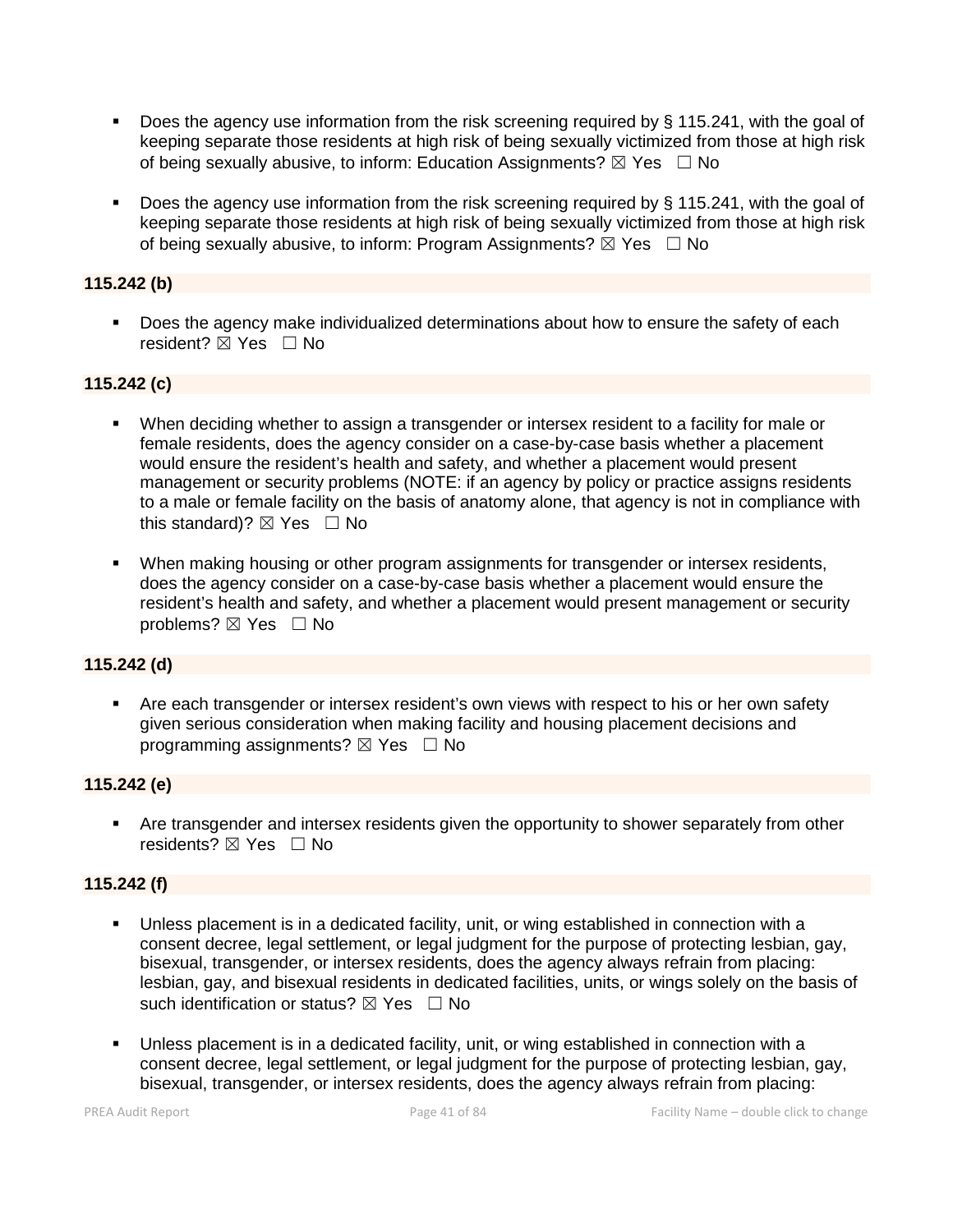transgender residents in dedicated facilities, units, or wings solely on the basis of such identification or status?  $\boxtimes$  Yes  $\Box$  No

 Unless placement is in a dedicated facility, unit, or wing established in connection with a consent decree, legal settlement, or legal judgment for the purpose of protecting lesbian, gay, bisexual, transgender, or intersex residents, does the agency always refrain from placing: intersex residents in dedicated facilities, units, or wings solely on the basis of such identification or status?  $\boxtimes$  Yes  $\Box$  No

#### **Auditor Overall Compliance Determination**

- ☒ **Exceeds Standard** (*Substantially exceeds requirement of standards*)
- ☐ **Meets Standard** (*Substantial compliance; complies in all material ways with the standard for the relevant review period*)
- ☐ **Does Not Meet Standard** (*Requires Corrective Action*)

#### **Instructions for Overall Compliance Determination Narrative**

*The narrative below must include a comprehensive discussion of all the evidence relied upon in making the compliance or non-compliance determination, the auditor's analysis and reasoning, and the auditor's conclusions. This discussion must also include corrective action recommendations where the facility does not meet the standard. These recommendations must be included in the Final Report, accompanied by information on specific corrective actions taken by the facility.*

(a) The facility uses information from the risk screening required by § 115.241 to inform housing, bed, work, education, and program assignments with the goal of keeping separate those residents at high risk of being sexually victimized from those at high risk of being sexually abusive.

(b) The facility makes individualized determinations about how to ensure the safety of each resident.

(c) The facility makes housing and program assignments for transgender or intersex residents in the facility on a case--by--case basis.

(d) A transgender or intersex resident's own views with respect to his or her own safety shall be given serious consideration.

(e) Transgender and intersex residents are given the opportunity to shower separately from other residents.

(f) The facility does not place lesbian, gay, bisexual, transgender, or intersex residents in dedicated facilities, units, or wings solely on the basis of such identification or status, unless such placement is in a dedicated facility, unit, or wing established in connection with a consent decree, legal settlement, or legal judgment for the purpose of protecting such residents.

The facility is very accommodating to the individual transgender's own views of safety and health for placement decisions. Staff and resident interviews and review of screening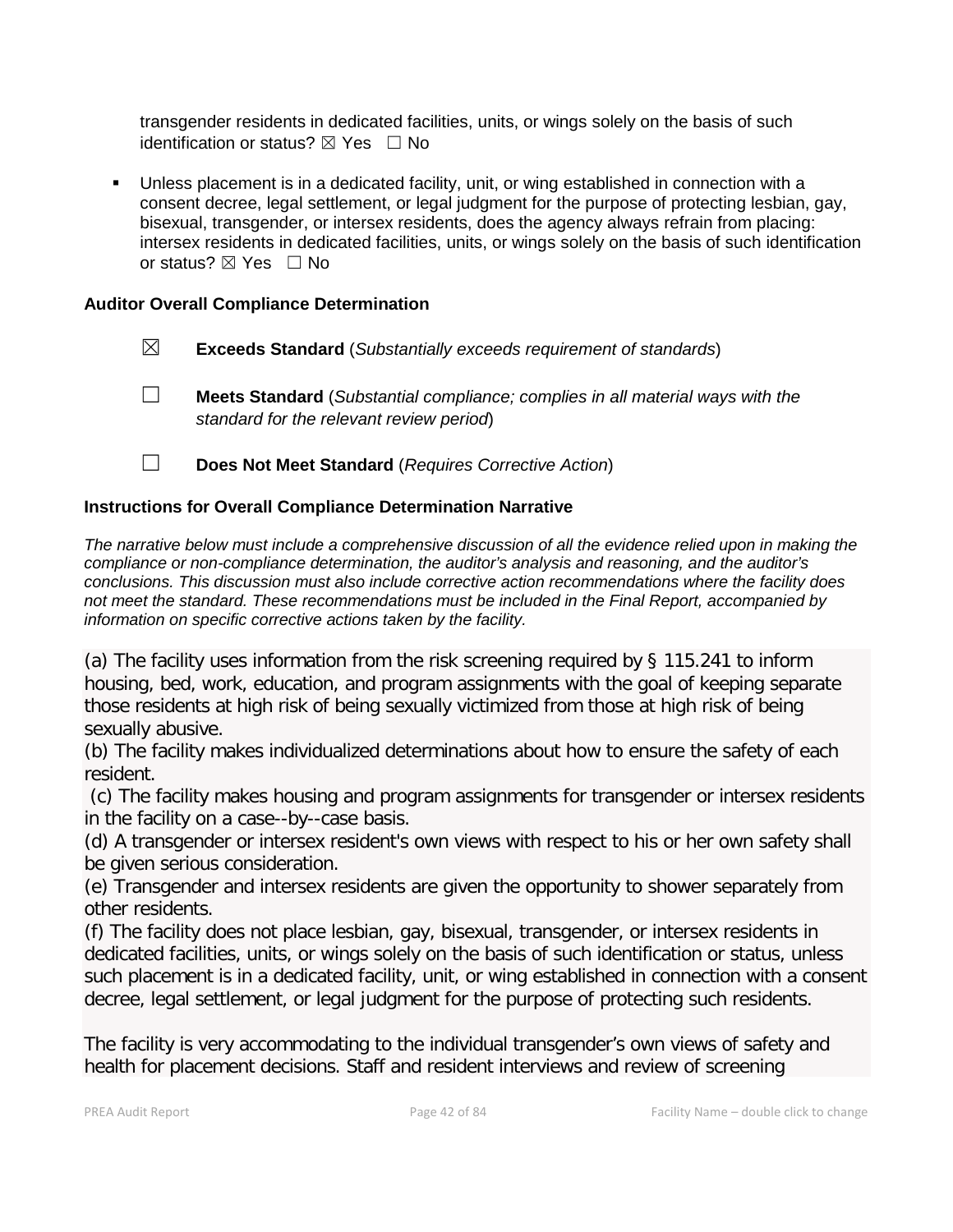documents confirm compliance with this standard. Auditor reviewed treatment files and examples of PREA Screening forms.

# **REPORTING**

## **Standard 115.251: Resident reporting**

#### **All Yes/No Questions Must Be Answered by the Auditor to Complete the Report**

#### **115.251 (a)**

- Does the agency provide multiple internal ways for residents to privately report: Sexual abuse and sexual harassment?  $\boxtimes$  Yes  $\Box$  No
- Does the agency provide multiple internal ways for residents to privately report: Retaliation by other residents or staff for reporting sexual abuse and sexual harassment?  $\boxtimes$  Yes  $\Box$  No
- Does the agency provide multiple internal ways for residents to privately report: Staff neglect or violation of responsibilities that may have contributed to such incidents?  $\boxtimes$  Yes  $\Box$  No

#### **115.251 (b)**

- Does the agency also provide at least one way for residents to report sexual abuse or sexual harassment to a public or private entity or office that is not part of the agency?  $\boxtimes$  Yes  $\Box$  No
- Is that private entity or office able to receive and immediately forward resident reports of sexual abuse and sexual harassment to agency officials?  $\boxtimes$  Yes  $\Box$  No
- Does that private entity or office allow the resident to remain anonymous upon request? ☒ Yes ☐ No

#### **115.251 (c)**

- Do staff members accept reports of sexual abuse and sexual harassment made verbally, in writing, anonymously, and from third parties?  $\boxtimes$  Yes  $\Box$  No
- Do staff members promptly document any verbal reports of sexual abuse and sexual harassment? **⊠** Yes □ No

**115.251 (d)**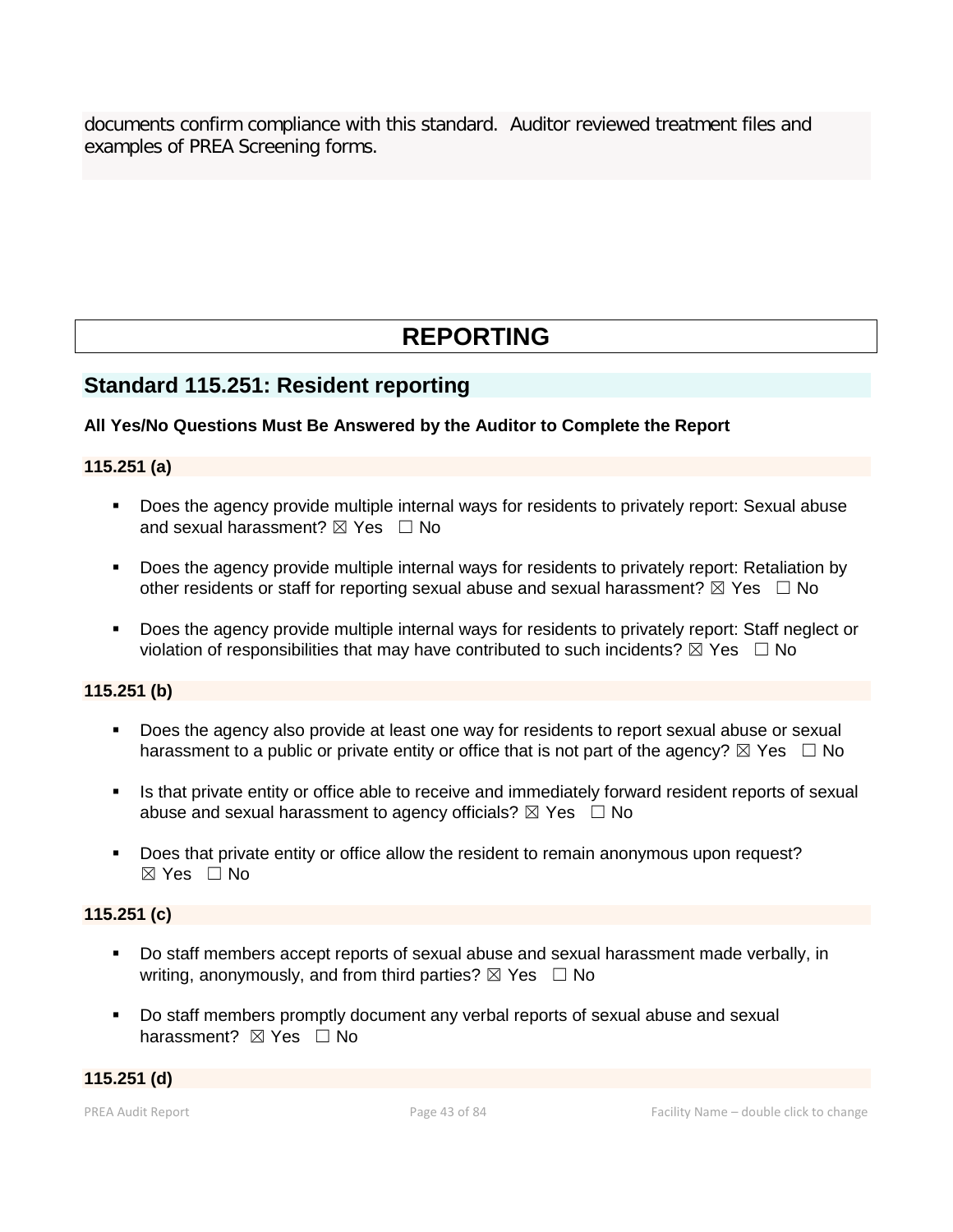Does the agency provide a method for staff to privately report sexual abuse and sexual harassment of residents?  $\boxtimes$  Yes  $\Box$  No

#### **Auditor Overall Compliance Determination**

- ☐ **Exceeds Standard** (*Substantially exceeds requirement of standards*)
- ☒ **Meets Standard** (*Substantial compliance; complies in all material ways with the standard for the relevant review period*)
- ☐ **Does Not Meet Standard** (*Requires Corrective Action*)

#### **Instructions for Overall Compliance Determination Narrative**

*The narrative below must include a comprehensive discussion of all the evidence relied upon in making the compliance or non-compliance determination, the auditor's analysis and reasoning, and the auditor's conclusions. This discussion must also include corrective action recommendations where the facility does not meet the standard. These recommendations must be included in the Final Report, accompanied by information on specific corrective actions taken by the facility.*

(a) The facility has established procedures allowing for multiple internal ways for residents to report privately to facility officials about: Sexual abuse or sexual harassment; Retaliation by other residents or staff for reporting sexual abuse and sexual harassment AND Staff neglect or violation of responsibilities that may have contributed to such incidents. In addition to reporting to staff and PREA Coordinator, residents can report via a locked grievance box, via phone, or via third party.

(b) The facility provides at least one way for residents to report abuse or harassment to a public or private entity or office that is not part of the facility. Residents are able to report to ODRC, ADAMHS, or Cleveland Rape Crisis Center, toll free, by phone.

(c) The facility has a policy mandating that staff accept reports of sexual abuse and sexual harassment made verbally, in writing, anonymously, and from third parties. Staff are required to document verbal reports immediately.

(d) The facility has established procedures for staff to privately report sexual abuse and sexual harassment of residents. Staff can report privately and directly to the PREA Coordinator. Staff are informed of this procedure via staff training and dissemination of facility policy.

Overall, CATS provides residents multiple internal ways to report sexual abuse, harassment and retaliation. Residents receive education about reporting at intake, through comprehensive PREA education and through visible and available information in the facility at all times. Residents are provided access to telephones in the facility. Posters and brochures located around the facility provide the telephone numbers to residents in a very visible manner. Interviews with residents and staff clearly demonstrate that all are very knowledgeable about the PREA and the variety of methods to report sexual abuse and sexual harassment. Residents know exactly where the posters are located and how to call the abuse hotline.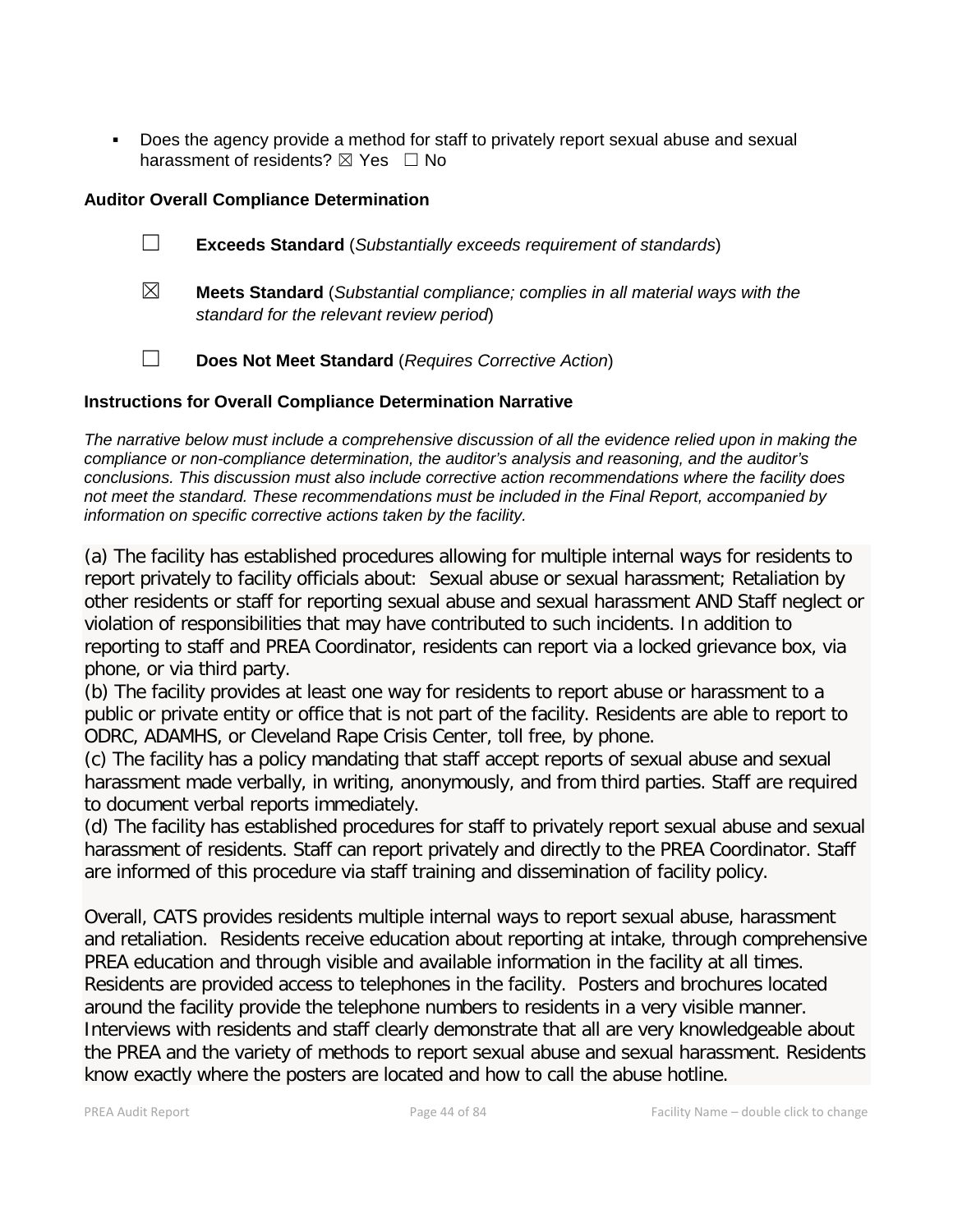The facility has a memo of understanding with the local advocacy center, Cleveland Rape Crisis Center, to provide all services relevant to this standard. The auditor also contacted the Chief Program Officer from the local advocacy center, Cleveland Rape Crisis Center who indicates they have a good working relationship with the facility and are available to provide advocacy services for victims. They are in the process of renewing the Memo of Understanding.

## **Standard 115.252: Exhaustion of administrative remedies**

#### **All Yes/No Questions Must Be Answered by the Auditor to Complete the Report**

#### **115.252 (a)**

Is the agency exempt from this standard? NOTE: The agency is exempt ONLY if it does not have administrative procedures to address resident grievances regarding sexual abuse. This does not mean the agency is exempt simply because a resident does not have to or is not ordinarily expected to submit a grievance to report sexual abuse. This means that as a matter of explicit policy, the agency does not have an administrative remedies process to address sexual abuse. ⊠ Yes □ No □ NA

#### **115.252 (b)**

- Does the agency permit residents to submit a grievance regarding an allegation of sexual abuse without any type of time limits? (The agency may apply otherwise-applicable time limits to any portion of a grievance that does not allege an incident of sexual abuse.) (N/A if agency is exempt from this standard.)  $\boxtimes$  Yes  $\Box$  No  $\Box$  NA
- Does the agency always refrain from requiring a resident to use any informal grievance process, or to otherwise attempt to resolve with staff, an alleged incident of sexual abuse? (N/A if agency is exempt from this standard.)  $\boxtimes$  Yes  $\Box$  No  $\Box$  NA

#### **115.252 (c)**

- Does the agency ensure that: A resident who alleges sexual abuse may submit a grievance without submitting it to a staff member who is the subject of the complaint? (N/A if agency is exempt from this standard.)  $\boxtimes$  Yes  $\Box$  No  $\Box$  NA
- Does the agency ensure that: Such grievance is not referred to a staff member who is the subject of the complaint? (N/A if agency is exempt from this standard.)  $\boxtimes$  Yes  $\Box$  No  $\Box$  NA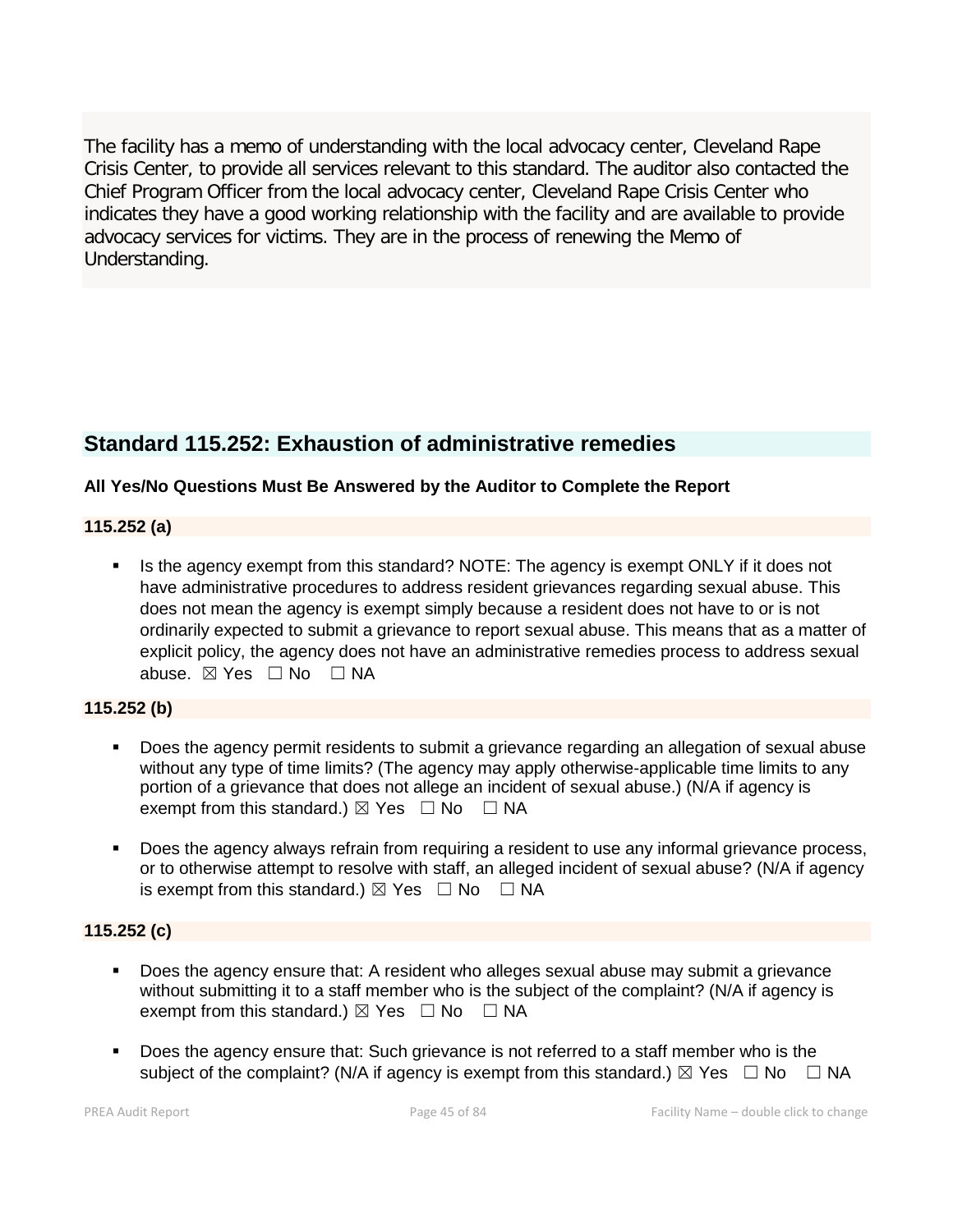#### **115.252 (d)**

- Does the agency issue a final agency decision on the merits of any portion of a grievance alleging sexual abuse within 90 days of the initial filing of the grievance? (Computation of the 90-day time period does not include time consumed by residents in preparing any administrative appeal.) (N/A if agency is exempt from this standard.)  $\boxtimes$  Yes  $\Box$  No  $\Box$  NA
- If the agency determines that the 90-day timeframe is insufficient to make an appropriate decision and claims an extension of time [the maximum allowable extension of time to respond is 70 days per 115.252(d)(3)] , does the agency notify the resident in writing of any such extension and provide a date by which a decision will be made? (N/A if agency is exempt from this standard.)  $\boxtimes$  Yes  $\Box$  No  $\Box$  NA
- At any level of the administrative process, including the final level, if the resident does not receive a response within the time allotted for reply, including any properly noticed extension, may a resident consider the absence of a response to be a denial at that level? (N/A if agency is exempt from this standard.)  $\boxtimes$  Yes  $\Box$  No  $\Box$  NA

#### **115.252 (e)**

- Are third parties, including fellow residents, staff members, family members, attorneys, and outside advocates, permitted to assist residents in filing requests for administrative remedies relating to allegations of sexual abuse? (N/A if agency is exempt from this standard.)  $⊠ Yes ⊡ No ⊡ NA$
- Are those third parties also permitted to file such requests on behalf of residents? (If a thirdparty files such a request on behalf of a resident, the facility may require as a condition of processing the request that the alleged victim agree to have the request filed on his or her behalf, and may also require the alleged victim to personally pursue any subsequent steps in the administrative remedy process.) (N/A if agency is exempt from this standard.)  $\boxtimes$  Yes  $\Box$  No  $\Box$  NA
- If the resident declines to have the request processed on his or her behalf, does the agency document the resident's decision? (N/A if agency is exempt from this standard.)  $\boxtimes$  Yes  $\Box$  No  $\Box$  NA

#### **115.252 (f)**

- Has the agency established procedures for the filing of an emergency grievance alleging that a resident is subject to a substantial risk of imminent sexual abuse? (N/A if agency is exempt from this standard.)  $\boxtimes$  Yes  $\Box$  No  $\Box$  NA
- After receiving an emergency grievance alleging a resident is subject to a substantial risk of imminent sexual abuse, does the agency immediately forward the grievance (or any portion thereof that alleges the substantial risk of imminent sexual abuse) to a level of review at which immediate corrective action may be taken? (N/A if agency is exempt from this standard.).  $\boxtimes$  Yes  $\Box$  No  $\Box$  NA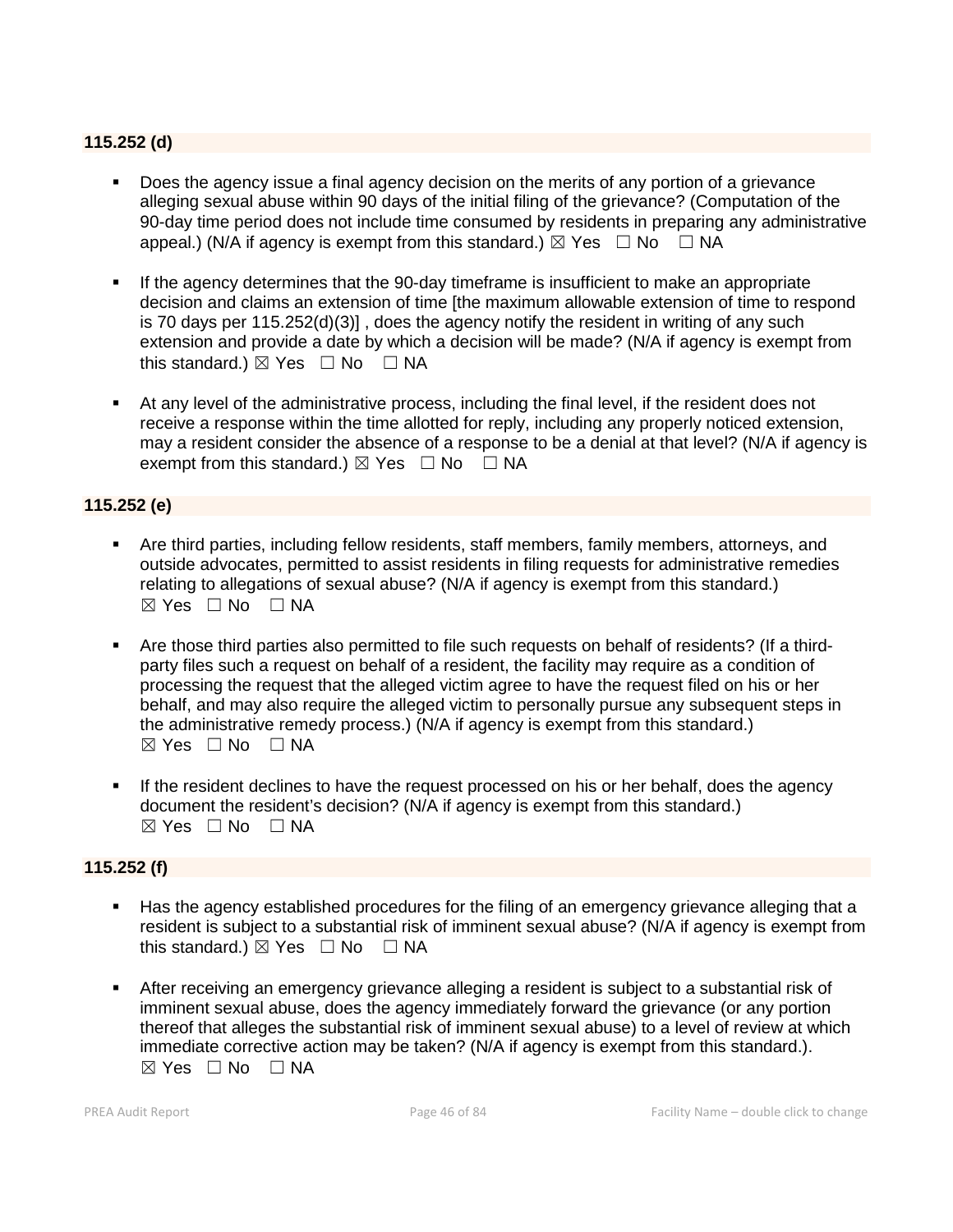- After receiving an emergency grievance described above, does the agency provide an initial response within 48 hours? (N/A if agency is exempt from this standard.)  $\boxtimes$  Yes  $\Box$  No  $\Box$  NA
- After receiving an emergency grievance described above, does the agency issue a final agency decision within 5 calendar days? (N/A if agency is exempt from this standard.)  $\boxtimes$  Yes  $\Box$  No  $\Box$  NA
- **Does the initial response and final agency decision document the agency's determination** whether the resident is in substantial risk of imminent sexual abuse? (N/A if agency is exempt from this standard.)  $\boxtimes$  Yes  $\Box$  No  $\Box$  NA
- Does the initial response document the agency's action(s) taken in response to the emergency grievance? (N/A if agency is exempt from this standard.)  $\boxtimes$  Yes  $\Box$  No  $\Box$  NA
- Does the agency's final decision document the agency's action(s) taken in response to the emergency grievance? (N/A if agency is exempt from this standard.)  $\boxtimes$  Yes  $\Box$  No  $\Box$  NA

#### **115.252 (g)**

 If the agency disciplines a resident for filing a grievance related to alleged sexual abuse, does it do so ONLY where the agency demonstrates that the resident filed the grievance in bad faith? (N/A if agency is exempt from this standard.)  $\boxtimes$  Yes  $\Box$  No  $\Box$  NA

#### **Auditor Overall Compliance Determination**

- ☐ **Exceeds Standard** (*Substantially exceeds requirement of standards*)
- ☒ **Meets Standard** (*Substantial compliance; complies in all material ways with the standard for the relevant review period*)
- ☐ **Does Not Meet Standard** (*Requires Corrective Action*)

#### **Instructions for Overall Compliance Determination Narrative**

*The narrative below must include a comprehensive discussion of all the evidence relied upon in making the compliance or non-compliance determination, the auditor's analysis and reasoning, and the auditor's conclusions. This discussion must also include corrective action recommendations where the facility does not meet the standard. These recommendations must be included in the Final Report, accompanied by information on specific corrective actions taken by the facility.*

(a) The facility has an administrative procedure for dealing with resident grievances regarding sexual abuse.

(b) Facility policy or procedure allows a resident to submit a grievance regarding an allegation of sexual abuse at any time regardless of when the incident is alleged to have occurred. Facility policy does not require a resident to use an informal grievance process, or otherwise to attempt to resolve with staff, an alleged incident of sexual abuse.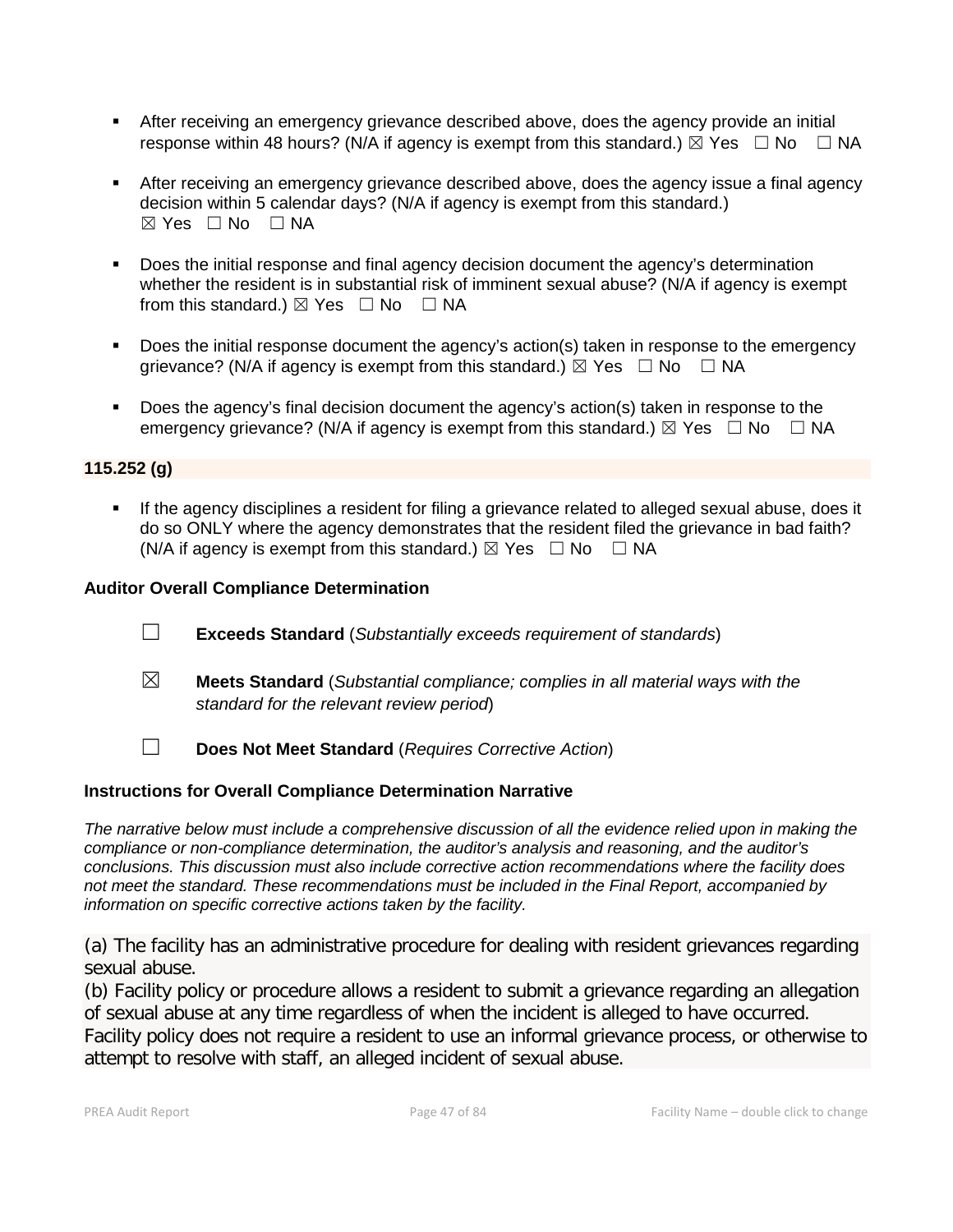(c) Facility policy and procedure allows a resident to submit a grievance alleging sexual abuse without submitting it to the staff member who is the subject of the complaint. Facility policy and procedure requires that a resident grievance alleging sexual abuse not be referred to the staff member who is the subject of the complaint.

(d) Facility policy and procedure requires that a decision on the merits of any grievance or portion of a grievance alleging sexual abuse be made within 90 days of the filing of the grievance. Indeed, the facility policy considers all grievances regarding sexual abuse and/or harassment as "emergency" and shall provide an initial response within 48 hours, and shall issue a final facility decision within as soon as possible.

(e) Facility policy and procedure permits third parties, including fellow residents, staff members, family members, attorneys, and outside advocates, to assist residents in filing requests for administrative remedies relating to allegations of sexual abuse and to file such requests on behalf of residents. Facility policy and procedure requires that if the resident declines to have third-party assistance in filing a grievance alleging sexual abuse, the facility documents the resident's decision to decline.

(f) The facility has a policy and established procedures for filing an emergency grievance alleging that a resident is subject to a substantial risk of imminent sexual abuse. Facility policy and procedure for emergency grievances alleging substantial risk of imminent sexual abuse requires an initial response within 48 hours. Facility policy and procedure for emergency grievances alleging substantial risk of imminent sexual abuse requires that a final facility decision be issued within five days.

(g) The facility has a written policy that limits its ability to discipline a resident for filing a grievance alleging sexual abuse to occasions where the facility demonstrates that the resident filed the grievance in bad faith.

The facility reports there have been no grievances or emergency grievances filed alleging sexual abuse or sexual harassment in the past 12 months. The agency has a formalized grievance policy which the auditor reviewed.

## **Standard 115.253: Resident access to outside confidential support services**

#### **All Yes/No Questions Must Be Answered by the Auditor to Complete the Report**

#### **115.253 (a)**

- Does the facility provide residents with access to outside victim advocates for emotional support services related to sexual abuse by giving residents mailing addresses and telephone numbers, including toll-free hotline numbers where available, of local, State, or national victim advocacy or rape crisis organizations?  $\boxtimes$  Yes  $\Box$  No
- **Does the facility enable reasonable communication between residents and these organizations** and agencies, in as confidential a manner as possible?  $\boxtimes$  Yes  $\Box$  No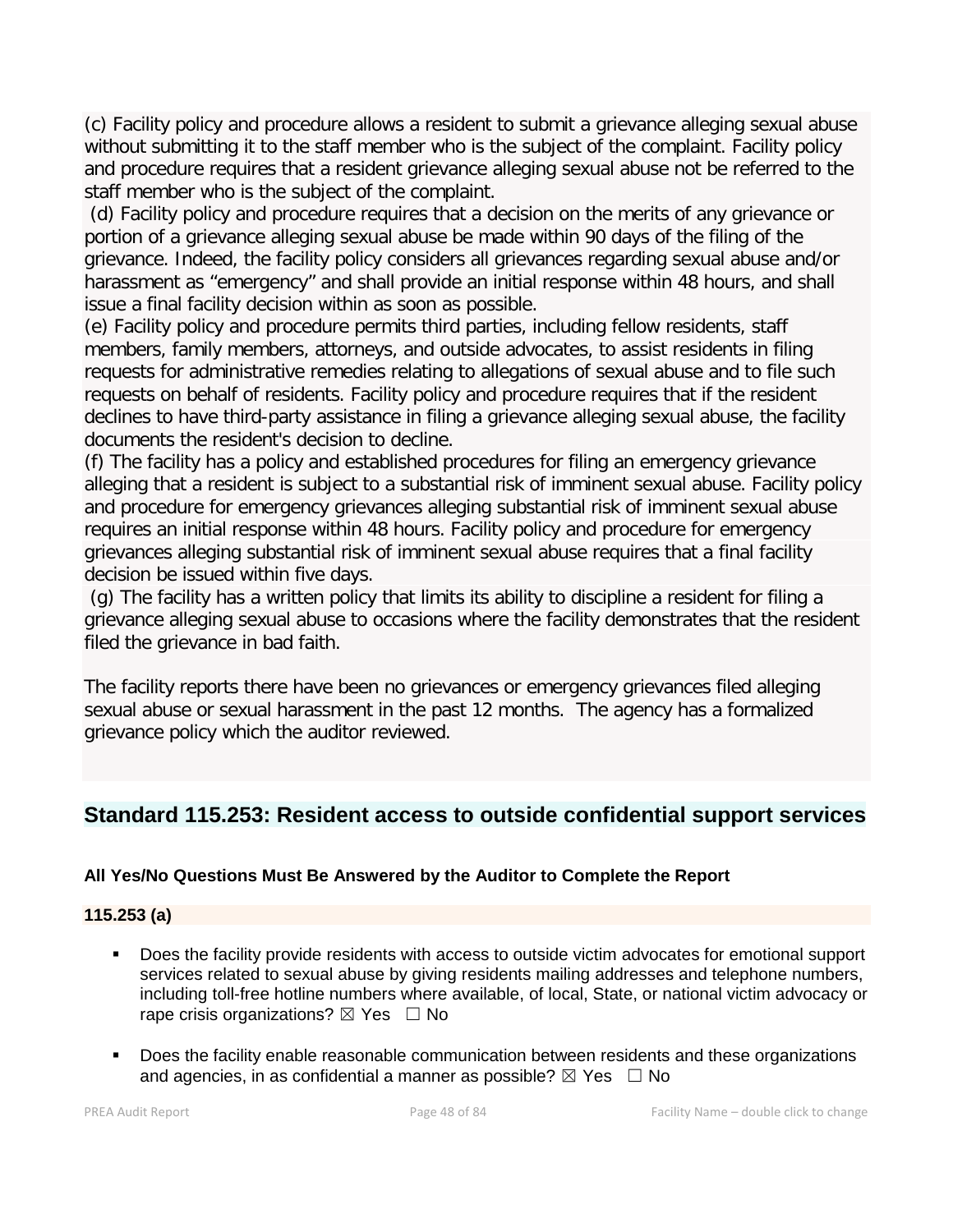#### **115.253 (b)**

 Does the facility inform residents, prior to giving them access, of the extent to which such communications will be monitored and the extent to which reports of abuse will be forwarded to authorities in accordance with mandatory reporting laws?  $\boxtimes$  Yes  $\Box$  No

#### **115.253 (c)**

- Does the agency maintain or attempt to enter into memoranda of understanding or other agreements with community service providers that are able to provide residents with confidential emotional support services related to sexual abuse?  $\boxtimes$  Yes  $\Box$  No
- Does the agency maintain copies of agreements or documentation showing attempts to enter into such agreements?  $\boxtimes$  Yes  $\Box$  No

#### **Auditor Overall Compliance Determination**

- ☐ **Exceeds Standard** (*Substantially exceeds requirement of standards*)
- ☒ **Meets Standard** (*Substantial compliance; complies in all material ways with the standard for the relevant review period*)
- ☐ **Does Not Meet Standard** (*Requires Corrective Action*)

#### **Instructions for Overall Compliance Determination Narrative**

*The narrative below must include a comprehensive discussion of all the evidence relied upon in making the compliance or non-compliance determination, the auditor's analysis and reasoning, and the auditor's conclusions. This discussion must also include corrective action recommendations where the facility does not meet the standard. These recommendations must be included in the Final Report, accompanied by information on specific corrective actions taken by the facility.*

(a) The facility provides residents with access to outside victim advocates for emotional support services related to sexual abuse by: giving residents mailing addresses and telephone numbers (including toll--free hotline numbers where available) for Cleveland Rape Crisis Center and ADAMHS; and enabling reasonable communication between residents and these organizations in as confidential a manner as possible.

(b) The facility informs residents, prior to giving them access to outside support services, of the extent to which such communications will be monitored. The facility informs residents, prior to giving them access to outside support services, of the mandatory reporting rules governing privacy, confidentiality, and/or privilege that apply to disclosures of sexual abuse made to outside victim advocates, including any limits to confidentiality under relevant federal, state, or local law. This information is contained in the PREA Information Sheet provided to residents at intake and posted throughout the facility.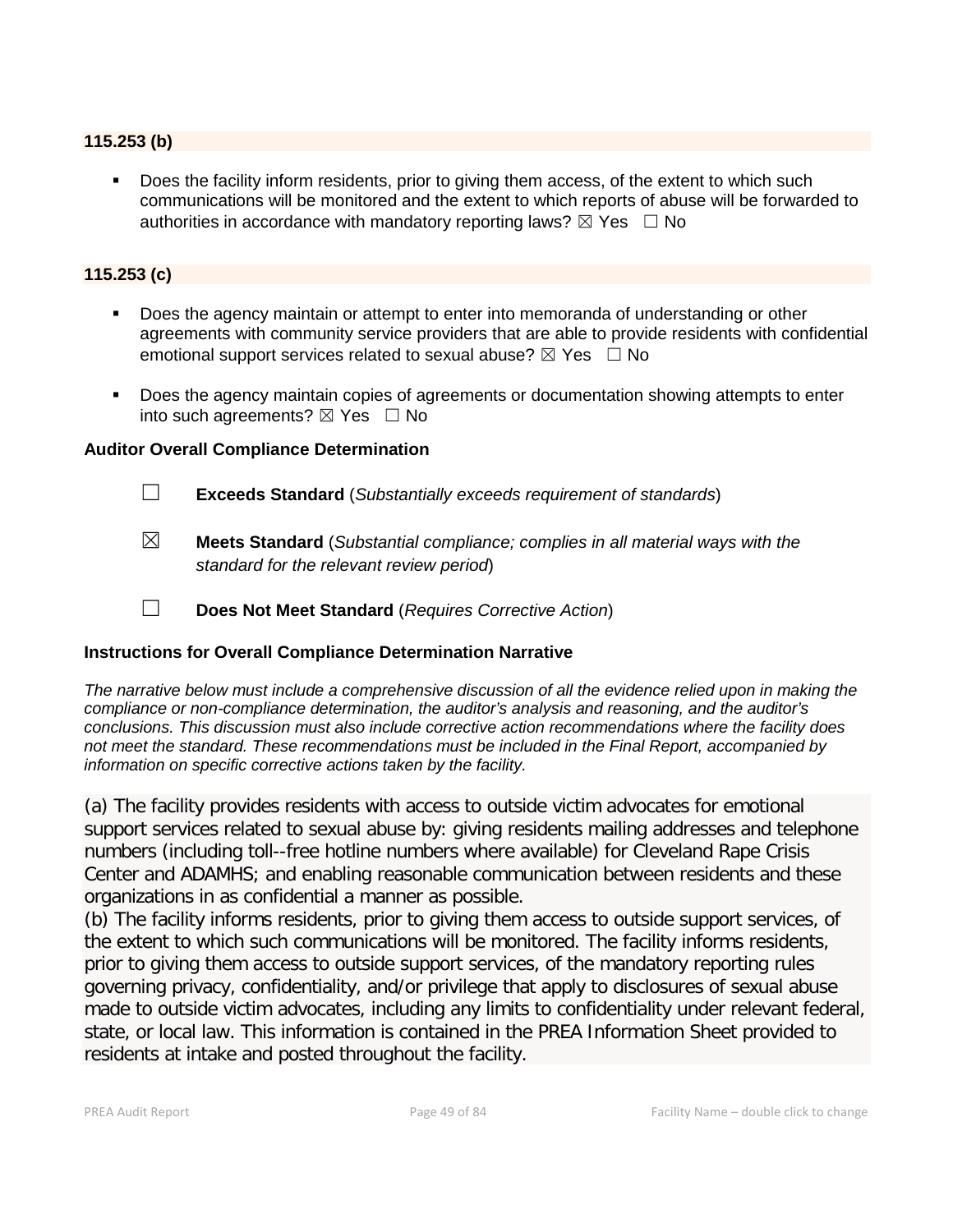(c) The facility maintains a memorandum of understanding (MOUs) with the Cleveland Rape Crisis Center, which is able to provide residents with emotional support services related to sexual abuse. The Memo has expired and is in the process of being renewed. The auditor also contacted the Chief Program Officer from the local advocacy center, Cleveland Rape Crisis Center who indicates they have a good working relationship with the facility and are available to provide advocacy services for victims.

## **Standard 115.254: Third-party reporting**

#### **All Yes/No Questions Must Be Answered by the Auditor to Complete the Report**

#### **115.254 (a)**

- Has the agency established a method to receive third-party reports of sexual abuse and sexual harassment? ⊠ Yes □ No
- Has the agency distributed publicly information on how to report sexual abuse and sexual harassment on behalf of a resident?  $\boxtimes$  Yes  $\Box$  No

#### **Auditor Overall Compliance Determination**

- ☐ **Exceeds Standard** (*Substantially exceeds requirement of standards*)
- ☒ **Meets Standard** (*Substantial compliance; complies in all material ways with the standard for the relevant review period*)
- ☐ **Does Not Meet Standard** (*Requires Corrective Action*)

#### **Instructions for Overall Compliance Determination Narrative**

*The narrative below must include a comprehensive discussion of all the evidence relied upon in making the compliance or non-compliance determination, the auditor's analysis and reasoning, and the auditor's conclusions. This discussion must also include corrective action recommendations where the facility does not meet the standard. These recommendations must be included in the Final Report, accompanied by information on specific corrective actions taken by the facility.*

The facility provides a method to receive third--party reports of resident sexual abuse or sexual harassment: third parties can email, call, or mail written report to facility's PREA Coordinator. The facility publicly distributes information on how to report resident sexual abuse or sexual harassment on behalf of residents by posting the information on its website: http://www.communityassessment.org/PREA.html.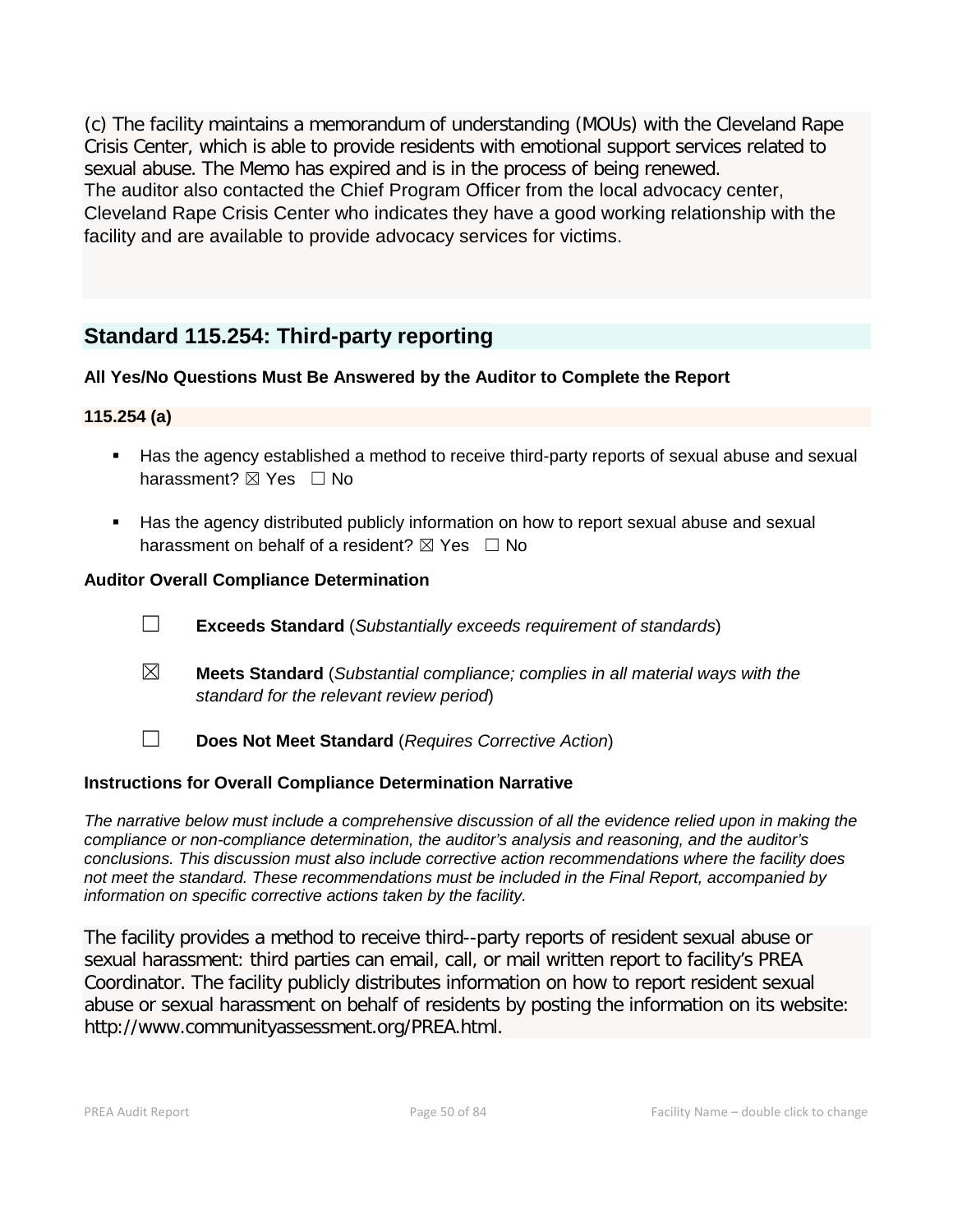# **OFFICIAL RESPONSE FOLLOWING A RESIDENT REPORT**

## **Standard 115.261: Staff and agency reporting duties**

#### **All Yes/No Questions Must Be Answered by the Auditor to Complete the Report**

#### **115.261 (a)**

- Does the agency require all staff to report immediately and according to agency policy any knowledge, suspicion, or information regarding an incident of sexual abuse or sexual harassment that occurred in a facility, whether or not it is part of the agency?  $\boxtimes$  Yes  $\Box$  No
- Does the agency require all staff to report immediately and according to agency policy any knowledge, suspicion, or information regarding retaliation against residents or staff who reported an incident of sexual abuse or sexual harassment?  $\boxtimes$  Yes  $\Box$  No
- Does the agency require all staff to report immediately and according to agency policy any knowledge, suspicion, or information regarding any staff neglect or violation of responsibilities that may have contributed to an incident of sexual abuse or sexual harassment or retaliation?  $\boxtimes$  Yes  $\Box$  No

#### **115.261 (b)**

 Apart from reporting to designated supervisors or officials, do staff always refrain from revealing any information related to a sexual abuse report to anyone other than to the extent necessary, as specified in agency policy, to make treatment, investigation, and other security and management decisions?  $\boxtimes$  Yes  $\Box$  No

#### **115.261 (c)**

- Unless otherwise precluded by Federal, State, or local law, are medical and mental health practitioners required to report sexual abuse pursuant to paragraph (a) of this section? ☒ Yes ☐ No
- Are medical and mental health practitioners required to inform residents of the practitioner's duty to report, and the limitations of confidentiality, at the initiation of services?  $\boxtimes$  Yes  $\Box$  No

#### **115.261 (d)**

 If the alleged victim is under the age of 18 or considered a vulnerable adult under a State or local vulnerable persons statute, does the agency report the allegation to the designated State or local services agency under applicable mandatory reporting laws?  $\boxtimes$  Yes  $\Box$  No

#### **115.261 (e)**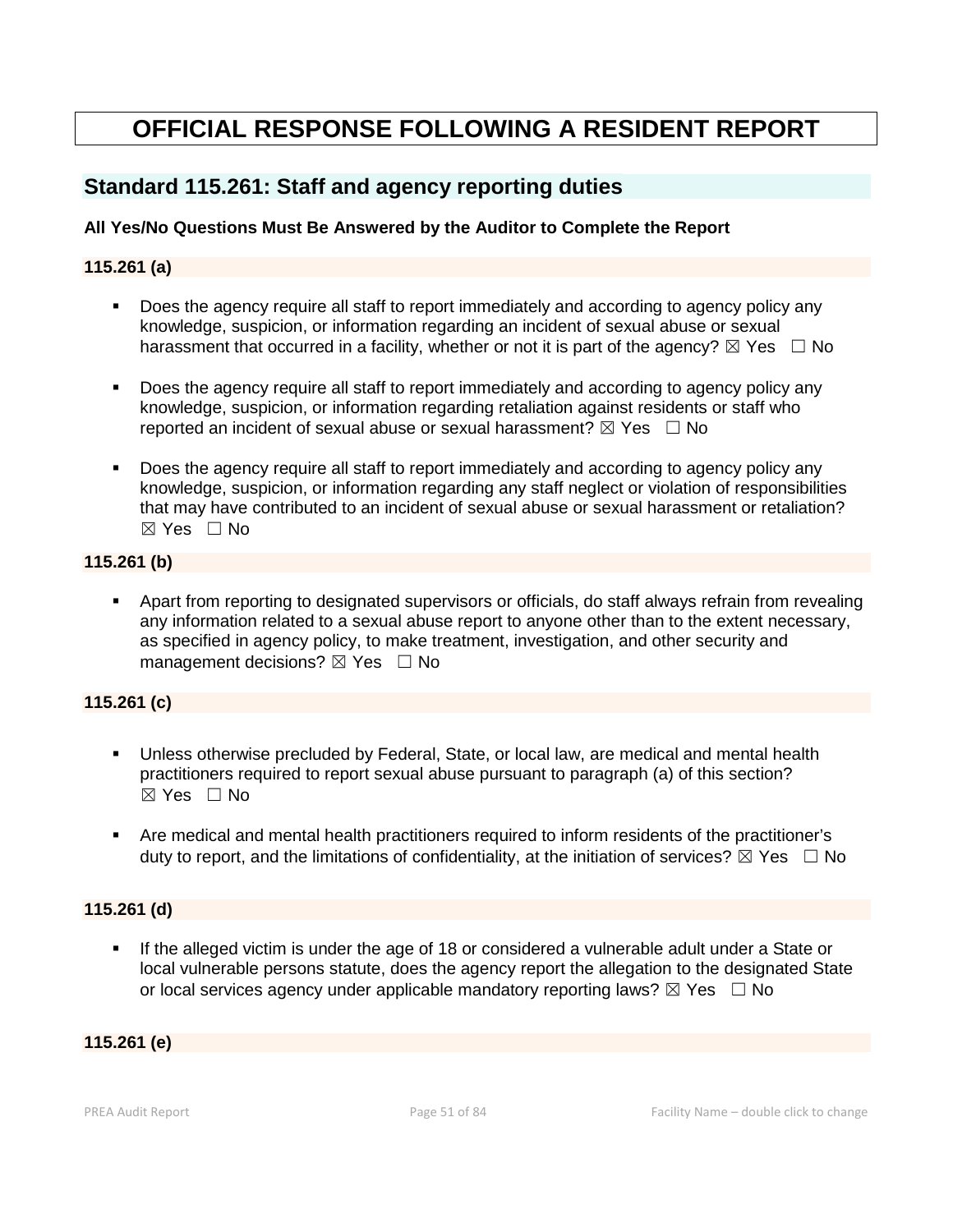Does the facility report all allegations of sexual abuse and sexual harassment, including thirdparty and anonymous reports, to the facility's designated investigators?  $\boxtimes$  Yes  $\Box$  No

#### **Auditor Overall Compliance Determination**

- ☐ **Exceeds Standard** (*Substantially exceeds requirement of standards*)
- ☒ **Meets Standard** (*Substantial compliance; complies in all material ways with the standard for the relevant review period*)
- ☐ **Does Not Meet Standard** (*Requires Corrective Action*)

#### **Instructions for Overall Compliance Determination Narrative**

*The narrative below must include a comprehensive discussion of all the evidence relied upon in making the compliance or non-compliance determination, the auditor's analysis and reasoning, and the auditor's conclusions. This discussion must also include corrective action recommendations where the facility does not meet the standard. These recommendations must be included in the Final Report, accompanied by information on specific corrective actions taken by the facility.*

(a) The facility requires all staff to report immediately and according to facility policy: any knowledge, suspicion, or information they receive regarding an incident of sexual abuse or sexual harassment that occurred in a facility, whether or not it is part of the facility; any retaliation against residents or staff who reported such an incident; any staff neglect or violation of responsibilities that may have contributed to an incident or retaliation. (b) Apart from reporting to designated supervisors or officials and designated state or local

service agencies, facility policy prohibits staff from revealing any information related to a sexual abuse report to anyone other than to the extent necessary to make treatment, investigation, and other security and management decisions.

(c) Unless otherwise precluded by Federal, State, or local law, medical and mental health practitioners shall be required to report sexual abuse pursuant to paragraph (a) of this section and to inform residents of the practitioner's duty to report, and the limitations of confidentiality, at the initiation of services.

(d) If the alleged victim is under the age of 18 or considered a vulnerable adult under a State or local vulnerable persons statute, the facility shall report the allegation to Cuyahoga County Protective Services under applicable mandatory reporting laws.

(e) The facility shall report all allegations of sexual abuse and sexual harassment, including third-party and anonymous reports, to the facility's designated investigators.

The PREA Action Plan is used by staff to ensure all steps are completed in the PREA reporting process. All staff are required to immediately report any suspected or alleged sexual abuse per agency policy. All staff interviewed were well aware of their duty to immediately report any suspected or alleged sexual abuse and retaliation per agency policy. This standard of compliance was verified through resident advocates and administrative staff interviews.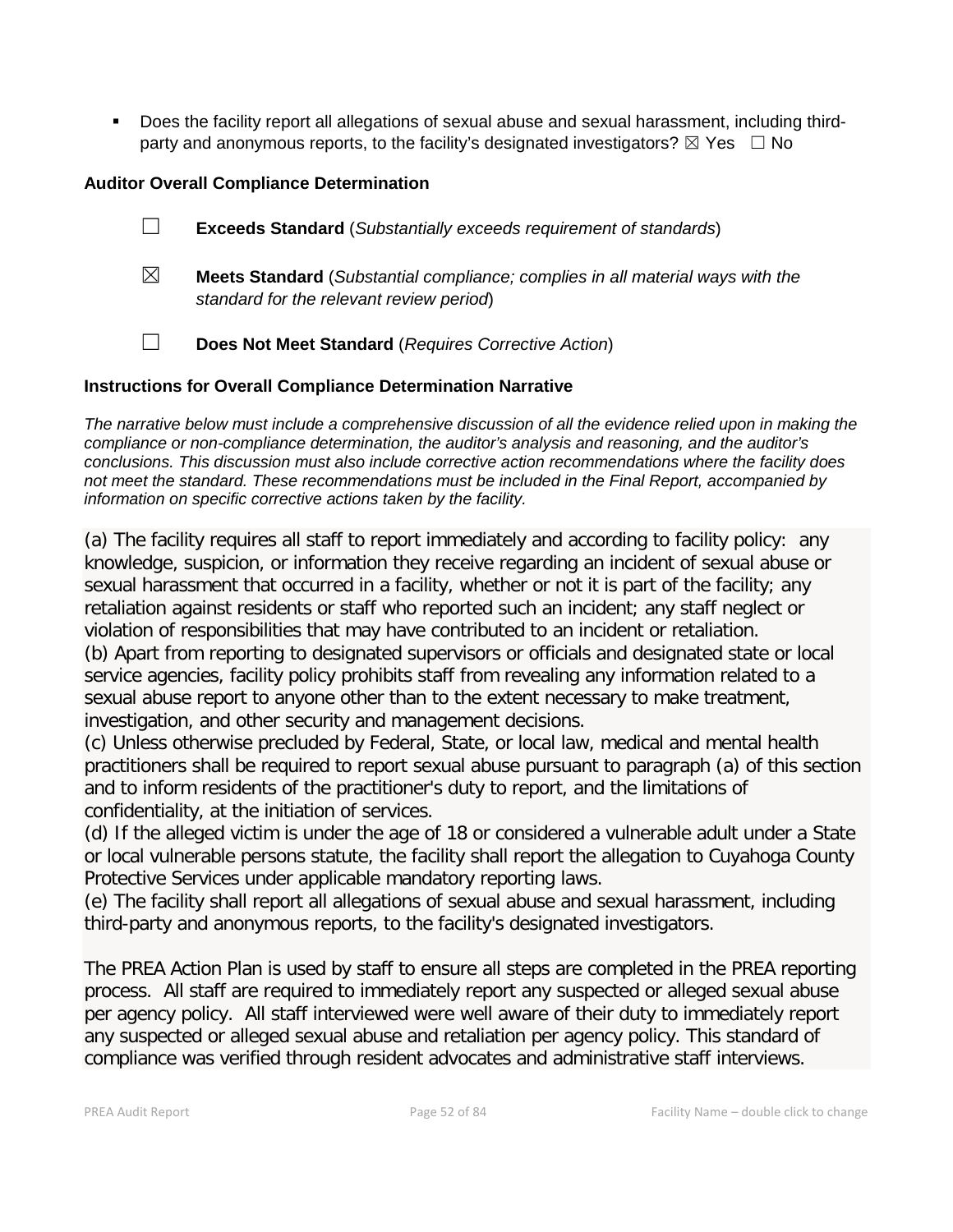## **Standard 115.262: Agency protection duties**

#### **All Yes/No Questions Must Be Answered by the Auditor to Complete the Report**

#### **115.262 (a)**

 When the agency learns that a resident is subject to a substantial risk of imminent sexual abuse, does it take immediate action to protect the resident?  $\boxtimes$  Yes  $\Box$  No

#### **Auditor Overall Compliance Determination**

- ☐ **Exceeds Standard** (*Substantially exceeds requirement of standards*)
- ☒ **Meets Standard** (*Substantial compliance; complies in all material ways with the standard for the relevant review period*)
- ☐ **Does Not Meet Standard** (*Requires Corrective Action*)

#### **Instructions for Overall Compliance Determination Narrative**

*The narrative below must include a comprehensive discussion of all the evidence relied upon in making the compliance or non-compliance determination, the auditor's analysis and reasoning, and the auditor's conclusions. This discussion must also include corrective action recommendations where the facility does not meet the standard. These recommendations must be included in the Final Report, accompanied by information on specific corrective actions taken by the facility.*

When the facility learns that a resident is subject to a substantial risk of imminent sexual abuse, it takes immediate action to protect the resident (i.e., it takes some action to assess and implement appropriate protective measures without unreasonable delay). In the past 12 months, there have been no times the facility determined that a resident was subject to substantial risk of imminent sexual abuse.

All staff interviewed stated their duties and responsibilities if they were aware of any suspected or alleged sexual abuse and retaliation per agency policy. This standard of compliance was verified through resident advocates and administrative staff interviews.

## **Standard 115.263: Reporting to other confinement facilities**

**All Yes/No Questions Must Be Answered by the Auditor to Complete the Report**

#### **115.263 (a)**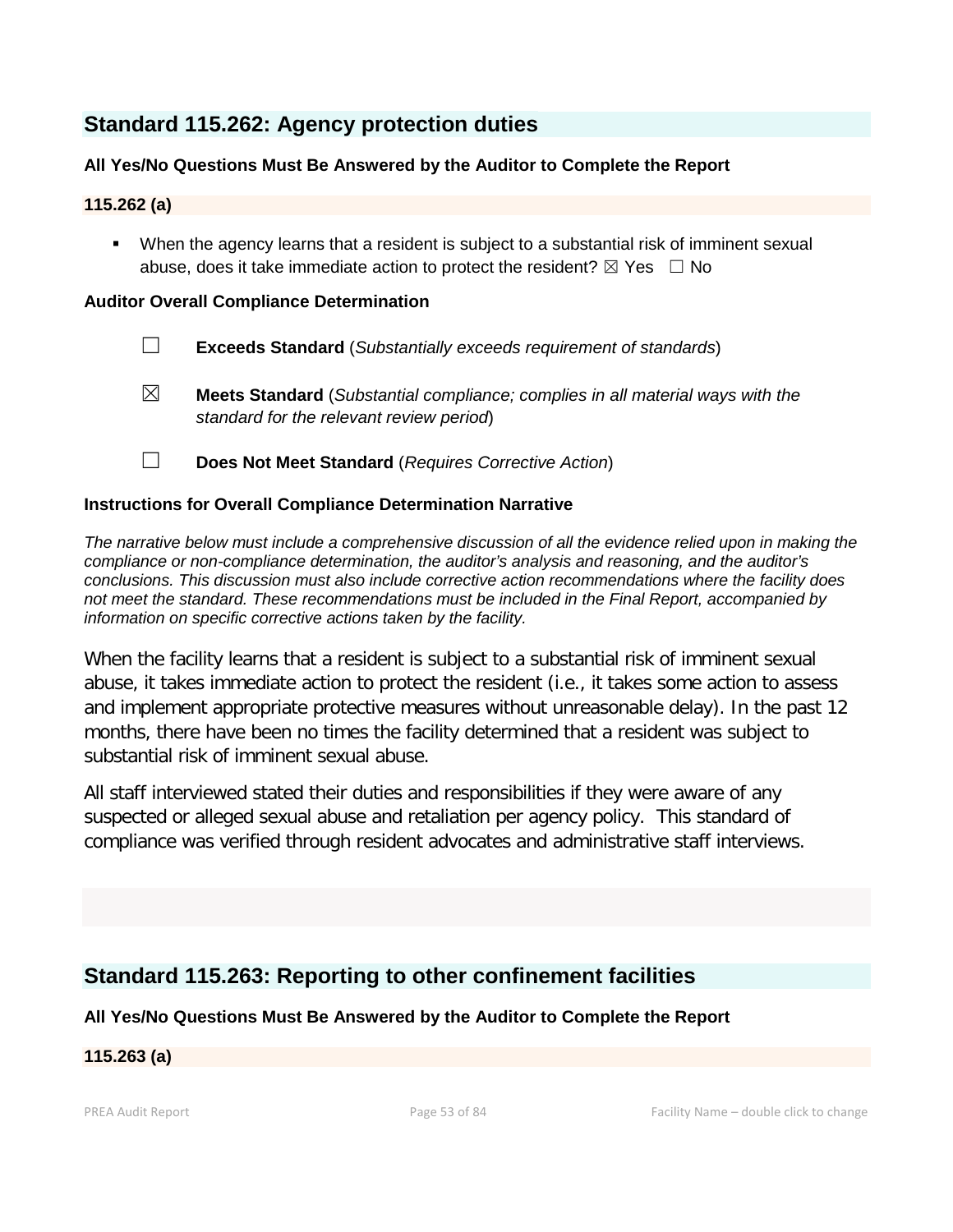Upon receiving an allegation that a resident was sexually abused while confined at another facility, does the head of the facility that received the allegation notify the head of the facility or appropriate office of the agency where the alleged abuse occurred?  $\boxtimes$  Yes  $\Box$  No

#### **115.263 (b)**

 Is such notification provided as soon as possible, but no later than 72 hours after receiving the allegation?  $\boxtimes$  Yes  $\Box$  No

#### **115.263 (c)**

Does the agency document that it has provided such notification?  $\boxtimes$  Yes  $\Box$  No

#### **115.263 (d)**

**Does the facility head or agency office that receives such notification ensure that the allegation** is investigated in accordance with these standards?  $\boxtimes$  Yes  $\Box$  No

#### **Auditor Overall Compliance Determination**

- ☐ **Exceeds Standard** (*Substantially exceeds requirement of standards*)
- ☒ **Meets Standard** (*Substantial compliance; complies in all material ways with the standard for the relevant review period*)
- ☐ **Does Not Meet Standard** (*Requires Corrective Action*)

#### **Instructions for Overall Compliance Determination Narrative**

*The narrative below must include a comprehensive discussion of all the evidence relied upon in making the compliance or non-compliance determination, the auditor's analysis and reasoning, and the auditor's conclusions. This discussion must also include corrective action recommendations where the facility does not meet the standard. These recommendations must be included in the Final Report, accompanied by information on specific corrective actions taken by the facility.*

(a) The facility has a policy requiring that, upon receiving an allegation that a resident was sexually abused while confined at another facility, the head of the facility must notify the head of the facility or appropriate office of the agency or facility where sexual abuse is alleged to have occurred. In the past 12 months, there have been four allegations the facility received that a resident was abused while confined at another facility.

(b) Facility policy requires the facility head provides such notification as soon as possible, but no later than 72 hours after receiving the allegation.

(c) The facility documents that it has provided such notification within 72 hours of receiving the allegation.

(d) The facility policy requires that allegations received from other facilities/agencies are investigated in accordance with the PREA standards. CATS reports that in the past 12 months, the agency has received no notifications of sexual abuse from other facilities. Interviews with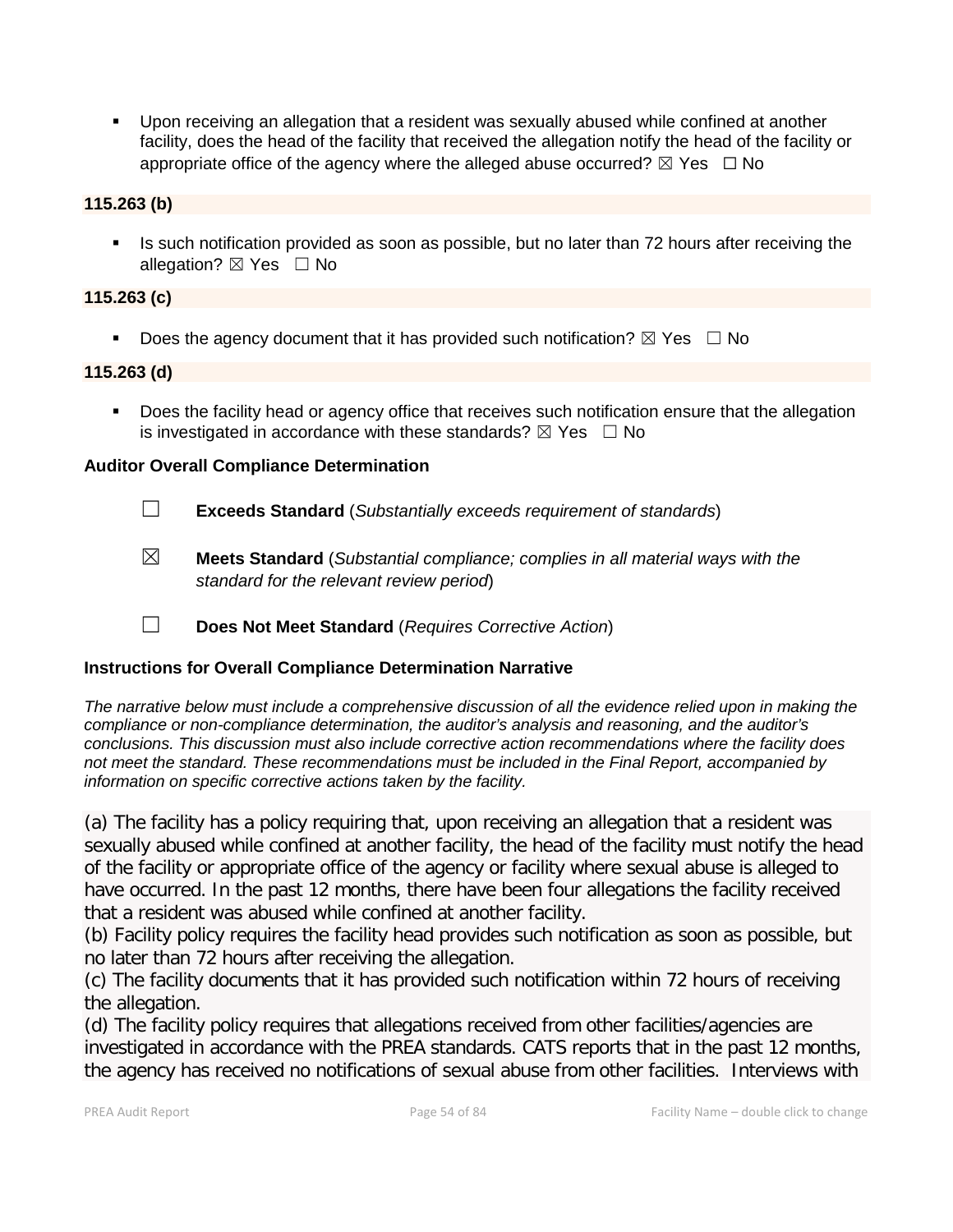the agency head, the Residential Supervisor and PREA Coordinator demonstrate compliance with this standard.

## **Standard 115.264: Staff first responder duties**

**All Yes/No Questions Must Be Answered by the Auditor to Complete the Report**

#### **115.264 (a)**

- Upon learning of an allegation that a resident was sexually abused, is the first security staff member to respond to the report required to: Separate the alleged victim and abuser?  $\boxtimes$  Yes  $\Box$  No
- Upon learning of an allegation that a resident was sexually abused, is the first security staff member to respond to the report required to: Preserve and protect any crime scene until appropriate steps can be taken to collect any evidence?  $\boxtimes$  Yes  $\Box$  No
- Upon learning of an allegation that a resident was sexually abused, is the first security staff member to respond to the report required to: Request that the alleged victim not take any actions that could destroy physical evidence, including, as appropriate, washing, brushing teeth, changing clothes, urinating, defecating, smoking, drinking, or eating, if the abuse occurred within a time period that still allows for the collection of physical evidence?  $\boxtimes$  Yes  $\Box$  No
- Upon learning of an allegation that a resident was sexually abused, is the first security staff member to respond to the report required to: Ensure that the alleged abuser does not take any actions that could destroy physical evidence, including, as appropriate, washing, brushing teeth, changing clothes, urinating, defecating, smoking, drinking, or eating, if the abuse occurred within a time period that still allows for the collection of physical evidence?  $\boxtimes$  Yes  $\Box$  No

#### **115.264 (b)**

 If the first staff responder is not a security staff member, is the responder required to request that the alleged victim not take any actions that could destroy physical evidence, and then notify security staff? ⊠ Yes □ No

#### **Auditor Overall Compliance Determination**



☐ **Exceeds Standard** (*Substantially exceeds requirement of standards*)



☒ **Meets Standard** (*Substantial compliance; complies in all material ways with the* 

*standard for the relevant review period*)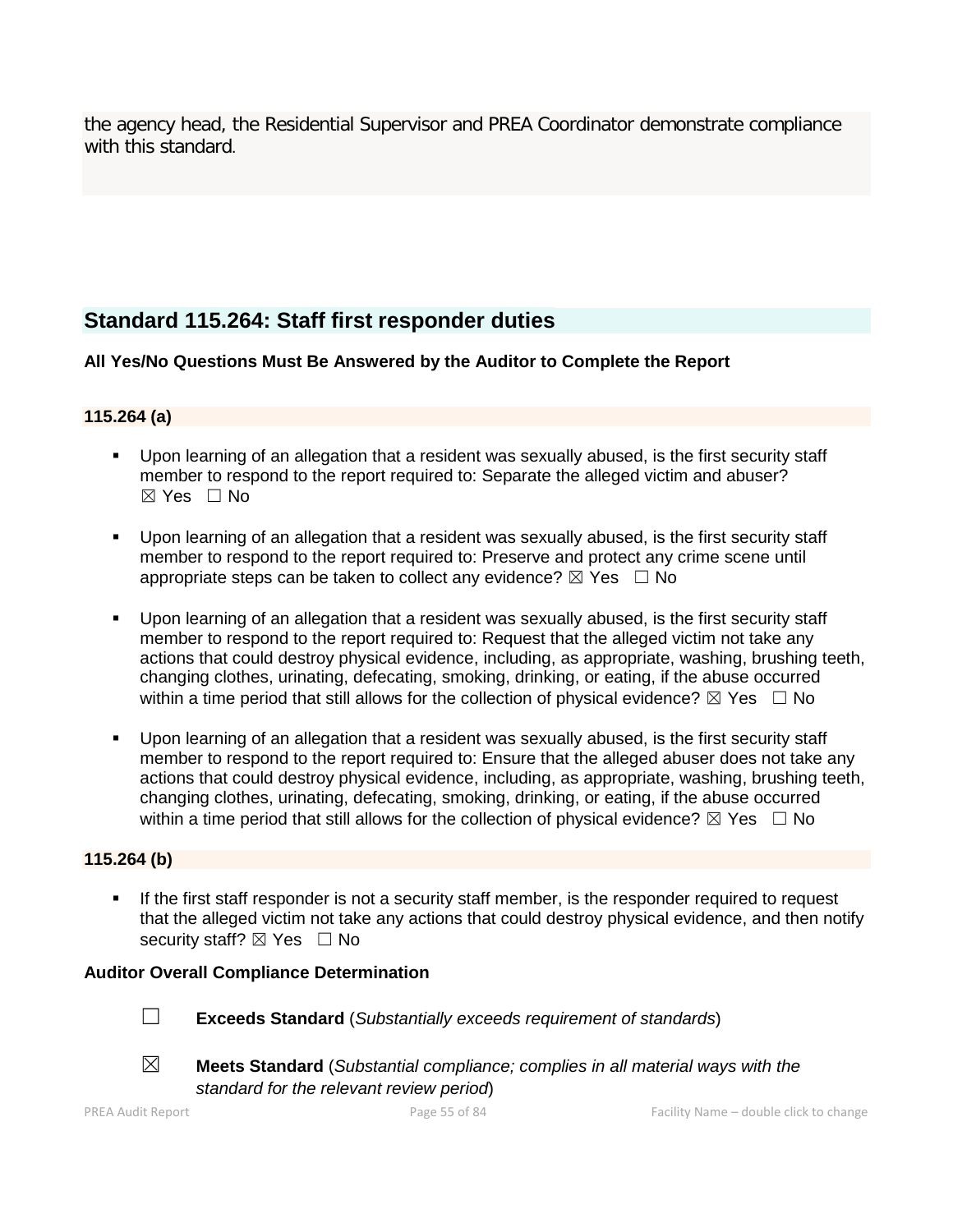#### ☐ **Does Not Meet Standard** (*Requires Corrective Action*)

#### **Instructions for Overall Compliance Determination Narrative**

*The narrative below must include a comprehensive discussion of all the evidence relied upon in making the compliance or non-compliance determination, the auditor's analysis and reasoning, and the auditor's conclusions. This discussion must also include corrective action recommendations where the facility does not meet the standard. These recommendations must be included in the Final Report, accompanied by information on specific corrective actions taken by the facility.*

(a) The facility has a first responder policy for allegations of sexual abuse. The facility policy requires that, upon learning of an allegation that a resident was sexually abused, the first security staff member to respond to the report shall be required to: (1) Separate the alleged victim and abuser; (2) Preserve and protect any crime scene until appropriate steps can be taken to collect any evidence; (3) If the abuse occurred within a time period that still allows for the collection of physical evidence, request that the alleged victim not take any actions that could destroy physical evidence, including, as appropriate, washing, brushing teeth, changing clothes, urinating, defecating, smoking, drinking, or eating; and (4) If the abuse occurred within a time period that still allows for the collection of physical evidence, ensure that the alleged abuser does not take any actions that could destroy physical evidence, including, as appropriate, washing, brushing teeth, changing clothes, urinating, defecating, smoking, drinking, or eating.

(b) Facility policy requires that if the first staff responder is not a security staff member, that responder shall be required to: request that the alleged victim not take any actions that could destroy physical evidence; and/or notify security staff.

The CATS PREA Action plan covers all these procedures.

## **Standard 115.265: Coordinated response**

#### **All Yes/No Questions Must Be Answered by the Auditor to Complete the Report**

#### **115.265 (a)**

 Has the facility developed a written institutional plan to coordinate actions among staff first responders, medical and mental health practitioners, investigators, and facility leadership taken in response to an incident of sexual abuse?  $\boxtimes$  Yes  $\Box$  No

#### **Auditor Overall Compliance Determination**



- ☐ **Exceeds Standard** (*Substantially exceeds requirement of standards*)
- 
- ☒ **Meets Standard** (*Substantial compliance; complies in all material ways with the standard for the relevant review period*)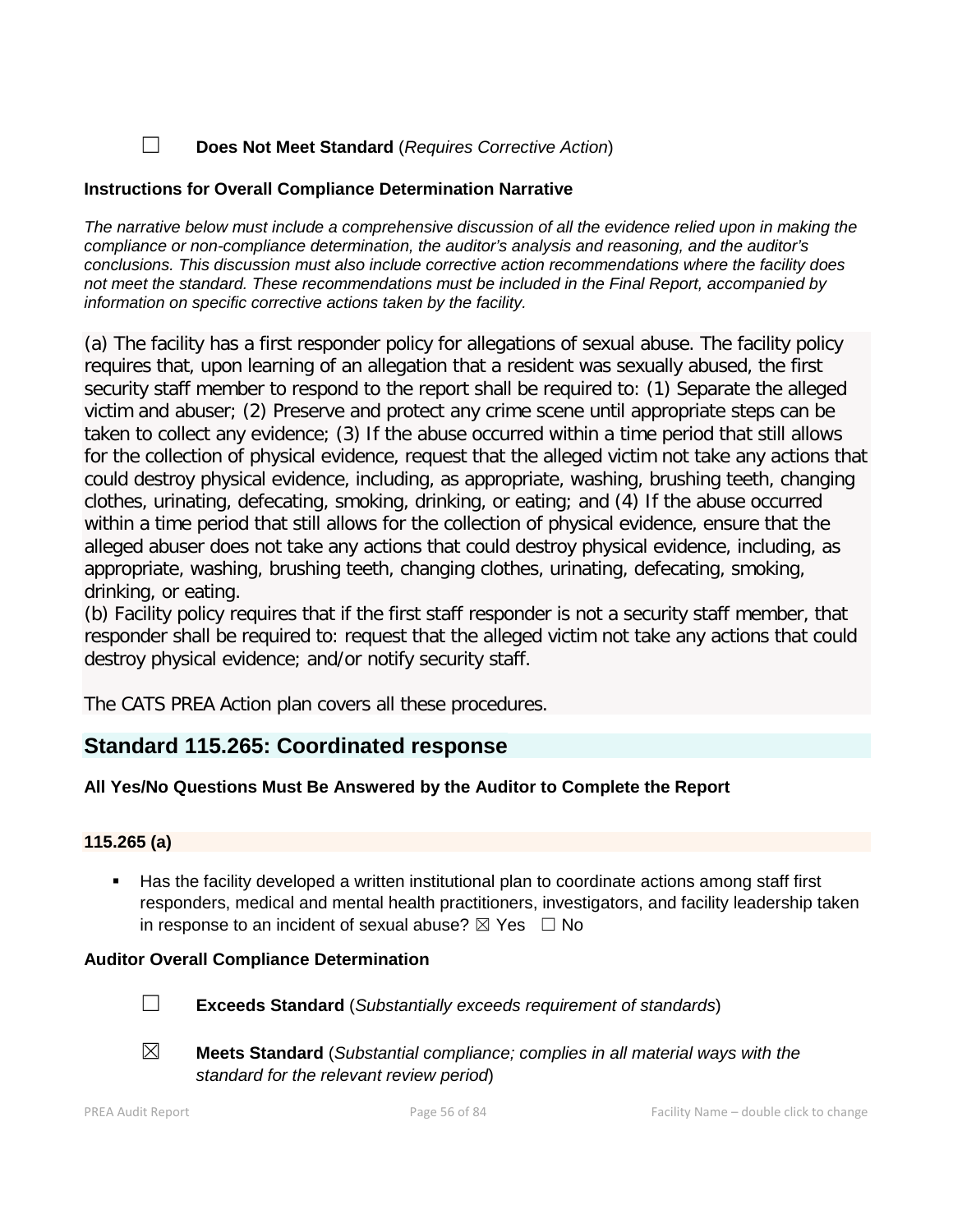☐ **Does Not Meet Standard** (*Requires Corrective Action*)

#### **Instructions for Overall Compliance Determination Narrative**

*The narrative below must include a comprehensive discussion of all the evidence relied upon in making the compliance or non-compliance determination, the auditor's analysis and reasoning, and the auditor's conclusions. This discussion must also include corrective action recommendations where the facility does not meet the standard. These recommendations must be included in the Final Report, accompanied by information on specific corrective actions taken by the facility.*

The facility has developed a written institutional plan (PREA Action Plan) to coordinate actions taken in response to an incident of sexual abuse among staff first responders, medical and mental health practitioners, investigators, and facility leadership.

## **Standard 115.266: Preservation of ability to protect residents from contact with abusers**

#### **All Yes/No Questions Must Be Answered by the Auditor to Complete the Report**

#### **115.266 (a)**

 Are both the agency and any other governmental entities responsible for collective bargaining on the agency's behalf prohibited from entering into or renewing any collective bargaining agreement or other agreement that limits the agency's ability to remove alleged staff sexual abusers from contact with any residents pending the outcome of an investigation or of a determination of whether and to what extent discipline is warranted?  $\boxtimes$  Yes  $\Box$  No

#### **115.266 (b)**

**Auditor is not required to audit this provision.** 

#### **Auditor Overall Compliance Determination**

☐ **Exceeds Standard** (*Substantially exceeds requirement of standards*)

- ☐ **Meets Standard** (*Substantial compliance; complies in all material ways with the standard for the relevant review period*)
	-

☐ **Does Not Meet Standard** (*Requires Corrective Action*)

#### **Instructions for Overall Compliance Determination Narrative**

*The narrative below must include a comprehensive discussion of all the evidence relied upon in making the compliance or non-compliance determination, the auditor's analysis and reasoning, and the auditor's conclusions. This discussion must also include corrective action recommendations where the facility does*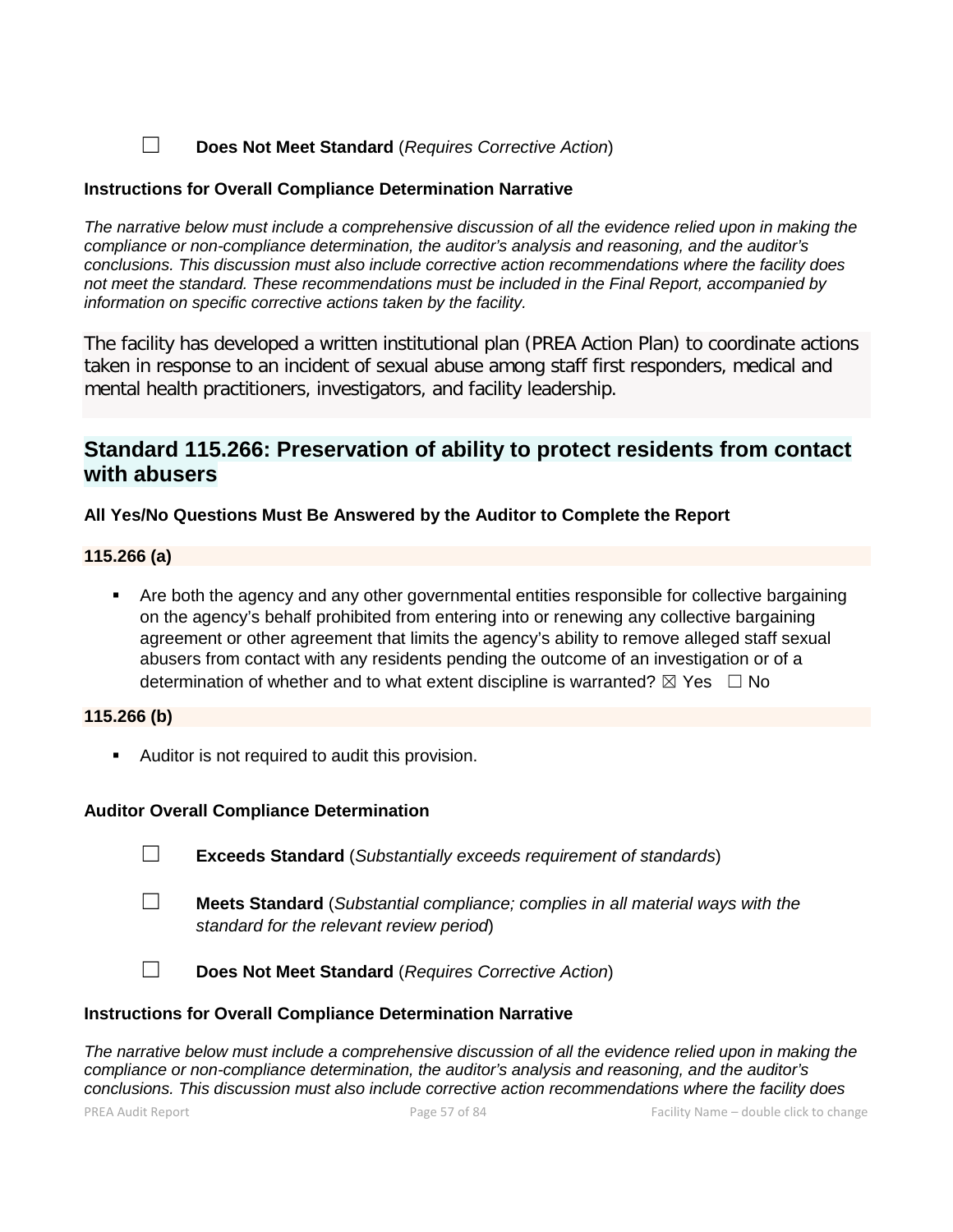*not meet the standard. These recommendations must be included in the Final Report, accompanied by information on specific corrective actions taken by the facility.*

This is Not Applicable because they do not have collective bargaining.

## **Standard 115.267: Agency protection against retaliation**

#### **All Yes/No Questions Must Be Answered by the Auditor to Complete the Report**

#### **115.267 (a)**

- Has the agency established a policy to protect all residents and staff who report sexual abuse or sexual harassment or cooperate with sexual abuse or sexual harassment investigations from retaliation by other residents or staff?  $\boxtimes$  Yes  $\Box$  No
- Has the agency designated which staff members or departments are charged with monitoring retaliation? ⊠ Yes □ No

#### **115.267 (b)**

 Does the agency employ multiple protection measures, such as housing changes or transfers for resident victims or abusers, removal of alleged staff or resident abusers from contact with victims, and emotional support services for residents or staff who fear retaliation for reporting sexual abuse or sexual harassment or for cooperating with investigations?  $\boxtimes$  Yes  $\Box$  No

#### **115.267 (c)**

- Except in instances where the agency determines that a report of sexual abuse is unfounded, for at least 90 days following a report of sexual abuse, does the agency: Monitor the conduct and treatment of residents or staff who reported the sexual abuse to see if there are changes that may suggest possible retaliation by residents or staff?  $\boxtimes$  Yes  $\Box$  No
- Except in instances where the agency determines that a report of sexual abuse is unfounded, for at least 90 days following a report of sexual abuse, does the agency: Monitor the conduct and treatment of residents who were reported to have suffered sexual abuse to see if there are changes that may suggest possible retaliation by residents or staff?  $\boxtimes$  Yes  $\Box$  No
- Except in instances where the agency determines that a report of sexual abuse is unfounded, for at least 90 days following a report of sexual abuse, does the agency: Act promptly to remedy any such retaliation?  $\boxtimes$  Yes  $\Box$  No
- Except in instances where the agency determines that a report of sexual abuse is unfounded, for at least 90 days following a report of sexual abuse, does the agency: Monitor any resident disciplinary reports?  $\boxtimes$  Yes  $\Box$  No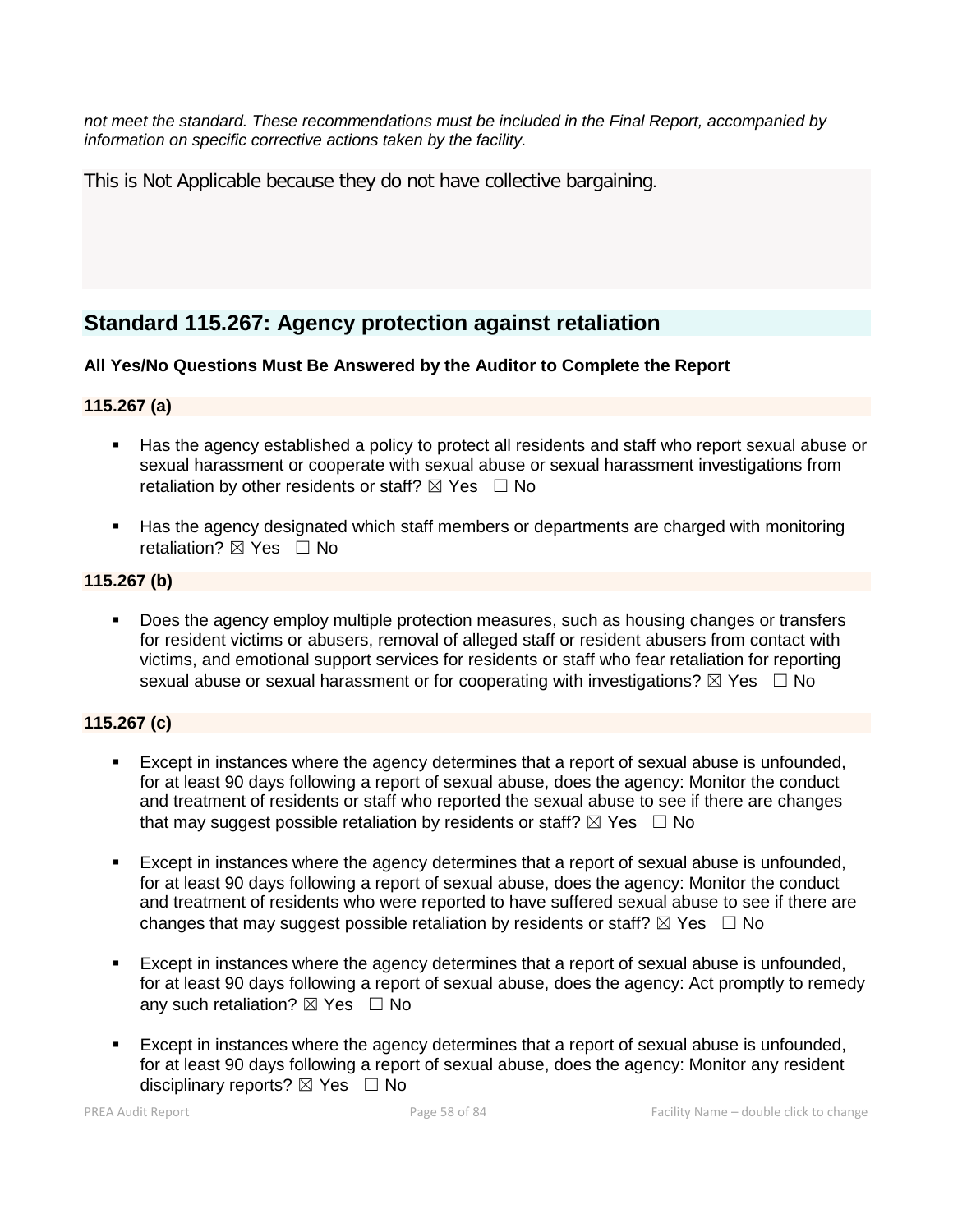- Except in instances where the agency determines that a report of sexual abuse is unfounded, for at least 90 days following a report of sexual abuse, does the agency: Monitor resident housing changes? ⊠ Yes □ No
- Except in instances where the agency determines that a report of sexual abuse is unfounded, for at least 90 days following a report of sexual abuse, does the agency: Monitor resident program changes?  $\boxtimes$  Yes  $\Box$  No
- Except in instances where the agency determines that a report of sexual abuse is unfounded, for at least 90 days following a report of sexual abuse, does the agency: Monitor negative performance reviews of staff?  $\boxtimes$  Yes  $\Box$  No
- Except in instances where the agency determines that a report of sexual abuse is unfounded, for at least 90 days following a report of sexual abuse, does the agency: Monitor reassignments of staff?  $\boxtimes$  Yes  $\Box$  No
- Does the agency continue such monitoring beyond 90 days if the initial monitoring indicates a continuing need? ☒ Yes ☐ No

#### **115.267 (d)**

In the case of residents, does such monitoring also include periodic status checks? ☒ Yes ☐ No

#### **115.267 (e)**

 If any other individual who cooperates with an investigation expresses a fear of retaliation, does the agency take appropriate measures to protect that individual against retaliation?  $\boxtimes$  Yes  $\Box$  No

#### **115.267 (f)**

**Auditor is not required to audit this provision.** 

#### **Auditor Overall Compliance Determination**

- ☐ **Exceeds Standard** (*Substantially exceeds requirement of standards*)
- ☒ **Meets Standard** (*Substantial compliance; complies in all material ways with the standard for the relevant review period*)

☐ **Does Not Meet Standard** (*Requires Corrective Action*)

#### **Instructions for Overall Compliance Determination Narrative**

*The narrative below must include a comprehensive discussion of all the evidence relied upon in making the compliance or non-compliance determination, the auditor's analysis and reasoning, and the auditor's conclusions. This discussion must also include corrective action recommendations where the facility does*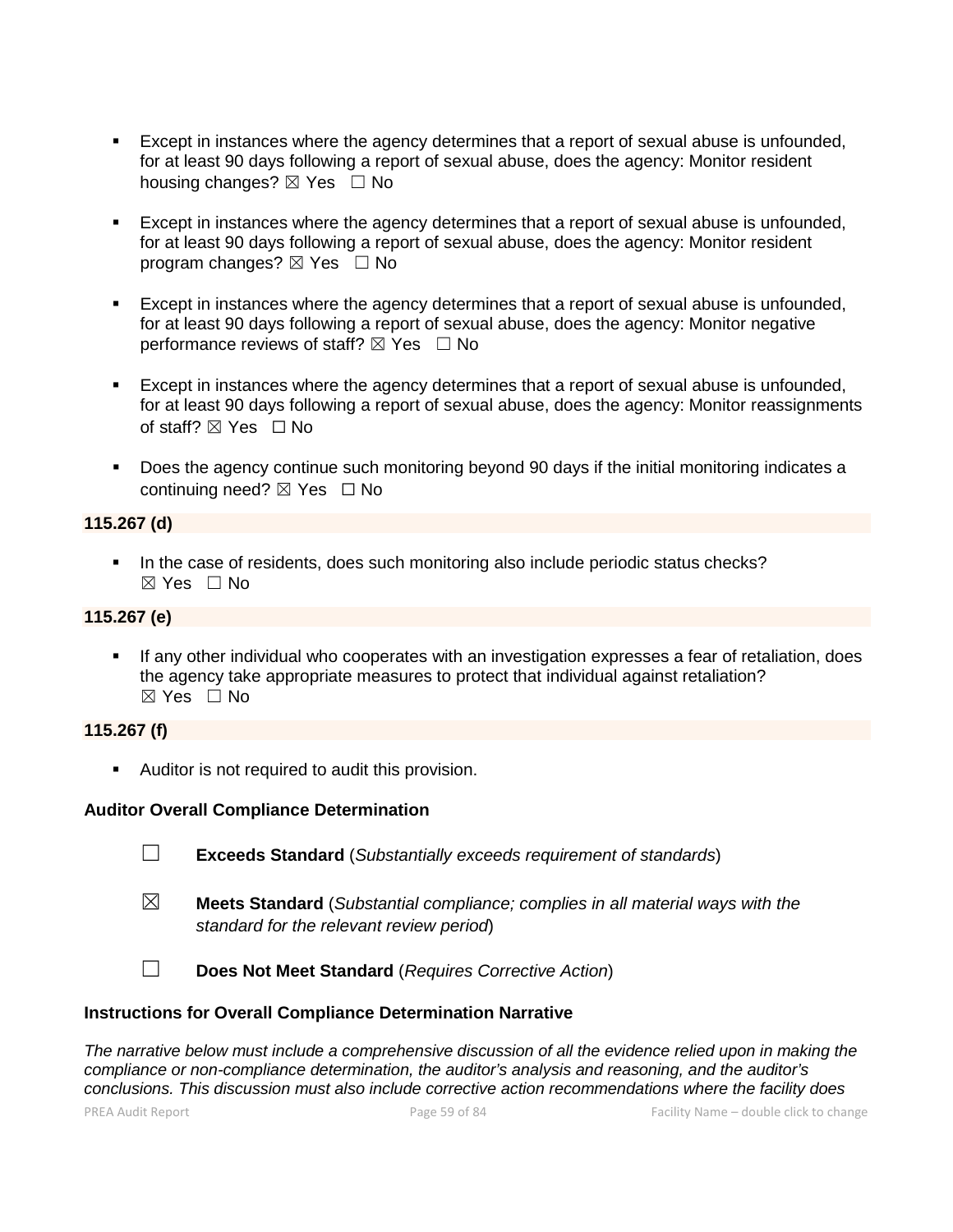*not meet the standard. These recommendations must be included in the Final Report, accompanied by information on specific corrective actions taken by the facility.*

(a) The facility has a policy to protect all residents and staff who report sexual abuse or sexual harassment or cooperate with sexual abuse or sexual harassment investigations from retaliation by other residents or staff. The facility designates several staff member(s) with monitoring for possible retaliation: PREA Coordinator/CQI Director, Clinical Director, or RA Supervisor.

(b) The facility employs multiple protection measures, such as housing changes or transfers for resident victims or abusers, removal of alleged staff or resident abusers from contact with victims, and emotional support services for residents or staff who fear retaliation for reporting sexual abuse or sexual harassment or for cooperating with investigations.

(c) The facility monitors the conduct or treatment of residents or staff who reported sexual abuse and of residents who were reported to have suffered sexual abuse to see if there are any changes that may suggest possible retaliation by residents or staff for 90 days at a minimum. The facility acts promptly to remedy any such retaliation. The facility continues such monitoring beyond 90 days if the initial monitoring indicates a continuing need. The facility reports no incidents of retaliation having occurred in the past 12 months.

(d) In the case of residents, such monitoring includes periodic status checks.

(e) If any other individual who cooperates with an investigation expresses a fear of retaliation, the facility takes appropriate measures to protect that individual against retaliation.

CATS reports that in the past 12 months there have been zero incidents of retaliation reported, known or suspected. The agency PREA policy clearly states that retaliation against any client or staff member that reports sexual abuse or participates in an investigation is not tolerated. Interviews with key leadership staff indicate the requirements of this standard would be met in the event the agency does gain knowledge, suspicion or an actual allegation of retaliation.

# **INVESTIGATIONS**

## **Standard 115.271: Criminal and administrative agency investigations**

## **All Yes/No Questions Must Be Answered by the Auditor to Complete the Report**

### **115.271 (a)**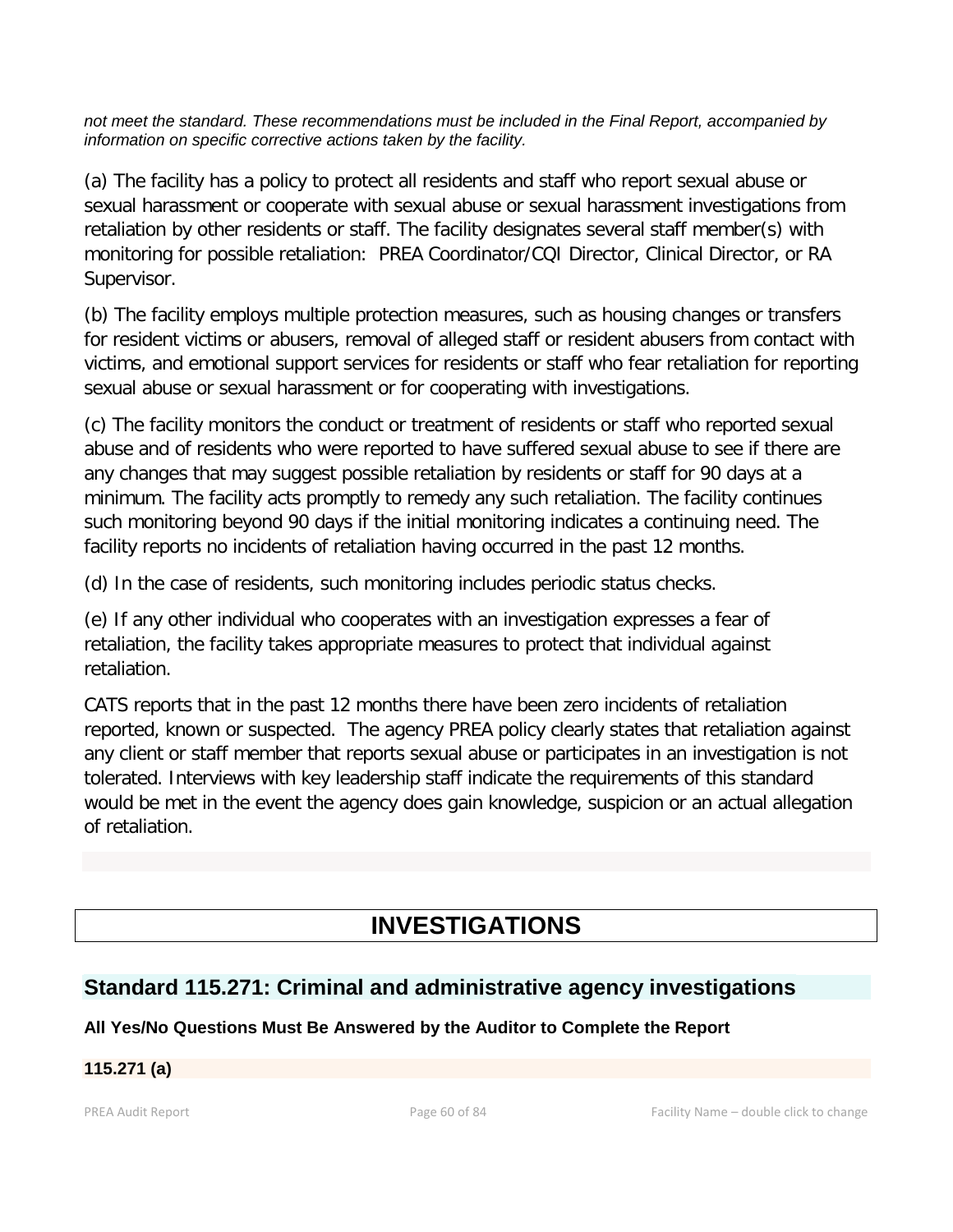- When the agency conducts its own investigations into allegations of sexual abuse and sexual harassment, does it do so promptly, thoroughly, and objectively? [N/A if the agency/facility is not responsible for conducting any form of criminal OR administrative sexual abuse investigations. See 115.221(a).] ⊠ Yes □ No □ NA
- Does the agency conduct such investigations for all allegations, including third party and anonymous reports? [N/A if the agency/facility is not responsible for conducting any form of criminal OR administrative sexual abuse investigations. See 115.221(a).] ☒ Yes ☐ No ☐ NA

#### **115.271 (b)**

 Where sexual abuse is alleged, does the agency use investigators who have received specialized training in sexual abuse investigations as required by 115.234?  $\boxtimes$  Yes  $\Box$  No

#### **115.271 (c)**

- Do investigators gather and preserve direct and circumstantial evidence, including any available physical and DNA evidence and any available electronic monitoring data?  $\boxtimes$  Yes  $\Box$  No
- Do investigators interview alleged victims, suspected perpetrators, and witnesses? ☒ Yes ☐ No
- Do investigators review prior reports and complaints of sexual abuse involving the suspected perpetrator? ⊠ Yes □ No

#### **115.271 (d)**

 When the quality of evidence appears to support criminal prosecution, does the agency conduct compelled interviews only after consulting with prosecutors as to whether compelled interviews may be an obstacle for subsequent criminal prosecution?  $\boxtimes$  Yes  $\Box$  No

#### **115.271 (e)**

- Do agency investigators assess the credibility of an alleged victim, suspect, or witness on an individual basis and not on the basis of that individual's status as resident or staff?  $\boxtimes$  Yes  $\Box$  No
- Does the agency investigate allegations of sexual abuse without requiring a resident who alleges sexual abuse to submit to a polygraph examination or other truth-telling device as a condition for proceeding?  $\boxtimes$  Yes  $\Box$  No

#### **115.271 (f)**

 Do administrative investigations include an effort to determine whether staff actions or failures to act contributed to the abuse?  $\boxtimes$  Yes  $\Box$  No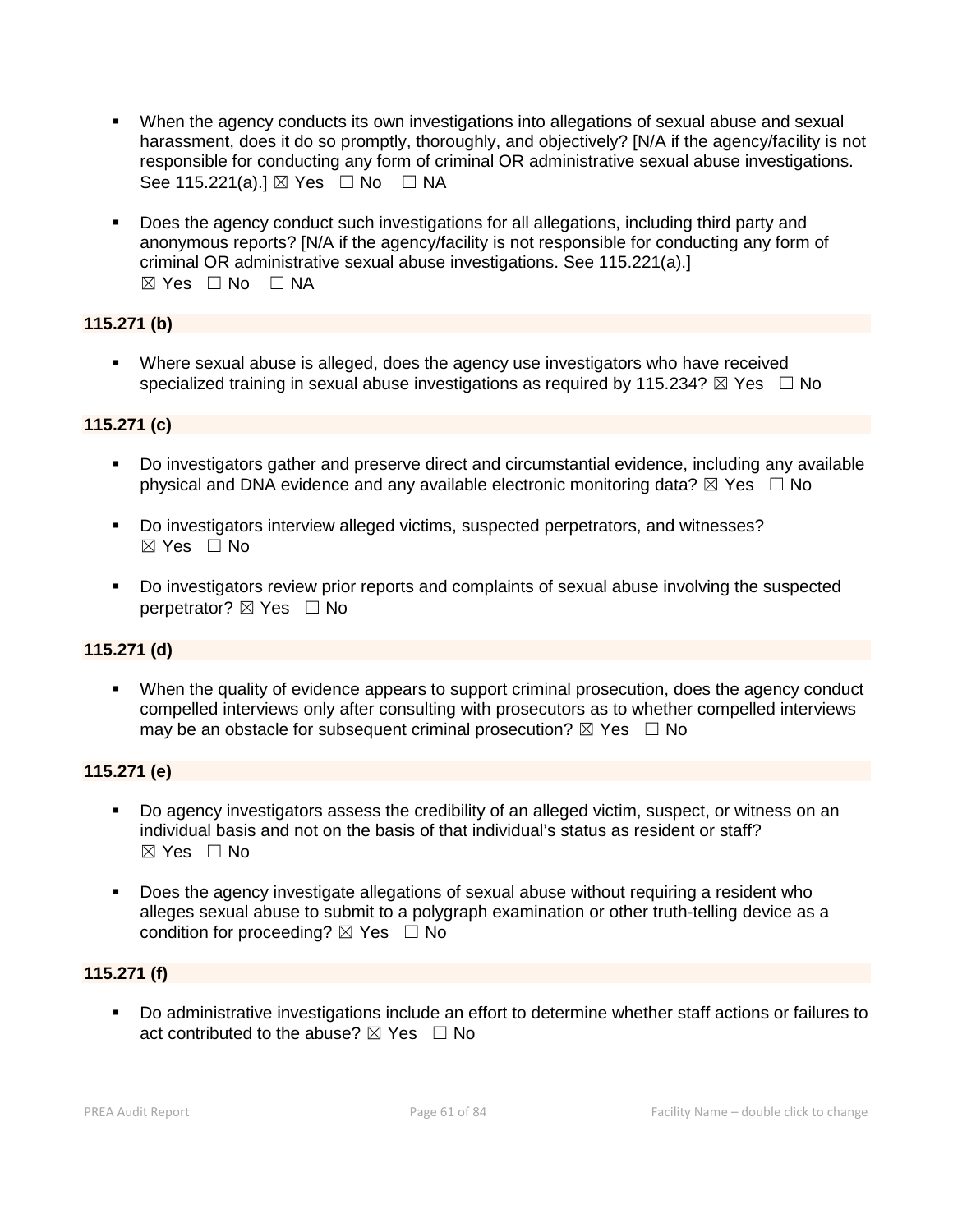Are administrative investigations documented in written reports that include a description of the physical evidence and testimonial evidence, the reasoning behind credibility assessments, and investigative facts and findings?  $\boxtimes$  Yes  $\Box$  No

#### **115.271 (g)**

 Are criminal investigations documented in a written report that contains a thorough description of the physical, testimonial, and documentary evidence and attaches copies of all documentary evidence where feasible?  $\boxtimes$  Yes  $\Box$  No

#### **115.271 (h)**

 Are all substantiated allegations of conduct that appears to be criminal referred for prosecution? ☒ Yes ☐ No

#### **115.271 (i)**

 Does the agency retain all written reports referenced in 115.271(f) and (g) for as long as the alleged abuser is incarcerated or employed by the agency, plus five years?  $\boxtimes$  Yes  $\Box$  No

#### **115.271 (j)**

 Does the agency ensure that the departure of an alleged abuser or victim from the employment or control of the agency does not provide a basis for terminating an investigation?  $\boxtimes$  Yes  $\Box$  No

#### **115.271 (k)**

Auditor is not required to audit this provision.

#### **115.271 (l)**

 When an outside entity investigates sexual abuse, does the facility cooperate with outside investigators and endeavor to remain informed about the progress of the investigation? [N/A if an outside agency does not conduct administrative or criminal sexual abuse investigations. See 115.221(a).] ⊠ Yes □ No □ NA

#### **Auditor Overall Compliance Determination**

- ☐ **Exceeds Standard** (*Substantially exceeds requirement of standards*)
- ☒ **Meets Standard** (*Substantial compliance; complies in all material ways with the standard for the relevant review period*)
- ☐ **Does Not Meet Standard** (*Requires Corrective Action*)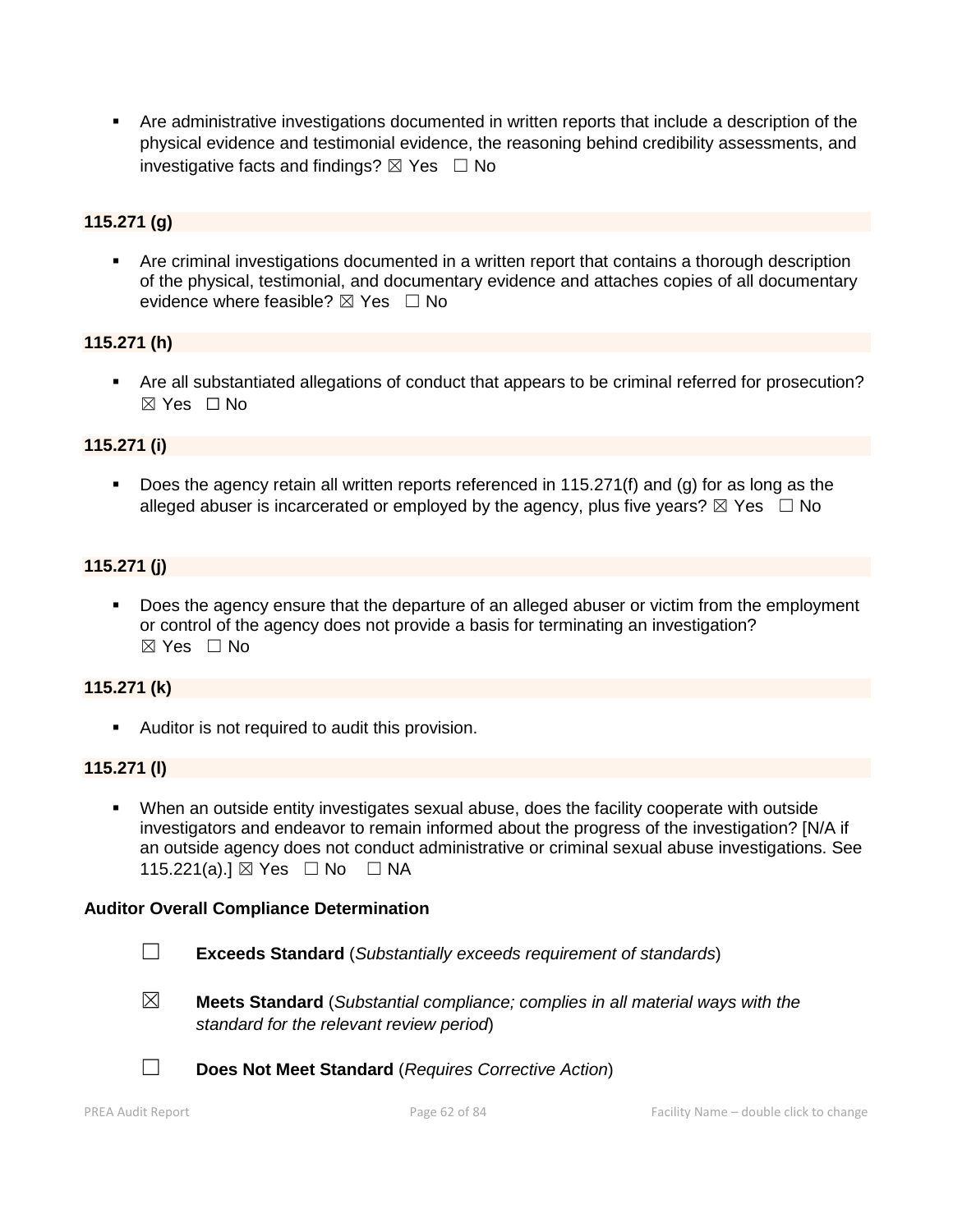#### **Instructions for Overall Compliance Determination Narrative**

*The narrative below must include a comprehensive discussion of all the evidence relied upon in making the compliance or non-compliance determination, the auditor's analysis and reasoning, and the auditor's conclusions. This discussion must also include corrective action recommendations where the facility does not meet the standard. These recommendations must be included in the Final Report, accompanied by information on specific corrective actions taken by the facility.*

(a) The facility conducts its own investigations into allegations of sexual abuse and sexual harassment promptly, thoroughly, and objectively for all allegations, including third-party and anonymous reports. The facility has a policy related to criminal and administrative facility investigations.

(b) Where sexual abuse is alleged, the facility uses investigators who have received special training in sexual abuse investigations pursuant to § 115.234.

(c) Investigators gather and preserve direct and circumstantial evidence, including any available physical and DNA evidence and any available electronic monitoring data; shall interview alleged victims, suspected perpetrators, and witnesses; and review prior complaints and reports of sexual abuse involving the suspected perpetrator.

(d) When the quality of evidence appears to support criminal prosecution, the facility conducts compelled interviews only after consulting with Cleveland Police Department as to whether compelled interviews may be an obstacle for subsequent criminal prosecution.

(e) The credibility of an alleged victim, suspect, or witness are assessed on an individual basis and are not determined by the person's status as resident or staff. No agency shall require a resident who alleges sexual abuse to submit to a polygraph examination or other truth-telling device as a condition for proceeding with the investigation of such an allegation.

(f) Administrative investigations: (1) Shall include an effort to determine whether staff actions or failures to act contributed to the abuse and (2) Shall be documented in written reports that include a description of the physical and testimonial evidence, the reasoning behind credibility assessments, and investigative facts and findings.

(g) Criminal investigations are documented in a written report that contains a thorough description of physical, testimonial, and documentary evidence and attaches copies of all documentary evidence where feasible.

(h) Substantiated allegations of conduct that appears to be criminal are referred for prosecution.

(i) The facility retains all written reports referenced in paragraphs (f) and (g) of this section for as long as the alleged abuser is incarcerated or employed by the facility, plus five years.

(j) The departure of the alleged abuser or victim from the employment or control of the facility shall not provide a basis for terminating an investigation.

(k) N/A

(l) When outside agencies investigate sexual abuse, the facility cooperates with outside investigators and remains informed about the progress of the investigation.

There were no criminal prosecutions during this audit period. Per the Agency Director, the facility cooperates fully with any outside agency who conducts an investigation.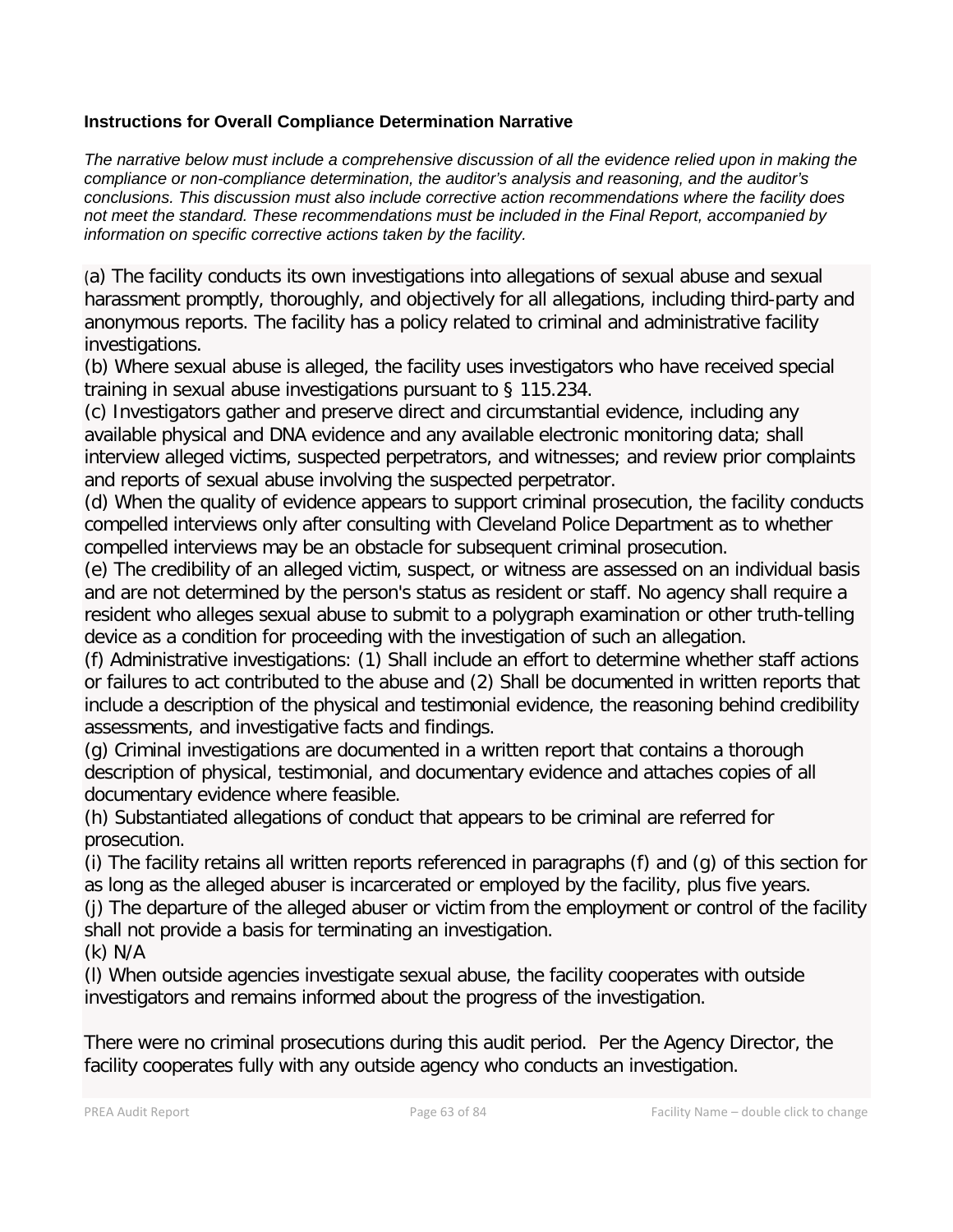## **Standard 115.272: Evidentiary standard for administrative investigations**

#### **All Yes/No Questions Must Be Answered by the Auditor to Complete the Report**

#### **115.272 (a)**

 Is it true that the agency does not impose a standard higher than a preponderance of the evidence in determining whether allegations of sexual abuse or sexual harassment are substantiated? **⊠** Yes □ No

#### **Auditor Overall Compliance Determination**

- ☐ **Exceeds Standard** (*Substantially exceeds requirement of standards*)
- ☒ **Meets Standard** (*Substantial compliance; complies in all material ways with the standard for the relevant review period*)
- ☐ **Does Not Meet Standard** (*Requires Corrective Action*)

#### **Instructions for Overall Compliance Determination Narrative**

*The narrative below must include a comprehensive discussion of all the evidence relied upon in making the compliance or non-compliance determination, the auditor's analysis and reasoning, and the auditor's conclusions. This discussion must also include corrective action recommendations where the facility does not meet the standard. These recommendations must be included in the Final Report, accompanied by information on specific corrective actions taken by the facility.*

Five staff members received additional special investigator training from ODRC. The facility will impose a standard of a preponderance of the evidence or a lower standard of proof when determining whether allegations of sexual abuse or sexual harassment are substantiated.

### **Standard 115.273: Reporting to residents**

#### **All Yes/No Questions Must Be Answered by the Auditor to Complete the Report**

#### **115.273 (a)**

**Following an investigation into a resident's allegation that he or she suffered sexual abuse in an** agency facility, does the agency inform the resident as to whether the allegation has been determined to be substantiated, unsubstantiated, or unfounded?  $\boxtimes$  Yes  $\Box$  No

#### **115.273 (b)**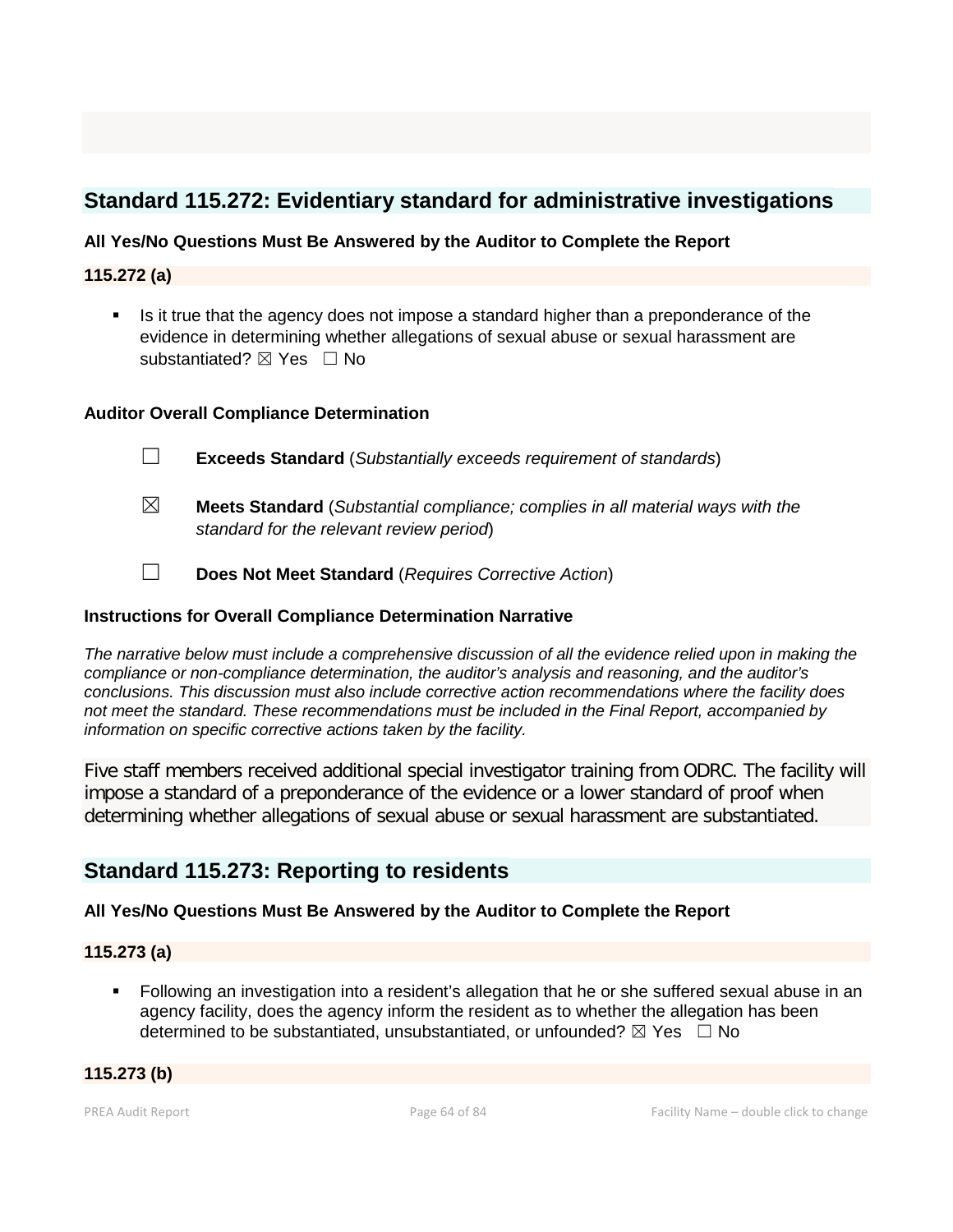If the agency did not conduct the investigation into a resident's allegation of sexual abuse in an agency facility, does the agency request the relevant information from the investigative agency in order to inform the resident? (N/A if the agency/facility is responsible for conducting administrative and criminal investigations.)  $\boxtimes$  Yes  $\Box$  No  $\Box$  NA

#### **115.273 (c)**

- Following a resident's allegation that a staff member has committed sexual abuse against the resident, unless the agency has determined that the allegation is unfounded, or unless the resident has been released from custody, does the agency subsequently inform the resident whenever: The staff member is no longer posted within the resident's unit?  $\boxtimes$  Yes  $\Box$  No
- Following a resident's allegation that a staff member has committed sexual abuse against the resident, unless the agency has determined that the allegation is unfounded, or unless the resident has been released from custody, does the agency subsequently inform the resident whenever: The staff member is no longer employed at the facility?  $\boxtimes$  Yes  $\Box$  No
- Following a resident's allegation that a staff member has committed sexual abuse against the resident, unless the agency has determined that the allegation is unfounded, or unless the resident has been released from custody, does the agency subsequently inform the resident whenever: The agency learns that the staff member has been indicted on a charge related to sexual abuse in the facility?  $\boxtimes$  Yes  $\Box$  No
- Following a resident's allegation that a staff member has committed sexual abuse against the resident, unless the agency has determined that the allegation is unfounded, or unless the resident has been released from custody, does the agency subsequently inform the resident whenever: The agency learns that the staff member has been convicted on a charge related to sexual abuse within the facility?  $\boxtimes$  Yes  $\Box$  No

#### **115.273 (d)**

- Following a resident's allegation that he or she has been sexually abused by another resident, does the agency subsequently inform the alleged victim whenever: The agency learns that the alleged abuser has been indicted on a charge related to sexual abuse within the facility?  $\boxtimes$  Yes  $\Box$  No
- Following a resident's allegation that he or she has been sexually abused by another resident, does the agency subsequently inform the alleged victim whenever: The agency learns that the alleged abuser has been convicted on a charge related to sexual abuse within the facility? ☒ Yes ☐ No

#### **115.273 (e)**

Does the agency document all such notifications or attempted notifications?  $\boxtimes$  Yes  $\Box$  No

#### **115.273 (f)**

**Auditor is not required to audit this provision.**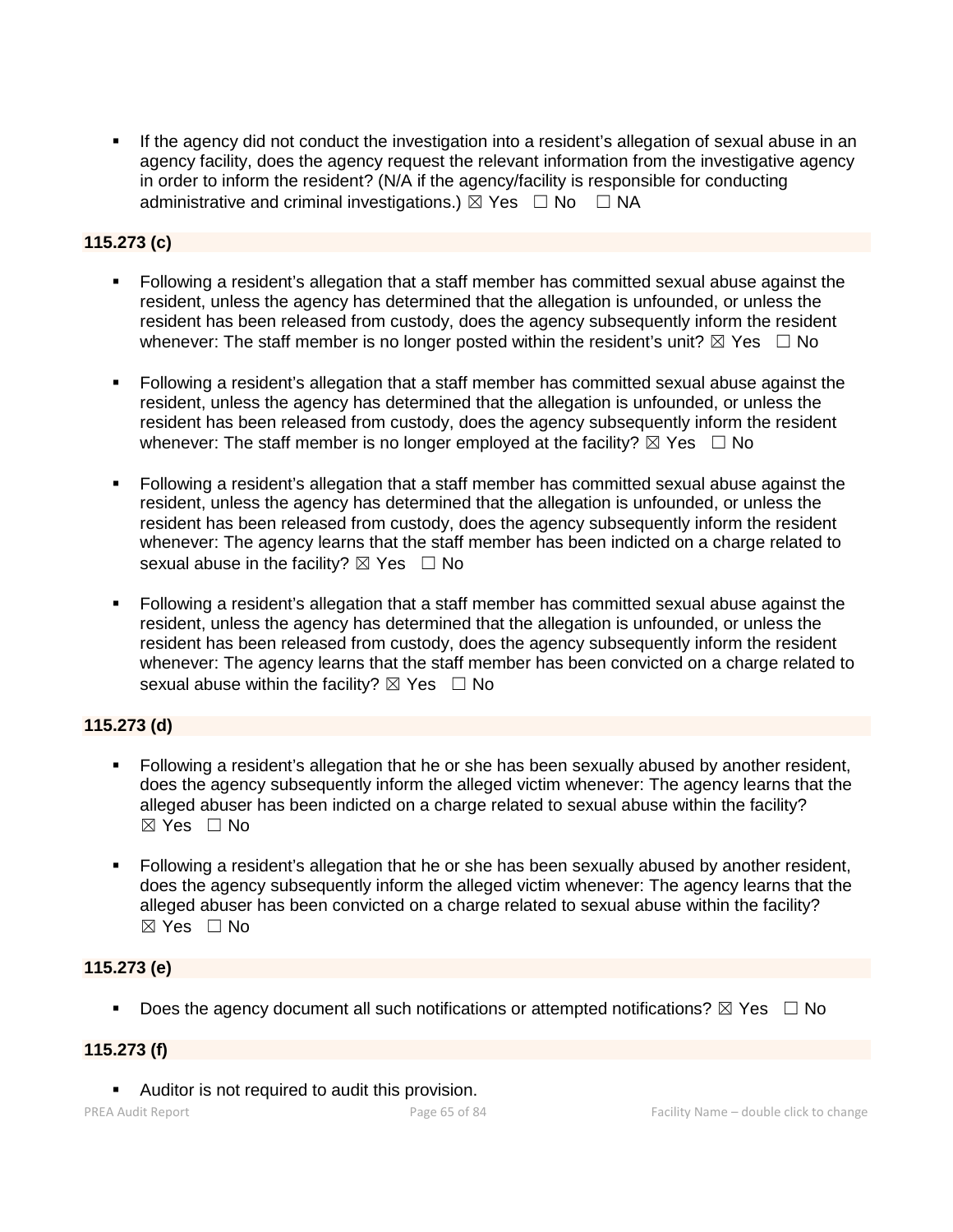#### **Auditor Overall Compliance Determination**

|                                                                    |             | <b>Exceeds Standard</b> (Substantially exceeds requirement of standards)                                                          |
|--------------------------------------------------------------------|-------------|-----------------------------------------------------------------------------------------------------------------------------------|
|                                                                    | $\boxtimes$ | <b>Meets Standard</b> (Substantial compliance; complies in all material ways with the<br>standard for the relevant review period) |
|                                                                    |             | Does Not Meet Standard (Requires Corrective Action)                                                                               |
| <b>Instructions for Overall Compliance Determination Narrative</b> |             |                                                                                                                                   |

*The narrative below must include a comprehensive discussion of all the evidence relied upon in making the compliance or non-compliance determination, the auditor's analysis and reasoning, and the auditor's conclusions. This discussion must also include corrective action recommendations where the facility does not meet the standard. These recommendations must be included in the Final Report, accompanied by information on specific corrective actions taken by the facility.*

(a) The facility has a policy requiring that any resident who makes an allegation that he or she suffered sexual abuse in the facility is informed, verbally or in writing, as to whether the allegation has been determined to be substantiated, unsubstantiated, or unfounded following an investigation by the facility.

(b) If an outside entity conducts such investigations, the facility requests the relevant information from the investigative entity in order to inform the resident of the outcome of the investigation.

(c) Following a resident's allegation that a staff member has committed sexual abuse against the resident, the facility subsequently informs the resident (unless the facility has determined that the allegation is unfounded) whenever: the staff member is no longer posted within the resident's unit; the staff member is no longer employed at the facility; the facility learns that the staff member has been indicted on a charge related to sexual abuse within the facility; or the facility learns that the staff member has been convicted on a charge related to sexual abuse within the facility.

(d) Following a resident's allegation that he or she has been sexually abused by another resident in the facility, the facility subsequently informs the alleged victim whenever: the facility learns that the alleged abuser has been indicted on a charge related to sexual abuse within the facility or the facility learns that the alleged abuser has been convicted on a charge related to sexual abuse within the facility.

(e) The facility has a policy that all notifications to residents described under this standard are documented. In the past 12 months: two notifications to residents that were provided pursuant to this standard and they were documented.

(f) A facility's obligation to report under this standard shall terminate if the resident is released from the facility's custody.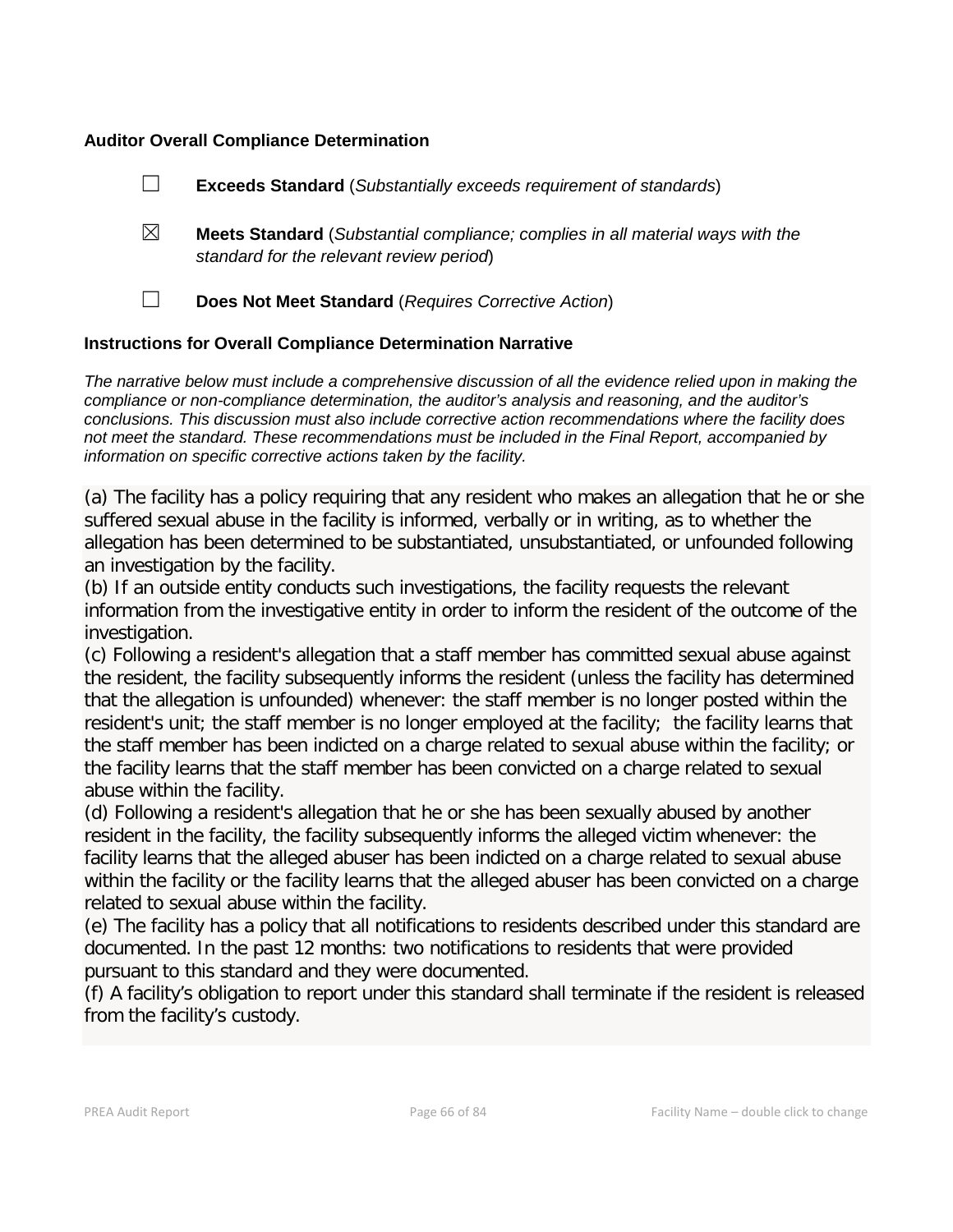## **DISCIPLINE**

## **Standard 115.276: Disciplinary sanctions for staff**

#### **All Yes/No Questions Must Be Answered by the Auditor to Complete the Report**

#### **115.276 (a)**

 Are staff subject to disciplinary sanctions up to and including termination for violating agency sexual abuse or sexual harassment policies? ⊠ Yes □ No

#### **115.276 (b)**

 Is termination the presumptive disciplinary sanction for staff who have engaged in sexual abuse? ☒ Yes ☐ No

#### **115.276 (c)**

 Are disciplinary sanctions for violations of agency policies relating to sexual abuse or sexual harassment (other than actually engaging in sexual abuse) commensurate with the nature and circumstances of the acts committed, the staff member's disciplinary history, and the sanctions imposed for comparable offenses by other staff with similar histories?  $\boxtimes$  Yes  $\Box$  No

#### **115.276 (d)**

- Are all terminations for violations of agency sexual abuse or sexual harassment policies, or resignations by staff who would have been terminated if not for their resignation, reported to: Law enforcement agencies unless the activity was clearly not criminal?  $\boxtimes$  Yes  $\Box$  No
- Are all terminations for violations of agency sexual abuse or sexual harassment policies, or resignations by staff who would have been terminated if not for their resignation, reported to: Relevant licensing bodies? ⊠ Yes □ No

#### **Auditor Overall Compliance Determination**

- ☐ **Exceeds Standard** (*Substantially exceeds requirement of standards*)
- ☒ **Meets Standard** (*Substantial compliance; complies in all material ways with the standard for the relevant review period*)

☐ **Does Not Meet Standard** (*Requires Corrective Action*)

#### **Instructions for Overall Compliance Determination Narrative**

*The narrative below must include a comprehensive discussion of all the evidence relied upon in making the compliance or non-compliance determination, the auditor's analysis and reasoning, and the auditor's*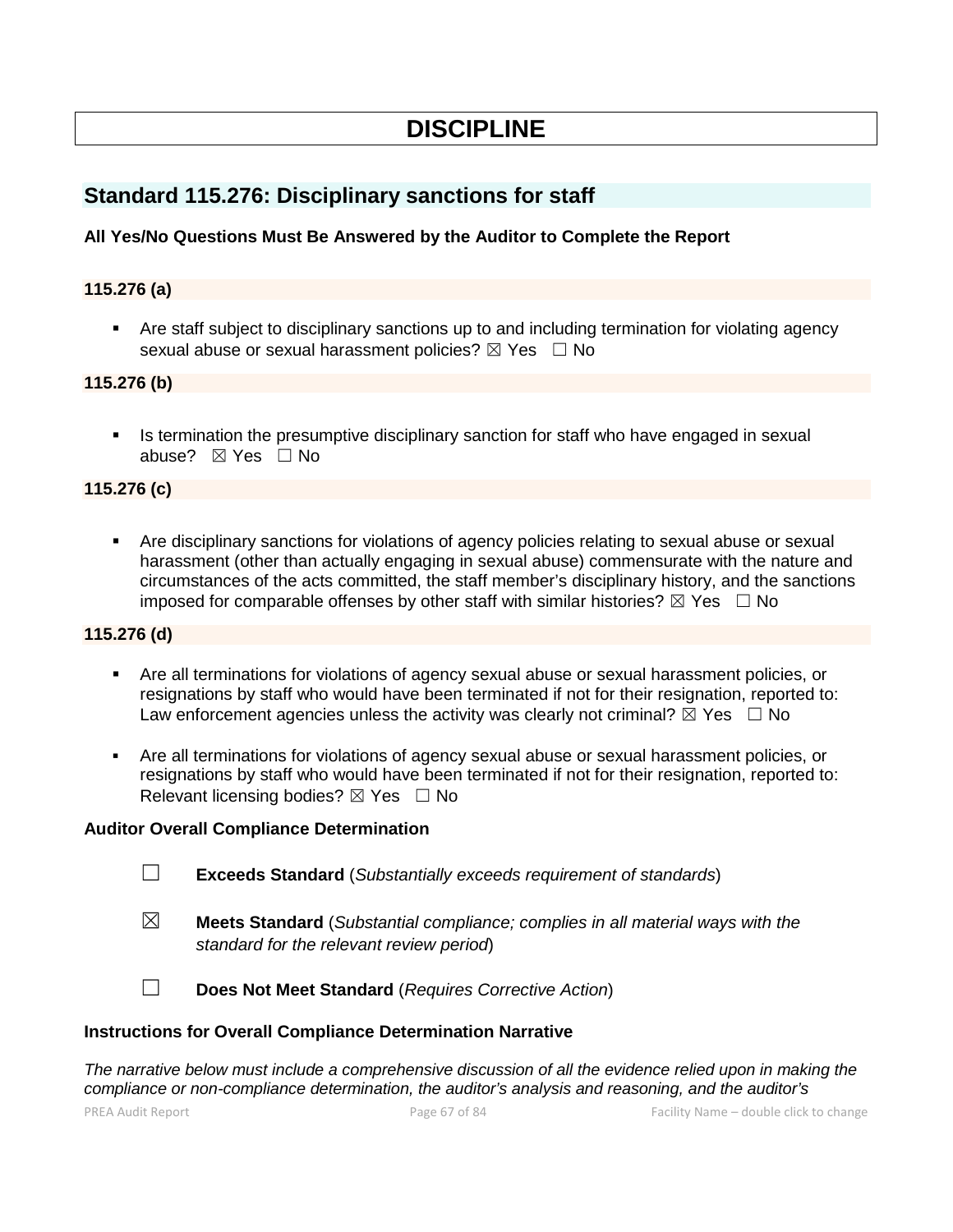*conclusions. This discussion must also include corrective action recommendations where the facility does not meet the standard. These recommendations must be included in the Final Report, accompanied by information on specific corrective actions taken by the facility.*

(a) Staff is subject to disciplinary sanctions up to and including termination for violating facility sexual abuse or sexual harassment policies.

(b) Termination shall be the presumptive disciplinary sanction for staff who have engaged in sexual abuse. In the past 12 months, zero staff from the facility has been terminated for violating facility sexual abuse or sexual harassment policies.

(c) Disciplinary sanctions for violations of facility policies relating to sexual abuse or sexual harassment (other than actually engaging in sexual abuse) are commensurate with the nature and circumstances of the acts committed, the staff member's disciplinary history, and the sanctions imposed for comparable offenses by other staff with similar histories.

(d) Five staff received additional specialized investigator training. All terminations for violations of facility sexual abuse or sexual harassment policies, or resignations by staff who would have been terminated if not for their resignation, are reported to law enforcement agencies, unless the activity was clearly not criminal, and to any relevant licensing bodies. In the past 12 months, zero staff from the facility has been reported to law enforcement following their termination for violating facility sexual abuse or sexual harassment policies.

## **Standard 115.277: Corrective action for contractors and volunteers**

#### **All Yes/No Questions Must Be Answered by the Auditor to Complete the Report**

#### **115.277 (a)**

- Is any contractor or volunteer who engages in sexual abuse prohibited from contact with residents?  $⊠$  Yes  $□$  No
- If any contractor or volunteer who engages in sexual abuse reported to: Law enforcement agencies unless the activity was clearly not criminal?  $\boxtimes$  Yes  $\Box$  No
- Is any contractor or volunteer who engages in sexual abuse reported to: Relevant licensing bodies? ⊠ Yes □ No

#### **115.277 (b)**

In the case of any other violation of agency sexual abuse or sexual harassment policies by a contractor or volunteer, does the facility take appropriate remedial measures, and consider whether to prohibit further contact with residents?  $\boxtimes$  Yes  $\Box$  No

#### **Auditor Overall Compliance Determination**



☐ **Exceeds Standard** (*Substantially exceeds requirement of standards*)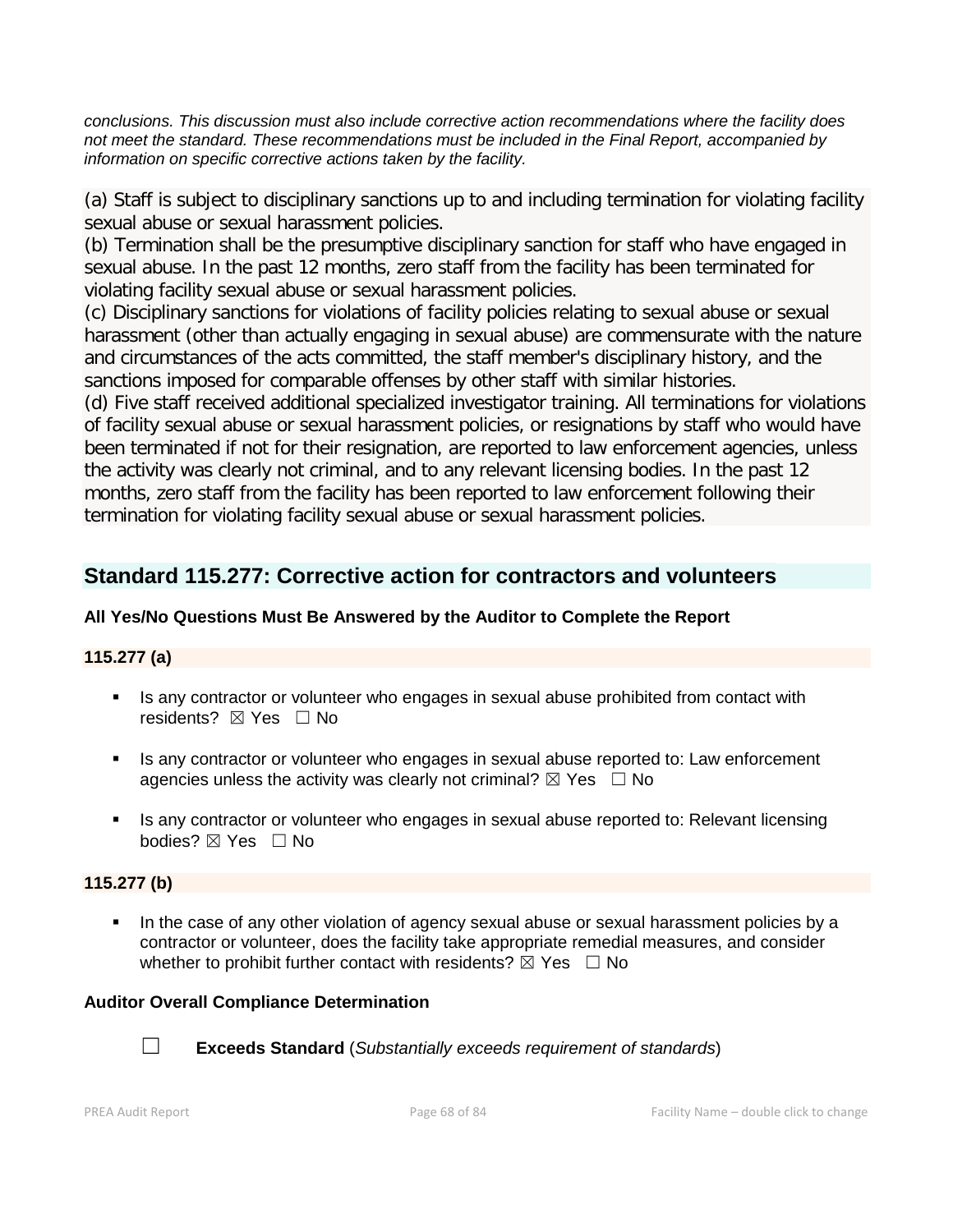☒ **Meets Standard** (*Substantial compliance; complies in all material ways with the standard for the relevant review period*)

☐ **Does Not Meet Standard** (*Requires Corrective Action*)

#### **Instructions for Overall Compliance Determination Narrative**

*The narrative below must include a comprehensive discussion of all the evidence relied upon in making the compliance or non-compliance determination, the auditor's analysis and reasoning, and the auditor's conclusions. This discussion must also include corrective action recommendations where the facility does not meet the standard. These recommendations must be included in the Final Report, accompanied by information on specific corrective actions taken by the facility.*

(a) Facility policy requires that any contractor or volunteer who engages in sexual abuse be reported to law enforcement agencies, unless the activity was clearly not criminal, and to relevant licensing bodies. Facility policy requires that any contractor or volunteer who engages in sexual abuse be prohibited from contact with residents.

(b) The facility takes appropriate remedial measures and considers whether to prohibit further contact with residents in the case of any other violation of facility sexual abuse or sexual harassment policies by a contractor or volunteer. There have been zero contractors/volunteers reported to law enforcement or relevant licensing bodies in the past 12 months for engaging in sexual abuse of residents. Interviews with the PREA Coordinator indicate that the practice of CATS policy conforms to this standard.

## **Standard 115.278: Interventions and disciplinary sanctions for residents**

#### **All Yes/No Questions Must Be Answered by the Auditor to Complete the Report**

#### **115.278 (a)**

 Following an administrative finding that a resident engaged in resident-on-resident sexual abuse, or following a criminal finding of guilt for resident-on-resident sexual abuse, are residents subject to disciplinary sanctions pursuant to a formal disciplinary process?  $\boxtimes$  Yes  $\Box$  No

#### **115.278 (b)**

 Are sanctions commensurate with the nature and circumstances of the abuse committed, the resident's disciplinary history, and the sanctions imposed for comparable offenses by other residents with similar histories?  $\boxtimes$  Yes  $\Box$  No

#### **115.278 (c)**

 When determining what types of sanction, if any, should be imposed, does the disciplinary process consider whether a resident's mental disabilities or mental illness contributed to his or her behavior? ⊠ Yes □ No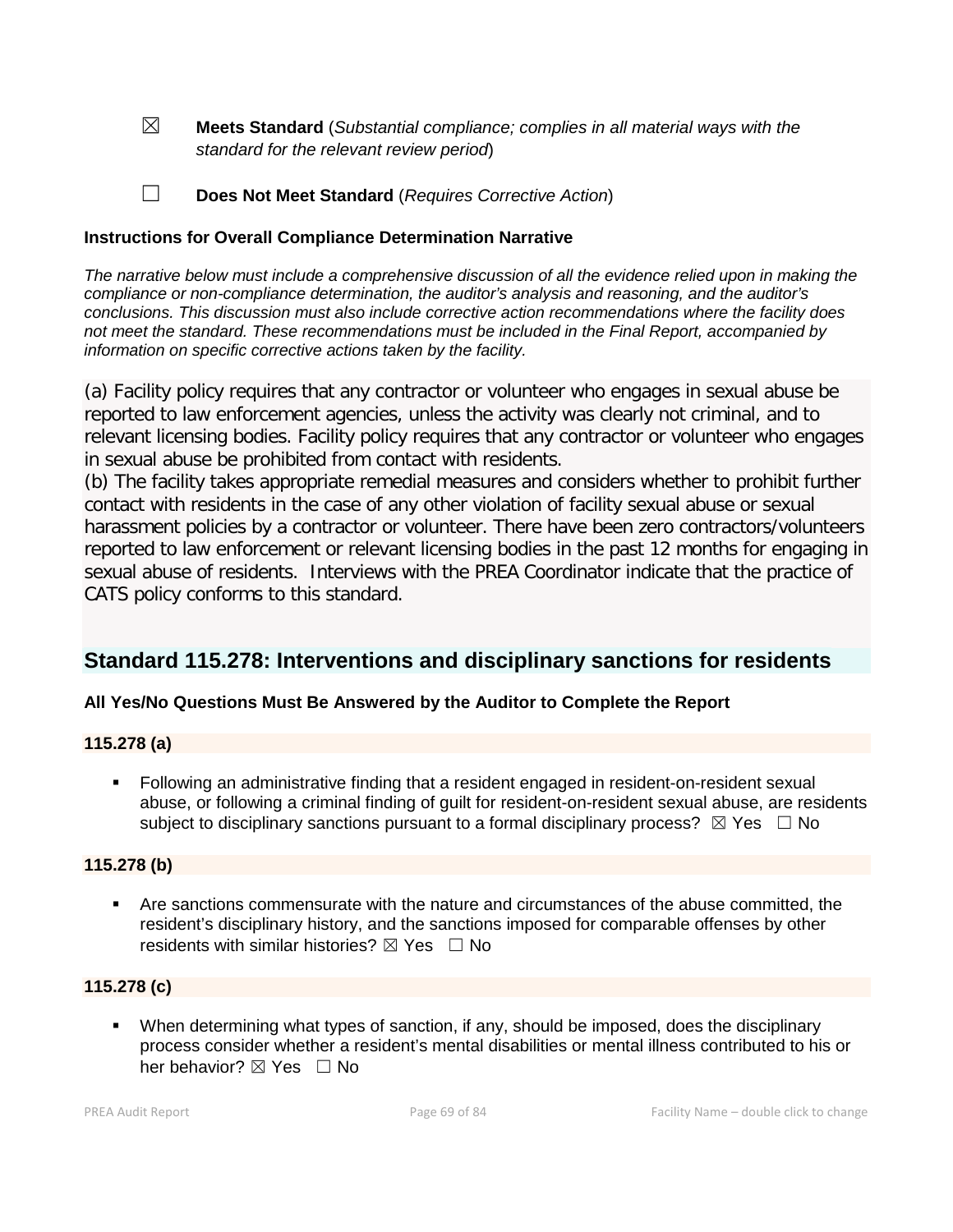#### **115.278 (d)**

 If the facility offers therapy, counseling, or other interventions designed to address and correct underlying reasons or motivations for the abuse, does the facility consider whether to require the offending resident to participate in such interventions as a condition of access to programming and other benefits?  $\boxtimes$  Yes  $\Box$  No

#### **115.278 (e)**

**Does the agency discipline a resident for sexual contact with staff only upon a finding that the** staff member did not consent to such contact?  $\boxtimes$  Yes  $\Box$  No

#### **115.278 (f)**

 For the purpose of disciplinary action does a report of sexual abuse made in good faith based upon a reasonable belief that the alleged conduct occurred NOT constitute falsely reporting an incident or lying, even if an investigation does not establish evidence sufficient to substantiate the allegation?  $\boxtimes$  Yes  $\Box$  No

#### **115.278 (g)**

 Does the agency always refrain from considering non-coercive sexual activity between residents to be sexual abuse? (N/A if the agency does not prohibit all sexual activity between residents.)  $\boxtimes$  Yes  $\Box$  No  $\Box$  NA

#### **Auditor Overall Compliance Determination**

- ☐ **Exceeds Standard** (*Substantially exceeds requirement of standards*)
- ☒ **Meets Standard** (*Substantial compliance; complies in all material ways with the standard for the relevant review period*)
- ☐ **Does Not Meet Standard** (*Requires Corrective Action*)

#### **Instructions for Overall Compliance Determination Narrative**

*The narrative below must include a comprehensive discussion of all the evidence relied upon in making the compliance or non-compliance determination, the auditor's analysis and reasoning, and the auditor's conclusions. This discussion must also include corrective action recommendations where the facility does not meet the standard. These recommendations must be included in the Final Report, accompanied by information on specific corrective actions taken by the facility.*

(a) Residents are subject to disciplinary sanctions only pursuant to a formal disciplinary process following an administrative finding that the resident engaged in resident--on--resident sexual abuse or following a criminal finding of guilt for resident-on-resident sexual abuse. In the past 12 months, there has been zero administrative findings of resident--on--resident sexual abuse.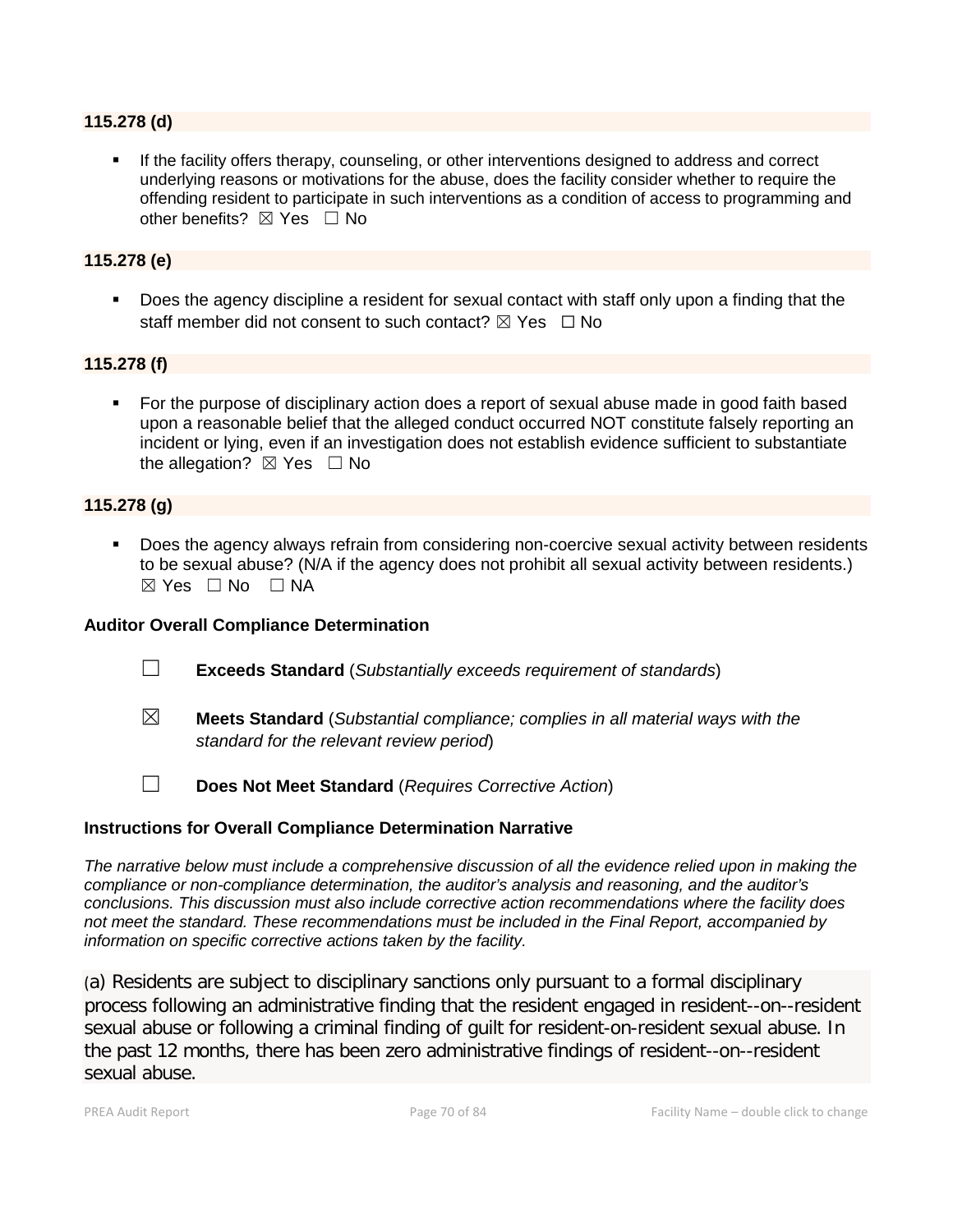(b) Sanctions are commensurate with the nature and circumstances of the abuse committed, the resident's disciplinary history, and the sanctions imposed for comparable offenses by other residents with similar histories. Clients are terminated upon substantiation of perpetrating sexual abuse or engaging in voluntary, consensual sexual activity.

(c) The disciplinary process does consider whether a resident's mental disabilities or mental illness contributed to his or her behavior when determining what type of sanction, if any, should be imposed. The facility does not accept clients whose cognitive abilities impair their ability to understand and comply with prohibited sexual activity.

(d) The facility offers therapy, counseling, or other interventions designed to address and correct the underlying reasons or motivations for abuse. Clients are terminated upon substantiation of perpetrating sexual abuse.

(e) The facility disciplines residents for sexual conduct with staff only upon finding that the staff member did not consent to such contact.

(f) The facility prohibits disciplinary action for a report of sexual abuse made in good faith based upon a reasonable belief that the alleged conduct occurred, even if an investigation does not establish evidence sufficient to substantiate the allegation.

(g) The facility prohibits all sexual activity between residents and disciplines residents for such activity.

# **MEDICAL AND MENTAL CARE**

## **Standard 115.282: Access to emergency medical and mental health services**

### **All Yes/No Questions Must Be Answered by the Auditor to Complete the Report**

#### **115.282 (a)**

 Do resident victims of sexual abuse receive timely, unimpeded access to emergency medical treatment and crisis intervention services, the nature and scope of which are determined by medical and mental health practitioners according to their professional judgment?  $\boxtimes$  Yes  $\Box$  No

#### **115.282 (b)**

- If no qualified medical or mental health practitioners are on duty at the time a report of recent sexual abuse is made, do security staff first responders take preliminary steps to protect the victim pursuant to § 115.262?  $\boxtimes$  Yes  $\Box$  No
- Do security staff first responders immediately notify the appropriate medical and mental health practitioners?  $\boxtimes$  Yes  $\Box$  No

#### **115.282 (c)**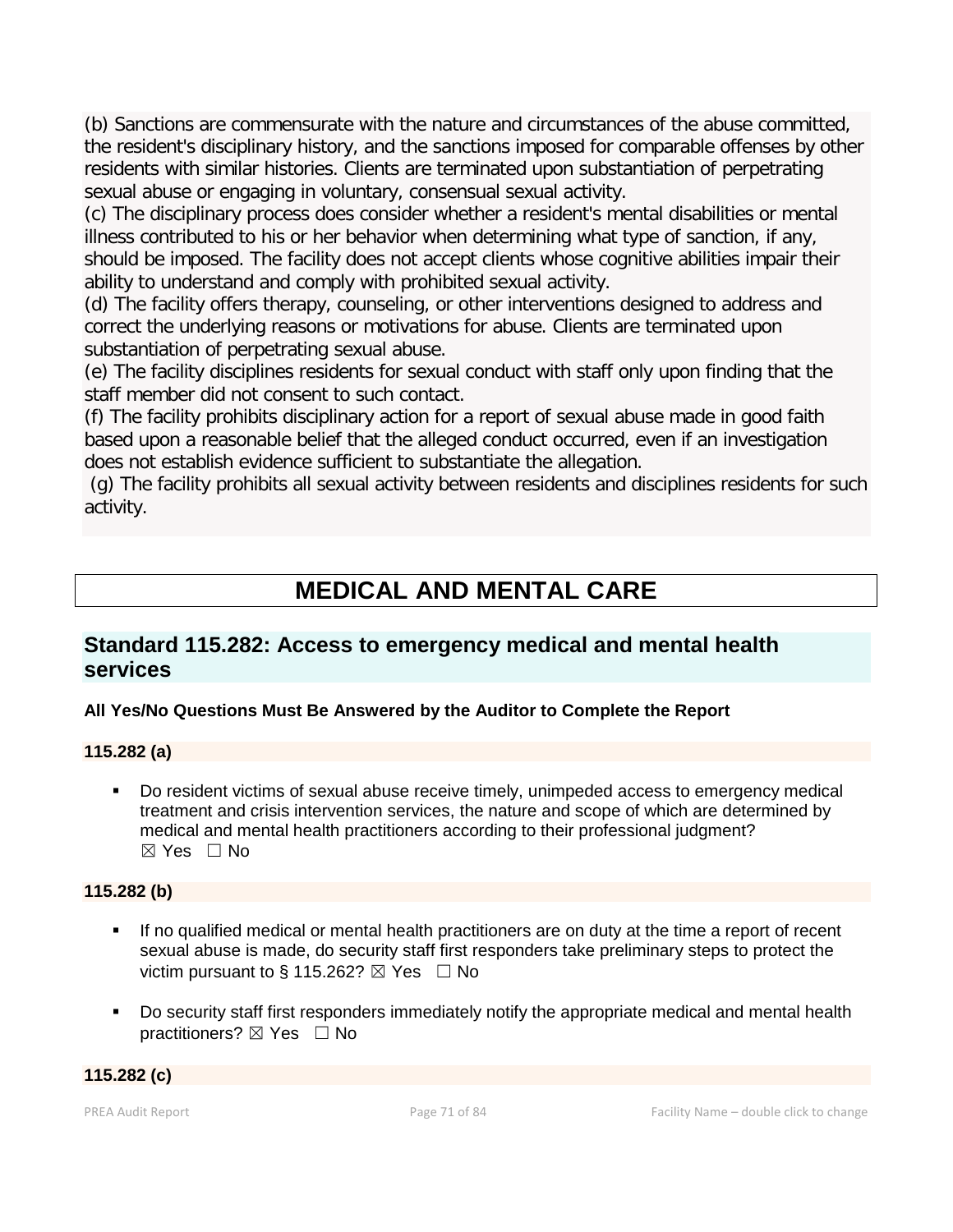Are resident victims of sexual abuse offered timely information about and timely access to emergency contraception and sexually transmitted infections prophylaxis, in accordance with professionally accepted standards of care, where medically appropriate?  $\boxtimes$  Yes  $\Box$  No

#### **115.282 (d)**

 Are treatment services provided to the victim without financial cost and regardless of whether the victim names the abuser or cooperates with any investigation arising out of the incident?  $\boxtimes$  Yes  $\Box$  No

#### **Auditor Overall Compliance Determination**

- ☐ **Exceeds Standard** (*Substantially exceeds requirement of standards*)
- ☒ **Meets Standard** (*Substantial compliance; complies in all material ways with the standard for the relevant review period*)
- ☐ **Does Not Meet Standard** (*Requires Corrective Action*)

#### **Instructions for Overall Compliance Determination Narrative**

*The narrative below must include a comprehensive discussion of all the evidence relied upon in making the compliance or non-compliance determination, the auditor's analysis and reasoning, and the auditor's conclusions. This discussion must also include corrective action recommendations where the facility does not meet the standard. These recommendations must be included in the Final Report, accompanied by information on specific corrective actions taken by the facility.*

(a) Resident victims of sexual abuse receive timely, unimpeded access to emergency medical treatment and crisis intervention services. The nature and scope of such services are determined by medical and mental health practitioners according to their professional judgment. Medical and mental health staff maintain secondary materials (e.g., form, log) documenting the timeliness of emergency medical treatment and crisis intervention services that were provided the appropriate response by non-health staff in the event health staff are not present at the time the incident is reported and the provision of appropriate and timely information and services concerning contraception and sexually transmitted infection prophylaxis.

(b) If no qualified medical or mental health practitioners are on duty at the time a report of recent abuse is made, security staff first responders shall take preliminary steps to protect the victim pursuant to § 115.262 and shall immediately notify the appropriate medical and mental health practitioners.

(c) Resident victims of sexual abuse while incarcerated are offered timely information about and timely access to emergency contraception and sexually transmitted infections prophylaxis, in accordance with professionally accepted standards of care, where medically appropriate.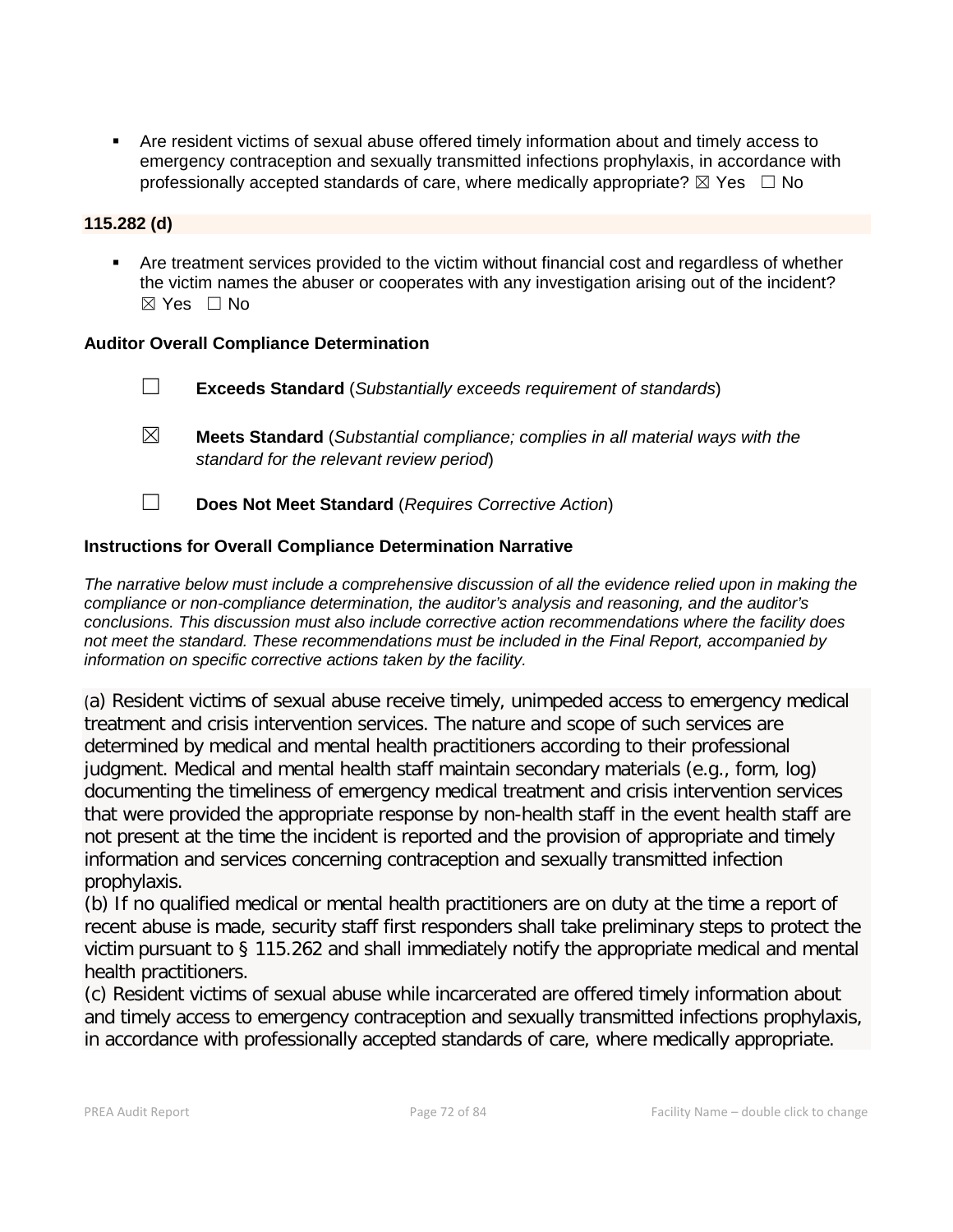(d) Treatment services are provided to every victim without financial cost and regardless of whether the victim names the abuser or cooperates with any investigation arising out of the incident.

The facility has a memo of understanding with the local advocacy center, Cleveland Rape Crisis center, to provide all services relevant to this standard. Contact was made with a representative from the center and she indicated they have a good relationship with the facility. Advocates provide support, crisis intervention, information and referral services to the victim.

### **Standard 115.283: Ongoing medical and mental health care for sexual abuse victims and abusers**

#### **All Yes/No Questions Must Be Answered by the Auditor to Complete the Report**

#### **115.283 (a)**

 Does the facility offer medical and mental health evaluation and, as appropriate, treatment to all residents who have been victimized by sexual abuse in any prison, jail, lockup, or juvenile facility? ⊠ Yes □ No

#### **115.283 (b)**

 Does the evaluation and treatment of such victims include, as appropriate, follow-up services, treatment plans, and, when necessary, referrals for continued care following their transfer to, or placement in, other facilities, or their release from custody?  $\boxtimes$  Yes  $\Box$  No

#### **115.283 (c)**

 Does the facility provide such victims with medical and mental health services consistent with the community level of care?  $\boxtimes$  Yes  $\Box$  No

#### **115.283 (d)**

 Are resident victims of sexually abusive vaginal penetration while incarcerated offered pregnancy tests? (N/A if all-male facility.)  $\boxtimes$  Yes  $\Box$  No  $\Box$  NA

#### **115.283 (e)**

 If pregnancy results from the conduct described in paragraph § 115.283(d), do such victims receive timely and comprehensive information about and timely access to all lawful pregnancyrelated medical services? (N/A if all-male facility.)  $\boxtimes$  Yes  $\Box$  No  $\Box$  NA

#### **115.283 (f)**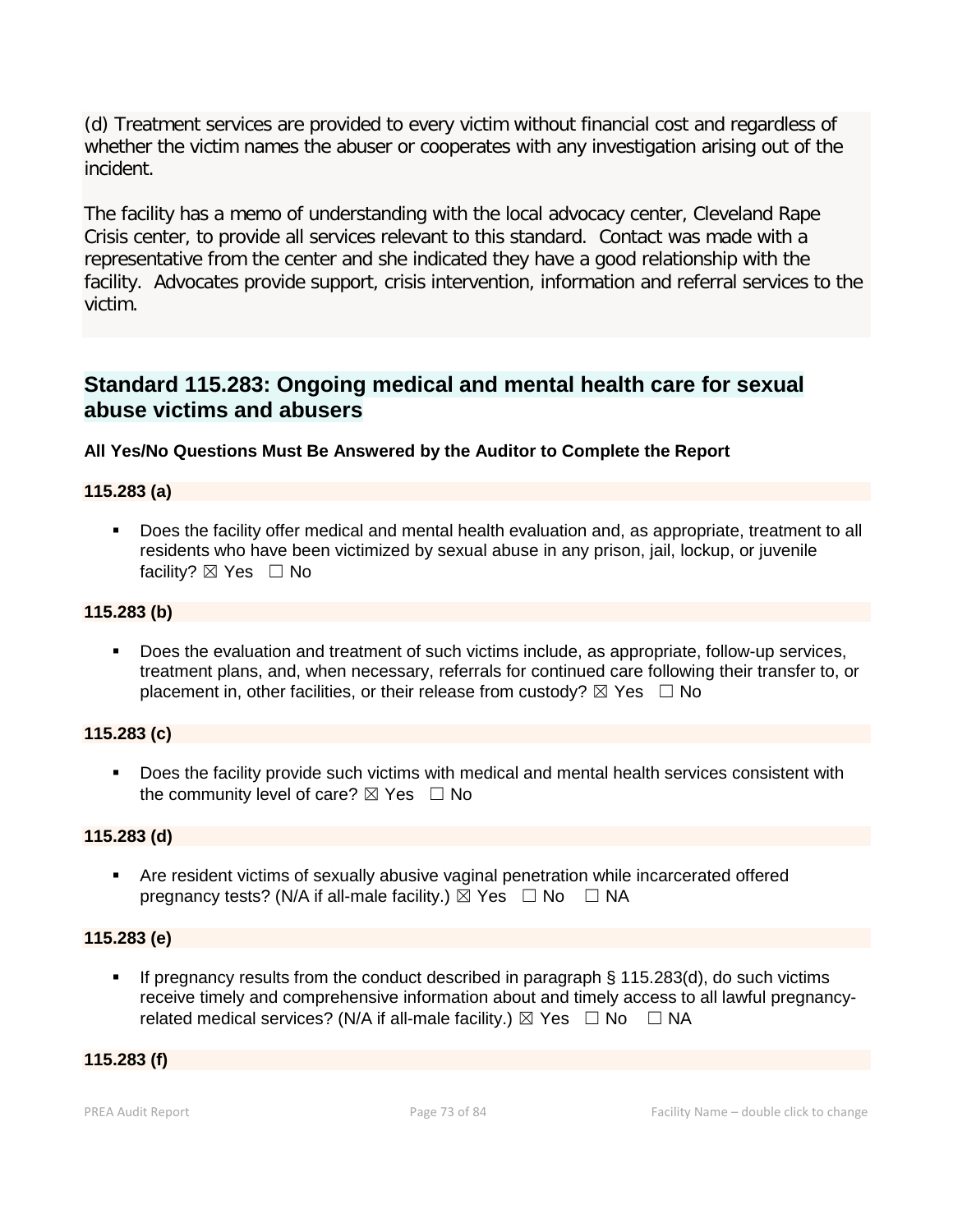Are resident victims of sexual abuse while incarcerated offered tests for sexually transmitted infections as medically appropriate?  $\boxtimes$  Yes  $\Box$  No

#### **115.283 (g)**

 Are treatment services provided to the victim without financial cost and regardless of whether the victim names the abuser or cooperates with any investigation arising out of the incident?  $\boxtimes$  Yes  $\Box$  No

#### **115.283 (h)**

 Does the facility attempt to conduct a mental health evaluation of all known resident-on-resident abusers within 60 days of learning of such abuse history and offer treatment when deemed appropriate by mental health practitioners?  $\boxtimes$  Yes  $\Box$  No

#### **Auditor Overall Compliance Determination**

☒ **Exceeds Standard** (*Substantially exceeds requirement of standards*) ☐ **Meets Standard** (*Substantial compliance; complies in all material ways with the standard for the relevant review period*) ☐ **Does Not Meet Standard** (*Requires Corrective Action*)

#### **Instructions for Overall Compliance Determination Narrative**

*The narrative below must include a comprehensive discussion of all the evidence relied upon in making the compliance or non-compliance determination, the auditor's analysis and reasoning, and the auditor's conclusions. This discussion must also include corrective action recommendations where the facility does not meet the standard. These recommendations must be included in the Final Report, accompanied by information on specific corrective actions taken by the facility.*

(a) The facility offers medical and mental health evaluation and, as appropriate, treatment to all residents regardless whether they have been victimized by sexual abuse in any prison, jail, lockup, or juvenile facility. The medical evaluation and treatment recommendations shall occur as a physical for each resident. Offers of treatment are recommended as treatment recommendations in this evaluation. The mental health evaluation and treatment recommendations shall occur as part of a larger, bio-social, diagnostic assessment. Offers of treatment are recorded as treatment recommendations in this evaluation.

(b) The evaluation and treatment of such victims includes, as appropriate, follow--up services, treatment plans, and, when necessary, referrals for continued care following their transfer to, or placement in, other facilities, or their release from custody. Follow-up services, treatment plans, and, when necessary, referrals for continued care following their transfer to, or placement in, other facilities, or their release from custody shall be documented in aftercare plans.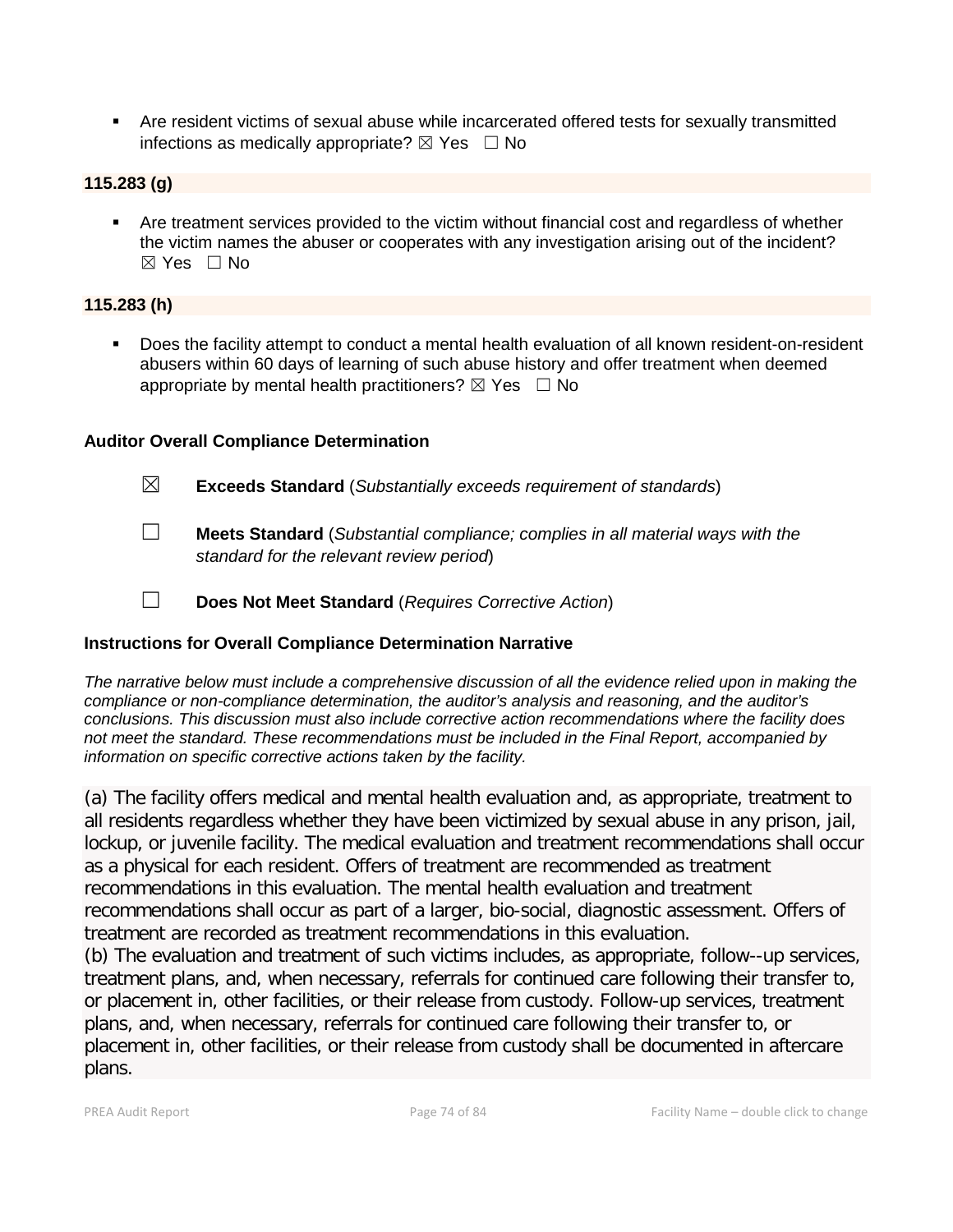(c) The facility provides such victims with medical and mental health services consistent with the community level of care.

(d) Female victims of sexually abusive vaginal penetration while incarcerated are offered pregnancy tests.

(e) If pregnancy results from sexual abuse while incarcerated, victims receive timely and comprehensive information about, and timely access to, all lawful pregnancy--related medical services.

(f) Resident victims of sexual abuse while incarcerated are offered tests for sexually transmitted infections as medically appropriate.

(g) Treatment services are provided to the victim without financial cost and regardless of whether the victim names the abuser or cooperates with any investigation arising out of the incident.

(h) The facility does attempt to conduct a mental health evaluation of all known resident--on- resident abusers, and does not offer treatment. Clients are terminated upon substantiation of perpetrating sexual abuse.

Excellent treatment services are offered with very qualified staff.

# **DATA COLLECTION AND REVIEW**

### **Standard 115.286: Sexual abuse incident reviews**

#### **All Yes/No Questions Must Be Answered by the Auditor to Complete the Report**

#### **115.286 (a)**

 Does the facility conduct a sexual abuse incident review at the conclusion of every sexual abuse investigation, including where the allegation has not been substantiated, unless the allegation has been determined to be unfounded?  $\boxtimes$  Yes  $\Box$  No

#### **115.286 (b)**

 Does such review ordinarily occur within 30 days of the conclusion of the investigation?  $\boxtimes$  Yes  $\Box$  No

#### **115.286 (c)**

 Does the review team include upper-level management officials, with input from line supervisors, investigators, and medical or mental health practitioners?  $\boxtimes$  Yes  $\Box$  No

#### **115.286 (d)**

 Does the review team: Consider whether the allegation or investigation indicates a need to change policy or practice to better prevent, detect, or respond to sexual abuse?  $\boxtimes$  Yes  $\Box$  No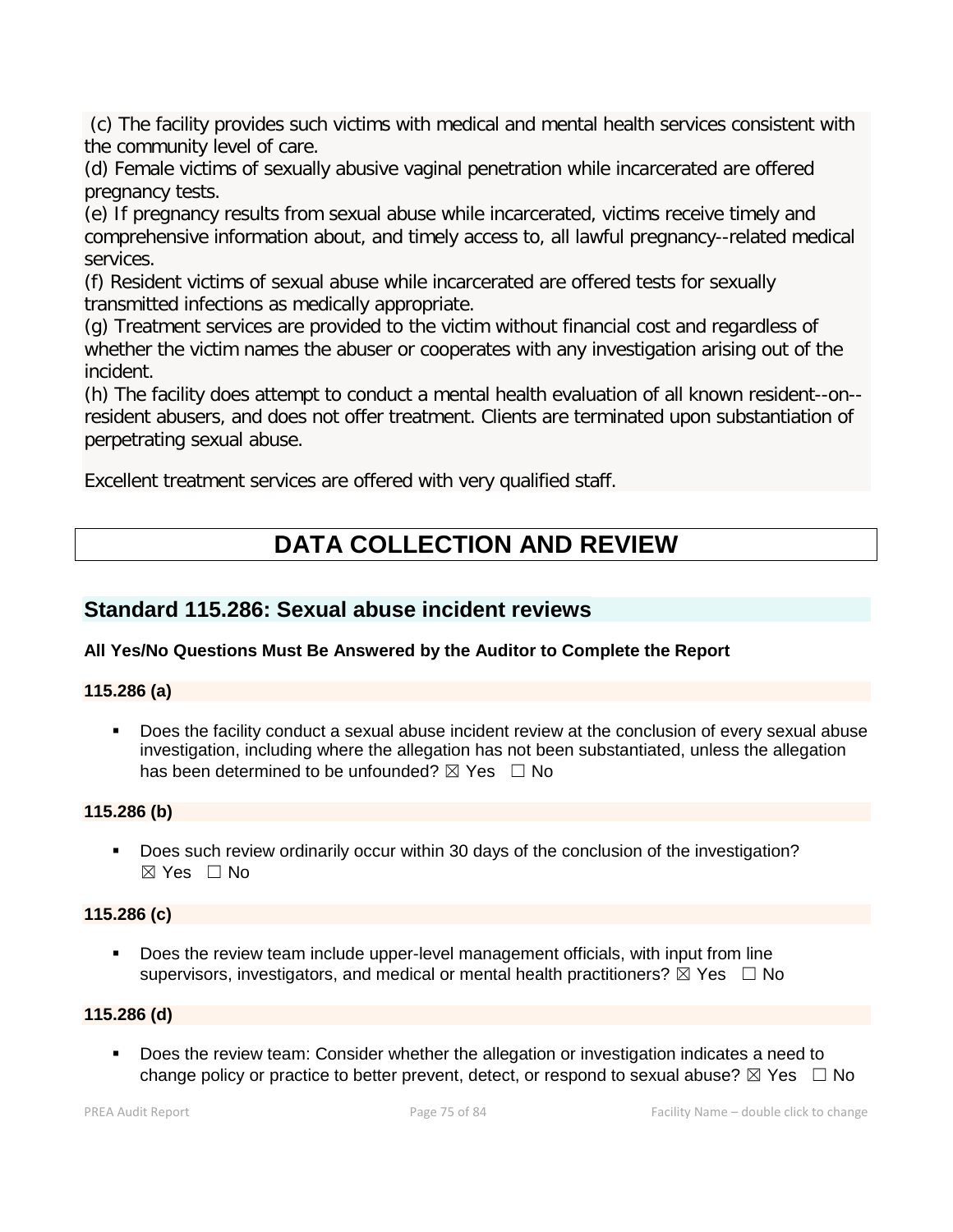- Does the review team: Consider whether the incident or allegation was motivated by race; ethnicity; gender identity; lesbian, gay, bisexual, transgender, or intersex identification, status, or perceived status; gang affiliation; or other group dynamics at the facility?  $\boxtimes$  Yes  $\Box$  No
- **Does the review team: Examine the area in the facility where the incident allegedly occurred to** assess whether physical barriers in the area may enable abuse?  $\boxtimes$  Yes  $\Box$  No
- Does the review team: Assess the adequacy of staffing levels in that area during different shifts? ⊠ Yes □ No
- **Does the review team: Assess whether monitoring technology should be deployed or** augmented to supplement supervision by staff?  $\boxtimes$  Yes  $\Box$  No
- Does the review team: Prepare a report of its findings, including but not necessarily limited to determinations made pursuant to §§ 115.286(d)(1) - (d)(5), and any recommendations for improvement and submit such report to the facility head and PREA compliance manager?  $\boxtimes$  Yes  $\Box$  No

#### **115.286 (e)**

Does the facility implement the recommendations for improvement, or document its reasons for not doing so?  $\boxtimes$  Yes  $\Box$  No

#### **Auditor Overall Compliance Determination**

- ☐ **Exceeds Standard** (*Substantially exceeds requirement of standards*)
- ☒ **Meets Standard** (*Substantial compliance; complies in all material ways with the standard for the relevant review period*)
- ☐ **Does Not Meet Standard** (*Requires Corrective Action*)

#### **Instructions for Overall Compliance Determination Narrative**

*The narrative below must include a comprehensive discussion of all the evidence relied upon in making the compliance or non-compliance determination, the auditor's analysis and reasoning, and the auditor's conclusions. This discussion must also include corrective action recommendations where the facility does not meet the standard. These recommendations must be included in the Final Report, accompanied by information on specific corrective actions taken by the facility.*

(a) The facility conducts a sexual abuse incident review at the conclusion of every criminal or administrative sexual abuse investigation, unless the allegation has been determined to be unfounded.

(b) The facility ordinarily conducts a sexual abuse incident review within 30 days of the conclusion of the criminal or administrative sexual abuse investigation.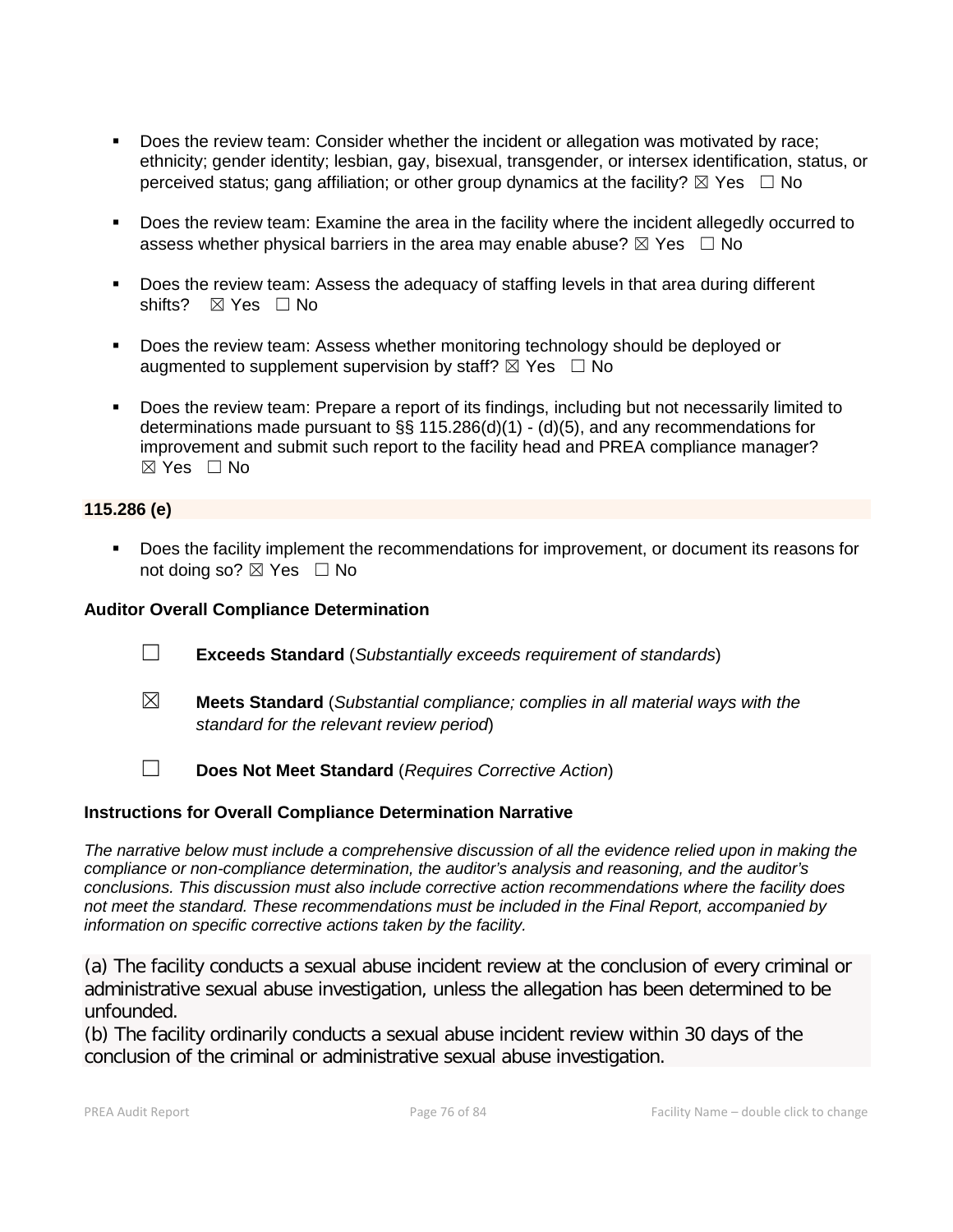(c) The sexual abuse incident review team includes upper--level management officials and allows for input from line supervisors, investigators, and medical or mental health practitioners.

(d) The facility prepares a report of its findings from sexual abuse incident reviews, including but not necessarily limited to determinations made pursuant to paragraphs (d)(1)--(d)(5) of this section and any recommendations for improvement, and submits such report to the facility head and PREA Coordinator. (1) Consider whether the allegation or investigation indicates a need to change policy or practice to better prevent, detect, or 39 respond to sexual abuse; (2) Consider whether the incident or allegation was motivated by race; ethnicity; gender identity lesbian, gay, bisexual, transgender, or intersex identification, status, or perceived status or gang affiliation; or was motivated or otherwise caused by other group dynamics at the facility; (3) Examine the area in the facility where the incident allegedly occurred to assess whether physical barriers in the area may enable abuse; (4) Assess the adequacy of staffing levels in that area during different shifts; (5) Assess whether monitoring technology should be deployed or augmented to supplement supervision by staff.

(e) The facility implements the recommendations for improvement or documents its reasons for not doing so.

### **Standard 115.287: Data collection**

### **All Yes/No Questions Must Be Answered by the Auditor to Complete the Report**

#### **115.287 (a)**

 Does the agency collect accurate, uniform data for every allegation of sexual abuse at facilities under its direct control using a standardized instrument and set of definitions?  $\boxtimes$  Yes  $\Box$  No

#### **115.287 (b)**

Does the agency aggregate the incident-based sexual abuse data at least annually?  $\boxtimes$  Yes  $\Box$  No

#### **115.287 (c)**

**Does the incident-based data include, at a minimum, the data necessary to answer all questions** from the most recent version of the Survey of Sexual Violence conducted by the Department of Justice? ☒ Yes ☐ No

#### **115.287 (d)**

 Does the agency maintain, review, and collect data as needed from all available incident-based documents, including reports, investigation files, and sexual abuse incident reviews? ☒ Yes ☐ No

#### **115.287 (e)**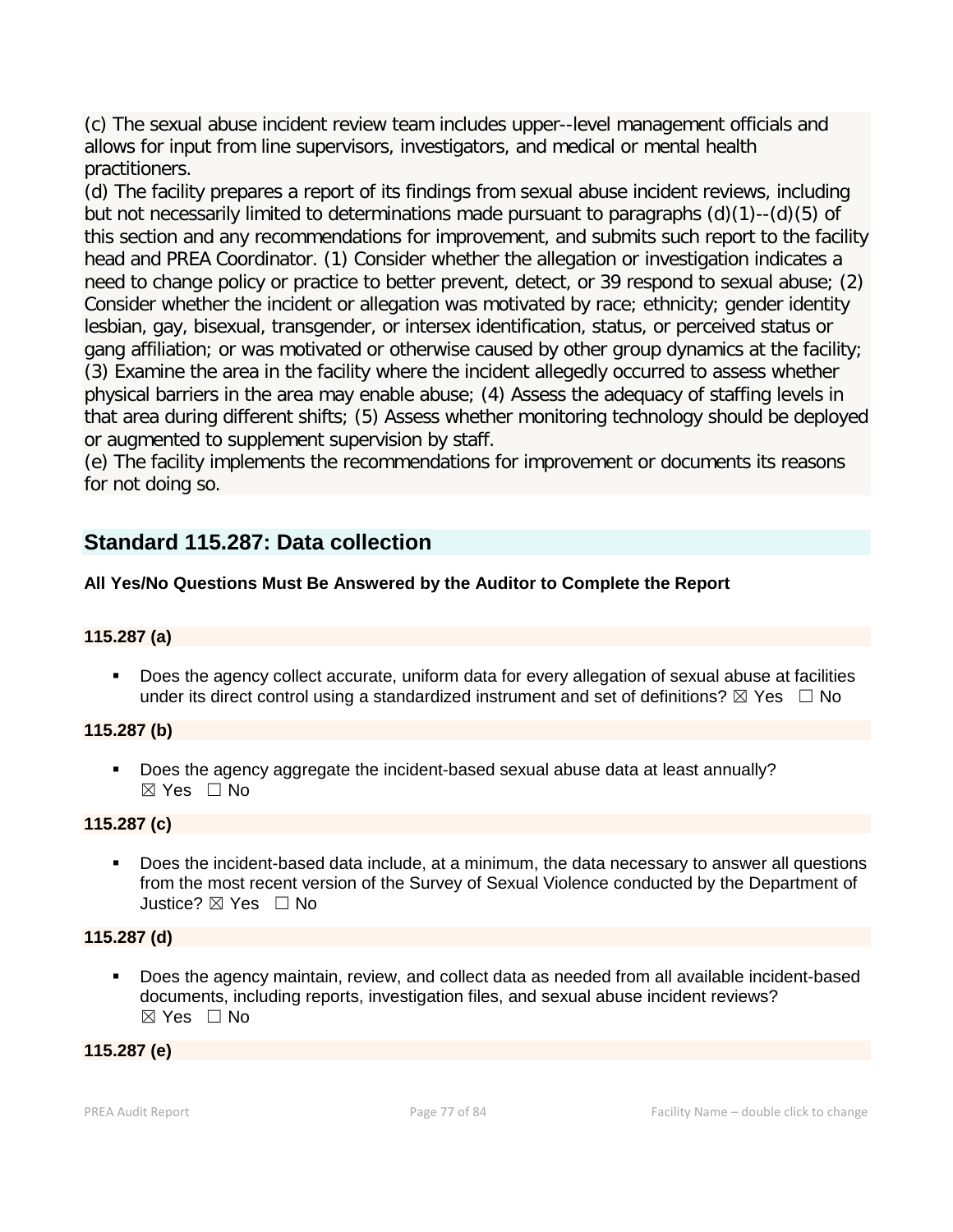Does the agency also obtain incident-based and aggregated data from every private facility with which it contracts for the confinement of its residents? (N/A if agency does not contract for the confinement of its residents.)  $\boxtimes$  Yes  $\Box$  No  $\boxtimes$  NA

#### **115.287 (f)**

 Does the agency, upon request, provide all such data from the previous calendar year to the Department of Justice no later than June 30? (N/A if DOJ has not requested agency data.)  $\Box$  Yes  $\Box$  No  $\boxtimes$  NA

#### **Auditor Overall Compliance Determination**

- ☐ **Exceeds Standard** (*Substantially exceeds requirement of standards*)
- ☒ **Meets Standard** (*Substantial compliance; complies in all material ways with the standard for the relevant review period*)
- ☐ **Does Not Meet Standard** (*Requires Corrective Action*)

#### **Instructions for Overall Compliance Determination Narrative**

*The narrative below must include a comprehensive discussion of all the evidence relied upon in making the compliance or non-compliance determination, the auditor's analysis and reasoning, and the auditor's conclusions. This discussion must also include corrective action recommendations where the facility does not meet the standard. These recommendations must be included in the Final Report, accompanied by information on specific corrective actions taken by the facility.*

(a) The facility collects accurate, uniform data for every allegation of sexual abuse at facilities under its direct control using a standardized instrument and set of definitions.

(b) The facility aggregates the incident--based sexual abuse data at least annually.

(c) The standardized instrument includes, at a minimum, the data necessary to answer all questions from the most recent version of the Survey of Sexual Violence conducted by the Department of Justice.

(d) The facility maintains, reviews, and collects data as needed from all available incident- based documents, including reports, investigation files, and sexual abuse incident reviews. (e) N/A

(f) The facility will provide the Department of Justice with data from the previous calendar year upon request.

### **Standard 115.288: Data review for corrective action**

#### **All Yes/No Questions Must Be Answered by the Auditor to Complete the Report**

#### **115.288 (a)**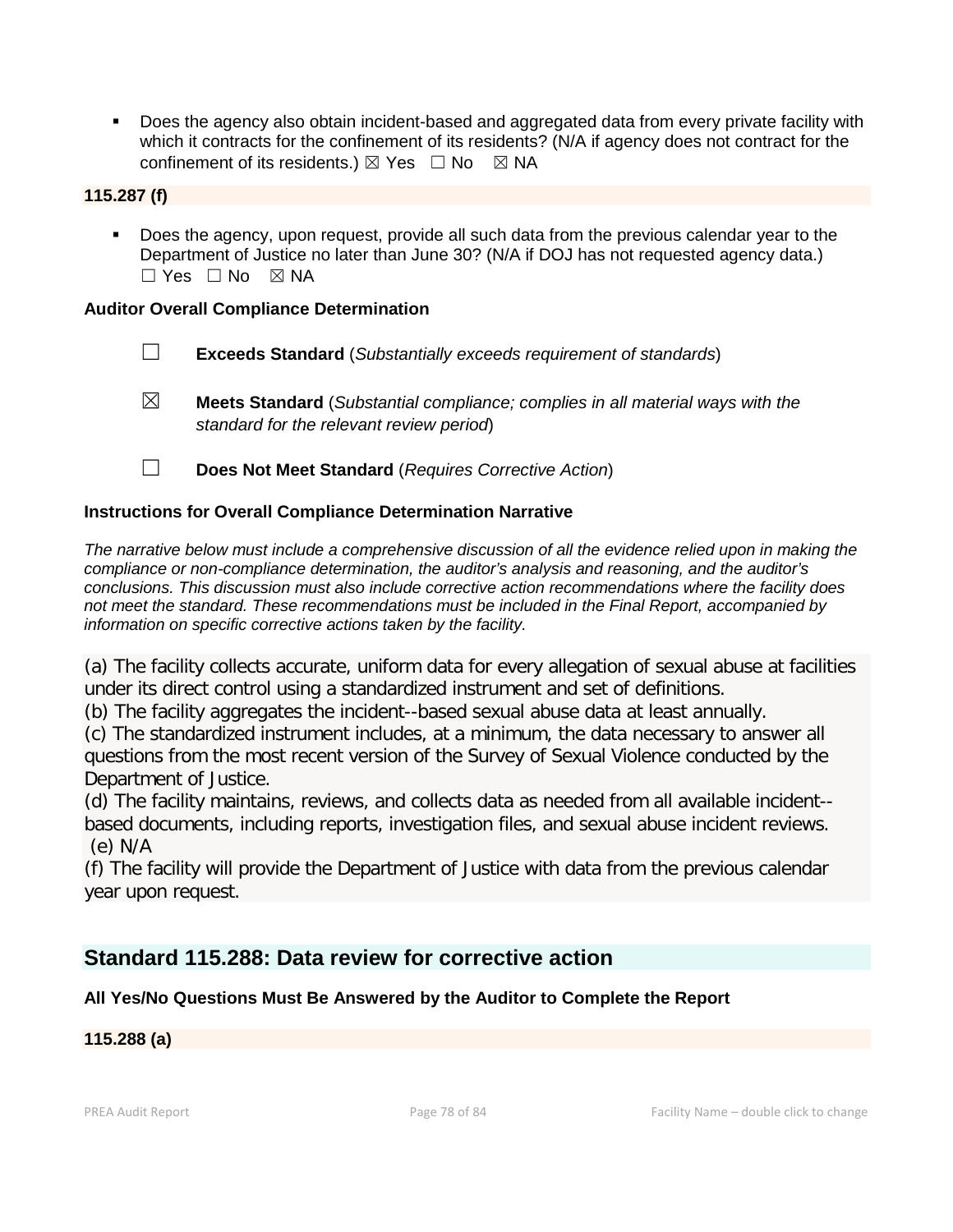- Does the agency review data collected and aggregated pursuant to § 115.287 in order to assess and improve the effectiveness of its sexual abuse prevention, detection, and response policies, practices, and training, including by: Identifying problem areas?  $\boxtimes$  Yes  $\Box$  No
- Does the agency review data collected and aggregated pursuant to § 115.287 in order to assess and improve the effectiveness of its sexual abuse prevention, detection, and response policies, practices, and training, including by: Taking corrective action on an ongoing basis?  $\boxtimes$  Yes  $\Box$  No
- Does the agency review data collected and aggregated pursuant to § 115.287 in order to assess and improve the effectiveness of its sexual abuse prevention, detection, and response policies, practices, and training, including by: Preparing an annual report of its findings and corrective actions for each facility, as well as the agency as a whole?  $\boxtimes$  Yes  $\Box$  No

#### **115.288 (b)**

 Does the agency's annual report include a comparison of the current year's data and corrective actions with those from prior years and provide an assessment of the agency's progress in addressing sexual abuse  $\boxtimes$  Yes  $\Box$  No

#### **115.288 (c)**

Is the agency's annual report approved by the agency head and made readily available to the public through its website or, if it does not have one, through other means?  $\boxtimes$  Yes  $\Box$  No

#### **115.288 (d)**

 Does the agency indicate the nature of the material redacted where it redacts specific material from the reports when publication would present a clear and specific threat to the safety and security of a facility?  $\boxtimes$  Yes  $\Box$  No

#### **Auditor Overall Compliance Determination**

- 
- ☐ **Exceeds Standard** (*Substantially exceeds requirement of standards*)
- ☒ **Meets Standard** (*Substantial compliance; complies in all material ways with the standard for the relevant review period*)
- ☐ **Does Not Meet Standard** (*Requires Corrective Action*)

#### **Instructions for Overall Compliance Determination Narrative**

*The narrative below must include a comprehensive discussion of all the evidence relied upon in making the compliance or non-compliance determination, the auditor's analysis and reasoning, and the auditor's conclusions. This discussion must also include corrective action recommendations where the facility does not meet the standard. These recommendations must be included in the Final Report, accompanied by information on specific corrective actions taken by the facility.*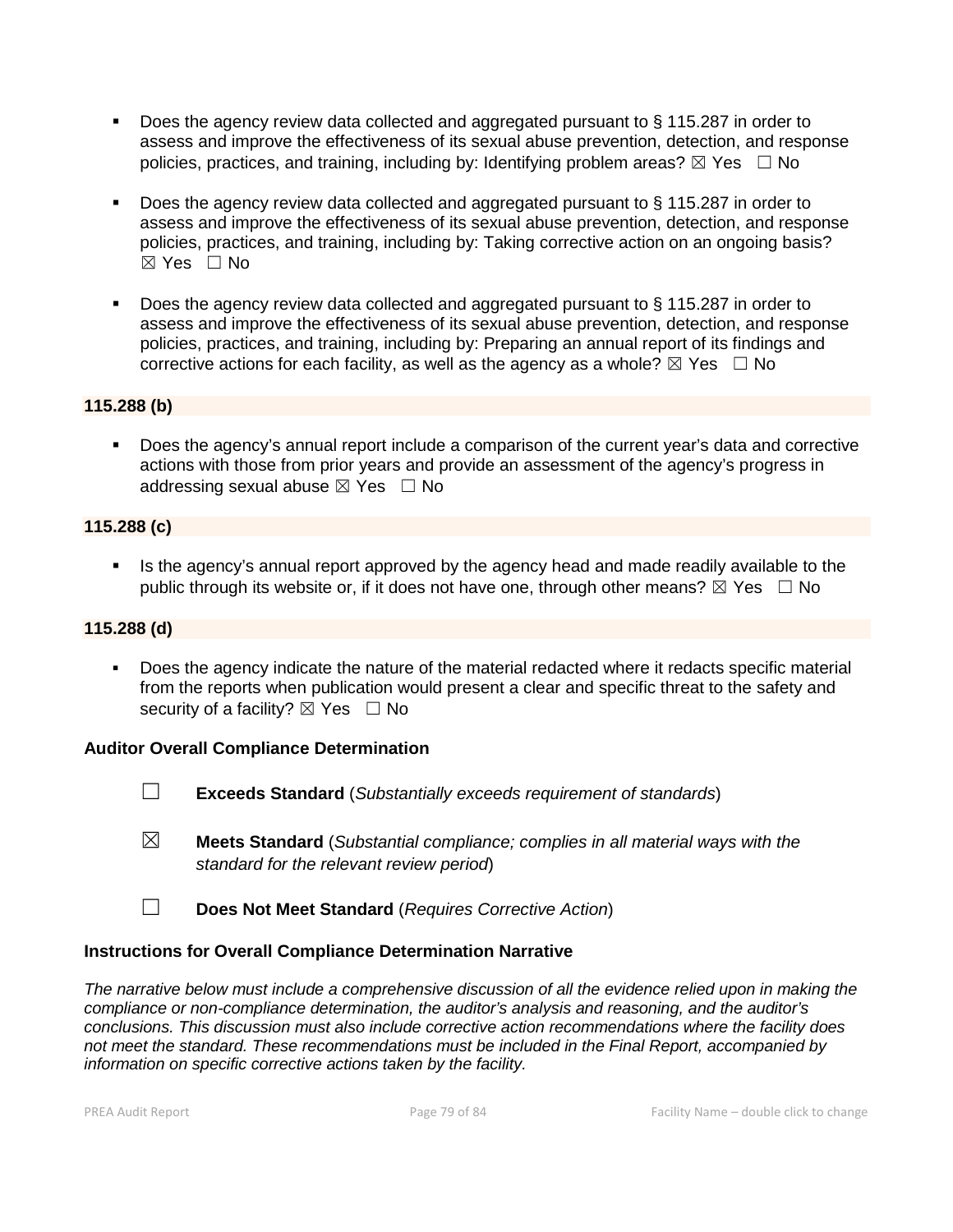(a) The facility reviews data collected and aggregated pursuant to §115.287 in order to assess and improve the effectiveness of its sexual abuse prevention, detection, and response policies, and training, including: identifying problem areas; taking corrective action on an ongoing basis; and preparing an annual report of its findings from its data review and any corrective actions for each facility, as well as the facility as a whole.

(b) The annual report includes a comparison of the current year's data and corrective actions with those from prior years. The annual report provides an assessment of the facility's progress in addressing sexual abuse.

(c) The facility makes its annual report readily available to the public at least annually through its website. The annual reports are approved by the facility head.

(d) When the facility redacts material from an annual report for publication the redactions are limited to specific materials where publication would present a clear and specific threat to the safety and security of the facility. The facility indicates the nature of material redacted.

Interviews with the agency director and PREA Coordinator demonstrate compliance with this standard. The PREA Annual Report is posted on the website at

http://communityassessment.org/prea.html. The annual report was reviewed by the auditor.

## **Standard 115.289: Data storage, publication, and destruction**

### **All Yes/No Questions Must Be Answered by the Auditor to Complete the Report**

#### **115.289 (a)**

Does the agency ensure that data collected pursuant to § 115.287 are securely retained?  $\boxtimes$  Yes  $\Box$  No

#### **115.289 (b)**

 Does the agency make all aggregated sexual abuse data, from facilities under its direct control and private facilities with which it contracts, readily available to the public at least annually through its website or, if it does not have one, through other means?  $\boxtimes$  Yes  $\Box$  No

#### **115.289 (c)**

**Does the agency remove all personal identifiers before making aggregated sexual abuse data** publicly available?  $\boxtimes$  Yes  $\Box$  No

#### **115.289 (d)**

■ Does the agency maintain sexual abuse data collected pursuant to § 115.287 for at least 10 years after the date of the initial collection, unless Federal, State, or local law requires otherwise?  $\boxtimes$  Yes  $\Box$  No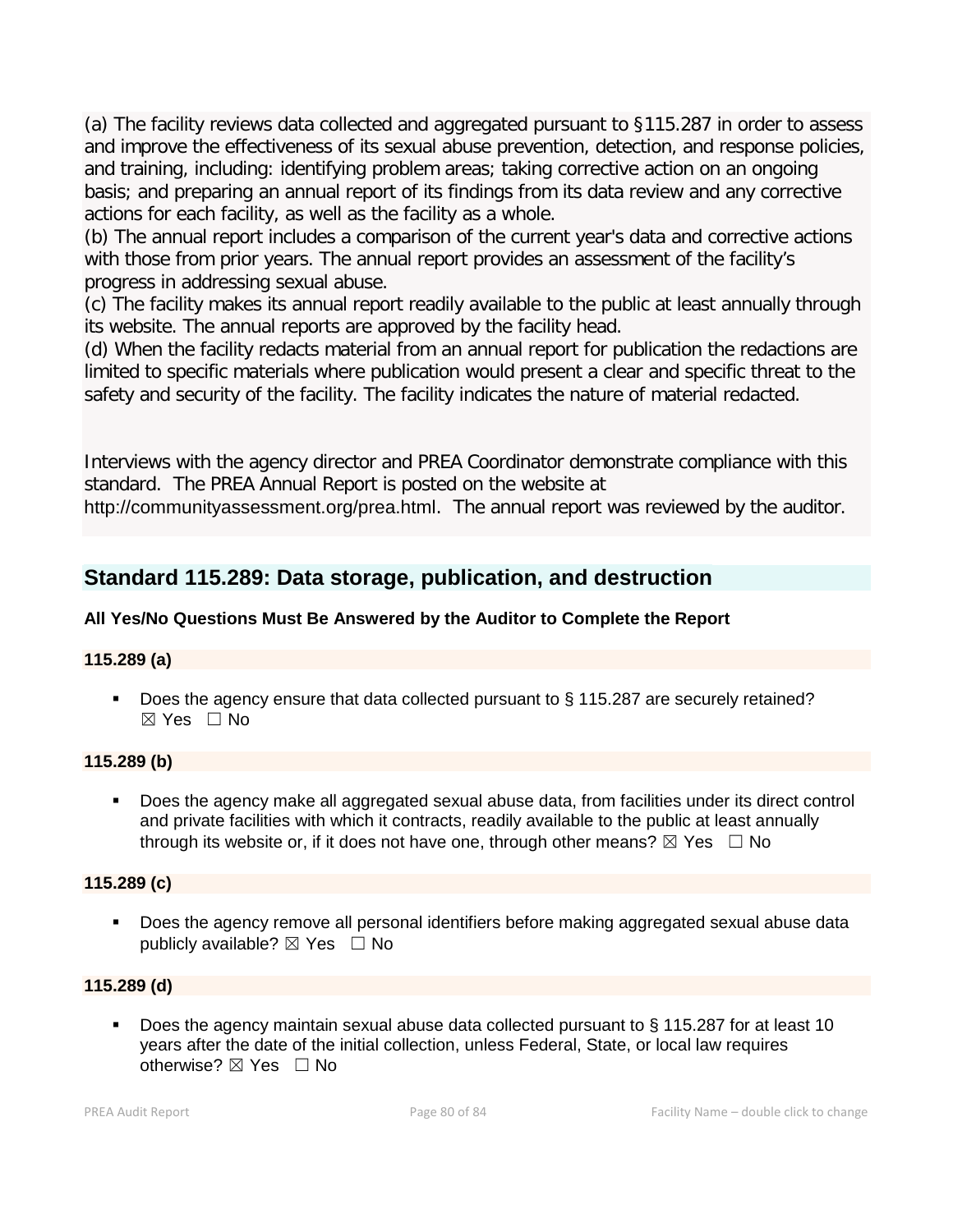#### **Auditor Overall Compliance Determination**



#### **Instructions for Overall Compliance Determination Narrative**

*The narrative below must include a comprehensive discussion of all the evidence relied upon in making the compliance or non-compliance determination, the auditor's analysis and reasoning, and the auditor's conclusions. This discussion must also include corrective action recommendations where the facility does not meet the standard. These recommendations must be included in the Final Report, accompanied by information on specific corrective actions taken by the facility.*

(a) The facility ensures that incident--based and aggregate data are securely retained.

(b) N/A – facility does not contract with other facilities.

(c) Before making aggregated sexual abuse data publicly available, the facility removes all personal identifiers.

(d) The facility maintains sexual abuse data collected pursuant to §115.287 for at least 10 years after the date of initial collection, unless federal, state, or local law requires otherwise.

# **AUDITING AND CORRECTIVE ACTION**

### **Standard 115.401: Frequency and scope of audits**

#### **All Yes/No Questions Must Be Answered by the Auditor to Complete the Report**

#### **115.401 (a)**

 During the three-year period starting on August 20, 2013, and during each three-year period thereafter, did the agency ensure that each facility operated by the agency, or by a private organization on behalf of the agency, was audited at least once.? (N/A before August 20, 2016.)  $\boxtimes$  Yes  $\Box$  No  $\Box$  NA

#### **115.401 (b)**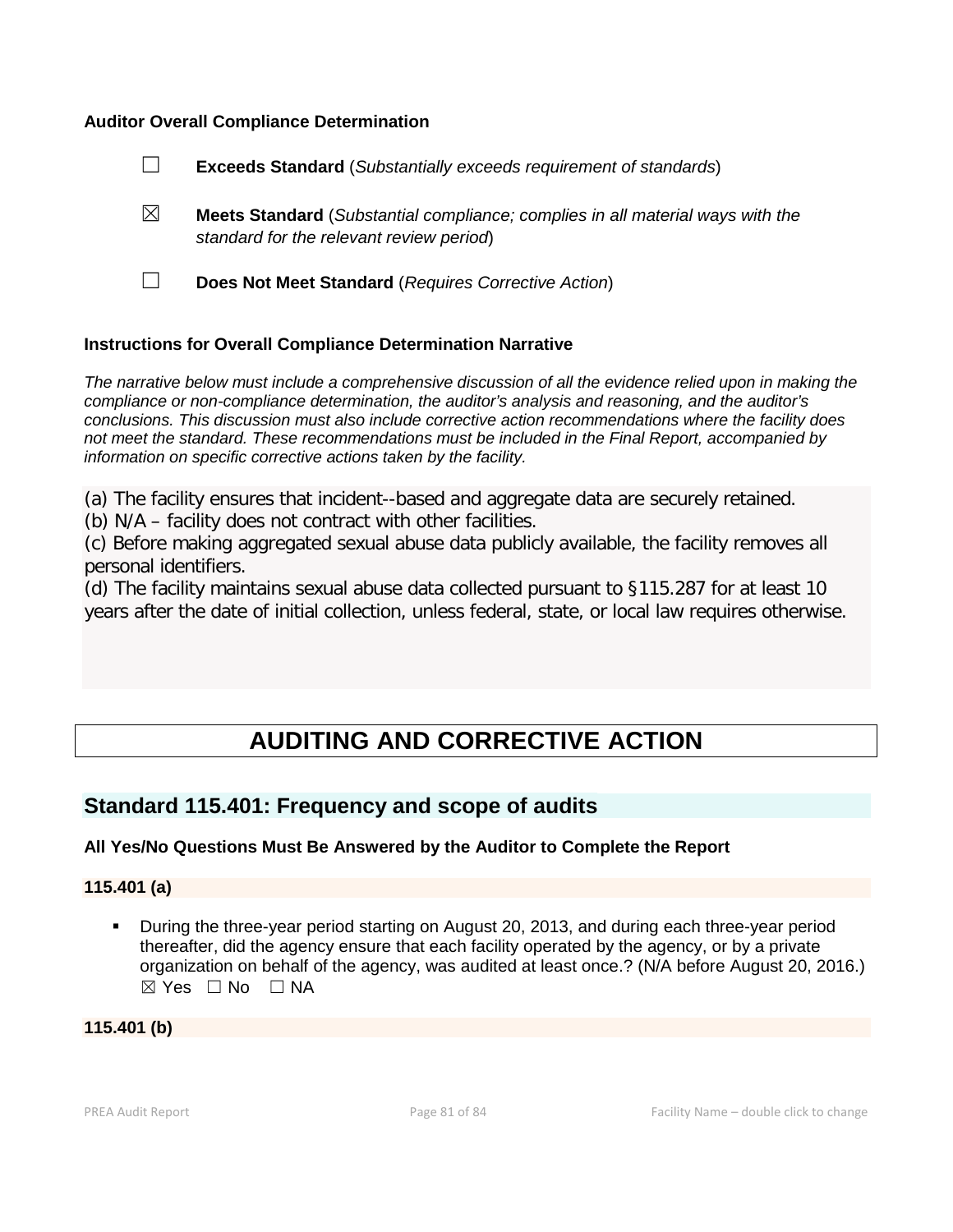During each one-year period starting on August 20, 2013, did the agency ensure that at least one-third of each facility type operated by the agency, or by a private organization on behalf of the agency, was audited?  $\boxtimes$  Yes  $\Box$  No

#### **115.401 (h)**

 Did the auditor have access to, and the ability to observe, all areas of the audited facility?  $\boxtimes$  Yes  $\Box$  No

#### **115.401 (i)**

 Was the auditor permitted to request and receive copies of any relevant documents (including electronically stored information)?  $\boxtimes$  Yes  $\Box$  No

#### **115.401 (m)**

 Was the auditor permitted to conduct private interviews with inmates, residents, and detainees?  $\boxtimes$  Yes  $\Box$  No

#### **115.401 (n)**

 Were residents permitted to send confidential information or correspondence to the auditor in the same manner as if they were communicating with legal counsel?  $\boxtimes$  Yes  $\Box$  No

#### **Auditor Overall Compliance Determination**

- ☐ **Exceeds Standard** (*Substantially exceeds requirement of standards*)
- ☒ **Meets Standard** (*Substantial compliance; complies in all material ways with the standard for the relevant review period*)
- ☐ **Does Not Meet Standard** (*Requires Corrective Action*)

#### **Instructions for Overall Compliance Determination Narrative**

*The narrative below must include a comprehensive discussion of all the evidence relied upon in making the compliance or non-compliance determination, the auditor's analysis and reasoning, and the auditor's conclusions. This discussion must also include corrective action recommendations where the facility does not meet the standard. These recommendations must be included in the Final Report, accompanied by information on specific corrective actions taken by the facility.*

The facility was previously audited in February 2015. This is the only community based facility that they operate. During the course of the audit, the auditor toured the entire facility, was allowed to interview residents and staff privately and was provided supporting documentation before and during the audit. Notifications of the audit posted throughout the facility allowed residents to send confidential letters to the auditor prior to the audit (none were received ).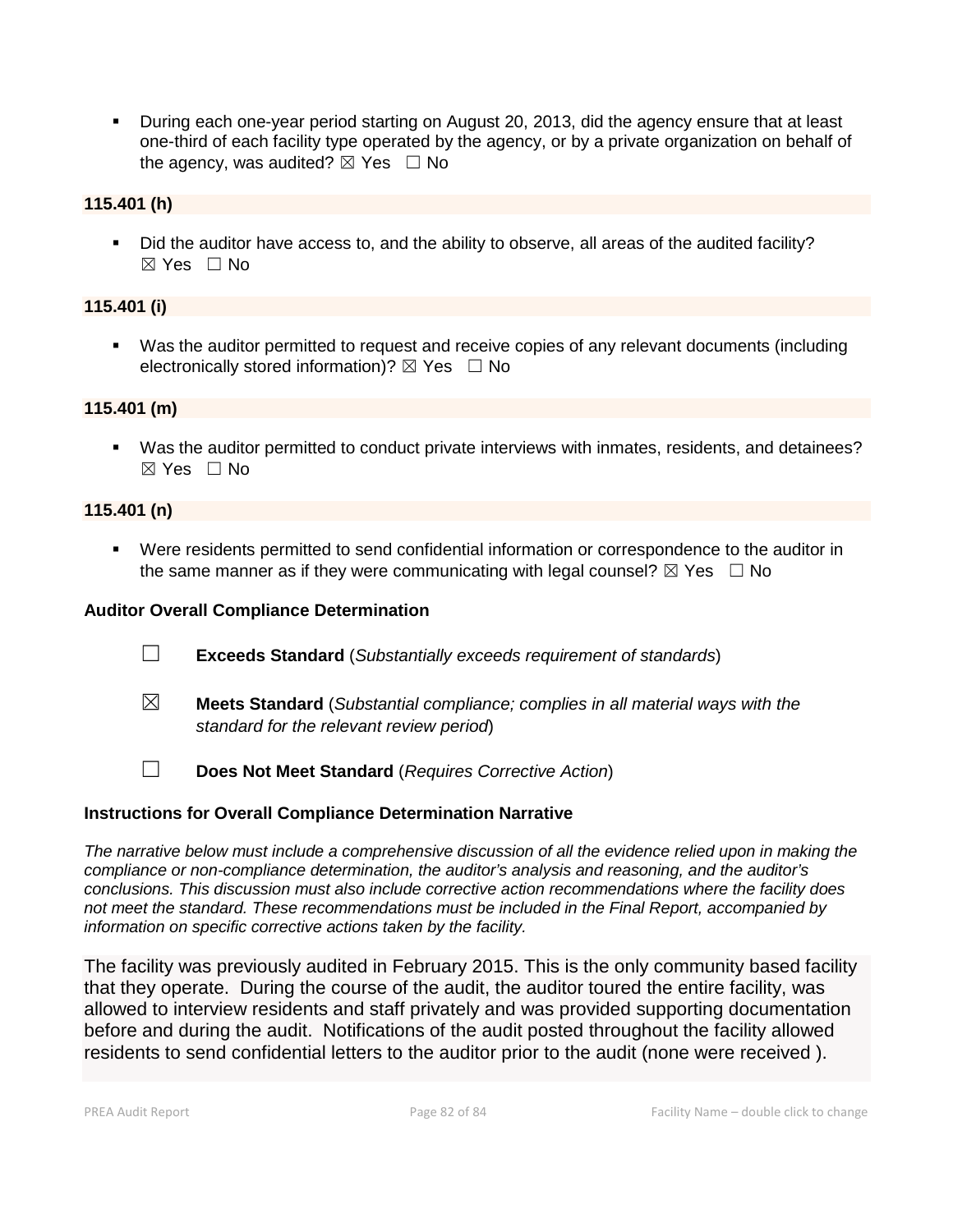### **Standard 115.403: Audit contents and findings**

#### **All Yes/No Questions Must Be Answered by the Auditor to Complete the Report**

#### **115.403 (f)**

 The agency has published on its agency website, if it has one, or has otherwise made publicly available, all Final Audit Reports within 90 days of issuance by auditor. The review period is for prior audits completed during the past three years PRECEDING THIS AGENCY AUDIT. In the case of single facility agencies, the auditor shall ensure that the facility's last audit report was published. The pendency of any agency appeal pursuant to 28 C.F.R. § 115.405 does not excuse noncompliance with this provision. (N/A if there have been no Final Audit Reports issued in the past three years, or in the case of single facility agencies that there has never been a Final Audit Report issued.)  $\boxtimes$  Yes  $\Box$  No  $\Box$  NA

#### **Auditor Overall Compliance Determination**

- ☐ **Exceeds Standard** (*Substantially exceeds requirement of standards*)
- ☒ **Meets Standard** (*Substantial compliance; complies in all material ways with the standard for the relevant review period*)
- ☐ **Does Not Meet Standard** (*Requires Corrective Action*)

#### **Instructions for Overall Compliance Determination Narrative**

*The narrative below must include a comprehensive discussion of all the evidence relied upon in making the compliance or non-compliance determination, the auditor's analysis and reasoning, and the auditor's conclusions. This discussion must also include corrective action recommendations where the facility does not meet the standard. These recommendations must be included in the Final Report, accompanied by information on specific corrective actions taken by the facility.*

The agency has posted the previous audit report on its website within ninety days of completion.